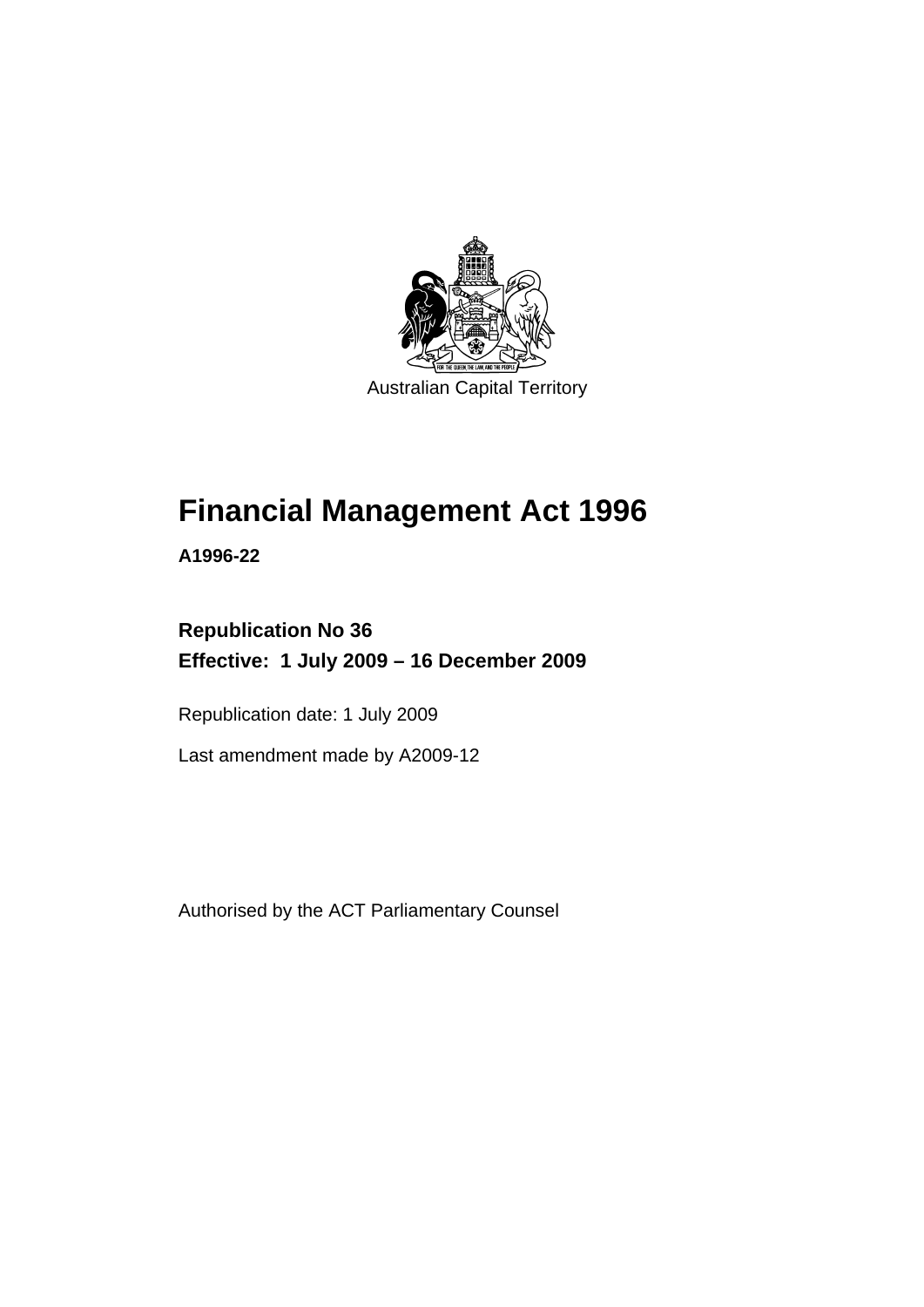#### **About this republication**

#### **The republished law**

This is a republication of the *Financial Management Act 1996* (including any amendment made under the *Legislation Act 2001*, part 11.3 (Editorial changes)) as in force on 1 July 2009*.* It also includes any amendment, repeal or expiry affecting the republished law to 1 July 2009.

The legislation history and amendment history of the republished law are set out in endnotes 3 and 4.

#### **Kinds of republications**

The Parliamentary Counsel's Office prepares 2 kinds of republications of ACT laws (see the ACT legislation register at www.legislation.act.gov.au):

- authorised republications to which the *Legislation Act 2001* applies
- unauthorised republications.

The status of this republication appears on the bottom of each page.

#### **Editorial changes**

The *Legislation Act 2001*, part 11.3 authorises the Parliamentary Counsel to make editorial amendments and other changes of a formal nature when preparing a law for republication. Editorial changes do not change the effect of the law, but have effect as if they had been made by an Act commencing on the republication date (see *Legislation Act 2001*, s 115 and s 117). The changes are made if the Parliamentary Counsel considers they are desirable to bring the law into line, or more closely into line, with current legislative drafting practice.

This republication does not include amendments made under part 11.3 (see endnote 1).

#### **Uncommenced provisions and amendments**

If a provision of the republished law has not commenced or is affected by an uncommenced amendment, the symbol  $\mathbf{U}$  appears immediately before the provision heading. The text of the uncommenced provision or amendment appears only in the last endnote.

#### **Modifications**

If a provision of the republished law is affected by a current modification, the symbol  $\mathbf{M}$ appears immediately before the provision heading. The text of the modifying provision appears in the endnotes. For the legal status of modifications, see *Legislation Act 2001*, section 95.

#### **Penalties**

The value of a penalty unit for an offence against this republished law at the republication date is—

- (a) if the person charged is an individual—\$100; or
- (b) if the person charged is a corporation—\$500.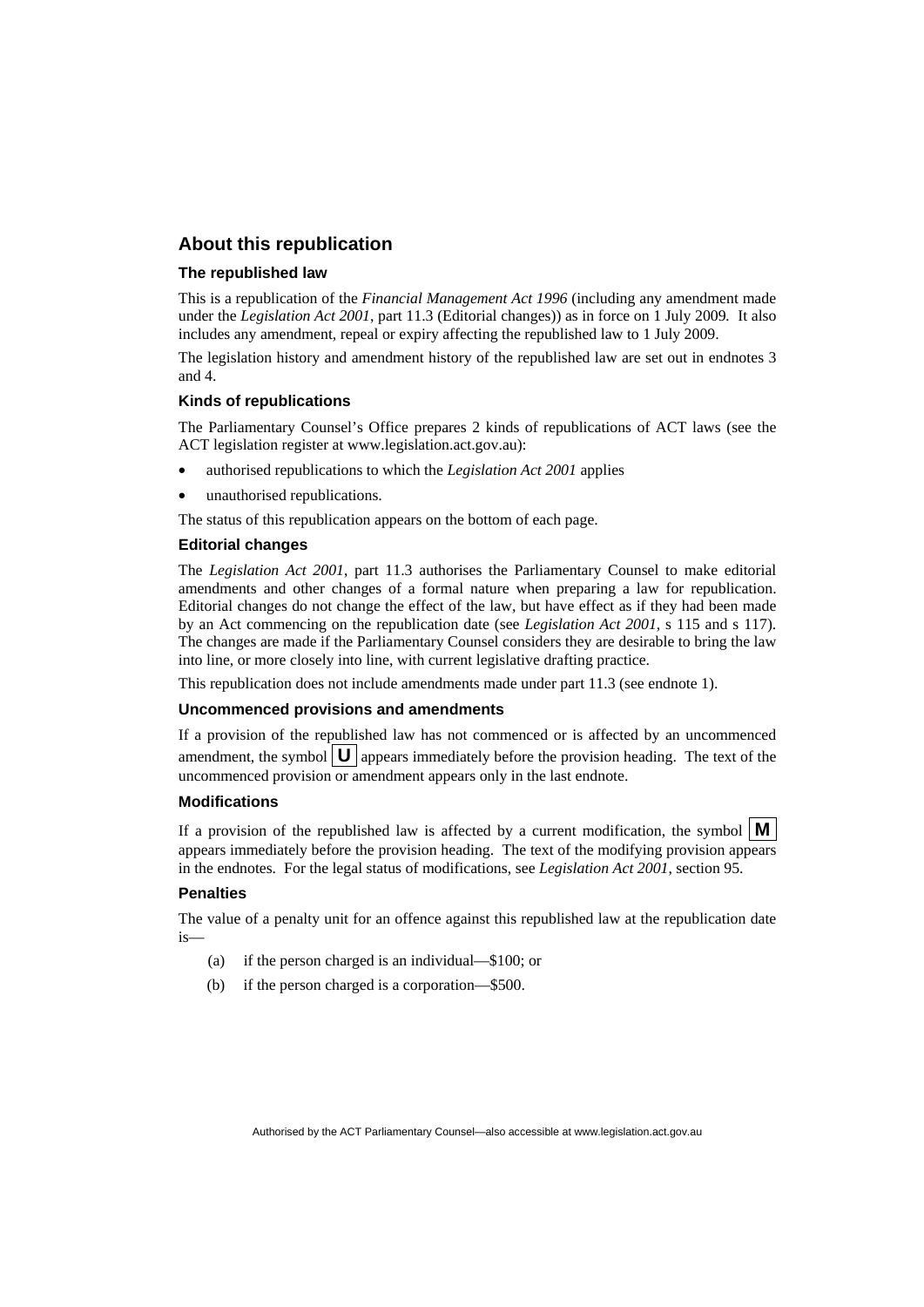

# **[Financial Management Act 1996](#page-10-0)**

# **Contents**

|                     |                                                                        | Page       |
|---------------------|------------------------------------------------------------------------|------------|
| Part 1              | <b>Preliminary</b>                                                     |            |
| 1                   | Name of Act                                                            | 2          |
| 2                   | Act subject to Territory Superannuation Provision Protection Act       | 2          |
| 3                   | Dictionary                                                             |            |
| 3A                  | <b>Notes</b>                                                           | 2          |
| 3В                  | Declaration that certain bodies are not territory authorities for Act  | 3          |
| 4                   | Application of pt 2, pt 3 and pt 5 to Legislative Assembly secretariat | 3          |
| Part 2              | <b>Budget management</b>                                               |            |
| <b>Division 2.1</b> | <b>Appropriations and budgets</b>                                      |            |
| 5                   | Timing of first Appropriation Bill for financial year                  | 4          |
| 6                   | Necessity for appropriation                                            | 4          |
| 7                   | Payments authorised on lapse of appropriation                          | 4          |
| 8                   | Form of appropriations                                                 | 5          |
| R <sub>36</sub>     | Financial Management Act 1996                                          | contents 1 |
| 01/07/09            | Effective: 01/07/09-16/12/09                                           |            |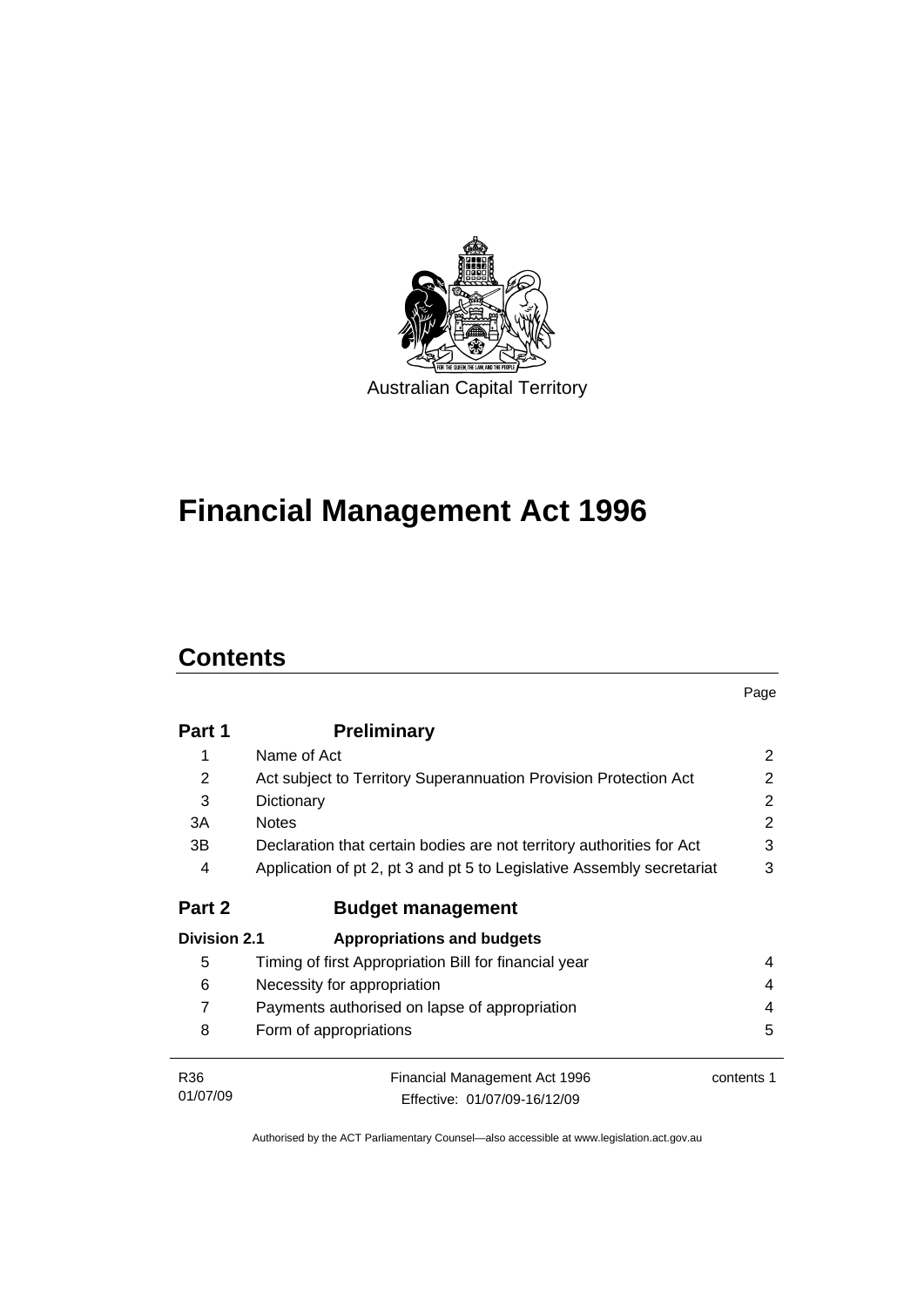#### **Contents**

|                                                                   | Page                                                                                                                                                               |
|-------------------------------------------------------------------|--------------------------------------------------------------------------------------------------------------------------------------------------------------------|
|                                                                   | 5.<br>6                                                                                                                                                            |
|                                                                   |                                                                                                                                                                    |
| appropriations                                                    | 6                                                                                                                                                                  |
| <b>Budget papers</b>                                              | 6                                                                                                                                                                  |
| <b>Territory budgets</b>                                          | $\overline{7}$                                                                                                                                                     |
| Financial policy objectives and strategies statement              | 10                                                                                                                                                                 |
| Departmental budgets                                              | 11                                                                                                                                                                 |
| Territory authority and territory-owned corporation budgets       | 12                                                                                                                                                                 |
| Supplementary budget papers                                       | 13                                                                                                                                                                 |
| Amendment of budgets for supplementary appropriation              | 14                                                                                                                                                                 |
| Transfer of funds between appropriations                          | 15                                                                                                                                                                 |
| Transfer of funds within appropriations                           | 15                                                                                                                                                                 |
| Reclassification of certain appropriations                        | 16                                                                                                                                                                 |
| Transfer of functions after Appropriation Act passed              | 16                                                                                                                                                                 |
| Appropriation for accrued employee entitlements                   | 17                                                                                                                                                                 |
| Rollover of undispersed appropriation                             | 18                                                                                                                                                                 |
| Variation of appropriations for Commonwealth grants               | 19                                                                                                                                                                 |
| Variations of appropriations for certain payments to Commonwealth | 19                                                                                                                                                                 |
| Treasurer's advance                                               | 20                                                                                                                                                                 |
| Assembly to be told about treasurer's advance                     | 21                                                                                                                                                                 |
| Refunds of payments made without liability                        | 22                                                                                                                                                                 |
| Payments for Territory GST liabilities                            | 23                                                                                                                                                                 |
| Payments for Territory GST administration costs                   | 23                                                                                                                                                                 |
| Authorisation of expenditure of certain Commonwealth grants       | 23                                                                                                                                                                 |
| Amendment of capital injection conditions                         | 23                                                                                                                                                                 |
| Amendment of performance criteria                                 | 24                                                                                                                                                                 |
| <b>Budgets for Legislative Assembly secretariat</b>               | 26                                                                                                                                                                 |
| <b>Budget reviews and pre-election updates</b>                    |                                                                                                                                                                    |
| <b>Budget review</b>                                              | 26                                                                                                                                                                 |
| Purpose and contents of budget review                             | 26                                                                                                                                                                 |
| Pre-election budget update                                        | 28                                                                                                                                                                 |
| Purpose and contents of pre-election budget update                | 28                                                                                                                                                                 |
|                                                                   | Net appropriations for outputs<br>Net appropriations for capital injections<br>Appropriations for payments on behalf of Territory to be net<br><b>Division 2.2</b> |

contents 2 Financial Management Act 1996 Effective: 01/07/09-16/12/09

R36 01/07/09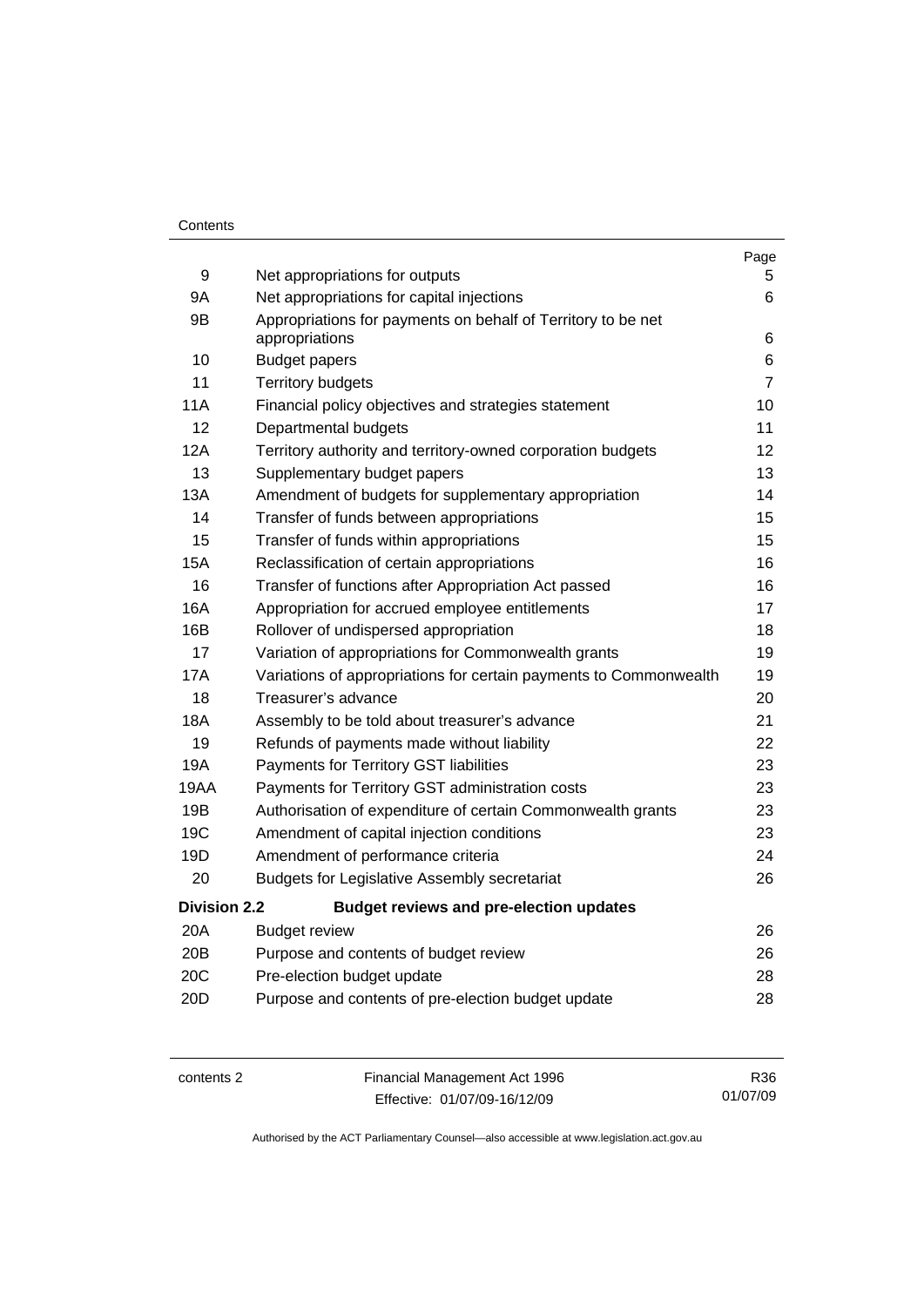| Contents |
|----------|
|----------|

|                     |                                                                                  | Page       |
|---------------------|----------------------------------------------------------------------------------|------------|
| Part 3              | <b>Financial reports</b>                                                         |            |
| <b>Division 3.1</b> | <b>Financial reports of the Territory</b>                                        |            |
| 21                  | Meaning of the Territory in div 3.1                                              |            |
| 22                  | Annual financial statements of the Territory                                     | 30         |
| 23                  | Responsibility for annual financial statements                                   |            |
| 24                  | Audit of annual financial statements                                             |            |
| 25                  | Presentation of annual financial statements to Legislative Assembly              |            |
| 26                  | Periodic financial statements                                                    |            |
| <b>Division 3.2</b> | Financial reports and performance statements of<br>departments                   |            |
| 27                  | Annual financial statements of departments                                       | 33         |
| 28                  | Responsibility for annual financial statements of departments                    | 34         |
| 29                  | Audit of financial statements of departments                                     |            |
| 30                  | Departmental annual financial statements to be included in annual<br>reports etc |            |
| 30A                 | Statements of performance of departments                                         | 35         |
| 30 <sub>B</sub>     | Responsibility for departmental statements of performance                        |            |
| 30 <sub>C</sub>     | Scrutiny of departmental statements of performance                               | 36         |
| 30 <sub>D</sub>     | Departmental statements of performance to be included in annual<br>reports etc   |            |
| 30E                 | Half-yearly departmental performance reports                                     | 36         |
| Part 4              | Financial management responsibilities of<br>chief executives of departments      |            |
| 31                  | Responsibilities of chief executives of departments                              | 38         |
| Part 5              | <b>Banking and investment</b>                                                    |            |
| 32                  | Agreement for the conduct of banking for Territory                               | 40         |
| 33                  | Territory banking account                                                        | 40         |
| 34                  | Departmental banking accounts                                                    | 40         |
| 34A                 | Transfer of departmental banking account                                         | 41         |
| 34B                 | End of year balances of departmental banking accounts                            | 42         |
| 35                  | Payments into banking accounts                                                   | 42         |
| 36                  | Transfer following change in departmental responsibilities                       | 43         |
| R36<br>01/07/09     | Financial Management Act 1996<br>Effective: 01/07/09-16/12/09                    | contents 3 |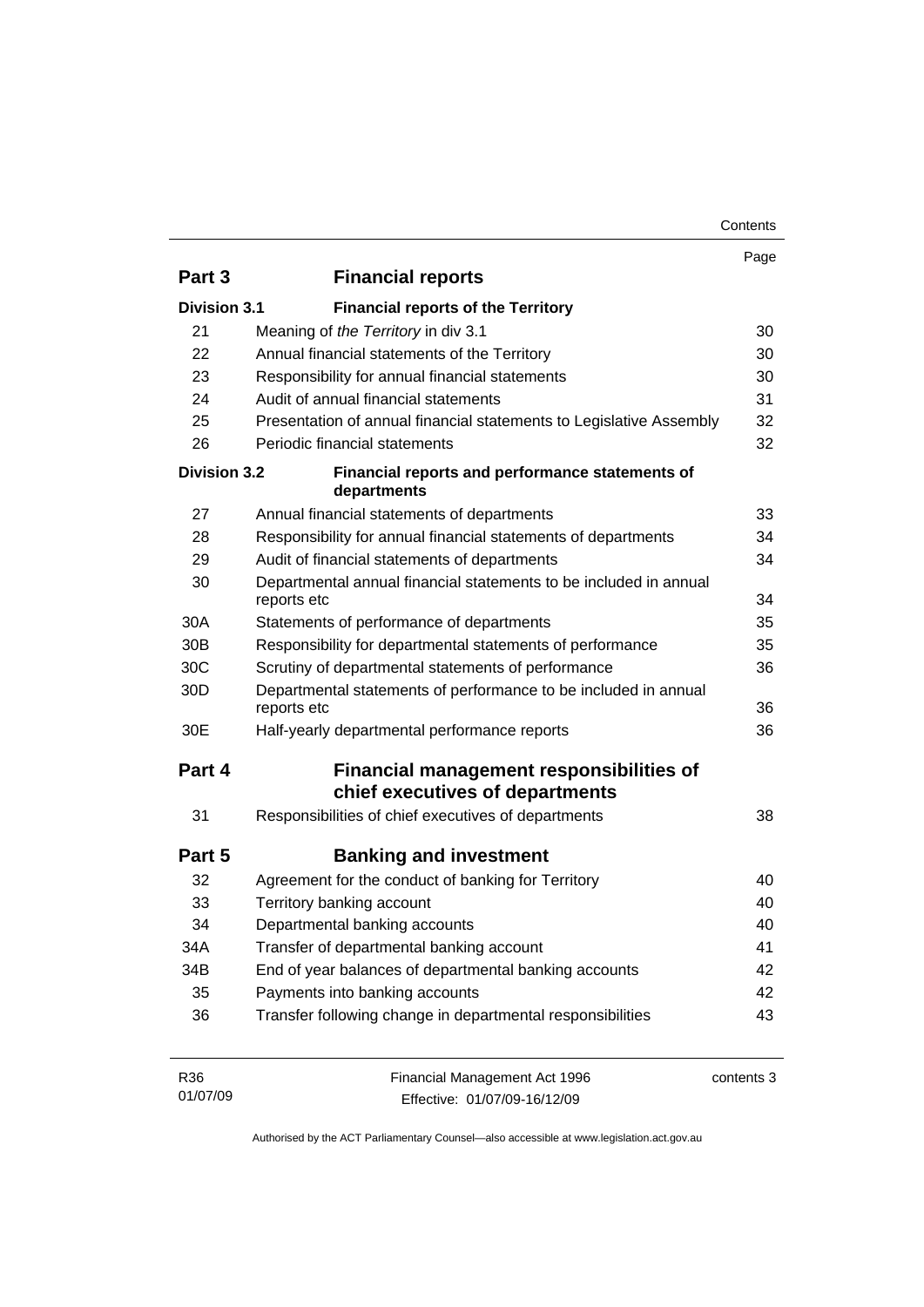| Contents   |                                                                                      |          |
|------------|--------------------------------------------------------------------------------------|----------|
|            |                                                                                      | Page     |
| 36A        | Transfers from departmental banking accounts to territory banking<br>account         | 43       |
| 37         | Payments from territory banking account                                              | 43       |
| 38         | Investment of certain public money                                                   | 44       |
| Part 6     | Borrowing and guarantees                                                             |          |
| 39         | Power of Territory to borrow                                                         | 46       |
| 40         | Treasurer may borrow on behalf of Territory                                          | 46       |
| 41         | Power of territory authorities to borrow                                             | 46       |
| 42         | Borrowings by territory authorities to be approved                                   | 46       |
| 43         | Territory authorities may give security                                              | 47       |
| 44         | Power to approve borrowings not delegable                                            | 47       |
| 45         | Loans to be paid into territory banking account                                      | 47       |
| 46         | Payments by Treasurer                                                                | 47       |
| 47         | <b>Guarantees by Territory</b>                                                       | 47       |
| Part 7     | <b>Trust money</b>                                                                   |          |
| 49         | Identity of trust money                                                              | 49       |
| 50         | Administration of trust money                                                        | 49       |
| 51         | Departmental trust banking accounts                                                  | 49       |
| 51A        | Transfer of departmental trust banking accounts                                      | 50       |
| 51B        | Transfers between trust banking accounts-changes in departmental<br>responsibilities | 50       |
| 51C        | Transfers between trust banking accounts—investment                                  | 51       |
| 52         | Transfers between trust banking account and territory banking account                | 51       |
| 53         | Investment of trust money                                                            | 51       |
| 53A        | Unclaimed trust money                                                                | 51       |
| 53B        | Reviewable decision notices                                                          | 53       |
| 53C        | Applications for review                                                              | 53       |
| Part 8     | <b>Financial provisions for territory authorities</b>                                |          |
| 54         | Application-pt 8                                                                     | 54       |
| 55         | Responsibilities of chief executive officers of territory authorities                | 54       |
| 56         | Responsibilities of governing boards of territory authorities                        | 56       |
| 57         | Banking accounts of territory authorities                                            | 57       |
| contents 4 | Financial Management Act 1996                                                        | R36      |
|            | Effective: 01/07/09-16/12/09                                                         | 01/07/09 |

Effective: 01/07/09-16/12/09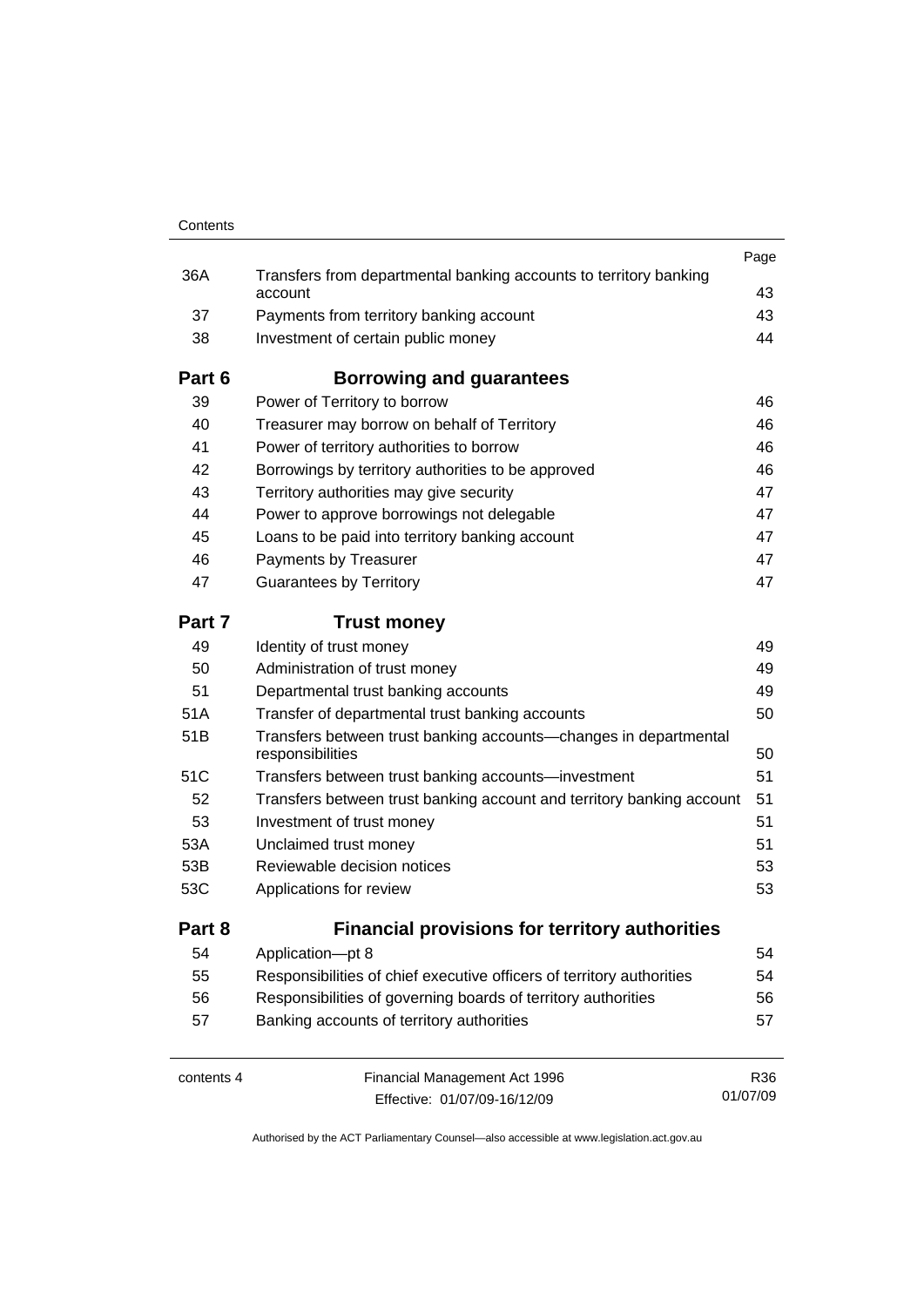| Contents |
|----------|
|----------|

|                     |                                                                                                           | Page<br>58 |  |  |
|---------------------|-----------------------------------------------------------------------------------------------------------|------------|--|--|
| 58                  | Investment by territory authorities                                                                       |            |  |  |
| 59                  | Borrowing by territory authorities                                                                        |            |  |  |
| 60                  | Guarantees by territory authorities                                                                       |            |  |  |
| 61                  | Territory authority statements of intent<br>Presentation of statements of intent of territory authorities |            |  |  |
| 62                  |                                                                                                           |            |  |  |
| 63                  | Annual financial statements of territory authorities                                                      |            |  |  |
| 64                  | Responsibility for annual financial statements of territory authorities                                   |            |  |  |
| 65                  | Audit of annual financial statements of territory authorities                                             |            |  |  |
| 66                  | Annual financial statements of territory authorities to be included in<br>annual reports etc              |            |  |  |
| 67                  | Treasurer may require interim financial statements etc for territory<br>authorities                       |            |  |  |
| 68                  | Statements of performance of territory authorities                                                        | 65         |  |  |
| 69                  | Responsibility for territory authority statements of performance                                          | 65         |  |  |
| 70                  | Scrutiny of territory authority statements of performance                                                 | 66         |  |  |
| 71                  | Territory authority statements of performance to be included in annual<br>reports etc                     | 67         |  |  |
| Part 9              | <b>Governance of territory authorities</b>                                                                |            |  |  |
| <b>Division 9.1</b> | Definitions and important concepts                                                                        |            |  |  |
| 72                  | Definitions-pt 9                                                                                          | 68         |  |  |
| 73                  | Nature of relevant territory authorities                                                                  | 69         |  |  |
| 74                  | Powers of territory authorities generally                                                                 |            |  |  |
| 75                  | Execution of documents and assumptions people dealing with relevant<br>territory authority may make       | 71         |  |  |
| 76                  | Governing board of territory authority                                                                    | 72         |  |  |
| 77                  | Role of governing board                                                                                   | 72         |  |  |
| <b>Division 9.2</b> | Governing board member appointments                                                                       |            |  |  |
| 78                  | Appointment of governing board members generally                                                          | 73         |  |  |
| 79                  | Appointment of chair and deputy chair                                                                     | 74         |  |  |
| 80                  | Appointment of CEO of authority with governing board                                                      | 75         |  |  |
| 81                  | Ending board member appointments                                                                          | 75         |  |  |
| <b>Division 9.3</b> | <b>Functions of governing board members</b>                                                               |            |  |  |
| 82                  | Chair's functions                                                                                         | 77         |  |  |
| R36<br>01/07/09     | Financial Management Act 1996<br>Fffective: 01/07/09-16/12/09                                             | contents 5 |  |  |

Authorised by the ACT Parliamentary Counsel—also accessible at www.legislation.act.gov.au

Effective: 01/07/09-16/12/09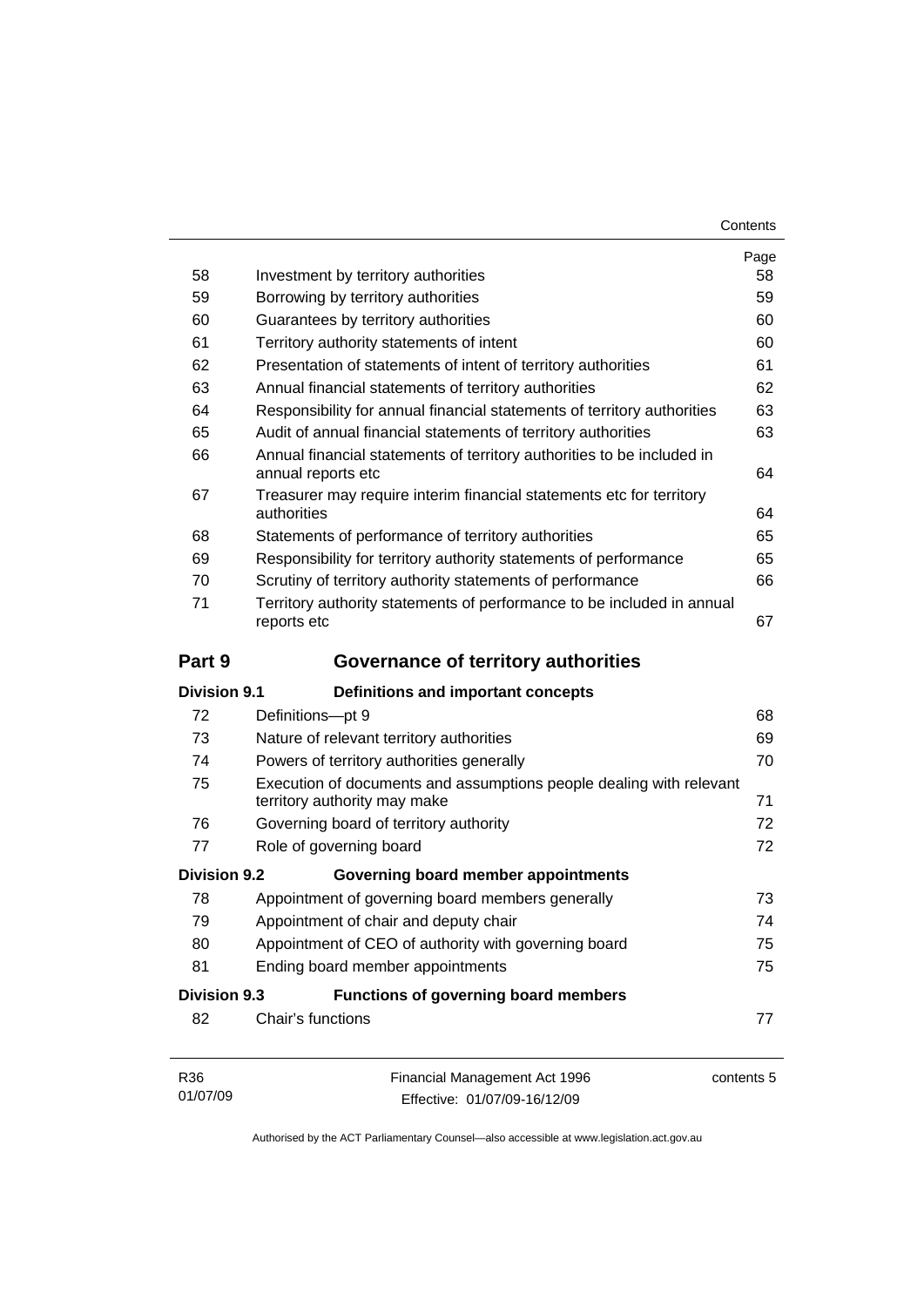#### **Contents**

| 83                  | Deputy chair's functions                                                             | Page<br>77 |  |  |
|---------------------|--------------------------------------------------------------------------------------|------------|--|--|
| 84                  | CEO's functions                                                                      |            |  |  |
| 85                  | Honesty, care and diligence of governing board members                               |            |  |  |
| 86                  | Conflicts of interest by governing board members                                     |            |  |  |
| 87                  | Agenda to require disclosure of interest item                                        |            |  |  |
| 88                  | Disclosure of interests by governing board members                                   |            |  |  |
| 89                  | Reporting of disclosed governing board interests to Minister                         |            |  |  |
| 90                  | Protection of governing board members from liability                                 |            |  |  |
| 91                  | Indemnification and exemption of governing board members                             |            |  |  |
| 92                  | Compensation for exercise of functions etc                                           |            |  |  |
| <b>Division 9.4</b> | <b>Governing board meetings</b>                                                      |            |  |  |
| 93                  | Time and place of governing board meetings                                           | 84         |  |  |
| 94                  | Presiding member at governing board meetings                                         | 85         |  |  |
| 95                  | Quorum at governing board meetings                                                   | 85         |  |  |
| 96                  | Voting at governing board meetings                                                   | 85         |  |  |
| 97                  | Conduct of governing board meetings etc                                              | 85         |  |  |
| <b>Division 9.5</b> | Requirements and obligations for territory authorities                               |            |  |  |
| 98                  | Limitations on authorities forming corporations etc                                  | 86         |  |  |
| 99                  | Limitations on authorities taking part in joint ventures and trusts                  | 87         |  |  |
| 100                 | Corporations, joint ventures and trusts in which authority has interest              |            |  |  |
| 101                 | Obligation of authorities to tell Minister about significant events                  |            |  |  |
| 102                 | Ministerial directions to authorities about financial etc statements                 |            |  |  |
| 103                 | Application of government policies to authorities                                    |            |  |  |
| <b>Division 9.6</b> | <b>Restructuring of territory authorities</b>                                        |            |  |  |
| 104                 | Purpose of div 9.6                                                                   | 91         |  |  |
| 105                 | What territory authorities does div 9.6 apply to?                                    |            |  |  |
| 106                 | Responsible Minister may direct div 9.6 authority to sell or transfer<br>assets      |            |  |  |
| 107                 | Transfer of assets by declaration-div 9.6 authorities                                | 92         |  |  |
| 108                 | Transfer of contractual rights and liabilities by declaration-div 9.6<br>authorities |            |  |  |
| 109                 | Transfer of liabilities by declaration-div 9.6 authorities                           |            |  |  |
| 110                 | Assistance given by authorities for div 9.6                                          |            |  |  |
| 111                 | Assistance given by governing board members for div 9.6                              |            |  |  |
| contents 6          | Financial Management Act 1996                                                        | R36        |  |  |
|                     | Effective: 01/07/09-16/12/09                                                         | 01/07/09   |  |  |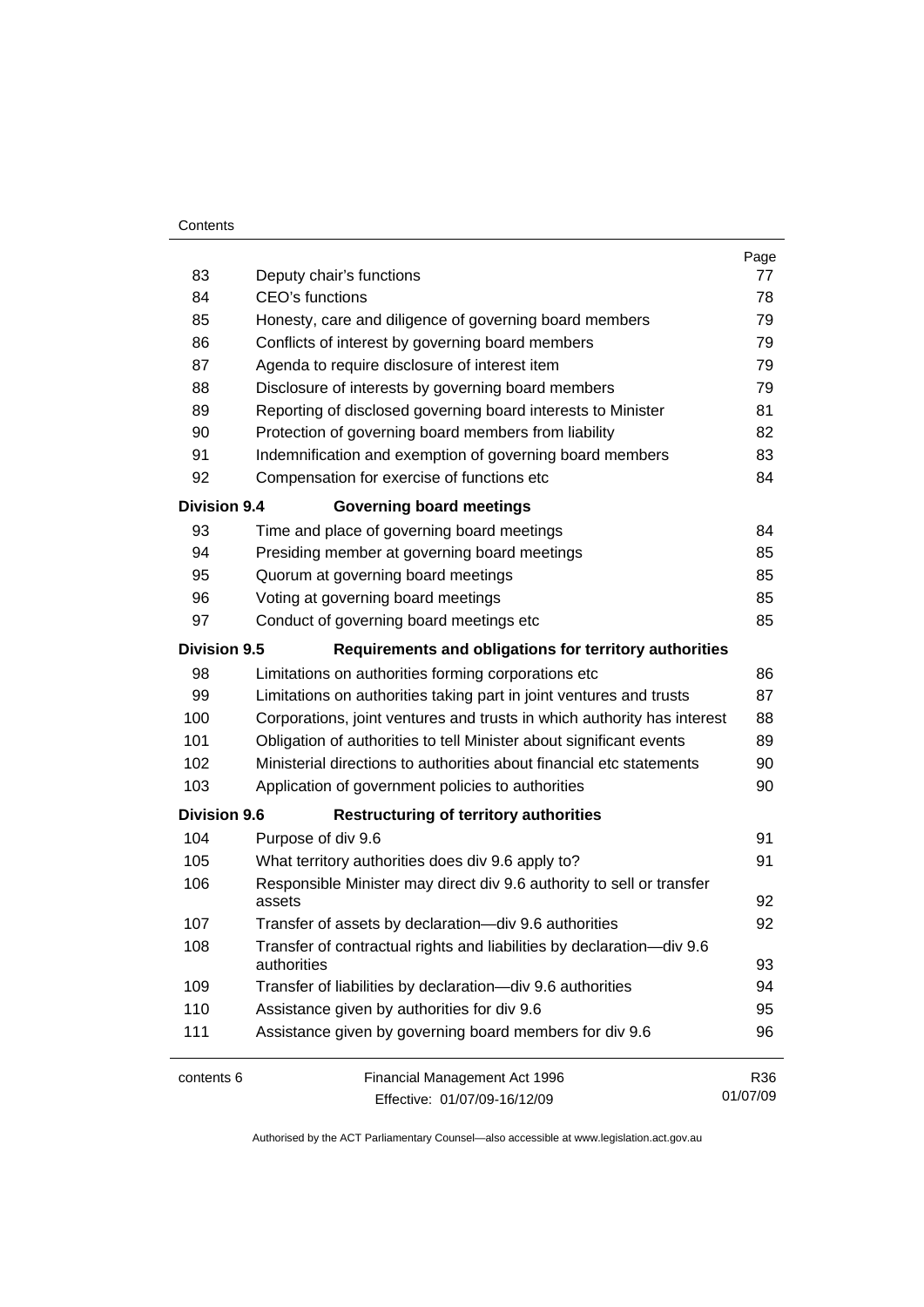|                                                                                                   | Page<br>97          |  |
|---------------------------------------------------------------------------------------------------|---------------------|--|
| Use of information by Territory and div 9.6 authorities                                           |                     |  |
| Contracts relating to the protection of information-responsible<br>Minister for div 9.6 authority |                     |  |
| Contracts relating to the protection of information-div 9.6 authority                             |                     |  |
| Transfer of pending proceedings—div 9.6 authorities                                               |                     |  |
| Proceedings and evidence-div 9.6 authorities                                                      |                     |  |
| Operation of div 9.6 not breach of contract etc                                                   |                     |  |
| Transfer of assets etc not otherwise disposed of-div 9.6 authorities                              | 101                 |  |
| Annual reports etc for div 9.6 authorities                                                        |                     |  |
| Additional provisions for restructuring of certain<br>territory authorities                       |                     |  |
| What territory authorities does div 9.7 apply to?                                                 | 104                 |  |
| Definitions-div 9.7                                                                               | 104                 |  |
| Vesting of assets, rights and liabilities-div 9.7 authorities                                     | 104                 |  |
| Proceedings and evidence-div 9.7 authorities                                                      | 105                 |  |
| Annual reports and financial statements for div 9.7 authorities                                   | 106                 |  |
| References to div 9.7 authority                                                                   | 107                 |  |
|                                                                                                   |                     |  |
| <b>Miscellaneous</b><br>Part 10                                                                   |                     |  |
| Act of grace payments                                                                             | 108                 |  |
| Waiver of debts etc                                                                               | 109                 |  |
| Payments in relation to deceased estates                                                          | 110                 |  |
| Guideline-making power                                                                            | 111                 |  |
| Regulation-making power                                                                           | 111                 |  |
|                                                                                                   |                     |  |
| <b>Dictionary</b>                                                                                 | 112                 |  |
| <b>Endnotes</b>                                                                                   |                     |  |
| About the endnotes                                                                                | 120                 |  |
| Abbreviation key                                                                                  | 120                 |  |
| Legislation history                                                                               | 121                 |  |
| Amendment history                                                                                 | 126                 |  |
|                                                                                                   | <b>Division 9.7</b> |  |

| R <sub>36</sub> | Financial Management Act 1996 | contents 7 |
|-----------------|-------------------------------|------------|
| 01/07/09        | Effective: 01/07/09-16/12/09  |            |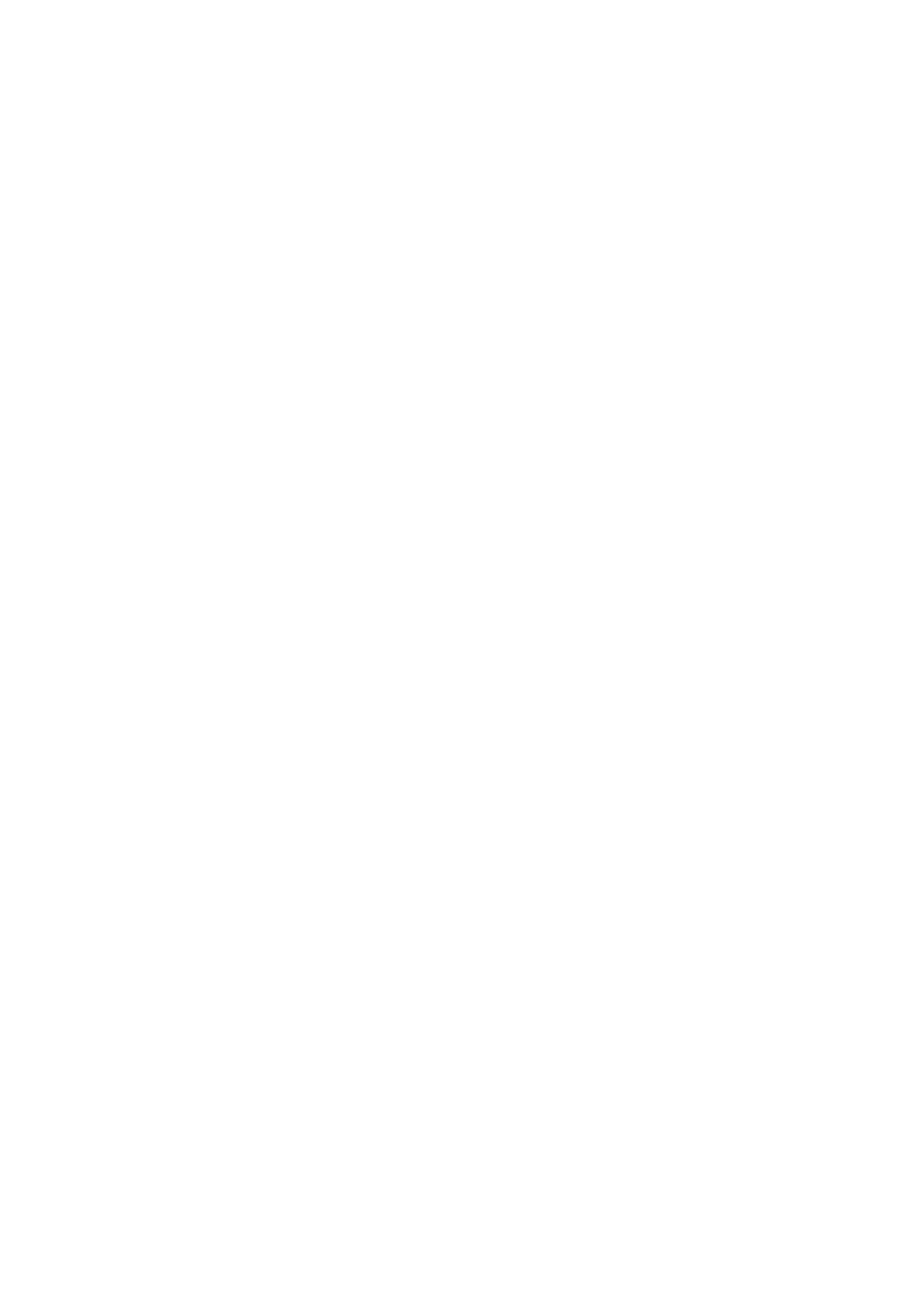<span id="page-10-0"></span>

# **Financial Management Act 1996**

An Act to provide for the financial management of the government of the Territory, to provide for the scrutiny of that management by the Legislative Assembly, to specify financial reporting requirements for the government of the Territory, and for related purposes

R36 01/07/09

I

Financial Management Act 1996 Effective: 01/07/09-16/12/09

page 1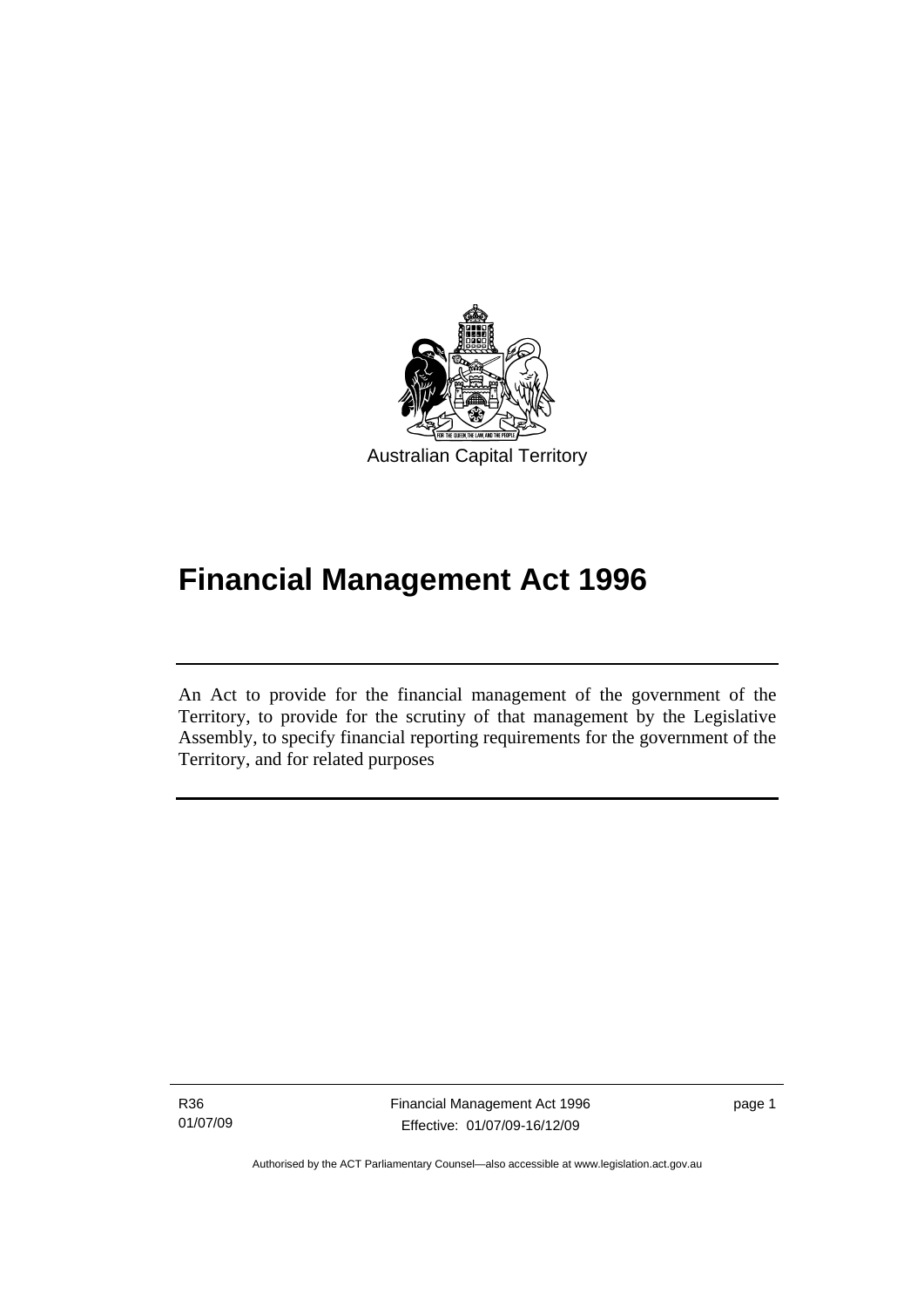#### <span id="page-11-0"></span>Part 1 **Preliminary**

Section 1

# **Part 1** Preliminary

#### **1 Name of Act**

This Act is the *Financial Management Act 1996*.

#### **2 Act subject to Territory Superannuation Provision Protection Act**

This Act is subject to the *Territory Superannuation Provision Protection Act 2000*.

#### **3 Dictionary**

The dictionary at the end of this Act is part of this Act.

*Note 1* The dictionary at the end of this Act defines certain terms used in the Act, and includes references (*signpost definitions*) to other terms defined elsewhere in this Act or in other legislation.

> For example, the signpost definition '*superannuation appropriation* see the *Territory Superannuation Provision Protection Act 2000*, dictionary.' means that the term 'superannuation appropriation' is defined in that dictionary and the definition applies to this Act.

*Note 2* A definition in the dictionary (including a signpost definition) applies to the entire Act unless the definition, or another provision of the Act, provides otherwise or the contrary intention otherwise appears (see Legislation Act, s 155 and s 156).

#### **3A Notes**

A note included in this Act is explanatory and is not part of the Act.

*Note* See the Legislation Act, s 127 (1), (4) and (5) for the legal status of notes.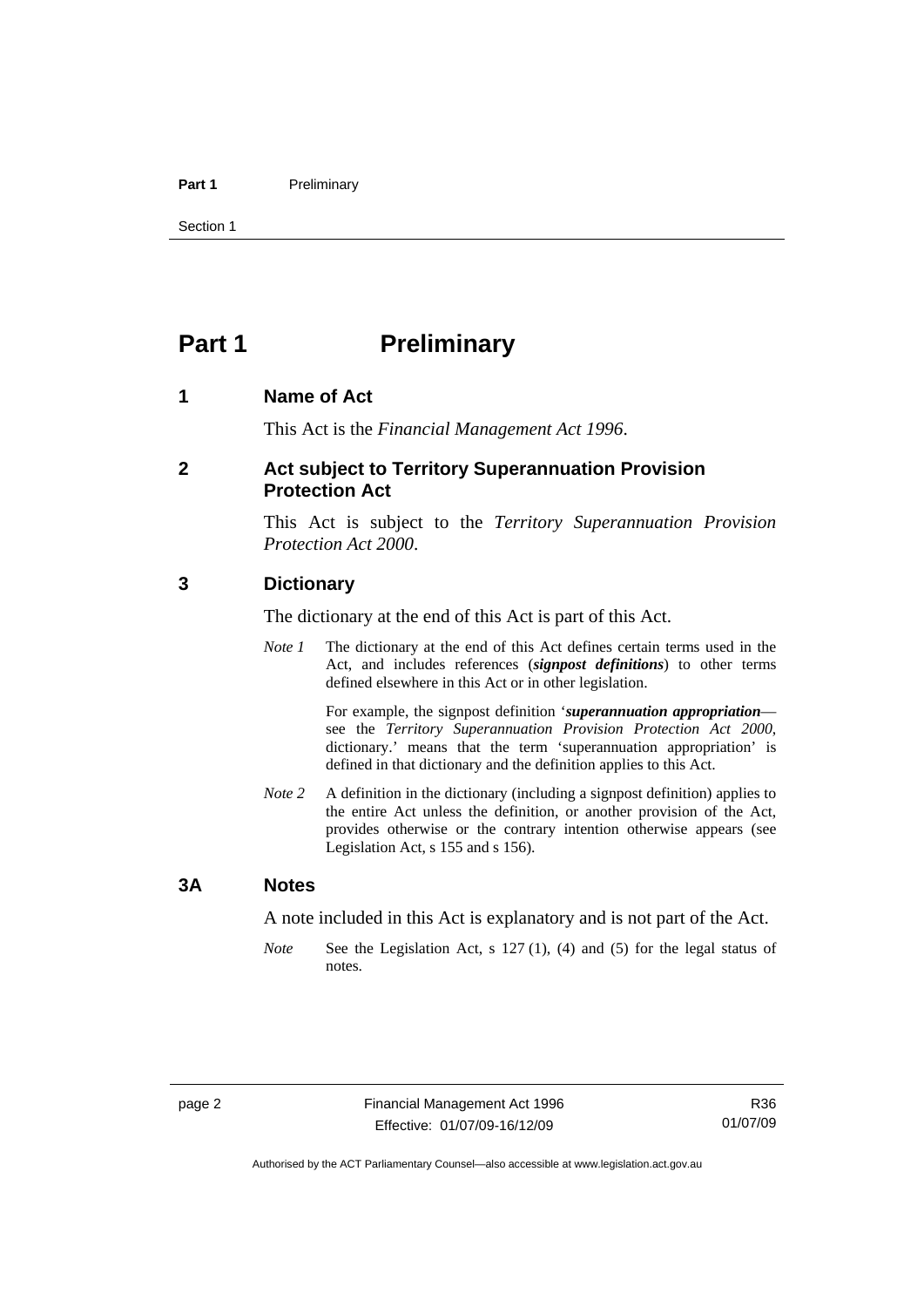#### <span id="page-12-0"></span>**3B Declaration that certain bodies are not territory authorities for Act**

- (1) The Treasurer may declare that a stated body (other than a body mentioned in section 54 (1)) is not a territory authority for this Act or a stated provision of this Act.
- (2) The Treasurer may declare that a stated body mentioned in section 54 (1) is not a territory authority for a stated provision of this Act (other than section 73 (1)).
	- *Note* Section 73 gives territory authorities to which pt 9 (Governance of territory authorities) applies corporate status.
- (3) A declaration is a notifiable instrument.

*Note* A notifiable instrument must be notified under the Legislation Act.

#### **4 Application of pt 2, pt 3 and pt 5 to Legislative Assembly secretariat**

Unless the contrary intention appears, the provisions of part 2, part 3 and part 5 apply to the Legislative Assembly secretariat as if—

- (a) a reference in those provisions to a department included a reference to the Legislative Assembly secretariat; and
- (b) a reference in those provisions to the responsible Minister of a department were a reference to the Speaker of the Legislative Assembly; and
- (c) a reference in those provisions to the responsible chief executive of a department included a reference to the clerk of the Legislative Assembly.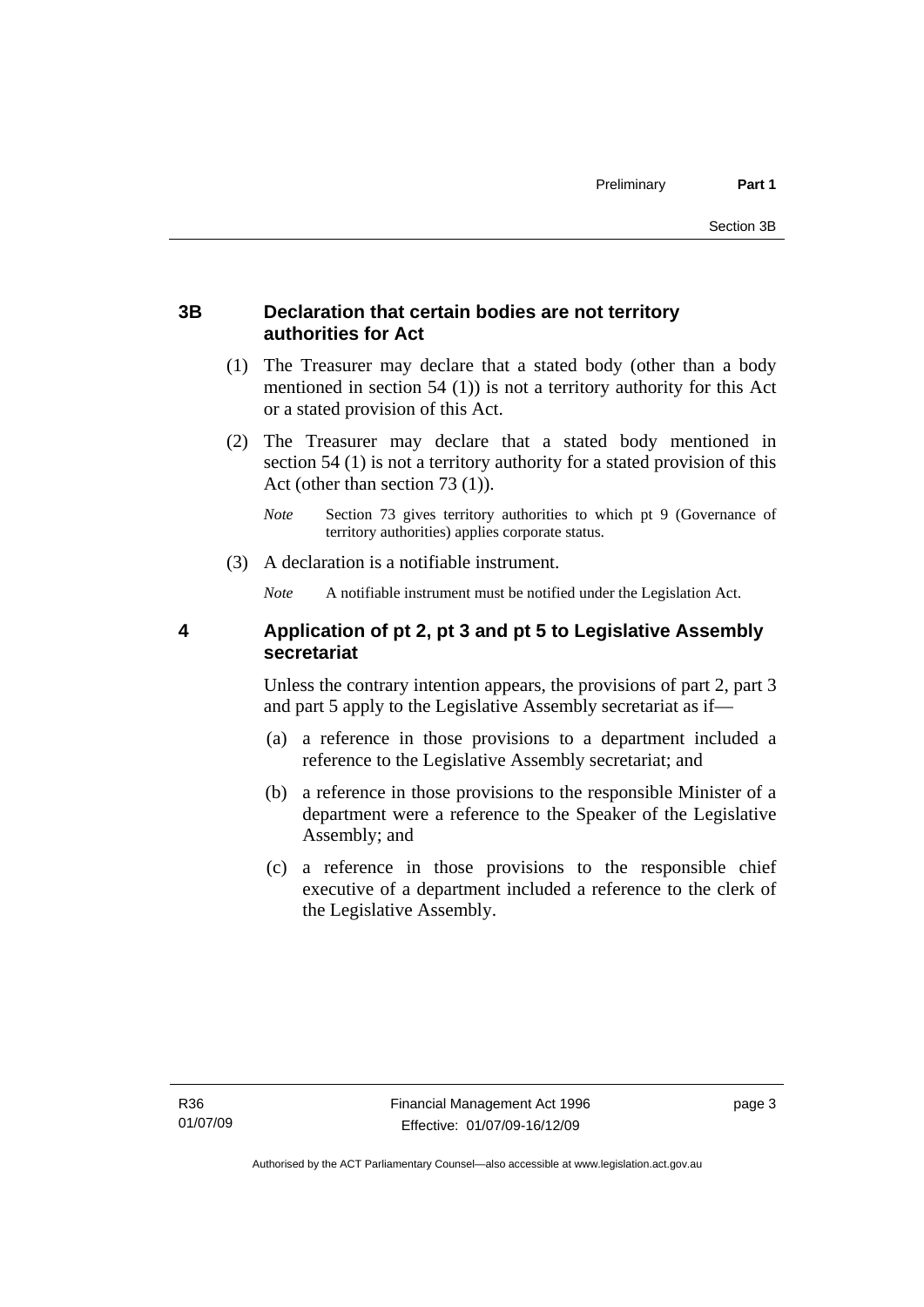# <span id="page-13-0"></span>**Part 2 Budget management**

# **Division 2.1 Appropriations and budgets**

#### **5 Timing of first Appropriation Bill for financial year**

Except as otherwise provided by a resolution of the Legislative Assembly, the first Appropriation Bill relating to a financial year must be introduced into the Legislative Assembly not later than 3 months after the beginning of the financial year.

#### **6 Necessity for appropriation**

No payment of public money must be made otherwise than in accordance with an appropriation.

#### **7 Payments authorised on lapse of appropriation**

If, before the end of a financial year, no Act other than this Act has been passed appropriating public money to meet the requirements of the next financial year, the Treasurer may pay the amounts necessary to meet those requirements subject to the following provisions:

- (a) the authority of the Treasurer under this section ceases on the commencement of the first Appropriation Act for the next financial year;
- (b) on that commencement all payments made under this section for the next financial year are taken for all purposes to have been paid out of money appropriated by that Act;
- (c) the payments made under this section for any purpose must not exceed, in total,  $\frac{1}{2}$  of the amount appropriated by Appropriation Acts for the immediately previous financial year for that purpose.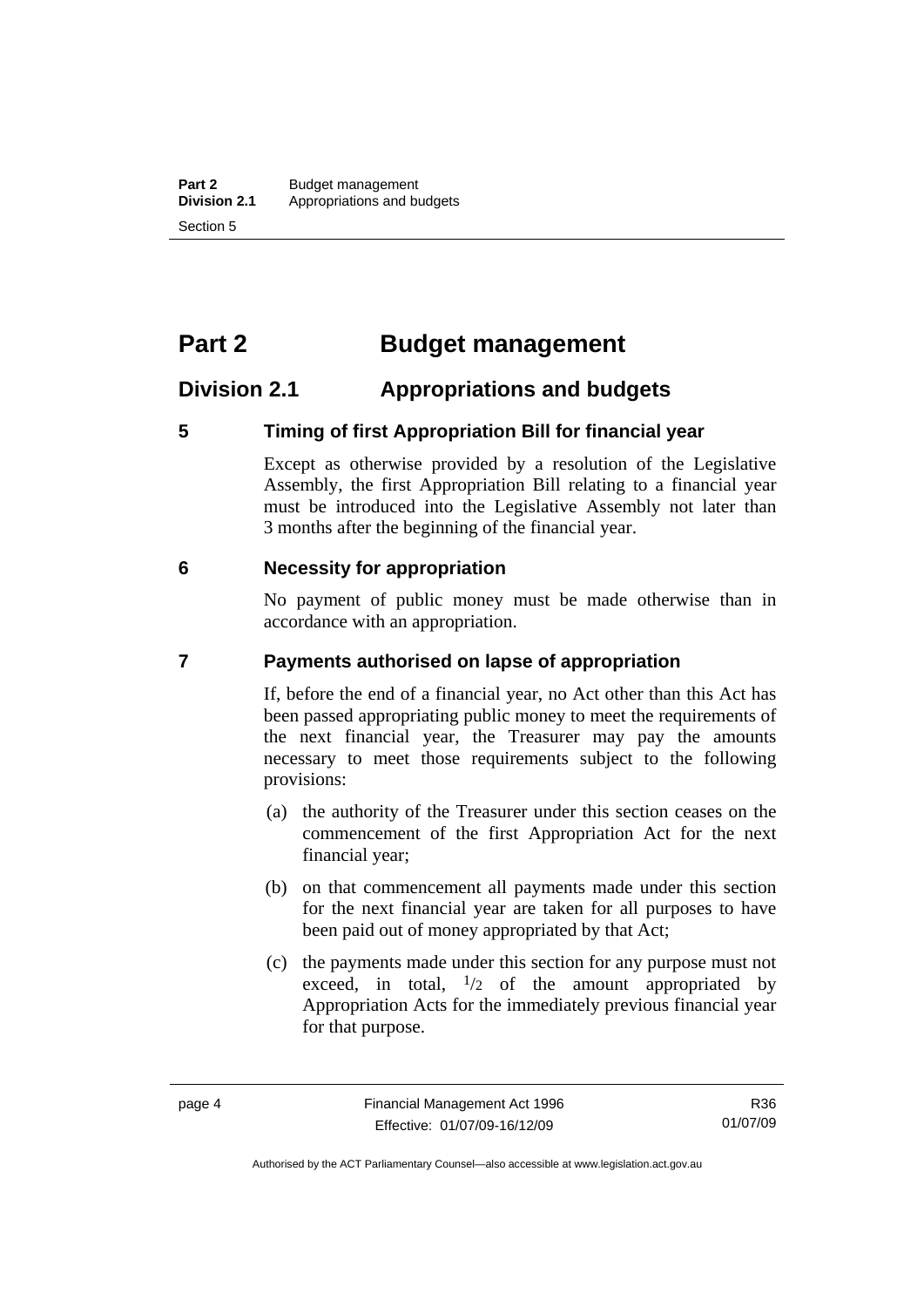#### <span id="page-14-0"></span>**8 Form of appropriations**

- (1) An Appropriation Act may make separate appropriations in relation to each department for—
	- (a) the provision of outputs by the department; and
	- (b) any capital injection to be provided to the department; and
	- (c) any payments to be made by the department on behalf of the Territory.
- (2) An Appropriation Act may make separate appropriations in relation to a territory authority or territory-owned corporation for—
	- (a) the provision of outputs by the authority or corporation; and
	- (b) any capital injection to be provided to the authority or corporation.

#### **9 Net appropriations for outputs**

- (1) An appropriation for the provision of outputs may be expressed to be made for the net cost of providing the outputs.
- (2) Despite section 6, if an appropriation for a department is stated to be made for the net cost of providing outputs, the department may apply the following in paying the expenses and liabilities of the department in providing the outputs:
	- (a) the payments it is entitled to receive otherwise than under an Appropriation Act for providing the outputs;
	- (b) the value of the input tax credits to which it is entitled for taxable supplies in relation to providing the outputs.
- (3) To remove any doubt, it is declared that, if the appropriations made by an Appropriation Act for a department do not state an amount, or state an '0' appropriation, for the provision of outputs by the department, the appropriations have effect as if they included an

page 5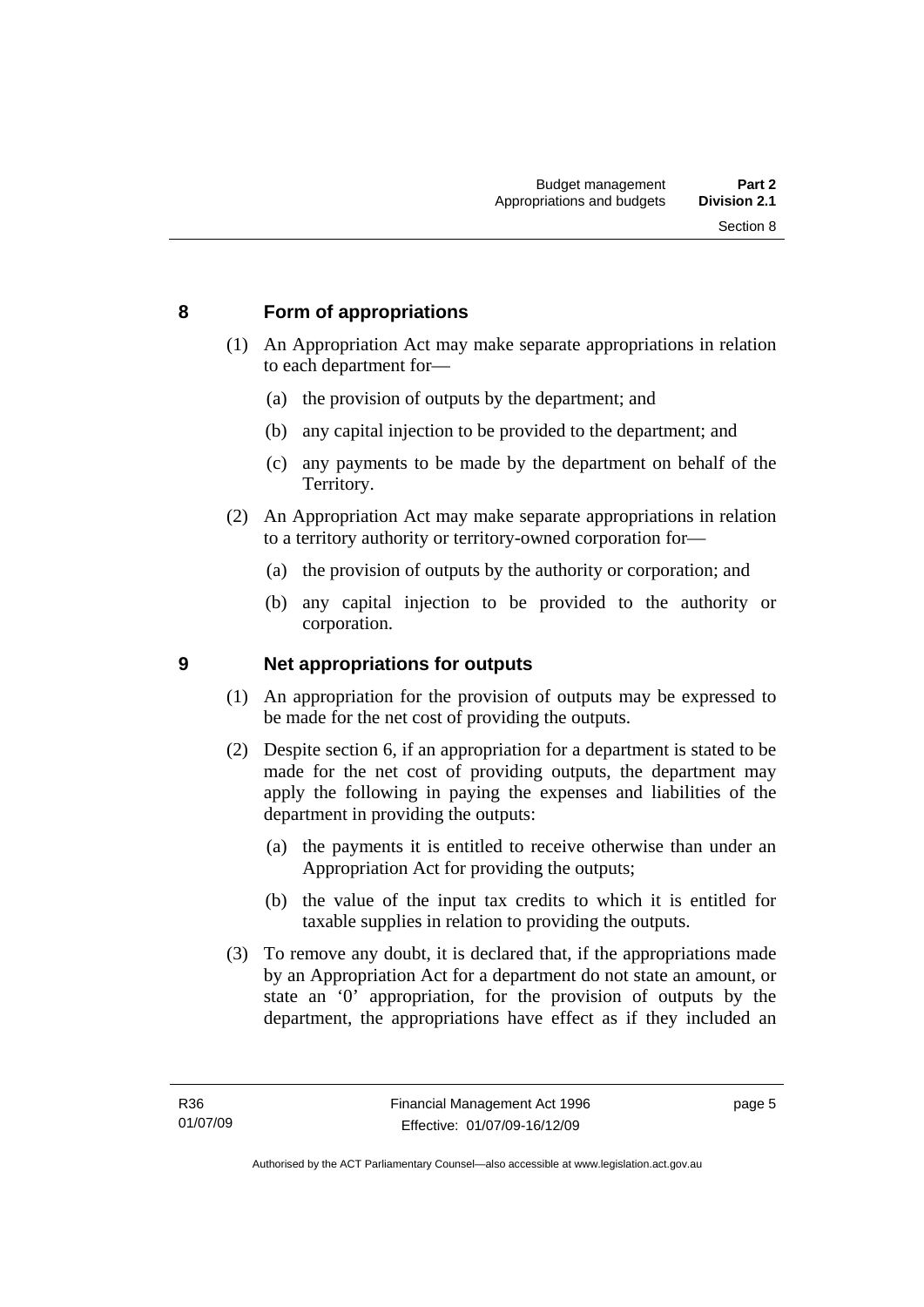<span id="page-15-0"></span>appropriation stated to be made for the provision of outputs by the department at no net cost to the Territory.

#### **9A Net appropriations for capital injections**

- (1) An appropriation for a capital injection may be stated to be made for, or partly for, the net cost of purchasing or developing assets.
- (2) Despite section 6, if an appropriation is stated to be made for, or partly for, the net cost of purchasing or developing assets, the value of the input tax credits to which the relevant entity is entitled for taxable supplies in relation to purchasing or developing the assets may be applied by the entity in paying the expenses and liabilities of the entity in purchasing or developing the assets.
- (3) In this section:

*relevant entity*, in relation to an appropriation for a capital injection, means the department, authority or corporation that is to undertake the purchasing or developing of assets for which the appropriation is made.

#### **9B Appropriations for payments on behalf of Territory to be net appropriations**

Despite section 6 (Necessity for appropriations), if an appropriation for a department is made for payments to be made on behalf of the Territory, the department may apply input tax credits to which the Territory is entitled for taxable supplies for which the payments are made towards the payments under the appropriation.

#### **10 Budget papers**

The Treasurer must, for each financial year, immediately after the presentation of the bill for the first Appropriation Act relating to the year, present to the Legislative Assembly—

- (a) the proposed budget for the Territory for the year; and
- (b) the proposed budget for each department for the year; and

Authorised by the ACT Parliamentary Counsel—also accessible at www.legislation.act.gov.au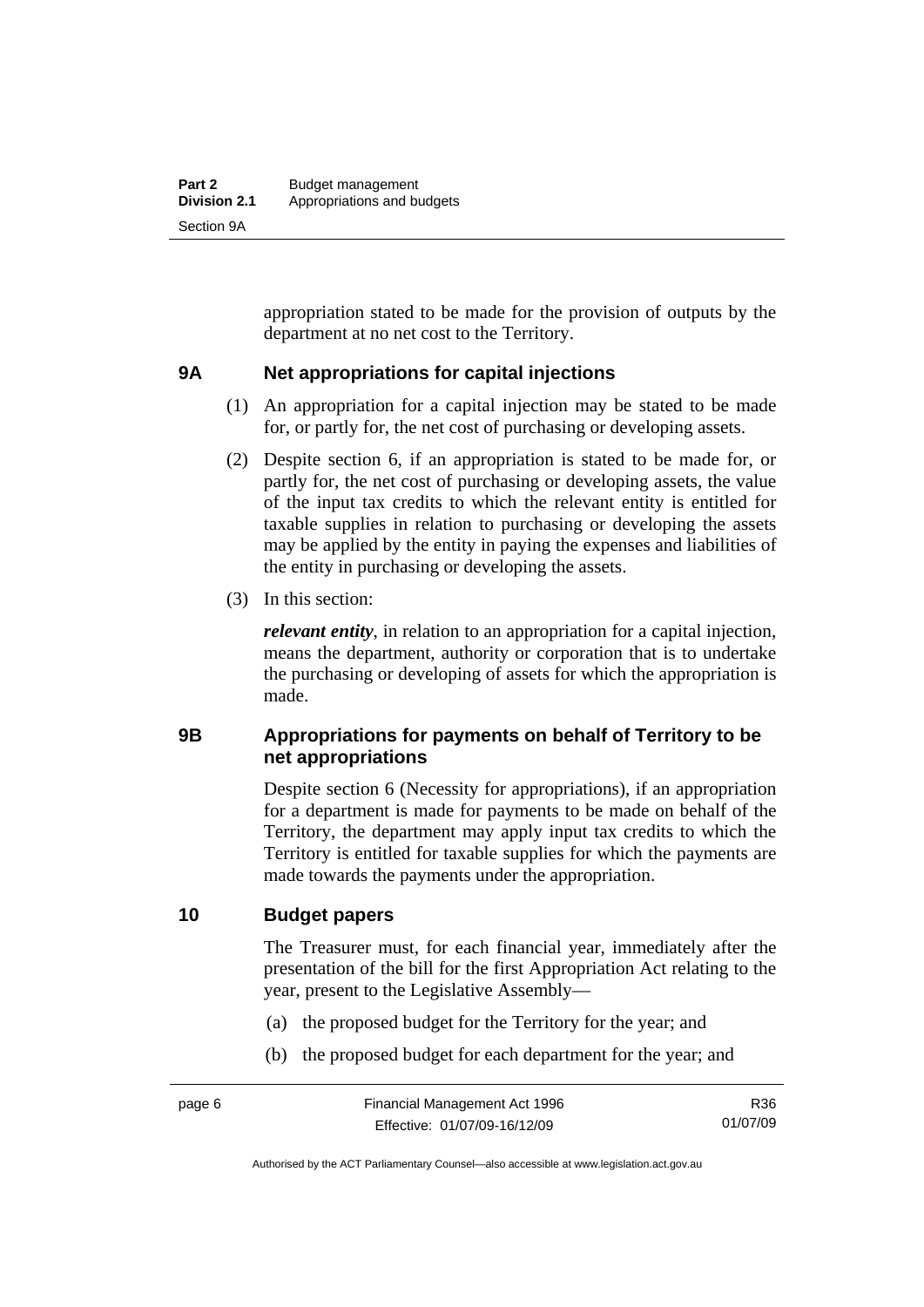- <span id="page-16-0"></span> (c) the proposed budget for each territory authority and territory-owned corporation for the year; and
- (d) a consolidated financial management statement in relation to—
	- (i) the general government sector; and
	- (ii) the public trading enterprise sector.

### **11 Territory budgets**

- (1) The proposed budget for the Territory for a financial year presented to the Legislative Assembly under section 10 (a) must include—
	- (a) a financial policy objectives and strategies statement under section 11A for the financial year; and
	- (b) a statement of the economic or other assumptions used to make the budget estimates; and
	- (c) a statement about the sensitivity of the budget estimates to changes in the economic or other assumptions; and
	- (d) a statement of the risks, quantified if possible, that may affect the budget estimates, including contingent liabilities; and
	- (e) the financial statements required under the financial management guidelines.
- (2) The proposed budget must be prepared in a form that assists a comparison, for each appropriation unit, between the budget for the Territory for the previous financial year and the proposed budget.
- (3) The financial statements included in the proposed budget under subsection (1) (e) must include budget estimates, for each appropriation unit, for each of the next 3 financial years.
- (4) The proposed budget must be prepared taking into account—
	- (a) the principles of responsible fiscal management;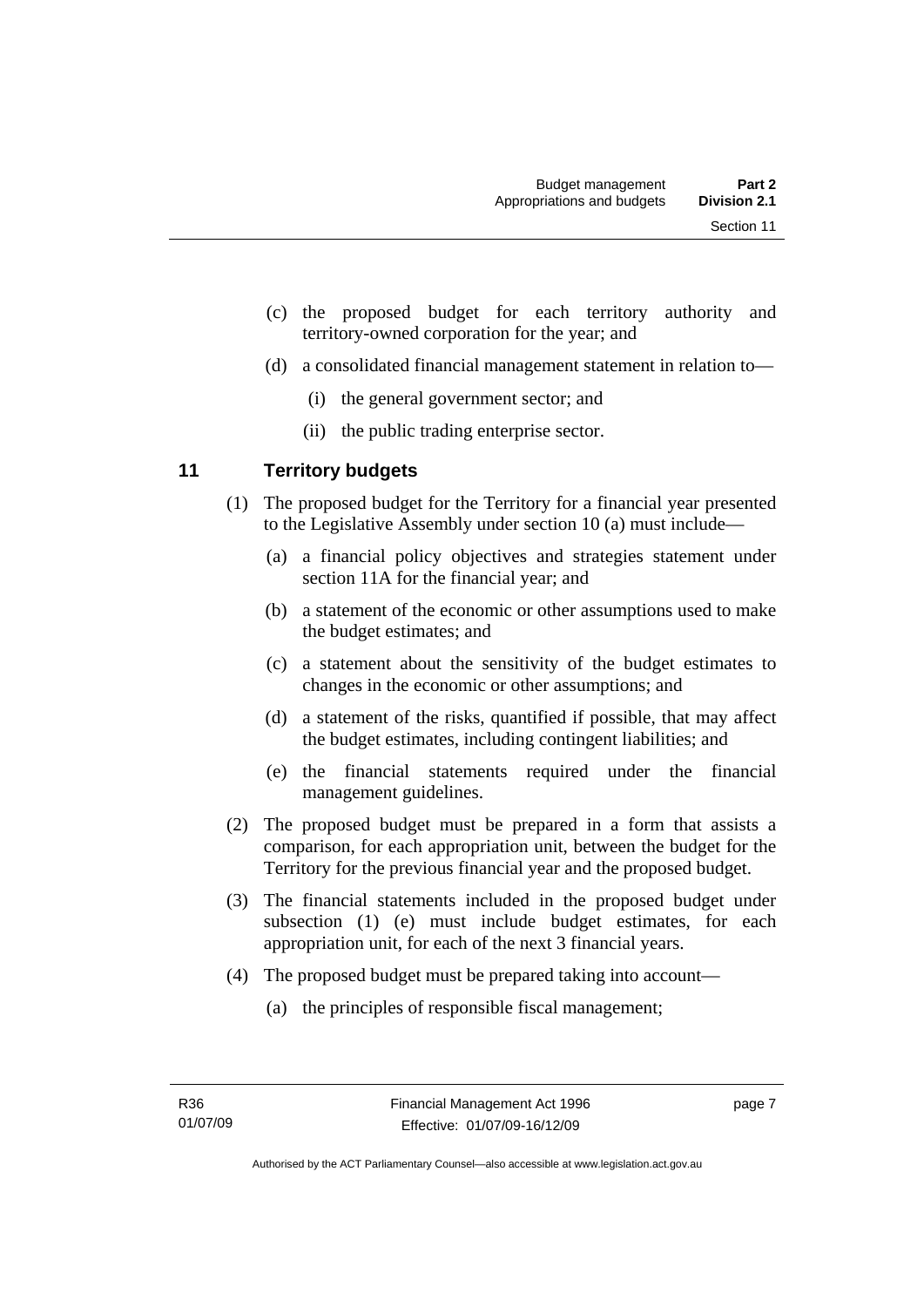- (b) the object of providing a basis for sustainable social and economic services and infrastructure fairly to all ACT residents; and
- (c) the object of ecologically sustainable development.
- (5) The proposed budget may depart from the principles of responsible fiscal management, but if it does depart—
	- (a) any departure must be temporary; and
	- (b) the Treasurer must present to the Legislative Assembly, when the first Appropriation Bill for the financial year is presented to the Legislative Assembly, a statement setting out—
		- (i) the reasons for the departure; and
		- (ii) the approach intended to be taken to return to the principles; and
		- (iii) when the principles are expected to be returned to.
- (6) In this section:

*ecologically sustainable development* means the effective integration of economic and environmental considerations in decision-making processes achievable through implementation of the following principles:

- (a) the precautionary principle;
- (b) the inter-generational equity principle;
- (c) conservation of biological diversity and ecological integrity;
- (d) improved valuation and pricing of environmental resources.

*fiscal risks* include the following:

 (a) risks from the level of the Territory's general government sector debt;

R36 01/07/09

Authorised by the ACT Parliamentary Counsel—also accessible at www.legislation.act.gov.au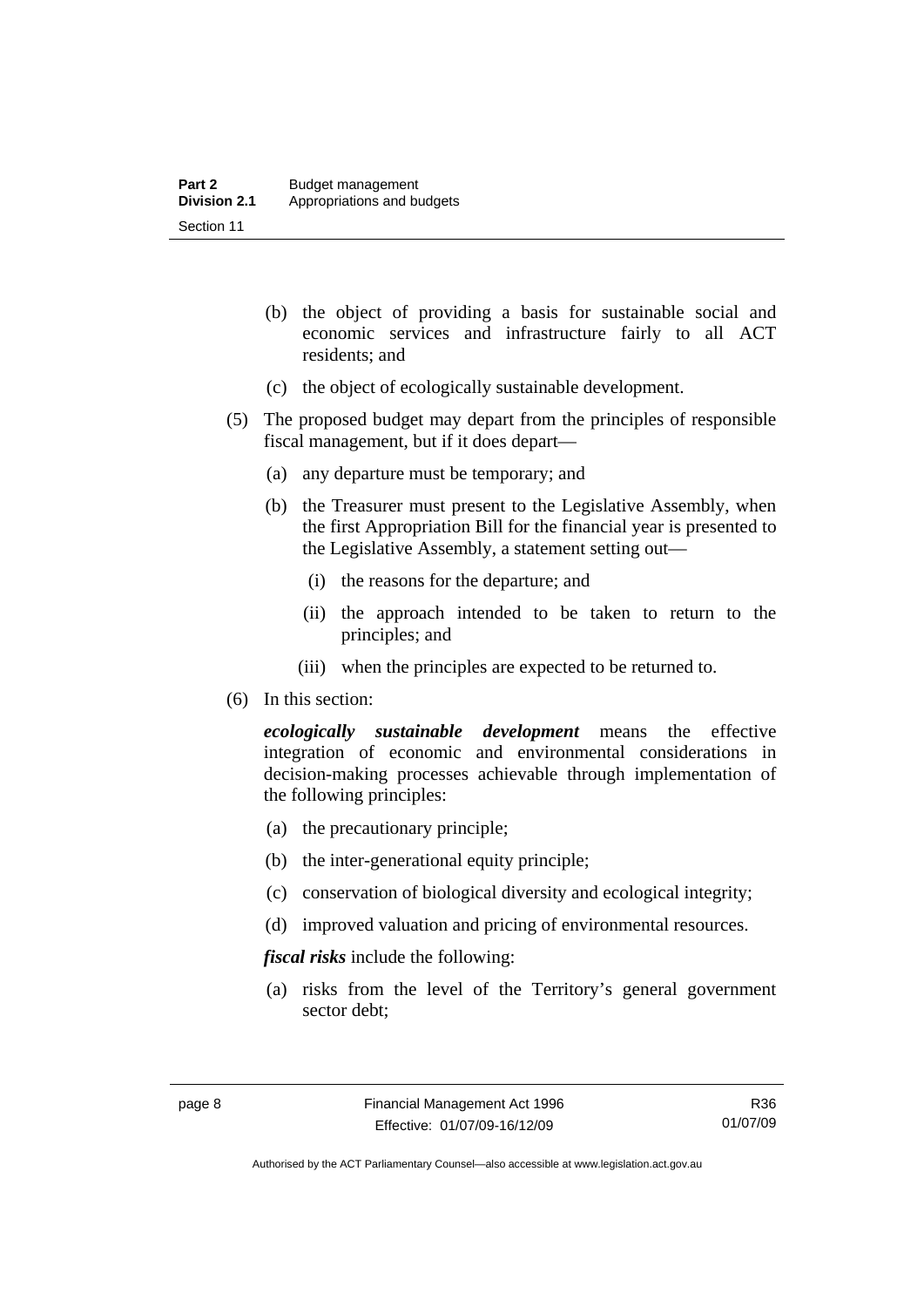- (b) commercial risks from ownership of corporations and public enterprises;
- (c) risks from changes in the structure of the Territory's tax base;
- (d) risks from management of the Territory's assets and liabilities.

*inter-generational equity principle* means that the present generation should ensure that the health, diversity and productivity of the environment is maintained or enhanced for the benefit of future generations.

*precautionary principle* means that, if there is a threat of serious or irreversible environmental damage, a lack of full scientific certainty should not be used as a reason for postponing measures to prevent environmental degradation.

*principles of responsible fiscal management* means the following principles:

- (a) ensuring that the total liabilities of the Territory are at prudent levels to provide a buffer against factors that may impact adversely on the level of total Territory liabilities in the future, and ensuring that, until prudent levels have been achieved, the total operating expenses of the Territory in each financial year are less than its operating income levels in the same financial year;
- (b) when prudent levels of total Territory liabilities have been achieved, maintaining the levels by ensuring that, on average, over a reasonable period of time, the total operating expenses of the Territory do not exceed its operating income levels;
- (c) achieving and maintaining levels of Territory net worth to provide a buffer against factors that may impact adversely on levels of Territory net worth in the future;
- (d) managing prudently the fiscal risks of the Territory;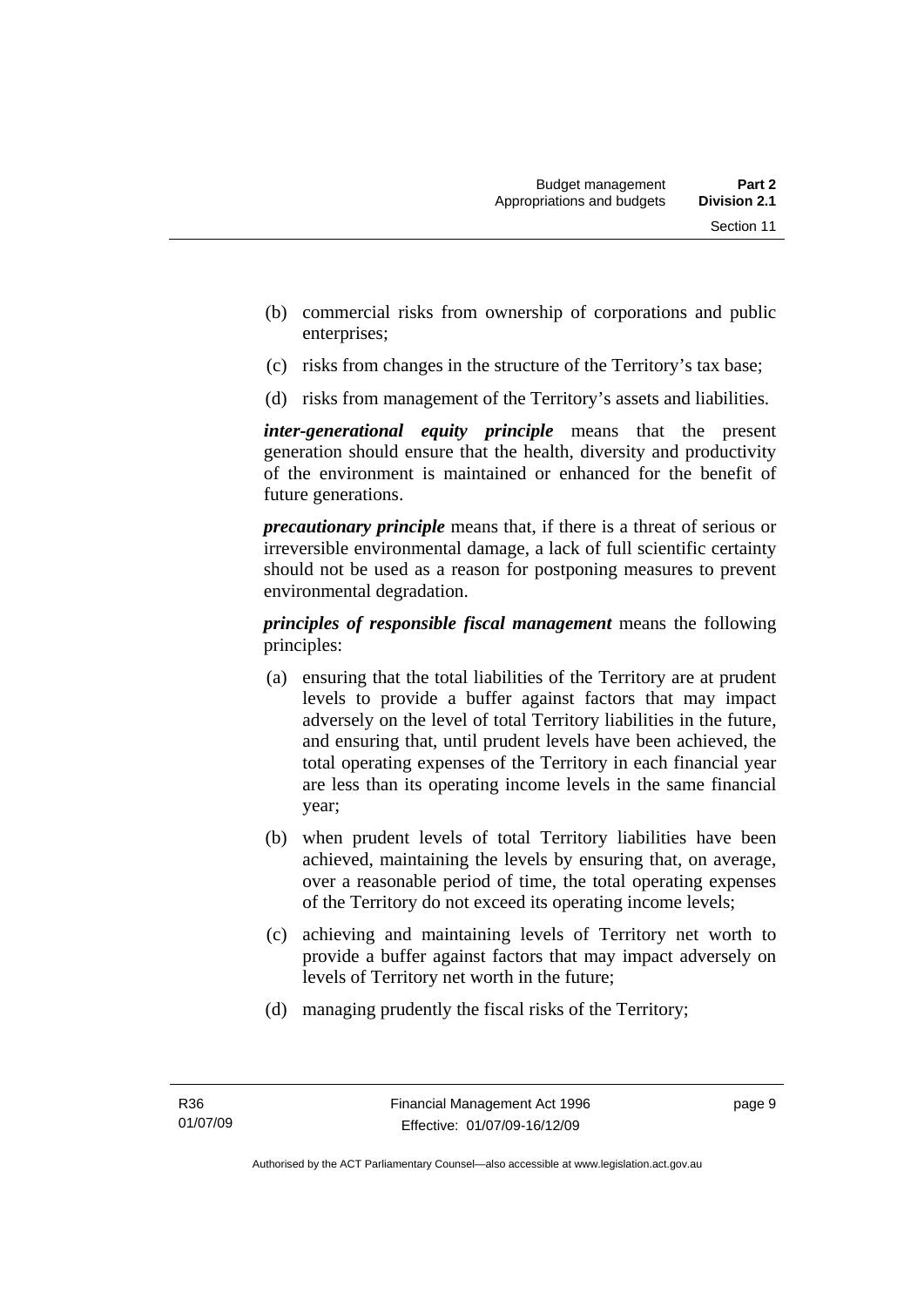- <span id="page-19-0"></span> (e) pursuing spending and taxing policies that are consistent with a reasonable degree of stability and predictability in the level of the tax burden;
- (f) giving full, accurate and timely disclosure of financial information about the activities of the government and its agencies.

#### **11A Financial policy objectives and strategies statement**

- (1) The purposes of a financial policy objectives and strategies statement included in a proposed budget under section 11 (1) (a) are—
	- (a) to make transparent the government's financial strategies; and
	- (b) to establish a benchmark for evaluating the government's conduct of financial policy.
- (2) The statement must be based on the principles of responsible fiscal management.
- (3) The statement must—
	- (a) state the government's long-term financial objectives within which financial policy for the financial year and the next 3 financial years will be framed; and
	- (b) explain the broad strategic priorities on which the budget is based; and
	- (c) state the key financial measures that the government has identified as being important and against which financial policy will be set and assessed; and
	- (d) state, for the financial year and the next 3 financial years—
		- (i) the government's short-term financial objectives; and
		- (ii) the targets for each stated key financial measure; and

R36 01/07/09

Authorised by the ACT Parliamentary Counsel—also accessible at www.legislation.act.gov.au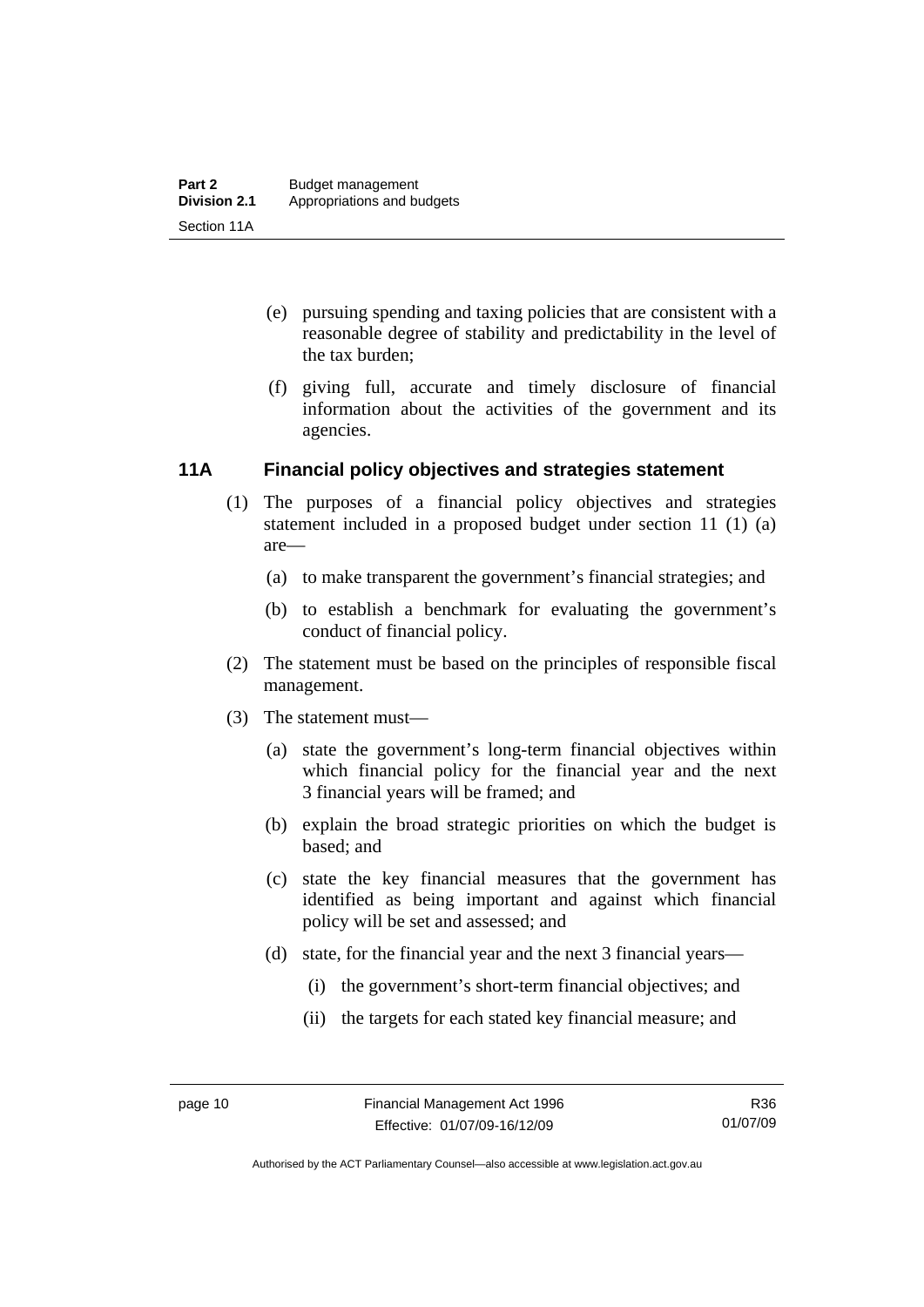- <span id="page-20-0"></span> (e) explain how the financial objectives and strategic priorities mentioned in paragraphs (a), (b) and (d) relate to the principles of responsible fiscal management; and
- (f) state the reasons for any changes from the previous financial policy objectives and strategies statement.
- (4) In this section:

*principles of responsible fiscal management*—see section 11 (6).

# **12 Departmental budgets**

- (1) A proposed budget for a department for a financial year presented to the Legislative Assembly under section 10 (b) must include—
	- (a) the financial statements required under the financial management guidelines; and
	- (b) a statement that sets out the outputs and classes of outputs it is proposed the department should provide during the year and the performance criteria to be met by the department in providing the outputs; and
	- (c) if, during the year, the department is to be given a capital injection that must be repaid—a statement that—
		- (i) states that the capital injection is a capital injection; and
		- (ii) sets out the conditions under which the injection is to be given, including the requirements about the time within which it must be repaid.
- (2) Subsection (1) (b) does not apply to the Legislative Assembly secretariat.
- (3) A proposed budget must be in a form that facilitates a comparison between—
	- (a) the proposed budget for the department; and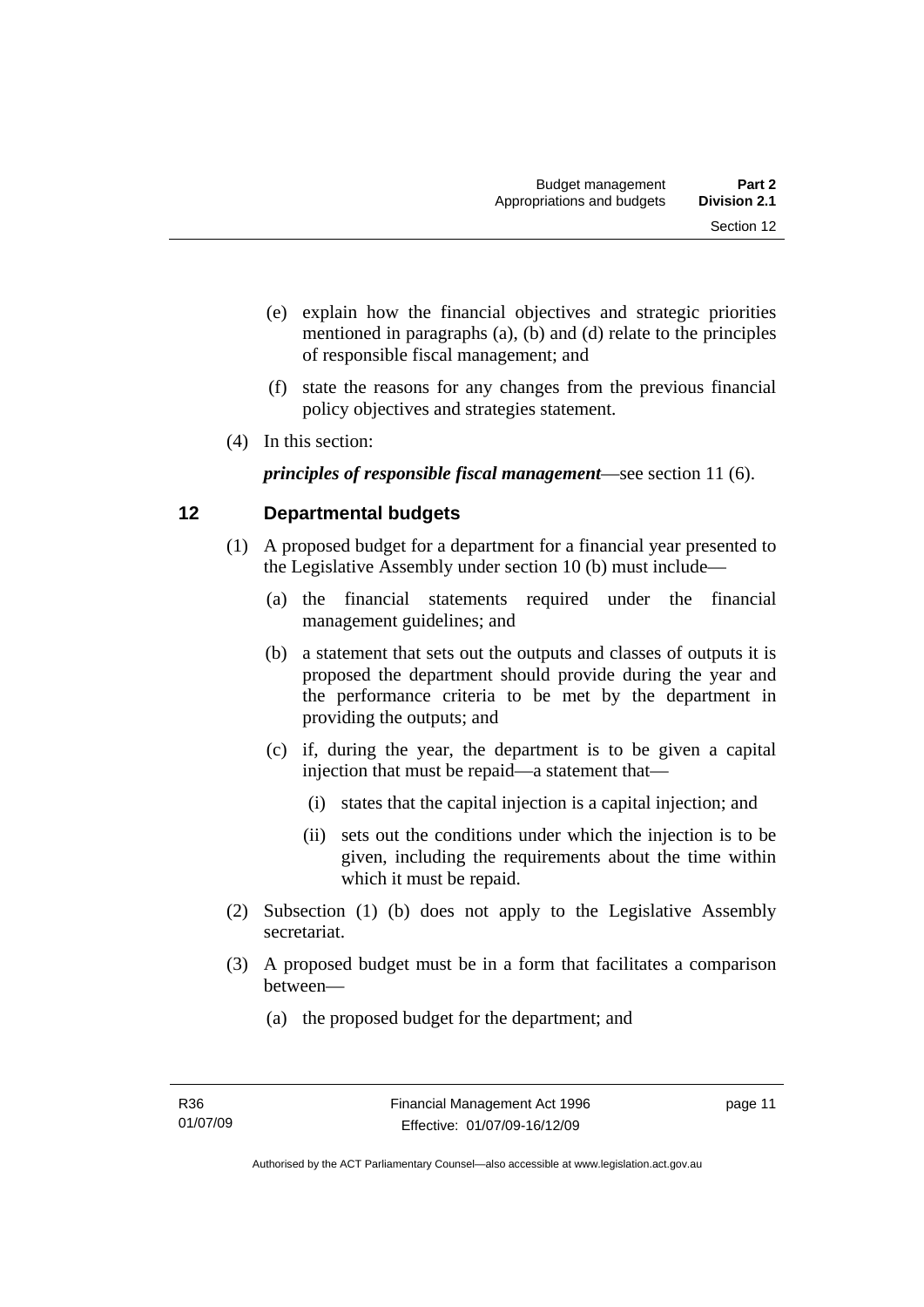- <span id="page-21-0"></span> (b) the budget for the department for the previous financial year; and
- (c) the estimated results for the department for the previous financial year.
- (4) A proposed budget must also include, for the financial statements mentioned in subsection (1) (a), budget estimates for each of the next 3 financial years.

#### **12A Territory authority and territory-owned corporation budgets**

- (1) A proposed budget presented to the Legislative Assembly under section 10 (c) for a territory authority or territory-owned corporation for a financial year must include—
	- (a) the financial statements required under the financial management guidelines; and
	- (b) for a prescribed territory authority or prescribed territory-owned corporation—a statement that sets out the outputs and classes of outputs it is proposed that the authority or corporation should provide during the year and the performance criteria to be met by the authority in providing the outputs; and
	- (c) for a territory authority or territory-owned corporation that, during the year, is to be given a capital injection that must be repaid—a statement that—
		- (i) states that the capital injection is an injection that must be repaid; and
		- (ii) sets out the conditions under which the injection is to be given, including the requirements about the time within which it must be repaid.

Authorised by the ACT Parliamentary Counsel—also accessible at www.legislation.act.gov.au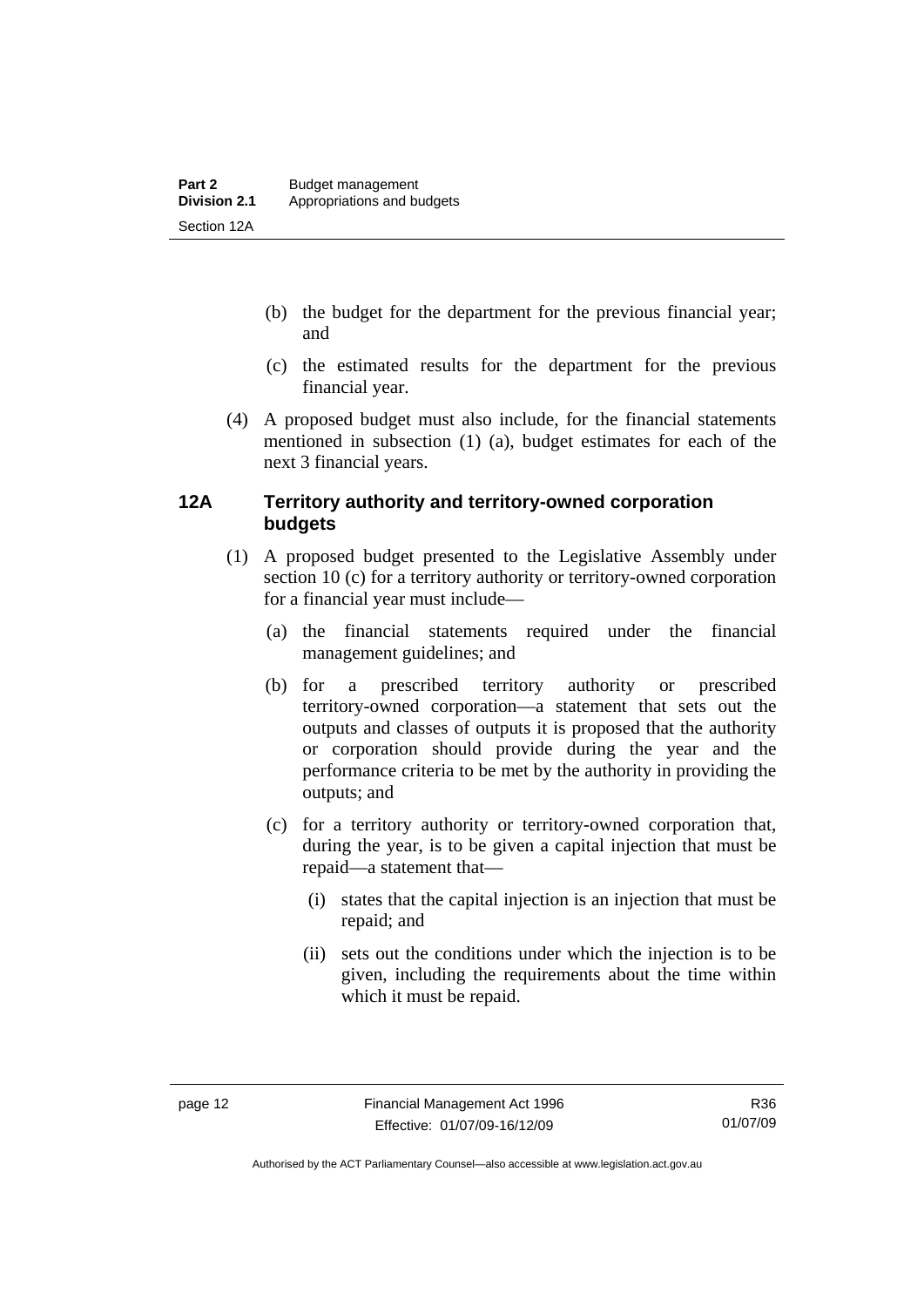- <span id="page-22-0"></span> (2) A proposed budget must be in a form that facilitates a comparison between—
	- (a) the proposed budget for the authority or corporation; and
	- (b) the budget for the authority or corporation for the previous financial year; and
	- (c) the estimated results for the authority or corporation for the previous financial year.
- (3) A proposed budget must also include, for the financial statements mentioned in subsection (1) (a), budget estimates for each of the next 3 financial years.

#### **13 Supplementary budget papers**

- (1) The Treasurer must, on the presentation of a bill for an Appropriation Act other than the first Appropriation Act relating to a financial year, present to the Legislative Assembly supplementary budget papers.
- (2) The supplementary budget papers must, for each department, territory authority and territory-owned corporation for which an appropriation is provided by the bill (an *affected entity*)—
	- (a) state, for each purpose mentioned in section 8 that applies to the affected entity—
		- (i) the amount of the appropriation provided in the first Appropriation Act; and
		- (ii) the variations (if any) previously made to the appropriation under this Act; and
		- (iii) the amount of the appropriation provided by the bill; and
		- (iv) the total amount appropriated for the entity for the financial year; and
	- (b) indicate the impact of the proposed variation.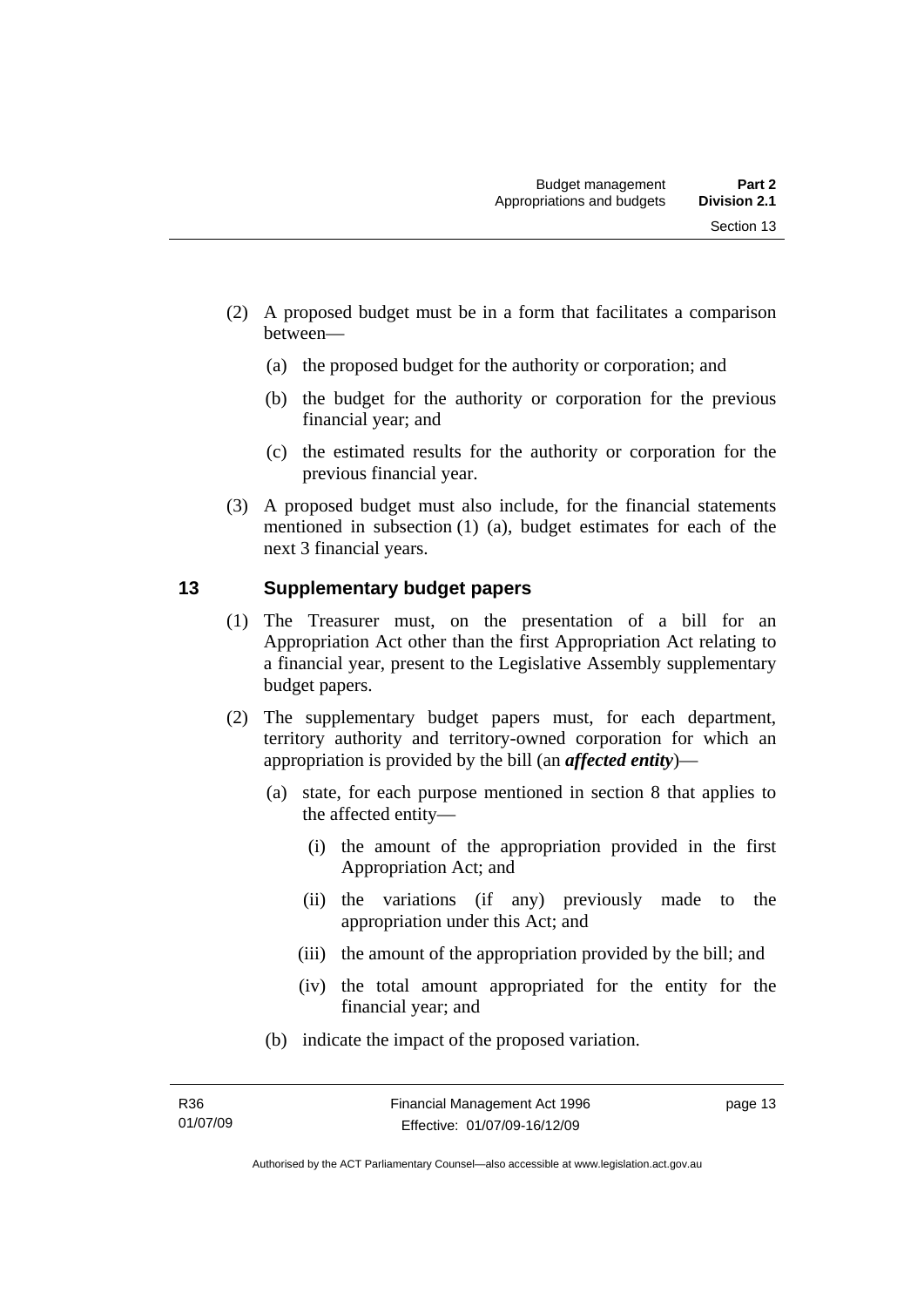- <span id="page-23-0"></span> (3) For subsection (2) (b), the supplementary budget papers need not include an original or final budgeted financial statement (a *budgeted statement*) for an affected entity.
- (4) If the supplementary budget papers do not include a budgeted statement for an affected entity—
	- (a) the supplementary budget papers must state the reasons why the budgeted statement for the entity is not included; and
	- (b) the Treasurer must present the budgeted statement for the entity to the Legislative Assembly as soon as practicable after the passing of the bill.
- (5) A budgeted statement for an affected entity—
	- (a) must include details of the impact on the budget of the entity of all variations to the appropriation that happened in the financial year before the passing of the bill; and
	- (b) may show the impact of variations other than variations resulting from additional appropriations.

#### **Example for par (b)**

the impact of revised economic forecasts

*Note* An example is part of the Act, is not exhaustive and may extend, but does not limit, the meaning of the provision in which it appears (see Legislation Act, s 126 and s 132).

#### **13A Amendment of budgets for supplementary appropriation**

- (1) If an appropriation is made for a department, territory authority or territory-owned corporation by an Appropriation Act other than the first Appropriation Act for a financial year, the budget for the department, authority or corporation is amended in accordance with—
	- (a) the supplementary budget papers presented to the Legislative Assembly under section 13 (1) in relation to the bill for the Act by which the appropriation was made; and

R36 01/07/09

Authorised by the ACT Parliamentary Counsel—also accessible at www.legislation.act.gov.au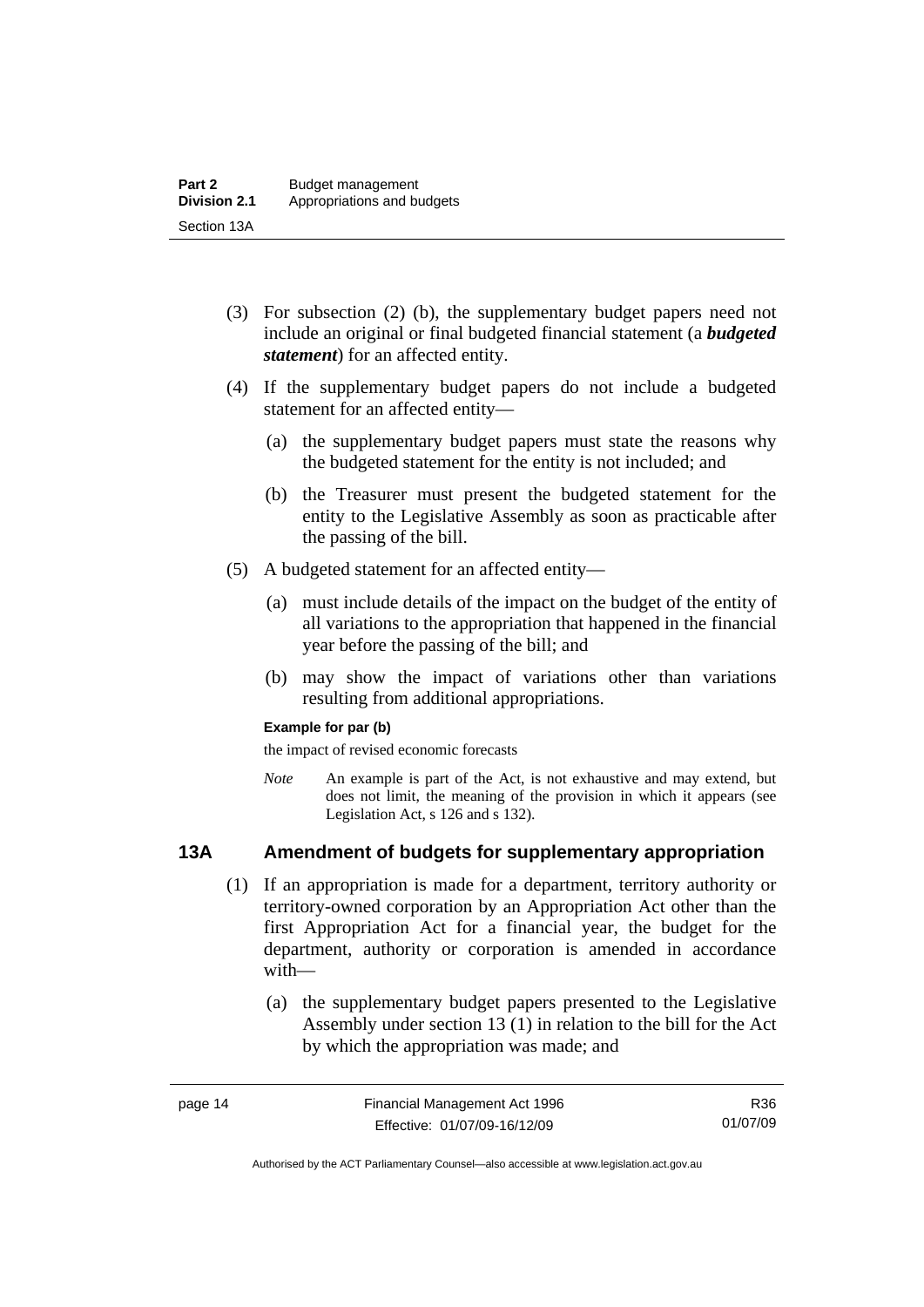- <span id="page-24-0"></span> (b) any statement presented to the Legislative Assembly under section 13 (4) (b) in relation to the bill.
- (2) In this section:

*budget*, for the department, territory authority or territory-owned corporation, means the budget for the department, authority or corporation for the financial year presented to the Legislative Assembly under section 10 (b) or (c) (Budget papers) and, if the budget has been amended under this Act, the budget as amended.

### **14 Transfer of funds between appropriations**

- (1) Despite section 6, the Executive may, in writing, direct that appropriations made by an Appropriation Act be varied by transfers of funds between the appropriations.
- (3) A transfer of funds between appropriations under this section must not cause an appropriation from which funds are transferred to be reduced by more than 3%.
- (4) If the Executive gives a direction under subsection (1), the Treasurer must present the following to the Legislative Assembly within 3 sitting days after the direction is given:
	- (a) a copy of the direction;
	- (b) a statement of the reasons for giving it.
- (5) Subsection (1) does not apply to a superannuation appropriation.

### **15 Transfer of funds within appropriations**

- (1) The Executive may, in writing, direct that funds within the same appropriation that are allocated for the provision of different classes of outputs be reallocated in relation to those classes of outputs.
- (2) If a reallocation of funds under subsection (1) involves an amount larger than 3% of the appropriation within which the reallocation is made or \$150 000 (whichever is the larger), the Treasurer must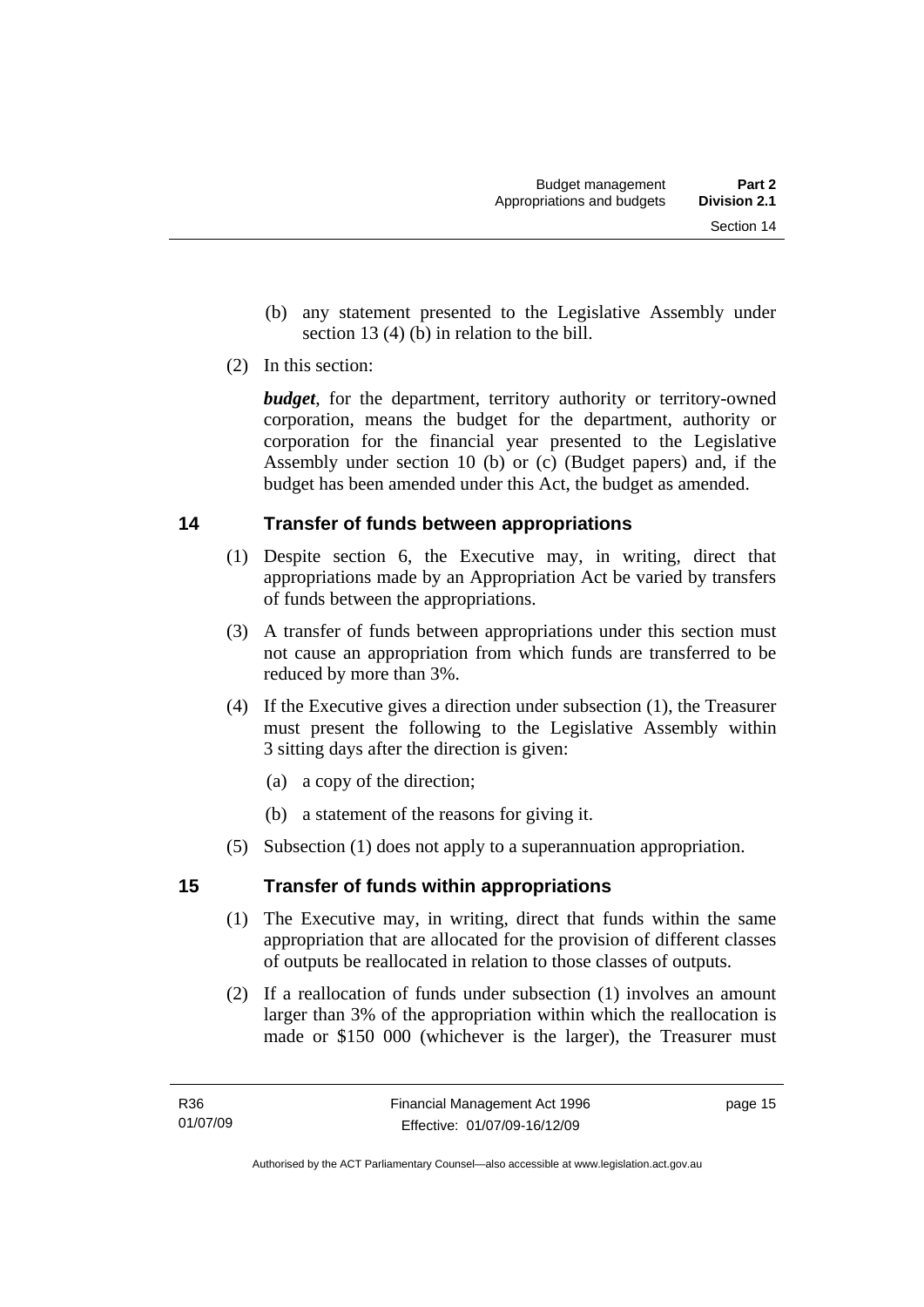<span id="page-25-0"></span>present the following to the Legislative Assembly within 3 sitting days after a direction is given:

- (a) a copy of the direction;
- (b) a statement of the reasons for the reallocation.

#### **15A Reclassification of certain appropriations**

- (1) If an appropriation has been classified by the Act by which it was made as an appropriation for payments to be made by a department on behalf of the Territory, the Treasurer may, if the Treasurer is satisfied that the appropriation should be classified as an appropriation for the provision of outputs by the department, in writing, direct that the classification of the appropriation be changed accordingly.
- (2) If an appropriation has been classified by the Act by which it was made as an appropriation for the provision of outputs by a department, the Treasurer may, if the Treasurer is satisfied that the appropriation should be classified as an appropriation for payments to be made by the department on behalf of the Territory, in writing, direct that the classification of the appropriation be changed accordingly.
- (3) If the Treasurer gives a direction under subsection (1) or (2), the Treasurer must present a copy of the direction to the Legislative Assembly within 3 sitting days after the direction is given.

#### **16 Transfer of functions after Appropriation Act passed**

- (1) This section applies if, after an Appropriation Act for a financial year is passed, the responsibility for a service or function for which an appropriation is made in the Act is transferred from the entity to which the appropriation is made to another entity.
- (2) The Treasurer may, in writing, direct that the appropriation does not lapse but may, in accordance with the direction, be issued to, or applied by, the other entity for the service or function.

Authorised by the ACT Parliamentary Counsel—also accessible at www.legislation.act.gov.au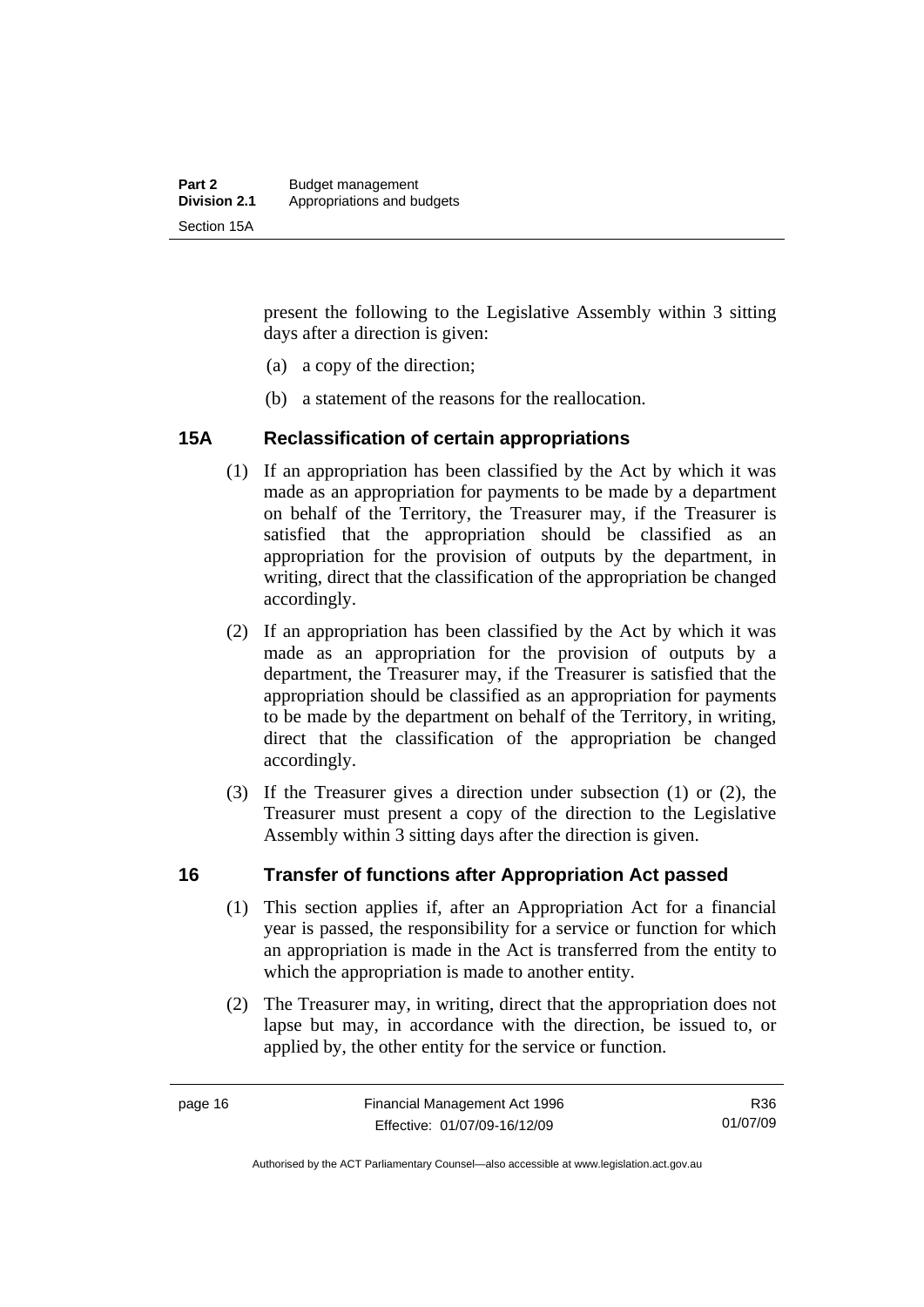- <span id="page-26-0"></span> (3) If the Treasurer gives a direction under subsection (2), the Treasurer must present a copy of the direction to the Legislative Assembly within 3 sitting days after the day it is given.
- (4) This section does not apply to a superannuation appropriation.
- (5) In this section:

*entity* means a department, territory authority or territory-owned corporation.

#### **16A Appropriation for accrued employee entitlements**

- (1) This section applies if—
	- (a) an employee entitlement exists in relation to an entity in a financial year; and
	- (b) the total amount of employee entitlements paid, or required to be paid, by the entity in the financial year exceeds the amount appropriated for the entity in relation to employee entitlements for the financial year.
- (2) The Treasurer may, in writing, authorise an appropriation for the entity for the amount that the total amount paid, or required to be paid, in the financial year exceeds the amount appropriated for the entity for the financial year.
- (3) If the Treasurer authorises an appropriation under this section, the Treasurer must present a copy of the authorisation to the Legislative Assembly within 3 sitting days after the day the appropriation is authorised.
- (4) In this section:

*entity* means a department, territory authority or territory-owned corporation.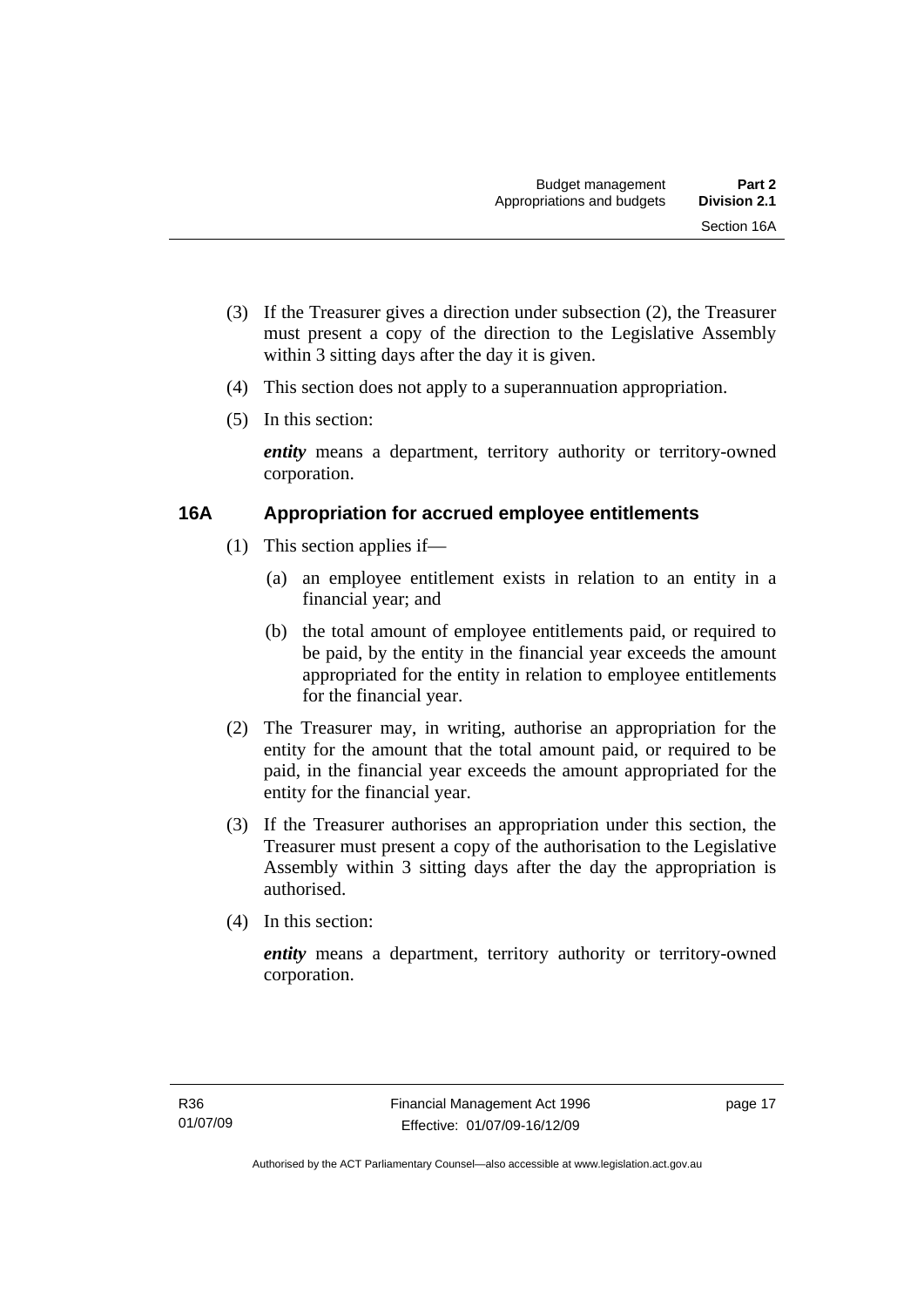#### <span id="page-27-0"></span>**16B Rollover of undispersed appropriation**

- (1) This section applies to an amount of appropriation if, at the end of the financial year in which the appropriation is made, the amount is not dispersed to the entity to which it is appropriated.
- (2) The Treasurer may, in writing, authorise the amount to be dispersed to the entity in the following financial year.
- (3) The Treasurer may give the authorisation in the financial year in which the appropriation is made, or in the following financial year.
- (4) The authorisation must identify—
	- (a) the entity to which the amount is to be dispersed; and
	- (b) the appropriation type; and
	- (c) the amount authorised to be dispersed; and
	- (d) the purpose for which the amount may be dispersed.
- (5) If the Treasurer authorises an amount to be dispersed under this section—
	- (a) the amount is taken to be an amount of appropriation for the financial year in which the amount is authorised to be dispersed; and
	- (b) the amount is in addition to the appropriation to the entity for that financial year.
- (6) If the Treasurer authorises an amount to be dispersed under this section, the Treasurer must present a copy of the authorisation to the Legislative Assembly within 3 sitting days after the day the appropriation is authorised.
- (7) In this section:

*entity*—see section 16A (4).

Authorised by the ACT Parliamentary Counsel—also accessible at www.legislation.act.gov.au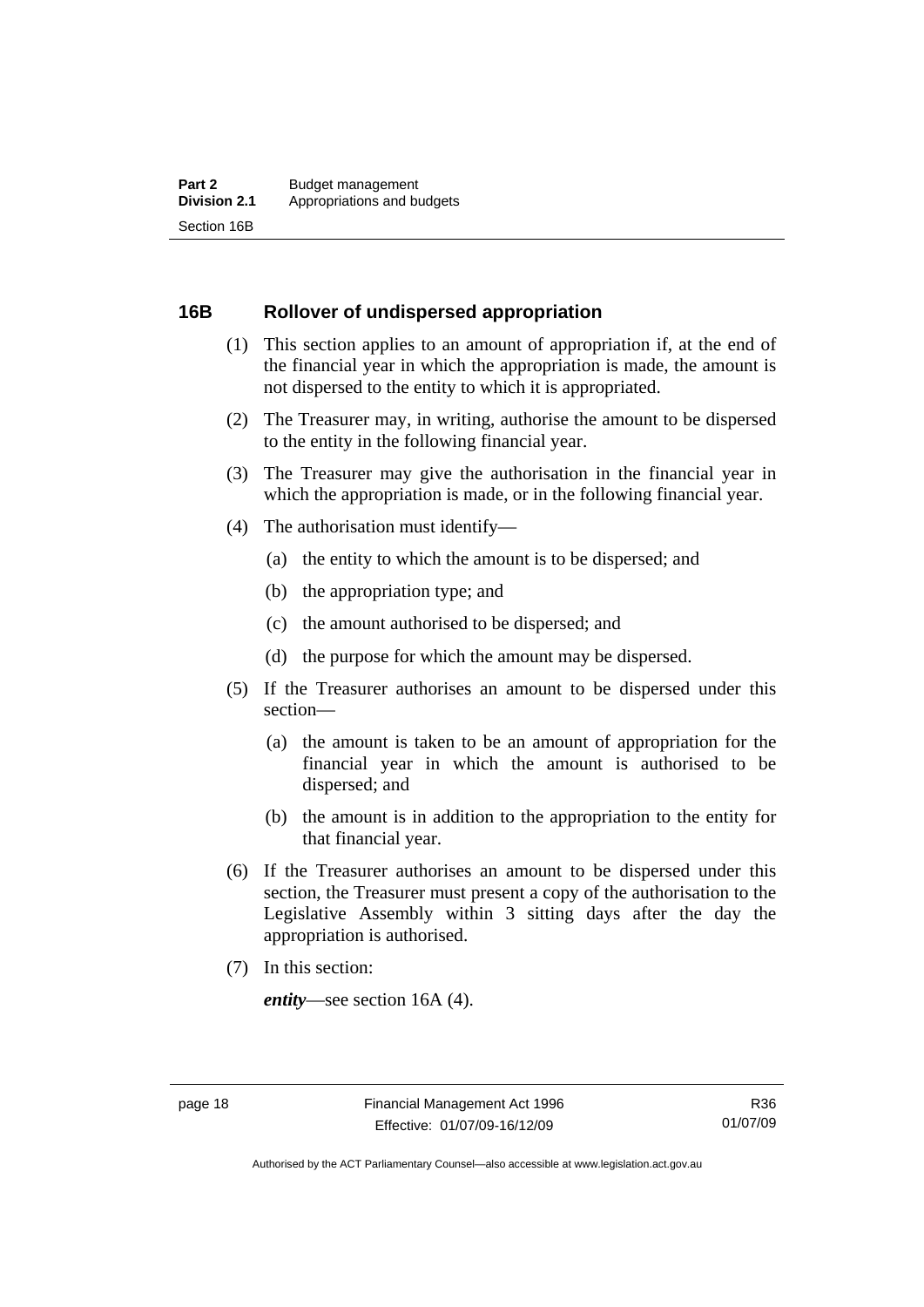#### <span id="page-28-0"></span>**17 Variation of appropriations for Commonwealth grants**

- (1) This section applies to an appropriation that is declared by the Act by which it is made to be an appropriation to which this section applies.
- $(2)$  If—
	- (a) an appropriation to which this section applies is to be funded in whole or in part by a payment made to the Territory by the Commonwealth for a nominated purpose; and
	- (b) an estimate of the level of the funding to be provided to the Territory by the Commonwealth for that purpose is contained in the budget papers presented to the Legislative Assembly in conjunction with the bill for the Act by which the appropriation was made; and
	- (c) the level of funding provided to the Territory by the Commonwealth for that purpose for the financial year for which the appropriation was made is greater than the level of funding specified in those budget papers;

the Treasurer may, in writing, direct that the appropriation be increased by an amount not exceeding the difference between the level of funding specified in the budget papers and the level of funding provided by the Commonwealth.

 (3) If the Treasurer gives a direction under subsection (2), the Treasurer must present a copy of the direction to the Legislative Assembly within 3 sitting days after it is given.

#### **17A Variations of appropriations for certain payments to Commonwealth**

 (1) This section applies to an appropriation that is declared by the Act by which it is made to be an appropriation to which the section applies.

page 19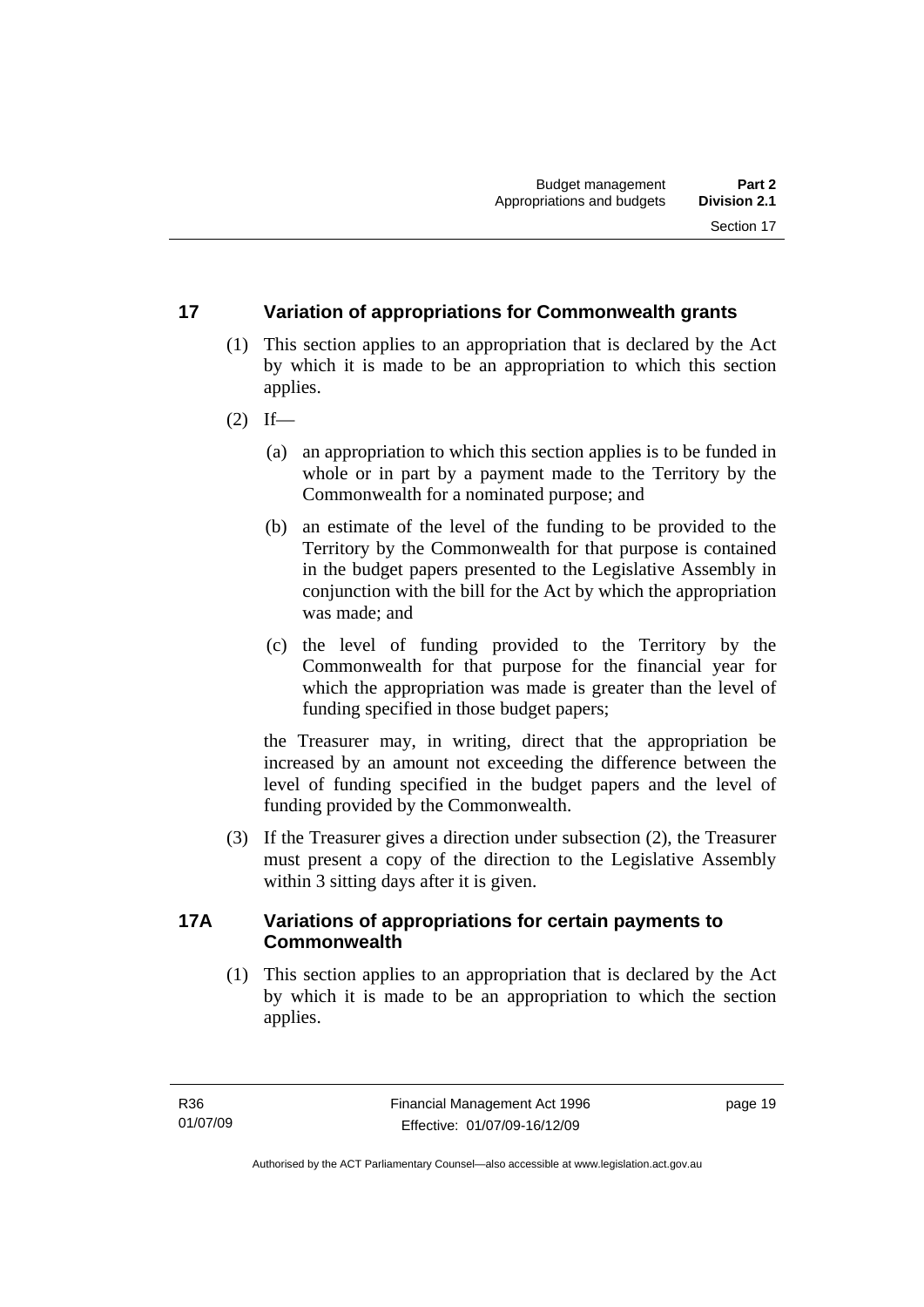#### <span id="page-29-0"></span> $(2)$  If—

- (a) an appropriation to which this section applies is made completely or partially for a payment required to be made to the Commonwealth for the provision of a service; and
- (b) an estimate of the amount of the payment is contained in the budget papers presented to the Legislative Assembly in conjunction with the bill for the Act by which the appropriation is made; and
- (c) the amount of the payment exceeds the amount of the estimate;

the Treasurer may, in writing, direct that the appropriation be increased by an amount not more than the difference between the amount of the estimate and the amount of the payment.

 (3) If the Treasurer gives a direction under subsection (2), the Treasurer must present a copy of the direction to the Legislative Assembly within 3 sitting days after it is given.

#### **18 Treasurer's advance**

- (1) This section applies to expenditure that is—
	- (a) in excess of the amount specifically appropriated for expenditure of that kind; or
	- (b) not provided for by an appropriation.
- (2) The Treasurer may, in writing, authorise the appropriation if—
	- (a) the Treasurer is satisfied that—
		- (i) there is an urgent need for the expenditure; and
		- (ii) the expenditure is not provided for, or is insufficiently provided for, because of a prescribed circumstance; and
	- (b) the total expenditure authorised under this subsection in any financial year does not exceed the amount appropriated for that year for this section.

R36 01/07/09

Authorised by the ACT Parliamentary Counsel—also accessible at www.legislation.act.gov.au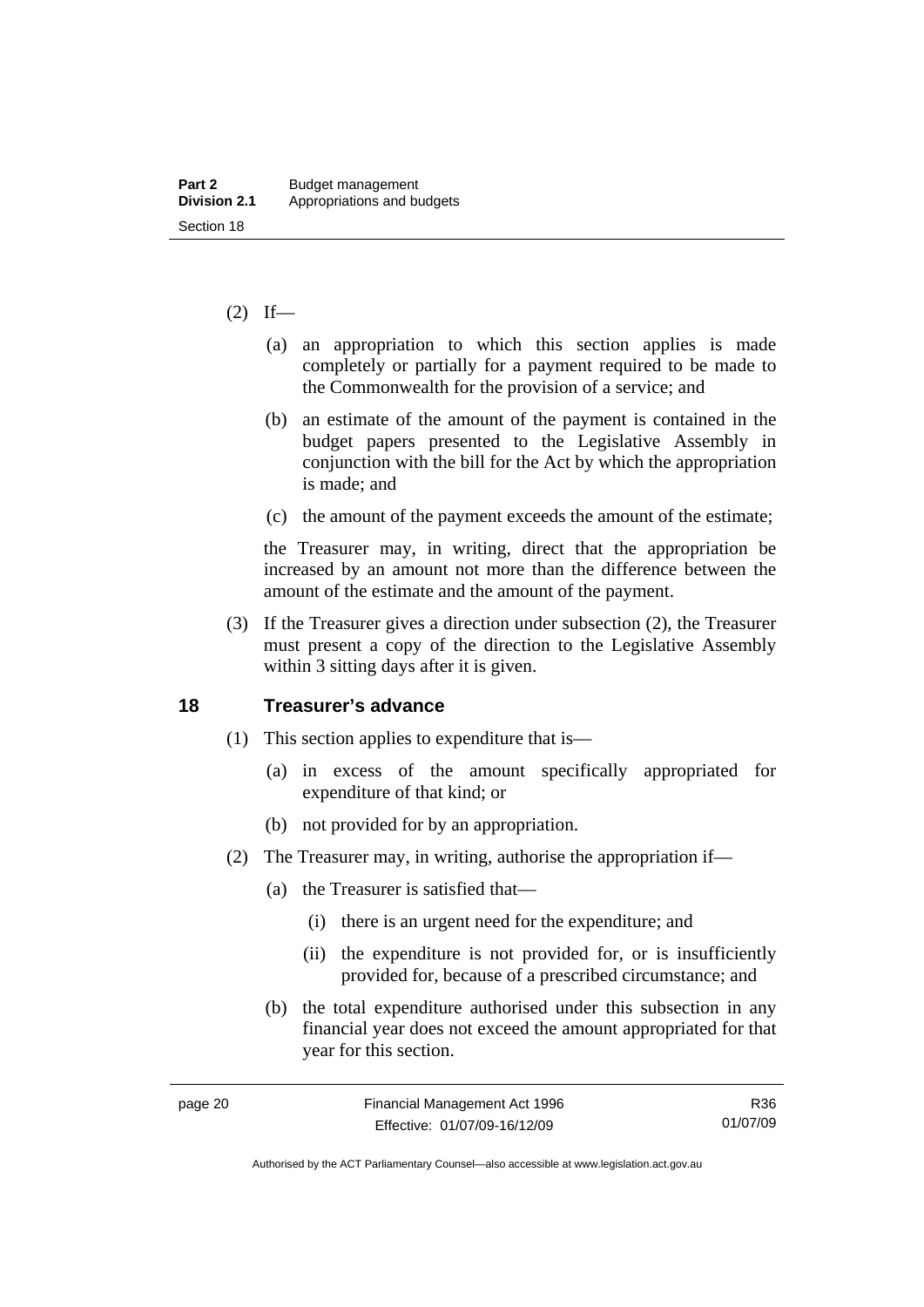- <span id="page-30-0"></span> (3) The amount appropriated for this section for a financial year must not exceed 1% of the total amount appropriated by all Appropriation Acts for that year.
- (4) The financial management guidelines may prescribe when there is an *urgent need for expenditure* for subsection (2) (a) (i).
- (5) In this section:

#### *expenditure* means—

- (a) a payment for, or entering into a contract to make a payment for, an output delivery, including a payment for goods, services or grants; or
- (b) a payment on behalf of the Territory, or entering into a contract to make a payment on behalf of the Territory, including a payment for goods, services or grants; or
- (c) a payment from, or entering into a contract to make a payment from, a capital injection.

*prescribed circumstance*—each of the following is a *prescribed circumstance* in relation to expenditure:

- (a) there was an erroneous omission or understatement in an appropriation;
- (b) the expenditure was unforeseen until after the last day when it was practicable to provide for it in the relevant Appropriation Bill before the bill was introduced into the Legislative Assembly.

*relevant Appropriation Bill*, for expenditure, means the 1st Appropriation Bill for the financial year when the expenditure is to happen.

#### **18A Assembly to be told about treasurer's advance**

 (1) This section applies if the Treasurer authorises expenditure under section 18 for a financial year.

page 21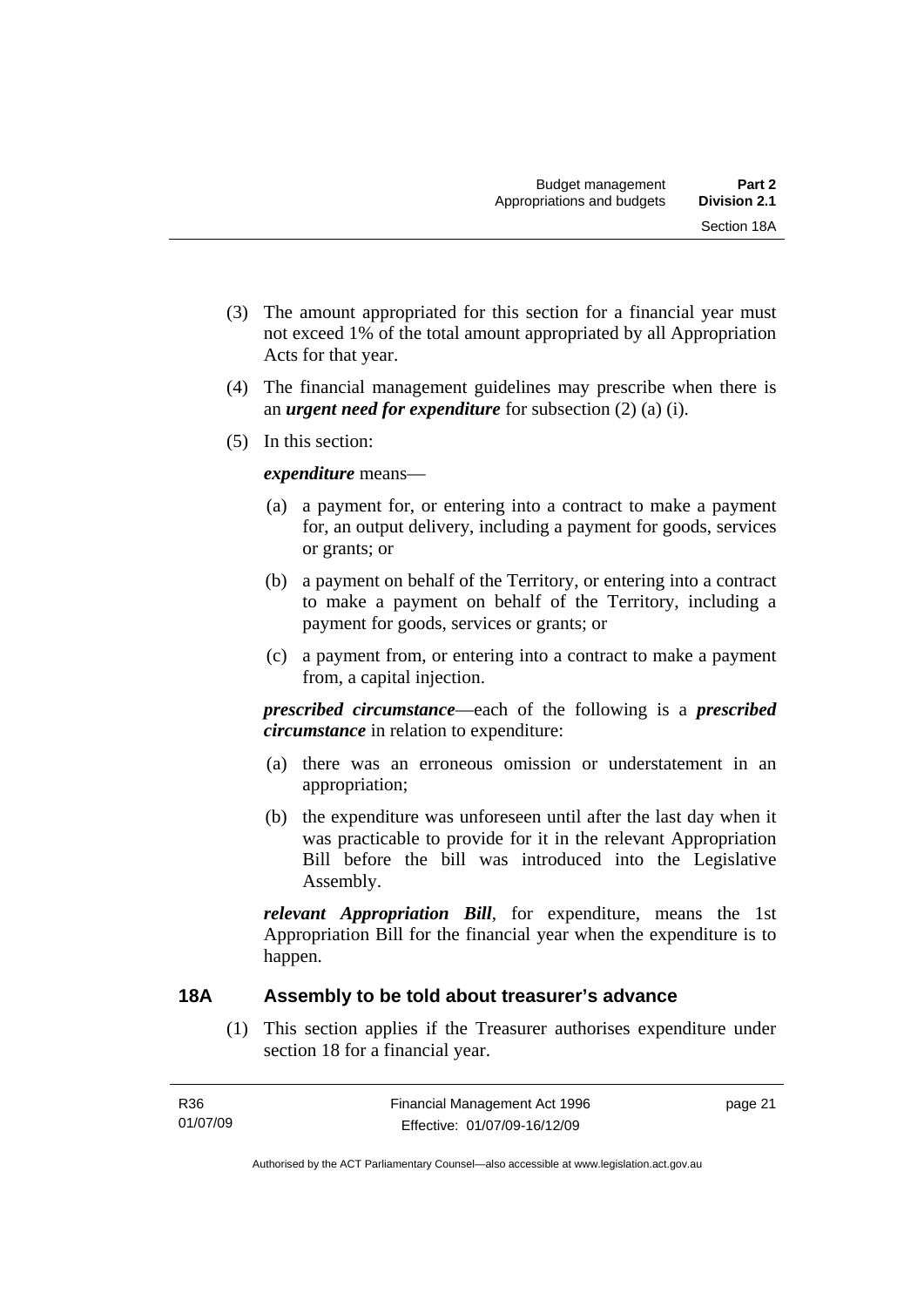- <span id="page-31-0"></span> (2) Within 3 sitting days after the day when the authorisation is given, the Treasurer must present to the Legislative Assembly—
	- (a) a copy of the authorisation; and
	- (b) a statement of the reasons for giving it; and
	- (c) a summary of the total expenditure authorised under section 18 for the financial year to date.
- (3) Within 3 sitting days after the end of the financial year, the Treasurer must present to the Legislative Assembly a summary of the total expenditure authorised.

#### **19 Refunds of payments made without liability**

- (1) If a payment is made to the Territory in purported discharge of a liability that does not exist, the amount paid may be refunded to the person by whom the payment was made whether or not there is an appropriation available for that purpose.
- (2) If a payment made to the Territory to discharge a liability exceeds the amount of the liability, the amount by which the payment exceeds the liability may be refunded to the person by whom the payment was made whether or not there is an appropriation available for that purpose.
- $(3)$  If—
	- (a) a person has paid an amount to the Territory for tax claimed by the Territory to be owing from the person; and
	- (b) a court or tribunal of competent jurisdiction subsequently finds that the person was not liable for that tax or was liable for an amount of tax less than the amount paid;

the amount paid, or the amount by which the payment exceeds the liability, may be refunded to the person who made the payment whether or not there is an appropriation available for that purpose.

Authorised by the ACT Parliamentary Counsel—also accessible at www.legislation.act.gov.au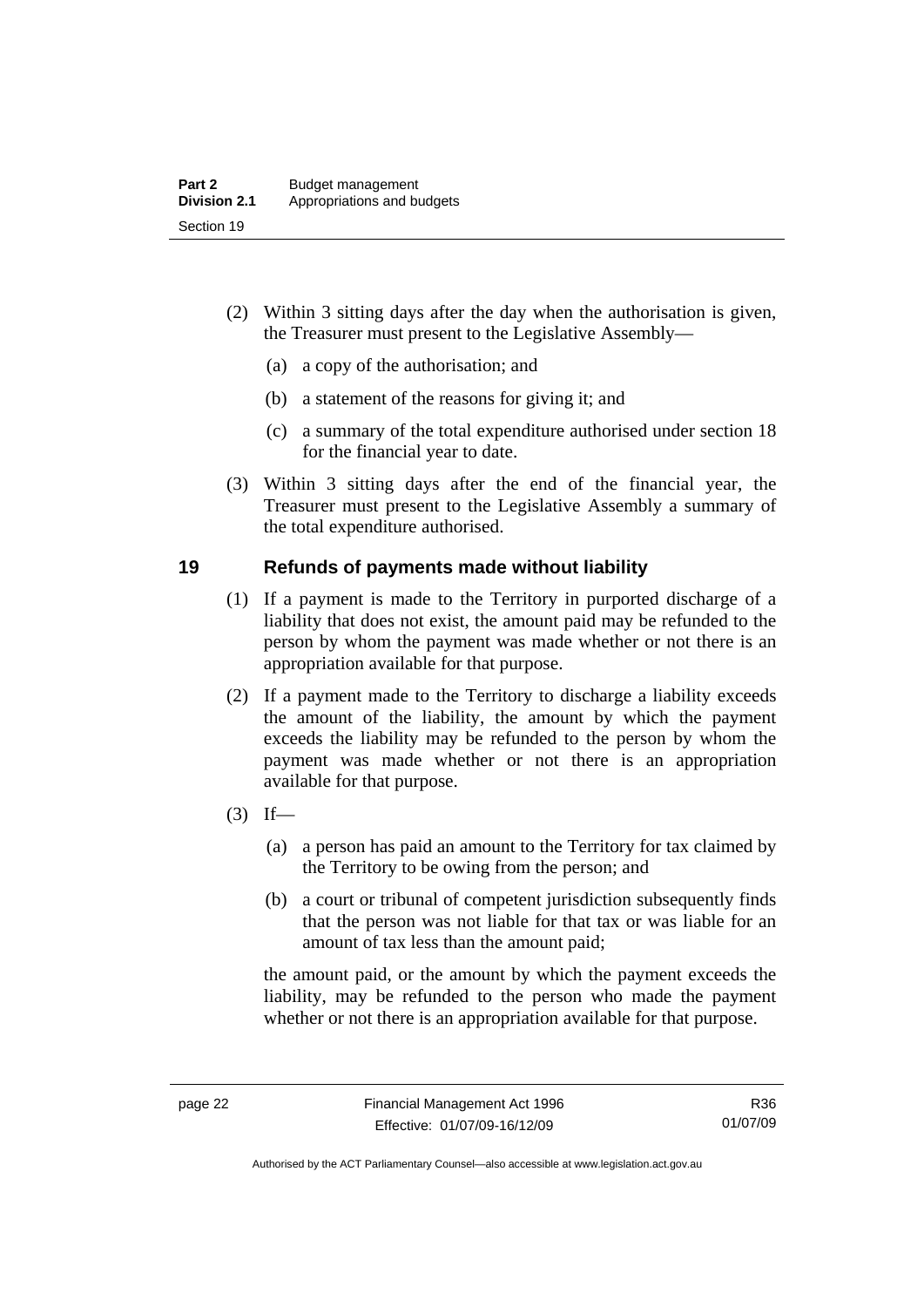### <span id="page-32-0"></span>**19A Payments for Territory GST liabilities**

Payments may be made to the Commonwealth for the GST liabilities of the Territory whether or not there is an appropriation for the purpose.

#### **19AA Payments for Territory GST administration costs**

Despite section 6, payments may be made to the Commonwealth for GST administration costs payable by the Territory (including by way of deduction by the Commonwealth from GST revenue payable to the Territory) whether or not there is an appropriation for the purpose.

#### **19B Authorisation of expenditure of certain Commonwealth grants**

- (1) Despite section 6, if—
	- (a) funds have been provided to the Territory by the Commonwealth under an agreement that specifies how the funds may be applied; and
	- (b) no appropriation has been made in relation to the funds;

the Treasurer may, in writing, authorise the expenditure of the funds in accordance with the agreement.

 (2) If the Treasurer gives an authorisation under subsection (1), the Treasurer must present a copy of the authorisation to the Legislative Assembly within 3 sitting days after it is given.

#### **19C Amendment of capital injection conditions**

 (1) This section applies in relation to the conditions of a capital injection set out in a statement included in a proposed budget for a department, a territory authority or a territory-owned corporation for a financial year under section 12 (1) (c) (ii) or section  $12A(1)$  (c) (ii).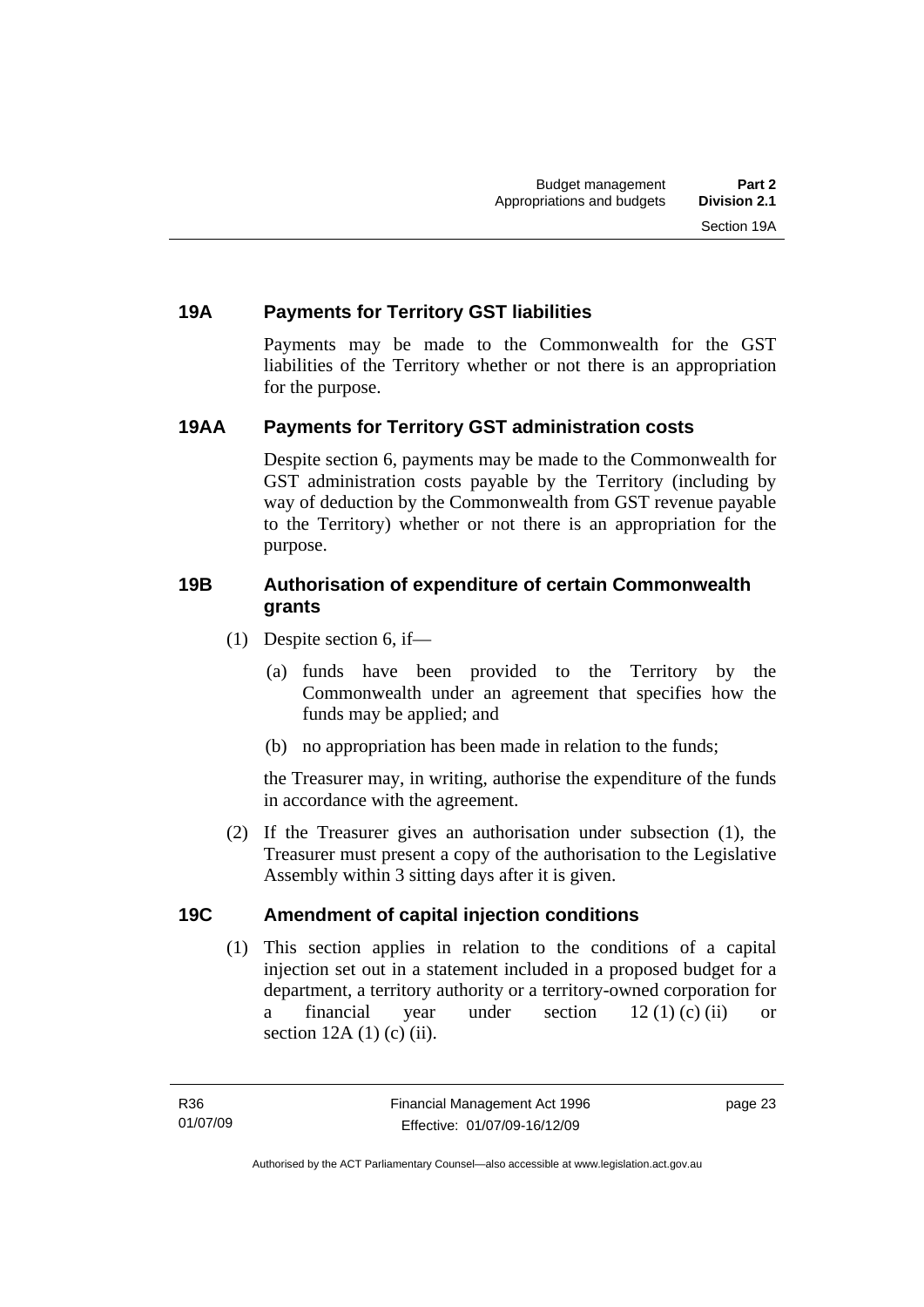- <span id="page-33-0"></span>(2) The Treasurer may, in writing, amend the conditions.
- (3) An amendment must state the Treasurer's reasons for the amendment.
- (4) An amendment is a notifiable instrument.

*Note* A notifiable instrument must be notified under the Legislation Act.

#### **19D Amendment of performance criteria**

- (1) This section applies in relation to the performance criteria set out in a statement included in a proposed budget for a department, a prescribed territory authority or a prescribed territory-owned corporation for a financial year under section 12 (1) (b) or section 12A (1) (b).
- (2) The responsible Minister for the department, territory authority or territory-owned corporation may, in writing, amend the performance criteria.
- (3) Without limiting subsection (2) the responsible Minister may amend the performance criteria if—
	- (a) the appropriations for the department, authority or corporation are varied under section 14 (Transfer of funds between appropriations) or section 17 (Variation of appropriations for Commonwealth grants); or
	- (b) a direction is given under section 15 (1) (Transfer of funds within appropriations) in relation to an appropriation made for the department, authority or corporation; or
	- (c) funds are transferred to or from the department, authority or corporation under section 16 (Transfer of functions after Appropriation Act passed); or
	- (d) funds are given to the department, authority or corporation under section 18 (Treasurer's advance); or

Authorised by the ACT Parliamentary Counsel—also accessible at www.legislation.act.gov.au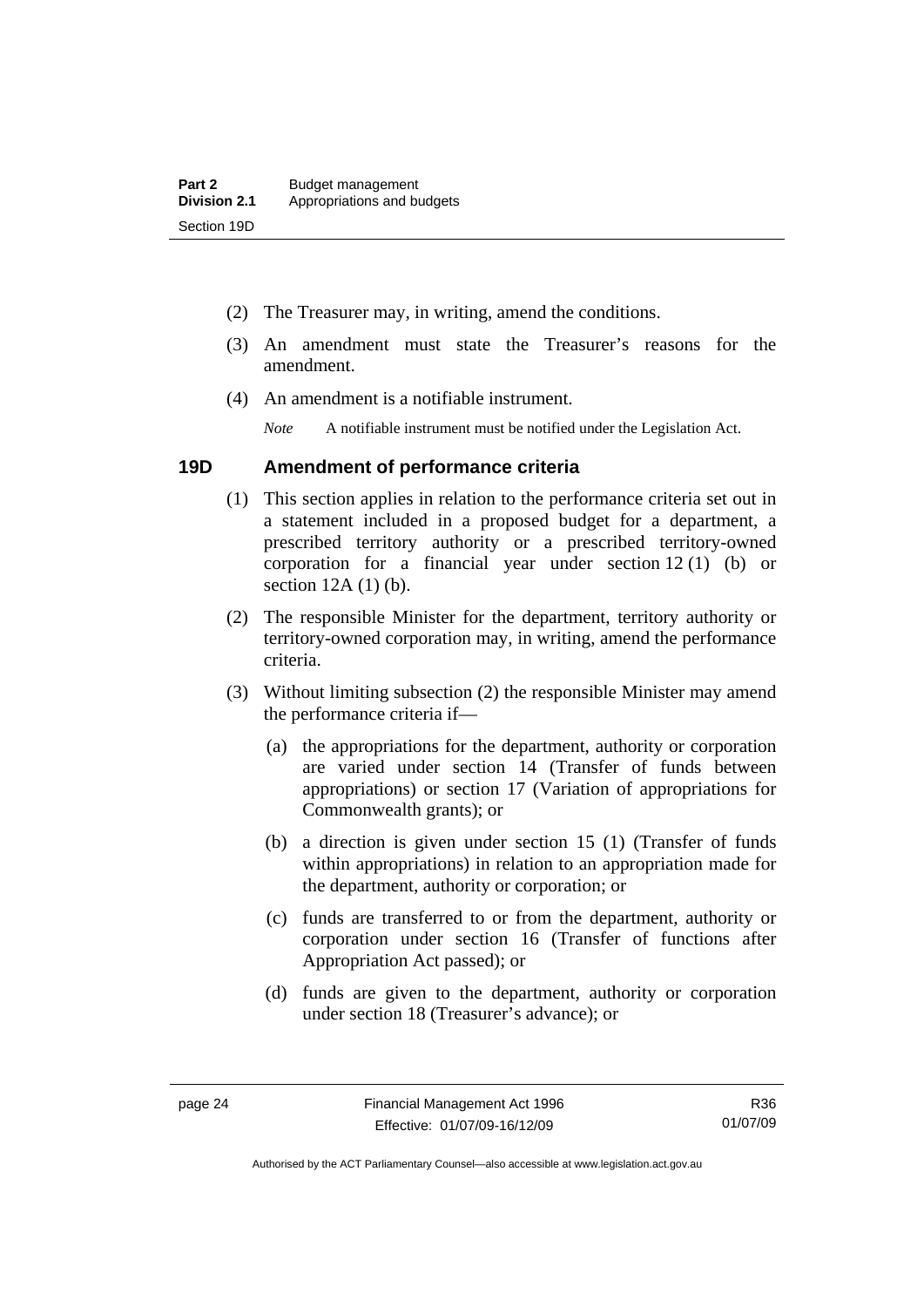- (e) funds mentioned in section 19B (Authorisation of expenditure of certain Commonwealth grants) are given to the department, authority or corporation; or
- (f) changes happen in the priorities of the department, authority or corporation; or
- (g) the Minister is satisfied that other performance criteria should be adopted for the provision of outputs by the department, authority or corporation.
- (4) An amendment of the performance criteria must be made in a way that—
	- (a) for a department—the budget as amended will comply with section 12(3); and
	- (b) for a territory authority or territory-owned corporation—the budget as amended will comply with section 12A (2).
- (5) An amendment of the performance criteria is a notifiable instrument.

*Note* A notifiable instrument must be notified under the Legislation Act.

(6) In this section:

*budget*, for the department, territory authority or territory-owned corporation, means the budget for the department, authority or corporation for the financial year presented to the Legislative Assembly under section 10 (b) or (c) (Budget papers) and, if the budget has been amended under this Act, the budget as amended.

*prescribed territory authority* means a territory authority prescribed for section  $12A(1)$  (b).

*prescribed territory-owned corporation* means a territory-owned corporation prescribed for section 12A (1) (b).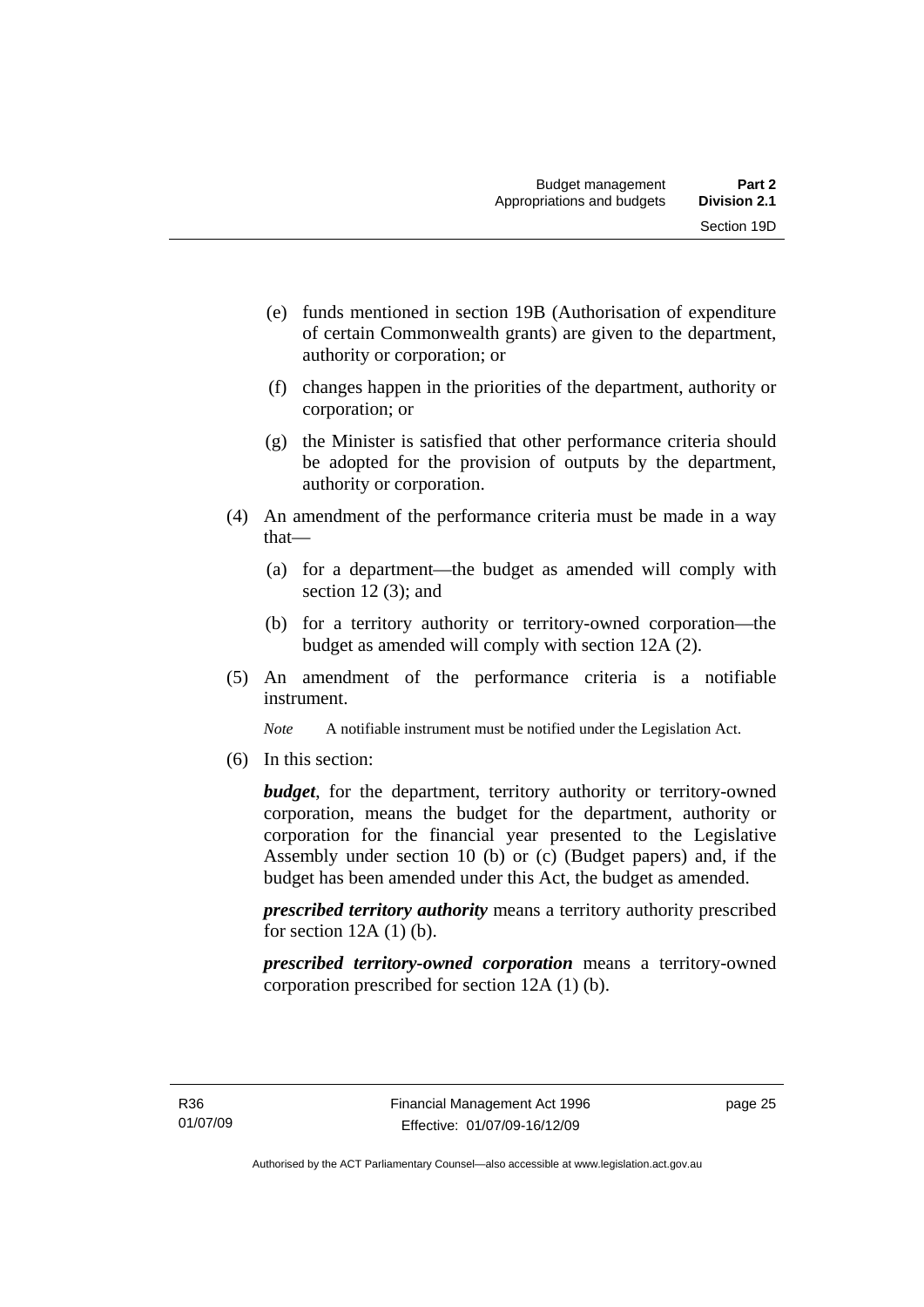#### <span id="page-35-0"></span>**20 Budgets for Legislative Assembly secretariat**

Before the beginning of a financial year, the Speaker of the Legislative Assembly may—

- (a) after consultation with an appropriate committee of the Legislative Assembly, advise the Treasurer of the appropriations that the Speaker considers should be made for the Legislative Assembly secretariat for the financial year; and
- (b) provide the Treasurer with a draft budget for the Legislative Assembly secretariat for the financial year that contains the information mentioned in section 12 other than that mentioned in subsection  $(1)$  (b).

# **Division 2.2 Budget reviews and pre-election updates**

#### **20A Budget review**

- (1) The Treasurer must prepare a budget review for each financial year.
- (2) The Treasurer must present the budget review for a financial year to the Legislative Assembly not later than 15 February in the financial year.
	- *Note* This is the same day as financial statements for the 2nd quarter of the financial year are required to be presented under s 26 (Periodic financial statements).
- (3) However, if a sitting day does not fall in that year on or before 15 February, the Treasurer must give copies of the budget review to each member of the Legislative Assembly on or before that day.

#### **20B Purpose and contents of budget review**

 (1) The purpose of the budget review for a financial year is to give updated information to allow the assessment of the government's financial performance against the financial policy objectives and

R36 01/07/09

Authorised by the ACT Parliamentary Counsel—also accessible at www.legislation.act.gov.au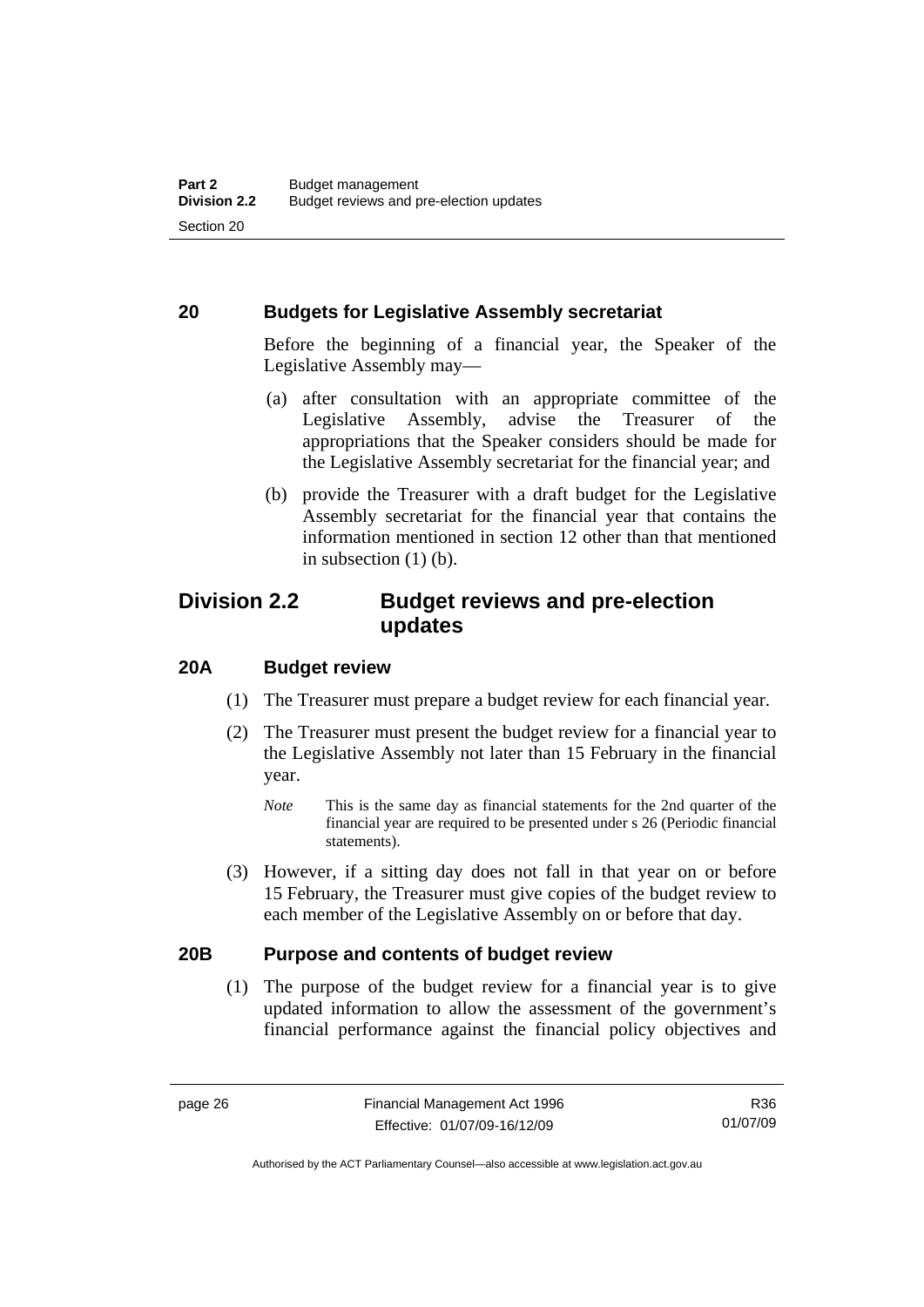strategies set out in the financial policy objectives and strategies statement for the Territory budget for the financial year.

- (2) The budget review for a financial year must be based on the financial policy objectives and strategies statement for the Territory budget for the financial year.
- (3) The budget review for a financial year must—
	- (a) include updated financial statements required under the financial management guidelines for the general government sector for the financial year; and
	- (b) include whole-of-year results for the previous financial year, the budget for the financial year, the estimated financial position of the Territory at the end of the financial year and updated budget estimates for each of the next 3 financial years; and
	- (c) include a review of the financial policy objectives and strategies statement included in the budget for the financial year that satisfies the requirements of section 11A (2) and (3); and
	- (d) state the date as at when the review was done.
- (4) However, if particular information required to be included in the budget review is unchanged from information set out in full in the budget for the Territory under section 11 (1) for the financial year, the review may instead summarise the information and state that it is unchanged from that set out in the budget.
- (5) For subsection (3):

*budget*, for a financial year, means the budget for the year presented to the Legislative Assembly under section 10 (a) (Budget papers) and, if that budget has been amended under this Act, the budget as amended.

page 27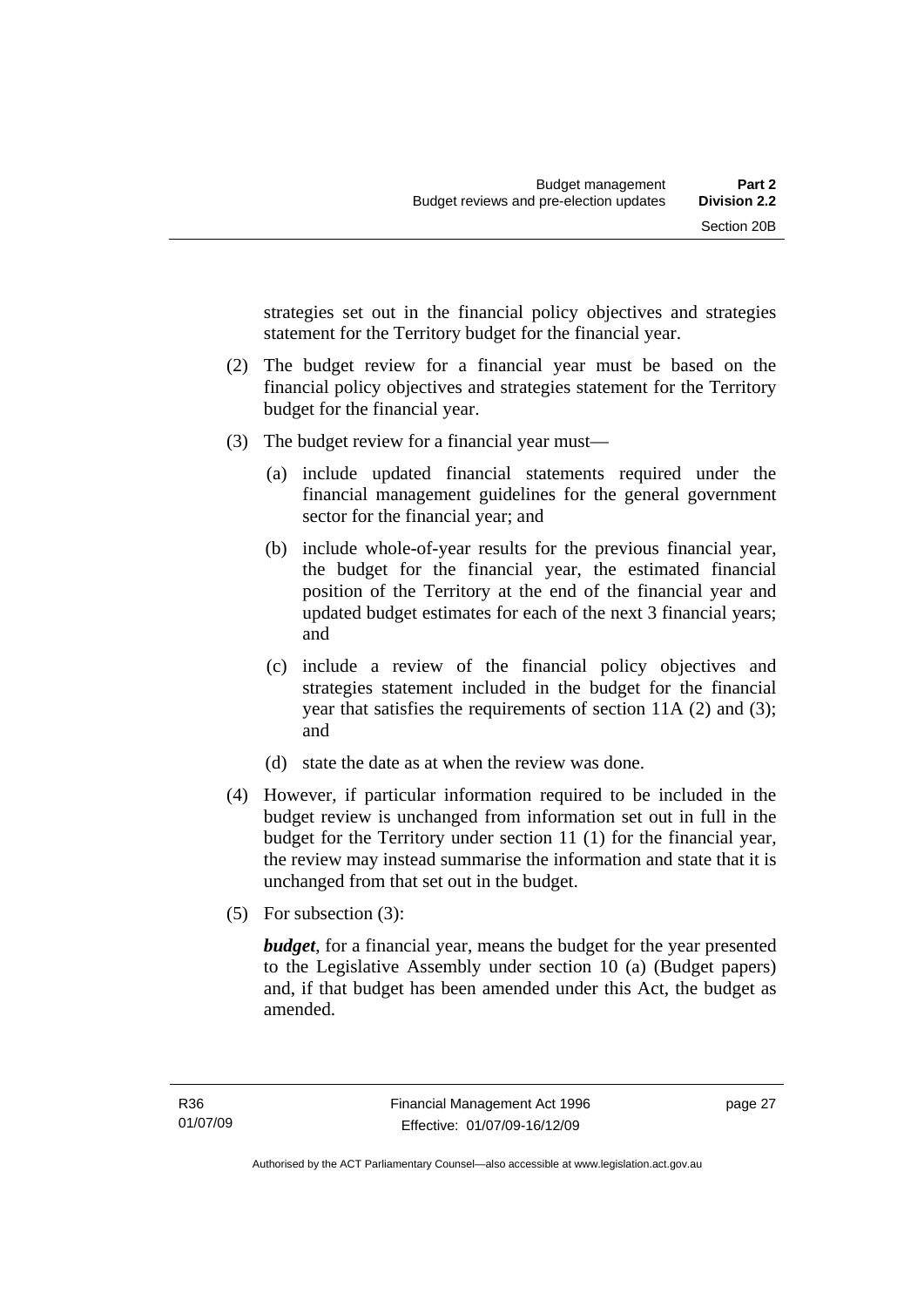### **20C Pre-election budget update**

- (1) At least 30 days before the polling day for an ordinary election, the chief executive must prepare a pre-election budget update and give it to the parliamentary counsel for notification.
- (2) At least 20 days before the polling day for an election mentioned in the Self-Government Act, section 16 (Dissolution of Assembly by Governor-General) or section 48 (Resolution of no confidence in Chief Minister), the chief executive must prepare a pre-election budget update and give it to the parliamentary counsel for notification.
- (3) A pre-election budget update is a notifiable instrument.

*Note* A notifiable instrument must be notified under the Legislation Act.

(4) In this section:

*ordinary election*—see the *Electoral Act 1992*, dictionary.

*polling day*—see the *Electoral Act 1992*, dictionary.

#### **20D Purpose and contents of pre-election budget update**

- (1) The purpose of a pre-election budget update for an election is—
	- (a) to allow the assessment of the government's financial performance against the financial policy objectives and strategies set out in the latest financial policy objectives and strategies statement; and
	- (b) to give the electorate an accurate picture of the Territory's financial position before the election.
- (2) A pre-election budget update must be based on the latest financial policy objectives and strategies statement.
- (3) A pre-election budget update for an election must include—

Authorised by the ACT Parliamentary Counsel—also accessible at www.legislation.act.gov.au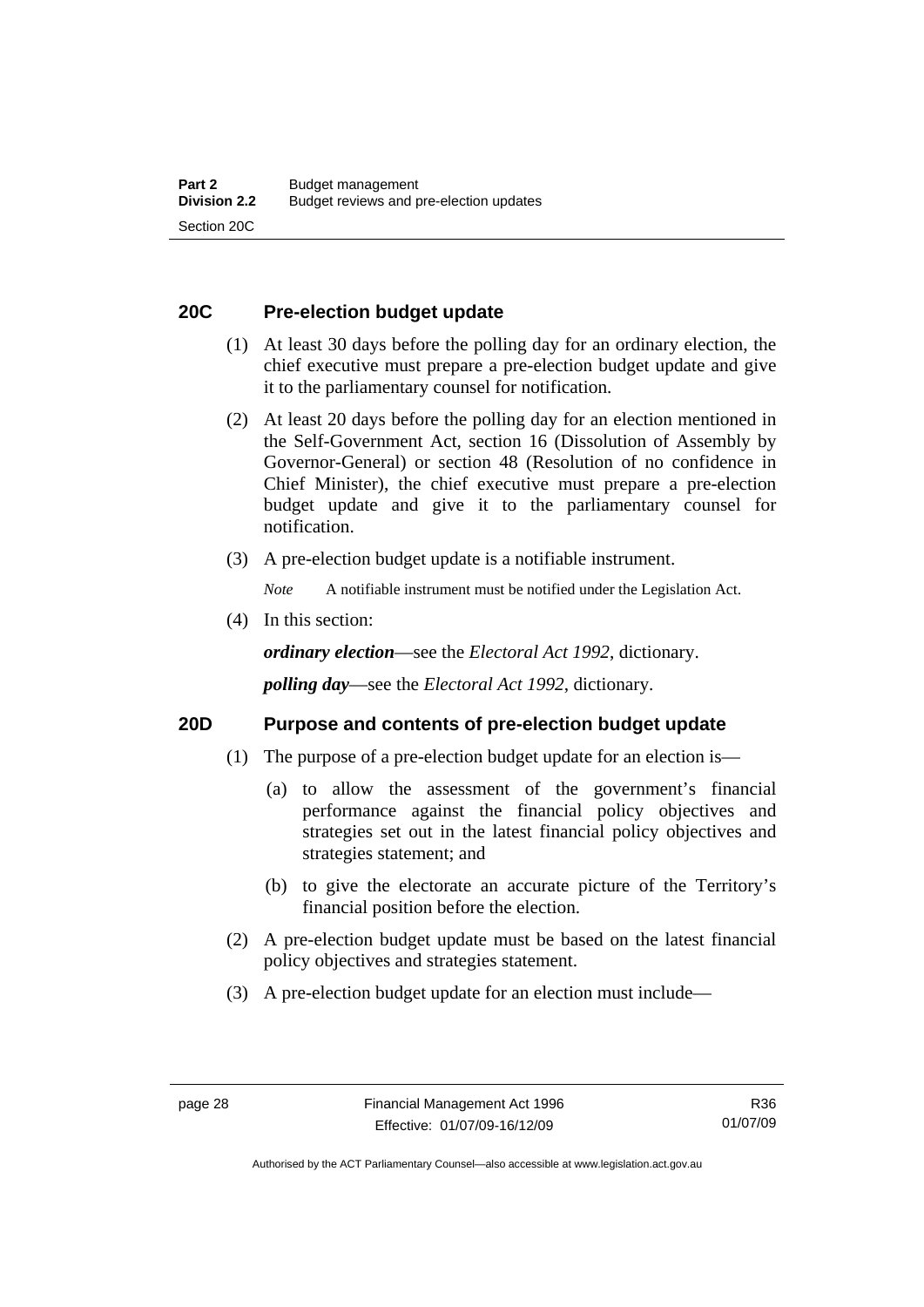- (a) updated financial statements required under the financial management guidelines for the financial year in which the election is to be held; and
- (b) updated budget estimates for the general government sector, the public trading enterprise sector and the Territory for that financial year and for each of the next 3 financial years; and
- (c) a statement of the economic or other assumptions used in preparing the updated financial statements and budget estimates; and
- (d) a statement about the sensitivity of the updated financial statements and budget estimates to changes in the economic or other assumptions; and
- (e) a statement of the risks, quantified if possible, that may affect the economic or other assumptions, including—
	- (i) contingent liabilities; and
	- (ii) publicly announced government commitments that are not yet included in the updated financial statements and budget estimates.
- (4) Information in the pre-election budget update must—
	- (a) take into account government decisions and other circumstances that may have material effect on the financial statements and budget estimates; and
	- (b) state the date as at when the updating was done.
- (5) However, if particular information required to be included in the pre-election budget update is unchanged from information set out in full in the latest financial statements, the budget estimates mentioned in section 11 (Territory budgets) or budget review, the pre-election budget update may instead summarise the information and state that it is unchanged from that set out in the financial statements, budget estimates or budget review.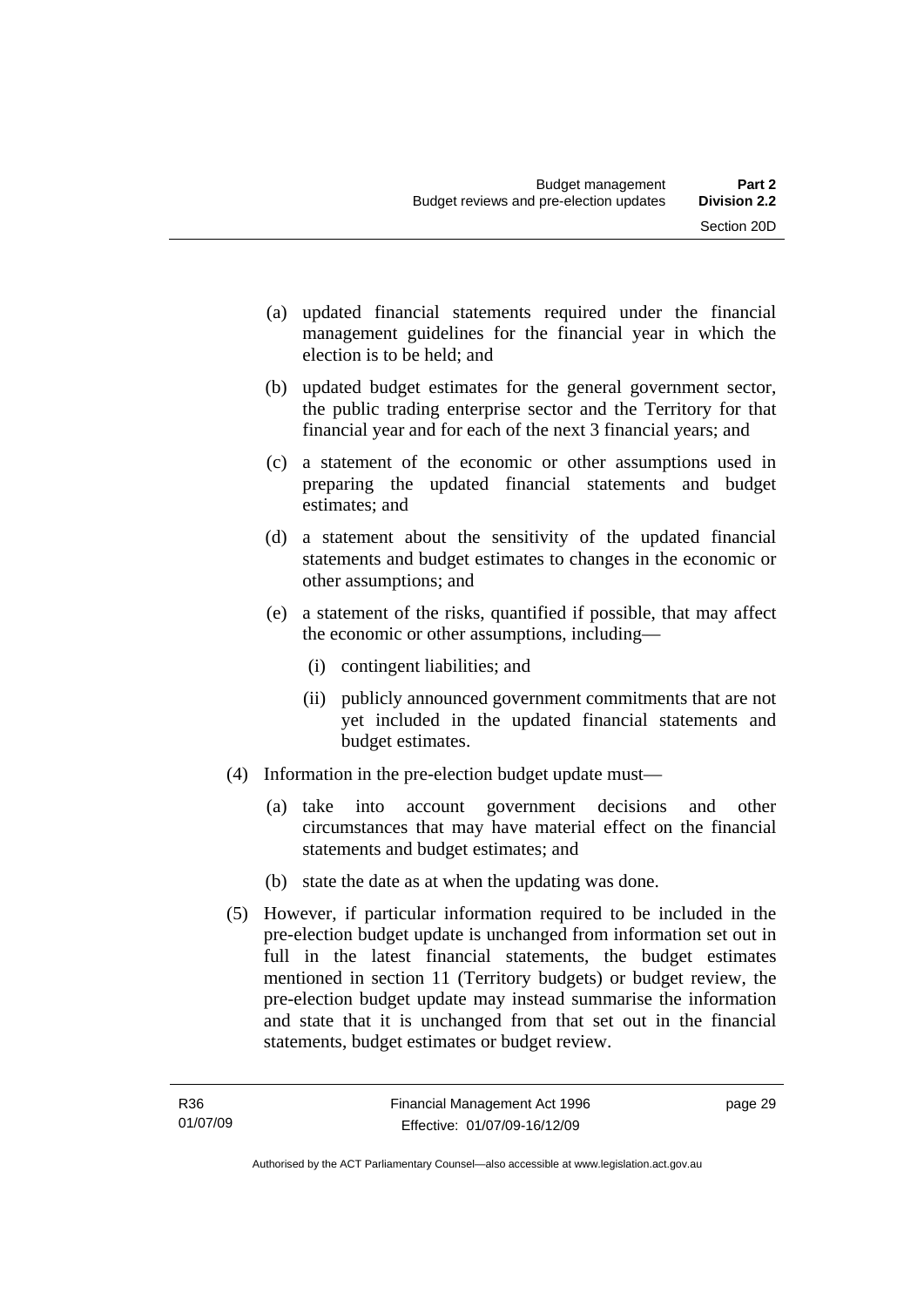# **Part 3 Financial reports**

# **Division 3.1 Financial reports of the Territory**

### **21 Meaning of** *the Territory* **in div 3.1**

In this division, a reference to *the Territory* includes a reference to all territory authorities and all territory-owned corporations.

# **22 Annual financial statements of the Territory**

- (1) The Treasurer must, as soon as practicable after the end of a financial year, prepare annual financial statements for the Territory for that year.
- (2) The statements must be prepared in accordance with generally accepted accounting principles and include—
	- (a) the financial statements required under the financial management guidelines; and
	- (b) a statement of the accounting policies adopted by the Territory; and
	- (c) the other statements that are necessary to fairly reflect the financial operations of the Territory during the year and its financial position at the end of the year.

#### **23 Responsibility for annual financial statements**

- (1) Annual financial statements of the Territory must have endorsed on them, or attached to them, a statement of responsibility signed by—
	- (a) the Treasurer; and
	- (b) the chief executive of the administrative unit to which responsibility for the administration of this Act has been

R36 01/07/09

Authorised by the ACT Parliamentary Counsel—also accessible at www.legislation.act.gov.au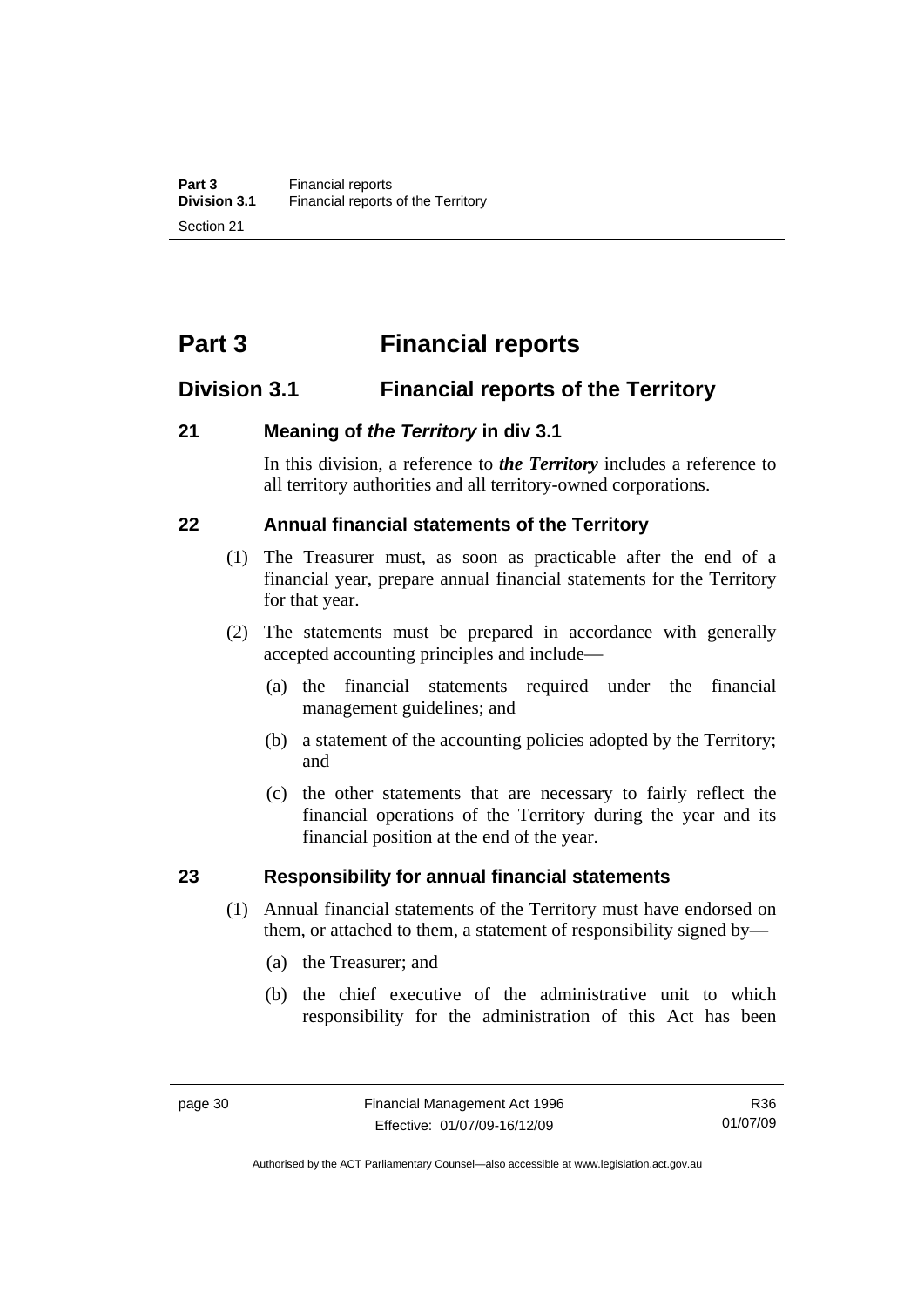allocated under the *Public Sector Management Act 1994*, section 14.

- (2) A statement of responsibility must comprise—
	- (a) a statement by the Treasurer that in his or her opinion the financial statements fairly reflect the financial operations of the Territory during the year to which they relate and the financial position of the Territory at the end of the year; and
	- (b) a statement by the chief executive that the financial statements have been prepared in accordance with generally accepted accounting principles.

# **24 Audit of annual financial statements**

- (1) The Treasurer must give the auditor-general the annual financial statements of the Territory for a financial year within 3 months after the end of the year.
- (2) The auditor-general must, within 30 days after the auditor-general receives the annual financial statements under subsection (1), give the Treasurer an audit opinion about the statements.
- (3) Despite subsections (1) and (2), if an ordinary election is to be held in the year after the end of the financial year—
	- (a) the Treasurer must give the auditor-general the annual financial statements of the Territory for the financial year in sufficient time for the auditor-general to give an audit opinion about the statements within 3 months after the end of the financial year; and
	- (b) the auditor-general must give an audit opinion to the Treasurer within 3 months after the end of the financial year.
- (4) In this section:

*ordinary election*—see the *Electoral Act 1992*, dictionary.

page 31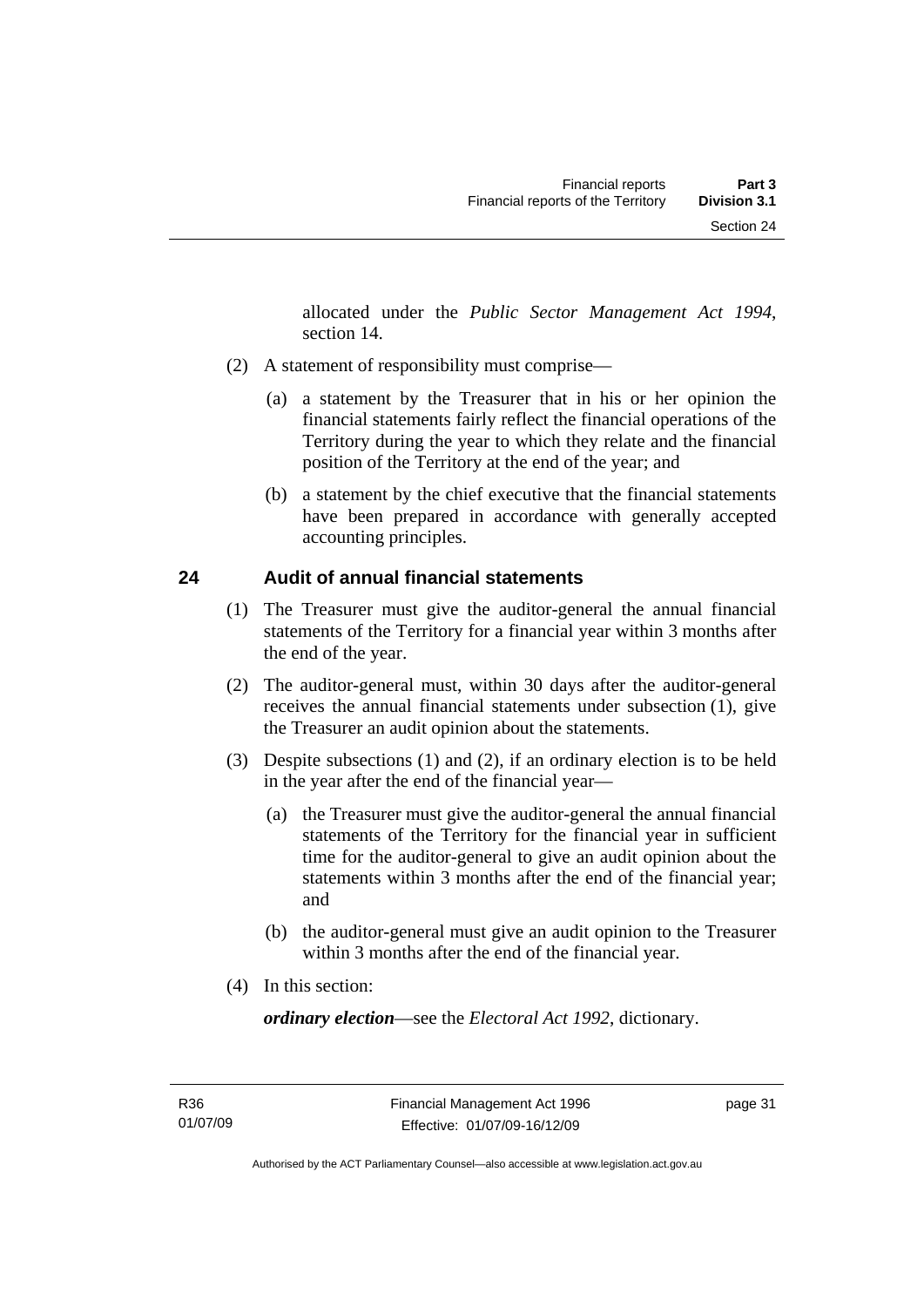# **25 Presentation of annual financial statements to Legislative Assembly**

- (1) If the Treasurer receives, under section 24 (2), an audit opinion about annual financial statements, the Treasurer must present to the Legislative Assembly, within 3 sitting days after receiving the opinion—
	- (a) a copy of the annual financial statements; and
	- (b) a copy of the audit opinion.
- (2) If the Treasurer receives, under section 24 (3) (b), an audit opinion about annual statements, the Treasurer must give to each member of the Legislative Assembly, within 7 days after receiving the opinion—
	- (a) a copy of the annual financial statements; and
	- (b) a copy of the audit opinion.

#### **26 Periodic financial statements**

- (1) Within 45 days after the end of each quarter of a financial year, the Treasurer must prepare financial statements for—
	- (a) the quarter; and
	- (b) the period from the beginning of the financial year until the end of the quarter.
- (2) The statements must be prepared in accordance with the financial management guidelines.
- (3) The Treasurer must present copies of the statements prepared under subsection (1) to the Legislative Assembly on the first sitting day after they are prepared.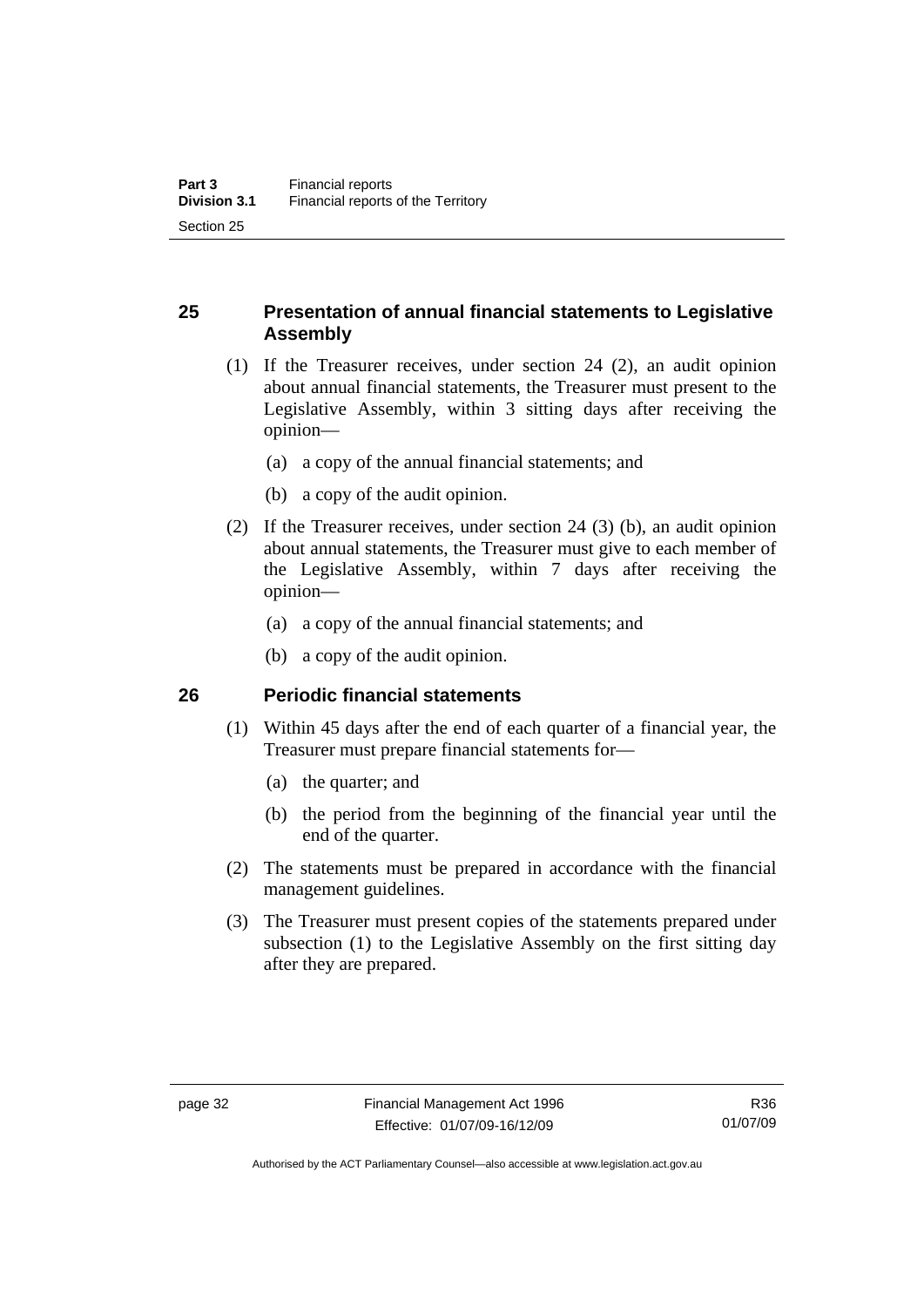(4) If the first sitting day mentioned in subsection (3) does not fall within 45 days after the end of the relevant quarter, the Treasurer must give copies of the statements prepared under subsection (1) to each member of the Legislative Assembly within the 45 days.

# **Division 3.2 Financial reports and performance statements of departments**

# **27 Annual financial statements of departments**

- (1) A department must, as soon as practicable after the end of each financial year, prepare annual financial statements relating to its operations during the year.
- (2) The annual financial statements of a department must be prepared in accordance with generally accepted accounting principles and in a form that facilitates a comparison between the financial operations of the department during the year and the estimates of those operations contained in the budget for the department for the financial year.
- (3) The annual financial statements must include—
	- (a) the financial statements required under the financial management guidelines; and
	- (b) if a change was made during the year to the conditions of a capital injection set out under section 12 (1) (c) (ii) (Departmental budgets) in a statement included in a proposed budget for the department for a financial year—a statement of the change and the reasons for it; and
	- (c) a statement of the accounting policies adopted by the department; and
	- (d) any other statements necessary to fairly reflect the financial operations of the department during the year and its financial position at the end of the year.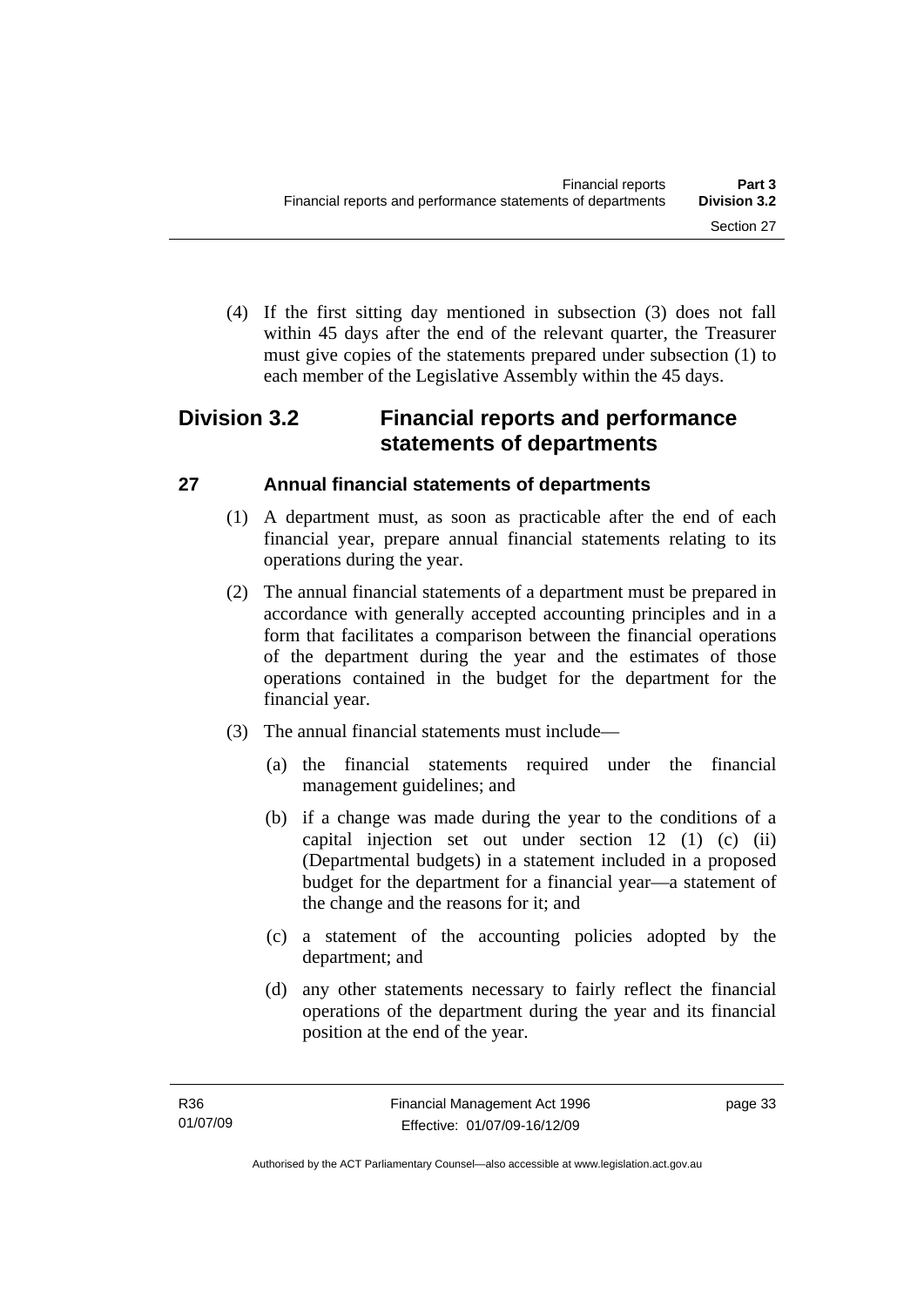(4) In this section:

*budget*, for a department for a financial year, means the budget for the department for the year presented to the Legislative Assembly under section 10 (b) (Budget papers).

### **28 Responsibility for annual financial statements of departments**

- (1) The annual financial statements of a department for a financial year must have endorsed on them, or attached to them, a statement of responsibility signed by the responsible chief executive.
- (2) The statement of responsibility must state that, in the responsible chief executive's opinion, the annual financial statements fairly reflect the financial operations of the department during the financial year and the financial position of the department at the end of the year.

# **29 Audit of financial statements of departments**

- (1) The responsible chief executive of a department must give the auditor-general the financial statements of the department for a financial year as soon as practicable after the statements are prepared.
- (2) The financial statements must have endorsed on them, or attached to them, the statement of responsibility made for them.
- (3) The auditor-general must give the responsible chief executive an audit opinion about the financial statements as soon as practicable after the auditor-general receives them.

# **30 Departmental annual financial statements to be included in annual reports etc**

A report prepared under the *Annual Reports (Government Agencies) Act 2004* for a department for a financial year must include, or have attached to it—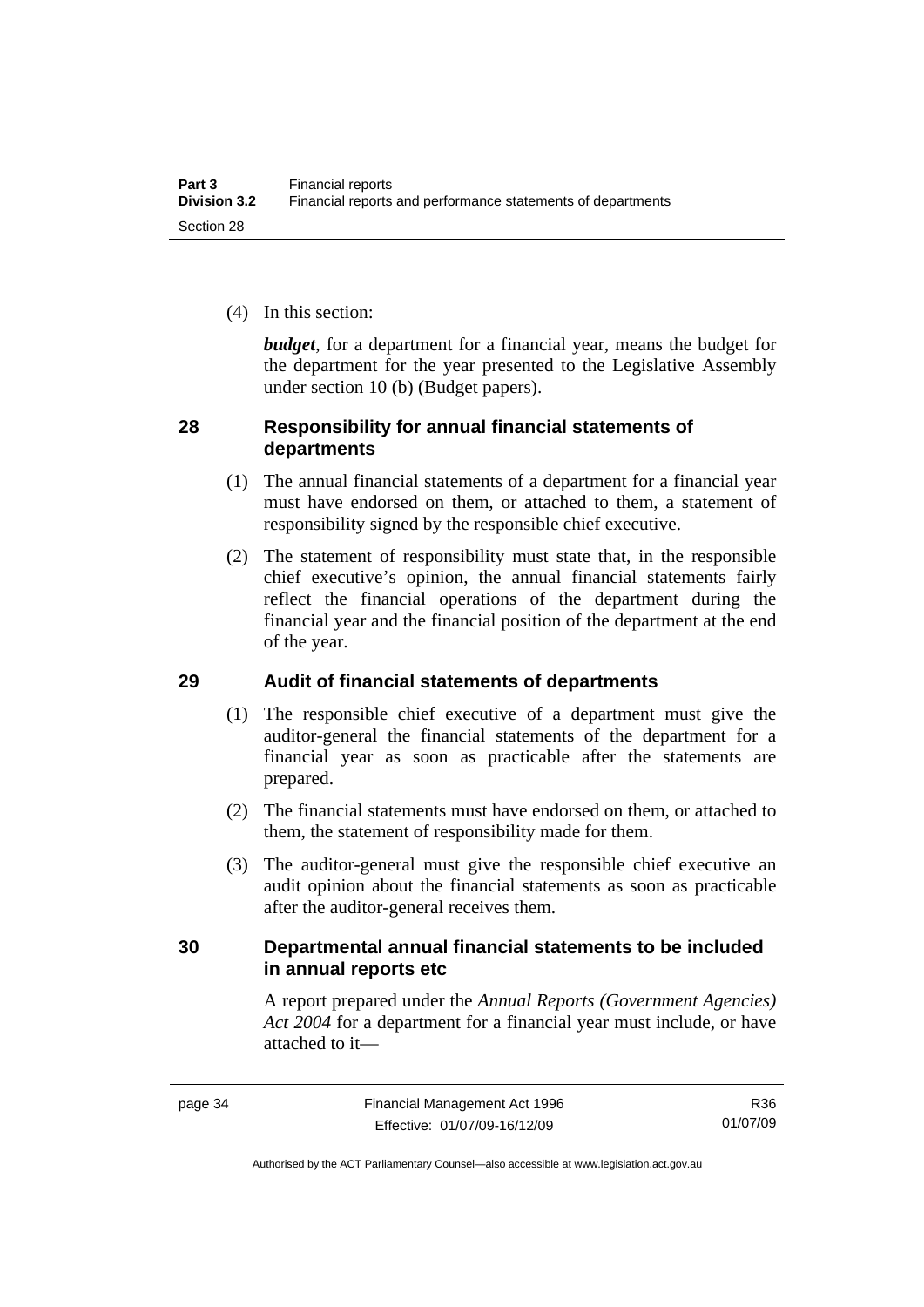- (a) the department's annual financial statements for the year; and
- (b) the audit opinion under section 29 (3) about the financial statements.

# **30A Statements of performance of departments**

- (1) As soon as practicable after the end of each financial year, each department must prepare a statement of the performance of the department in providing each class of outputs provided by it during the year.
- (2) The statement must—
	- (a) compare the performance of the department in providing each class of the outputs with the forecast of the performance in the department's budget for the year; and
	- (b) give particulars of the extent to which the performance criteria set out in the budget for the provision of the outputs were met.
- (3) In this section:

*budget*, for the department, means the budget for the department for the financial year presented to the Legislative Assembly under section 10 (b) (Budget papers) and, if that budget has been amended under this Act, the budget as amended.

### **30B Responsibility for departmental statements of performance**

- (1) A statement of performance of a department for a financial year must have endorsed on it, or attached to it, a statement of responsibility signed by the responsible chief executive.
- (2) The statement of responsibility must state that, in the responsible chief executive's opinion, the statement of performance fairly reflects the performance of the department in providing each class of outputs during the financial year.

page 35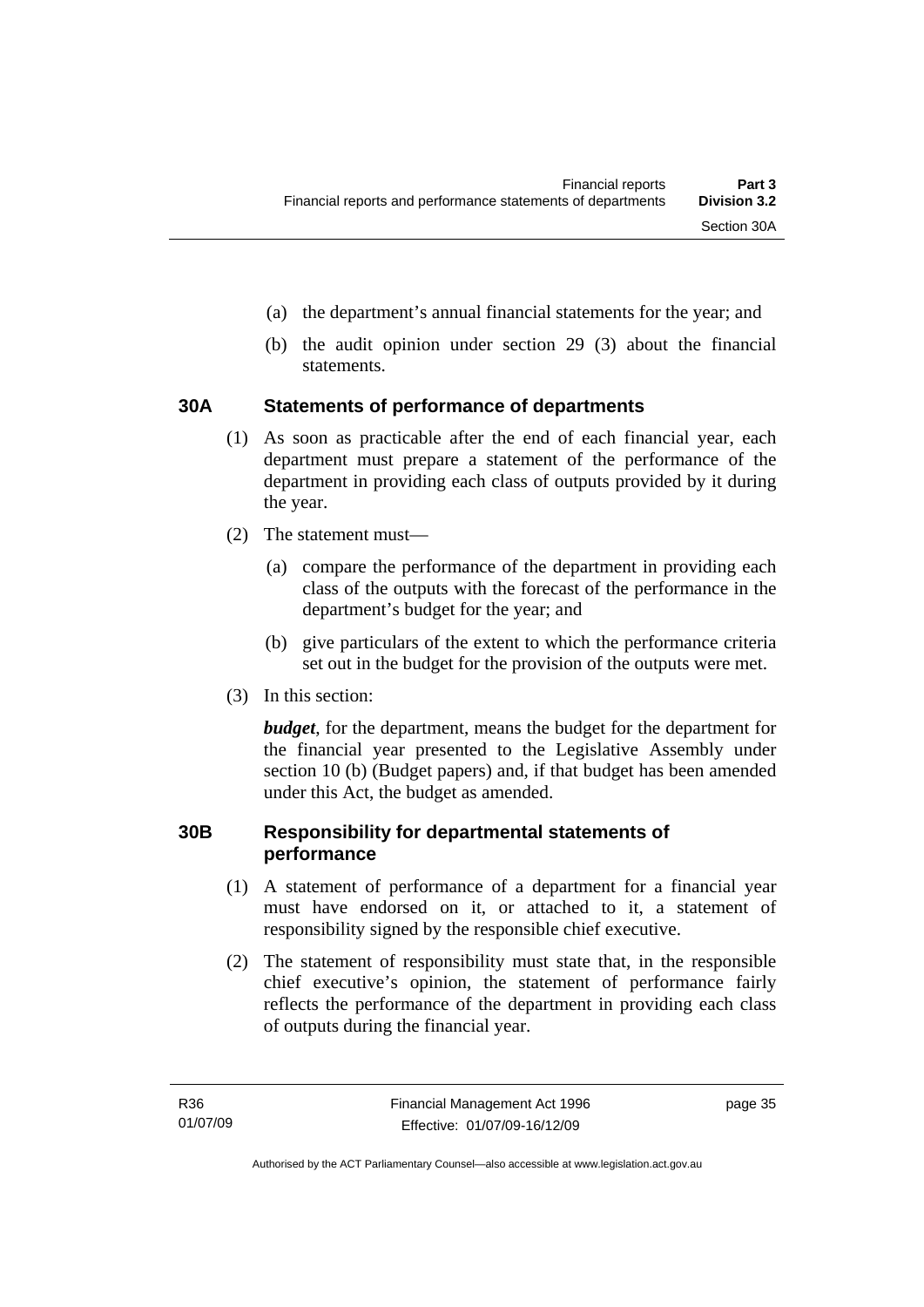### **30C Scrutiny of departmental statements of performance**

- (1) The responsible chief executive of a department must give the auditor-general the department's statement of performance for a financial year as soon as practicable after the statement is prepared.
- (2) The statement of performance must have endorsed on it, or attached to it, the statement of responsibility made for it under section 30B.
- (3) The auditor-general must give the chief executive a report about the statement of performance as soon as practicable after the auditor-general receives it.
- (4) The report must be prepared in accordance with the financial management guidelines.

# **30D Departmental statements of performance to be included in annual reports etc**

A report prepared under the *Annual Reports (Government Agencies) Act 2004* for a department for a financial year must include, or have attached to it—

- (a) the department's statement of performance for the year; and
- (b) the auditor-general's report under section 30C (3) about the statement of performance.

# **30E Half-yearly departmental performance reports**

- (1) Within 30 days after 31 December in each financial year, each Minister must prepare a half-yearly performance report for each department for which the Minister is responsible.
- (2) The report must include—
	- (a) a progress report on delivery of outputs; and
	- (b) an explanation of any significant variations from performance criteria.

R36 01/07/09

Authorised by the ACT Parliamentary Counsel—also accessible at www.legislation.act.gov.au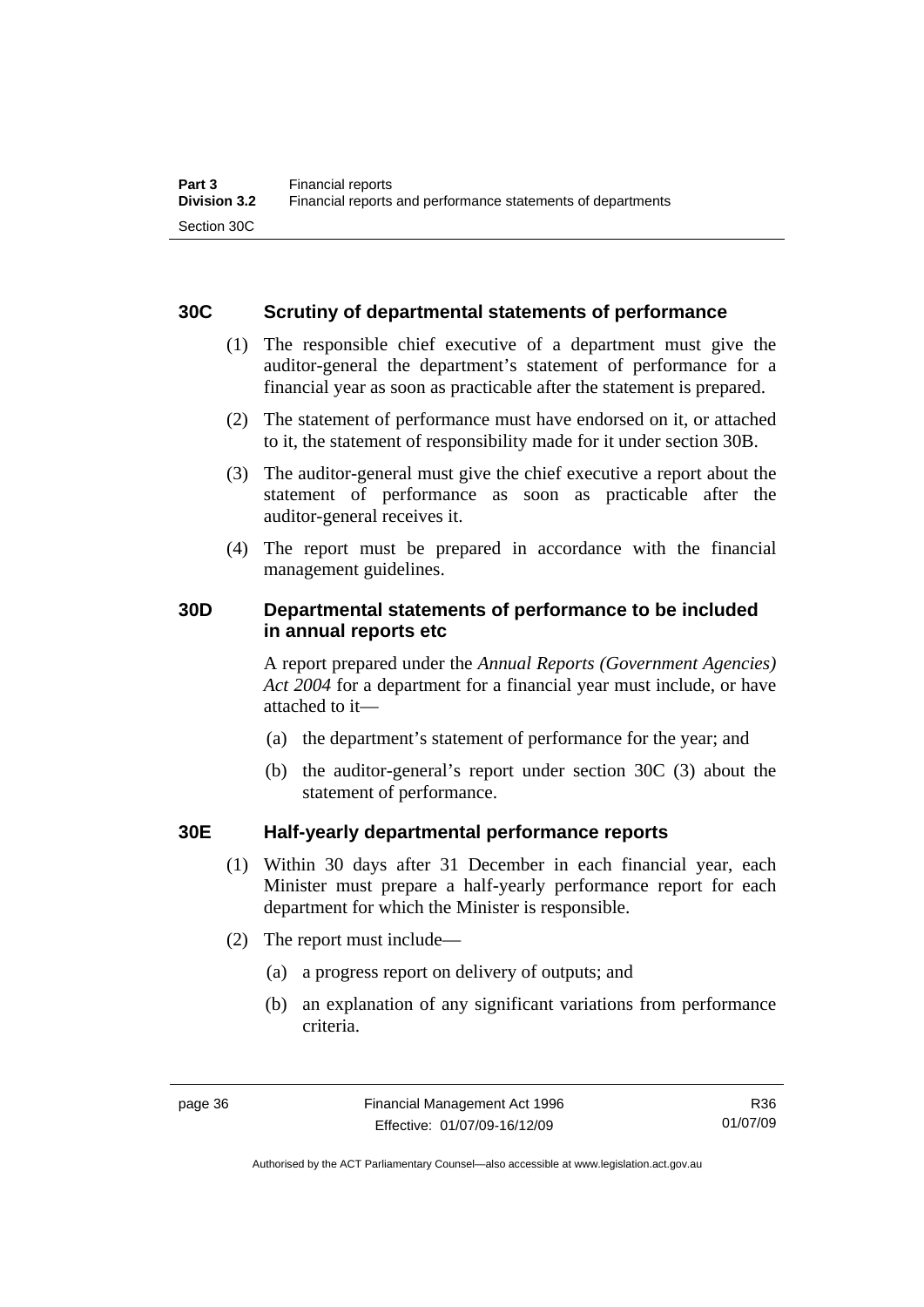- (3) The Minister must present the report to the Legislative Assembly on the first sitting day after the report is prepared.
- (4) If the report is not presented to the Legislative Assembly under subsection (3) within 30 days after 31 December, the Minister must make a copy of the report available to members of the Legislative Assembly within the 30 days.
- (5) This section does not apply to the Legislative Assembly secretariat.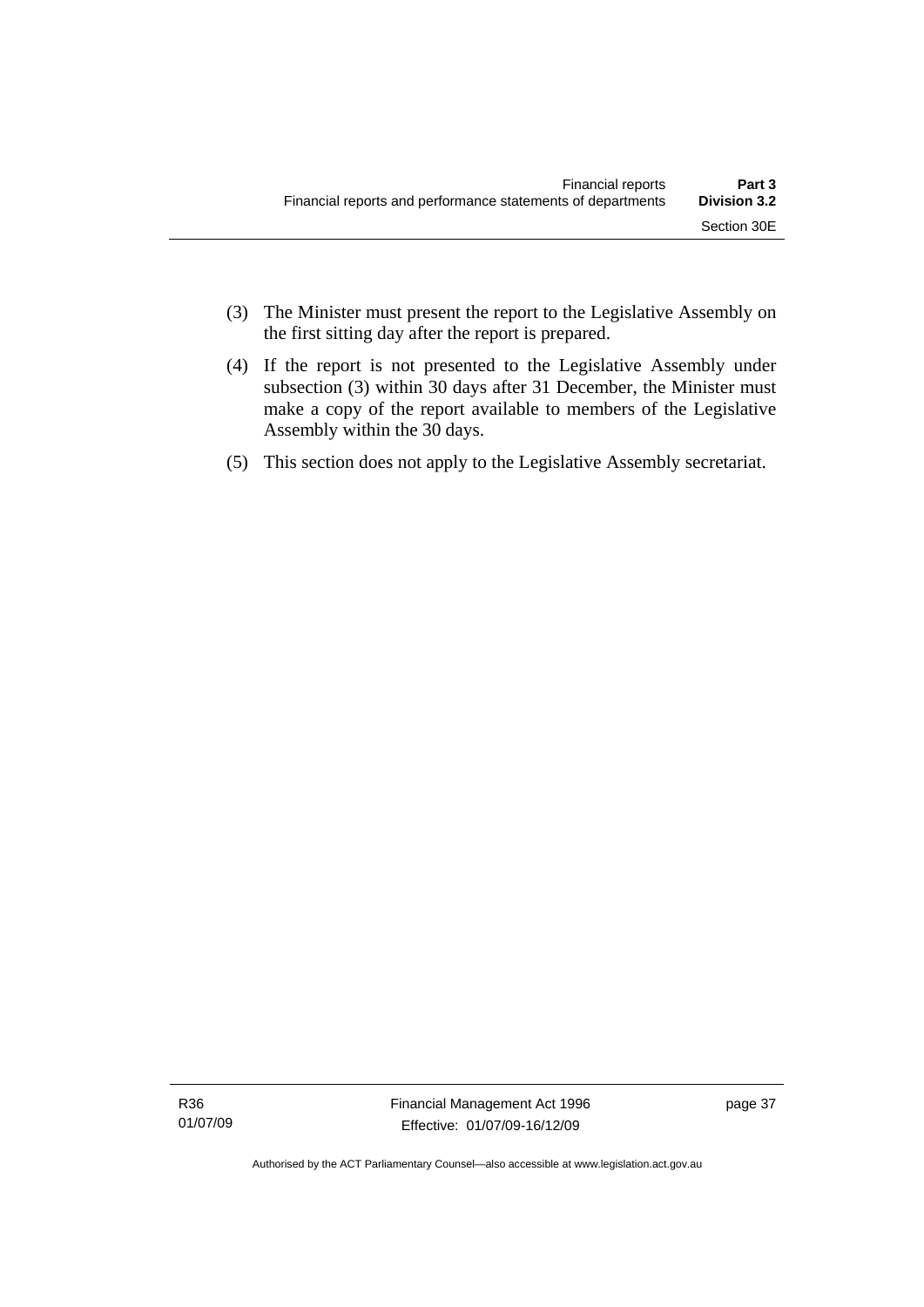# **Part 4 Financial management responsibilities of chief executives of departments**

#### **31 Responsibilities of chief executives of departments**

- (1) The responsible chief executive of a department is accountable to the responsible Minister of the department for the efficient and effective financial management of the department.
- (2) Without limiting subsection (1), the responsible chief executive of a department is responsible, under the responsible Minister, for ensuring—
	- (a) that money spent by the department is spent in accordance with appropriations made for the department (including appropriations available under section 34B); and
	- (b) that, as far as practicable, the operations of the department for a financial year are consistent with, and comparable to, the budget for the department for the year; and
	- (c) that the officers and employees of the department comply with this Act (including the financial management guidelines); and
		- *Note* A reference to an Act includes a reference to the statutory instruments made or in force under the Act, including any guideline (see Legislation Act, s 104).
	- (d) that proper accounts and records are kept of the transactions and affairs of the department in accordance with generally accepted accounting principles; and
	- (e) that adequate control is maintained over the assets of the department and assets in the control of the department; and
	- (f) that adequate control is maintained over the incurring of liabilities by the department.

R36 01/07/09

Authorised by the ACT Parliamentary Counsel—also accessible at www.legislation.act.gov.au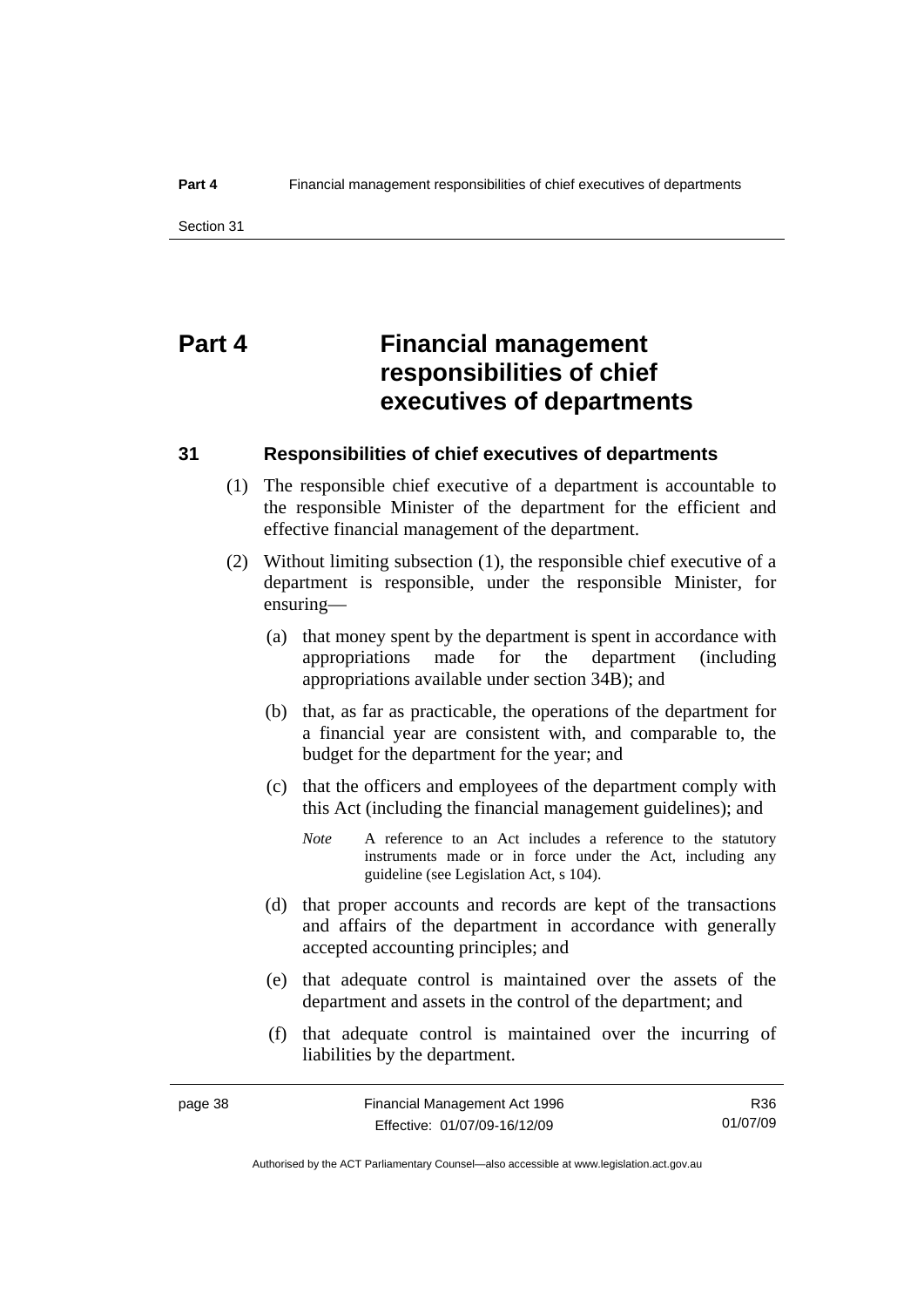- (3) A report prepared under the *Annual Reports (Government Agencies) Act 2004* for a financial year by the responsible chief executive of a department must include an explanation of material variations between the actual results of the department for the year and the budget for the department for the year.
- (4) In this section:

*budget*, for a department for a financial year, means the budget for the department for the year presented to the Legislative Assembly under section 10 (b) (Budget papers) and, if that budget has been amended under this Act, the budget as amended.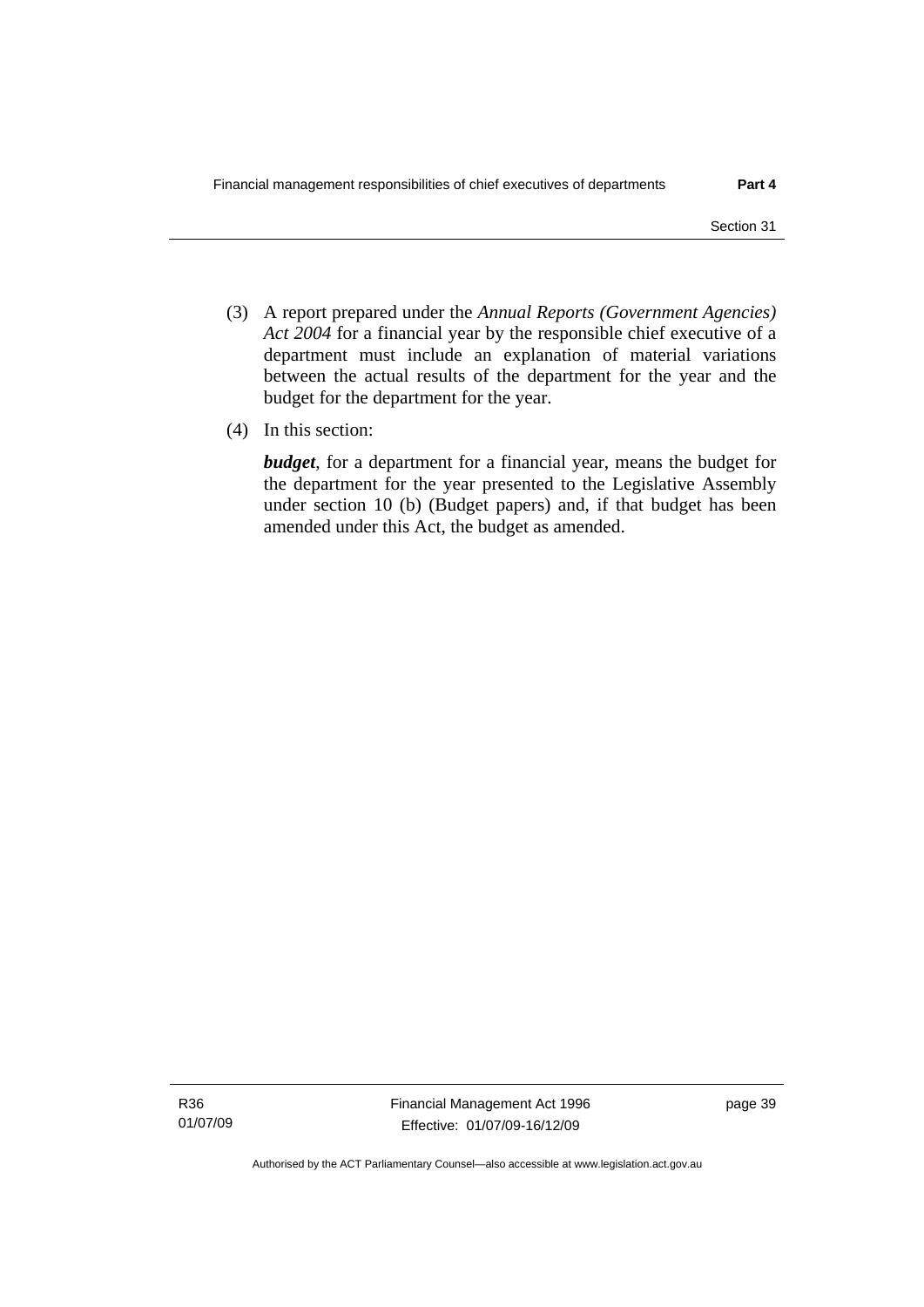#### **Part 5 Banking and investment**

# **Part 5 Banking and investment**

#### **32 Agreement for the conduct of banking for Territory**

- (1) The Treasurer may enter into an agreement with an authorised deposit-taking institution relating to the conduct of banking for the Territory.
- (2) An agreement must not be entered into unless it contains a provision to the effect that it may be terminated by the Territory at any time subject to the giving of written notice that specifies the date the termination is to take effect.

#### **33 Territory banking account**

The Treasurer must open and maintain a banking account for the purposes of the Territory.

#### **34 Departmental banking accounts**

- (1) The responsible Minister or the responsible chief executive may open 1 or more banking accounts for the purposes of the relevant department.
- (2) A departmental banking account must be maintained by the chief executive.
- (3) A departmental banking account must not, without the Treasurer's written approval, be opened or maintained otherwise than with an authorised deposit-taking institution with which an agreement is in force under section 32.
- (4) The responsible Minister or the responsible chief executive of a department may close a departmental banking account of the department.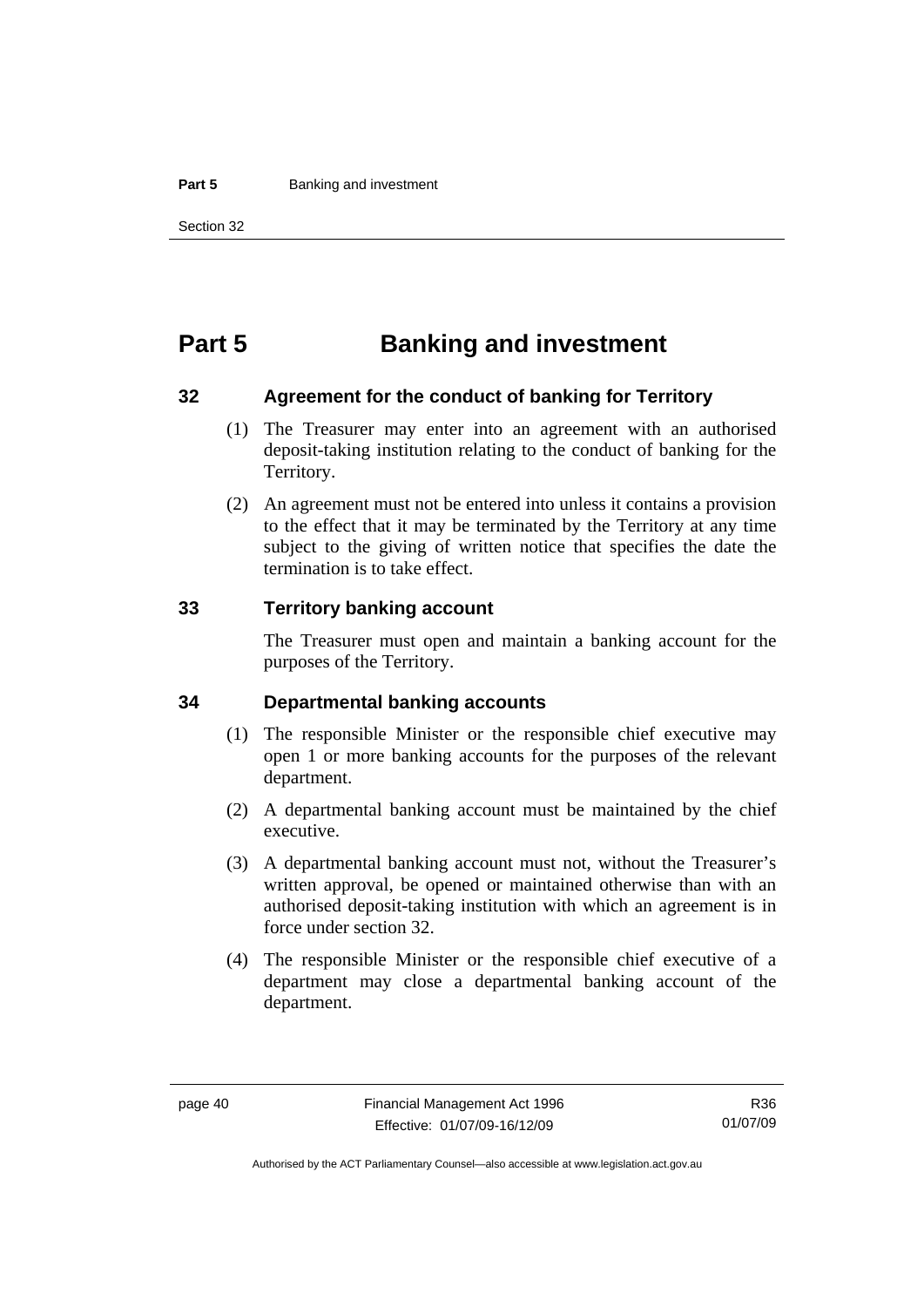- (5) If the responsible Minister or the responsible chief executive of a department closes a departmental banking account under subsection (4), he or she must transfer any money standing to the credit of the account to another departmental banking account of the department or to the territory banking account.
- (6) The Treasurer may, at any time, after consultation with the responsible Minister, close or suspend the operation of a departmental banking account.
- (7) A Minister or a chief executive must not open or operate a departmental banking account otherwise than in accordance with this Act.

# **34A Transfer of departmental banking account**

- (1) If, in the Treasurer's opinion, it is desirable, because of changes in departmental responsibilities, to transfer a departmental banking account from a department to another department, the Treasurer may, in writing, direct the responsible chief executive of the department that holds the account to arrange for it to be transferred to another department nominated in the direction.
- (2) A chief executive who receives a direction under subsection (1) must comply with the direction.
- (3) A departmental banking account transferred in accordance with a direction under subsection (1) becomes a departmental banking account of the department to which it is transferred.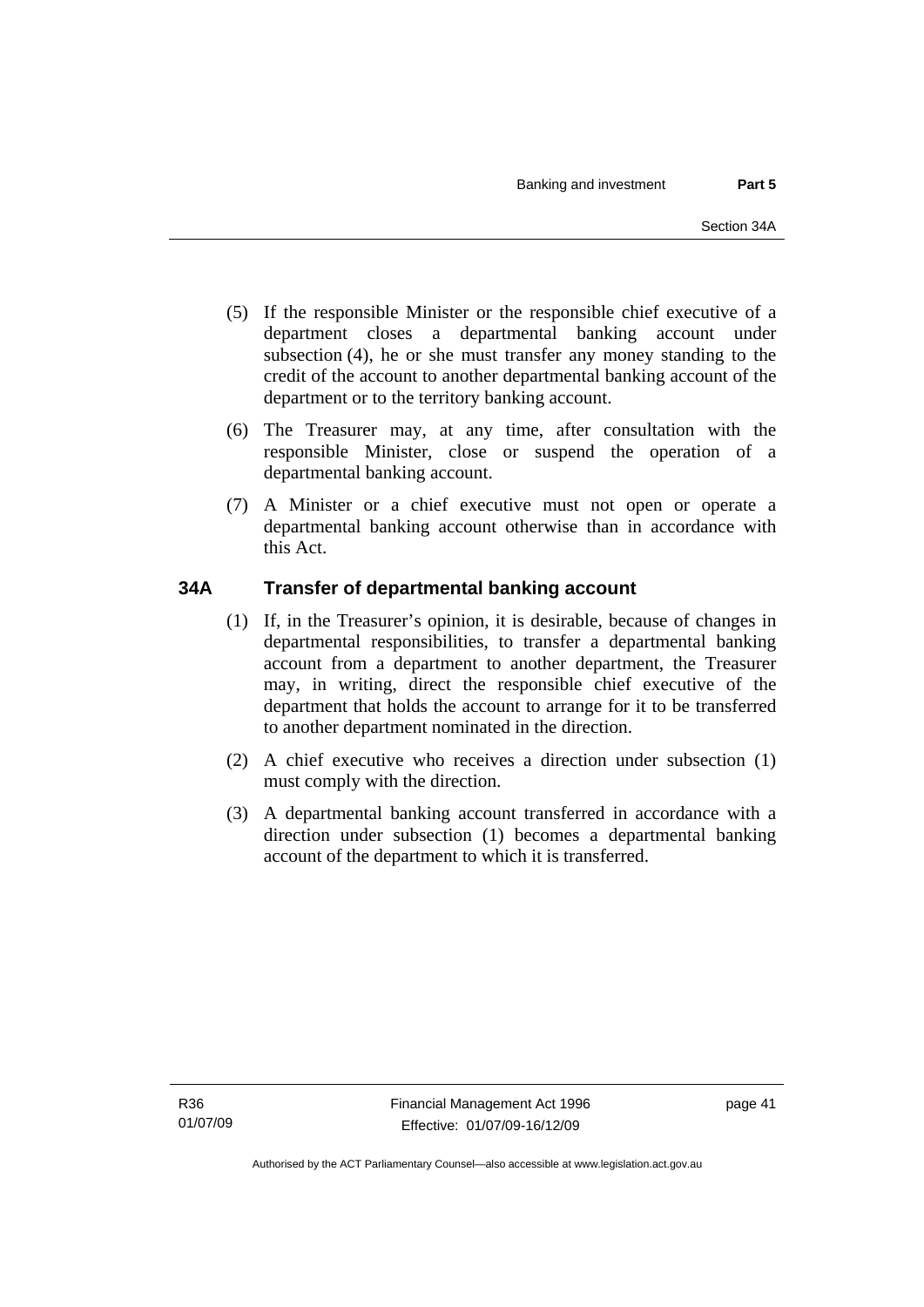#### **Part 5 Banking and investment**

#### **34B End of year balances of departmental banking accounts**

- (1) If at the end of a financial year amounts appropriated for a department for that financial year are held in a departmental banking account, the amounts may be applied after the end of that financial year for the purposes for which they were appropriated.
- (2) If at the end of a financial year a departmental banking account has a debit balance, the chief executive of the department must devise and implement a scheme to recoup the amount of the deficit.

#### **35 Payments into banking accounts**

- (1) All public money is the property of the Territory.
- (2) If public money is received by a person other than for the purpose of making a payment in the course of his or her duties, the person must take reasonable steps to safeguard the money until it is paid into a banking account in accordance with this section.
- (3) Money must be paid into a departmental banking account of a department if the money is—
	- (a) money that may be disbursed to the department as a consequence of an appropriation; or
	- (b) a receipt relating to the operations of the department; or
	- (c) a receipt relating to the sale or disposal of assets of the Territory held by the department.
- (4) All public money, except money payable into a departmental banking account, must be paid into the territory banking account.
- (5) The Treasurer may issue financial management guidelines regarding the banking of public money.

Authorised by the ACT Parliamentary Counsel—also accessible at www.legislation.act.gov.au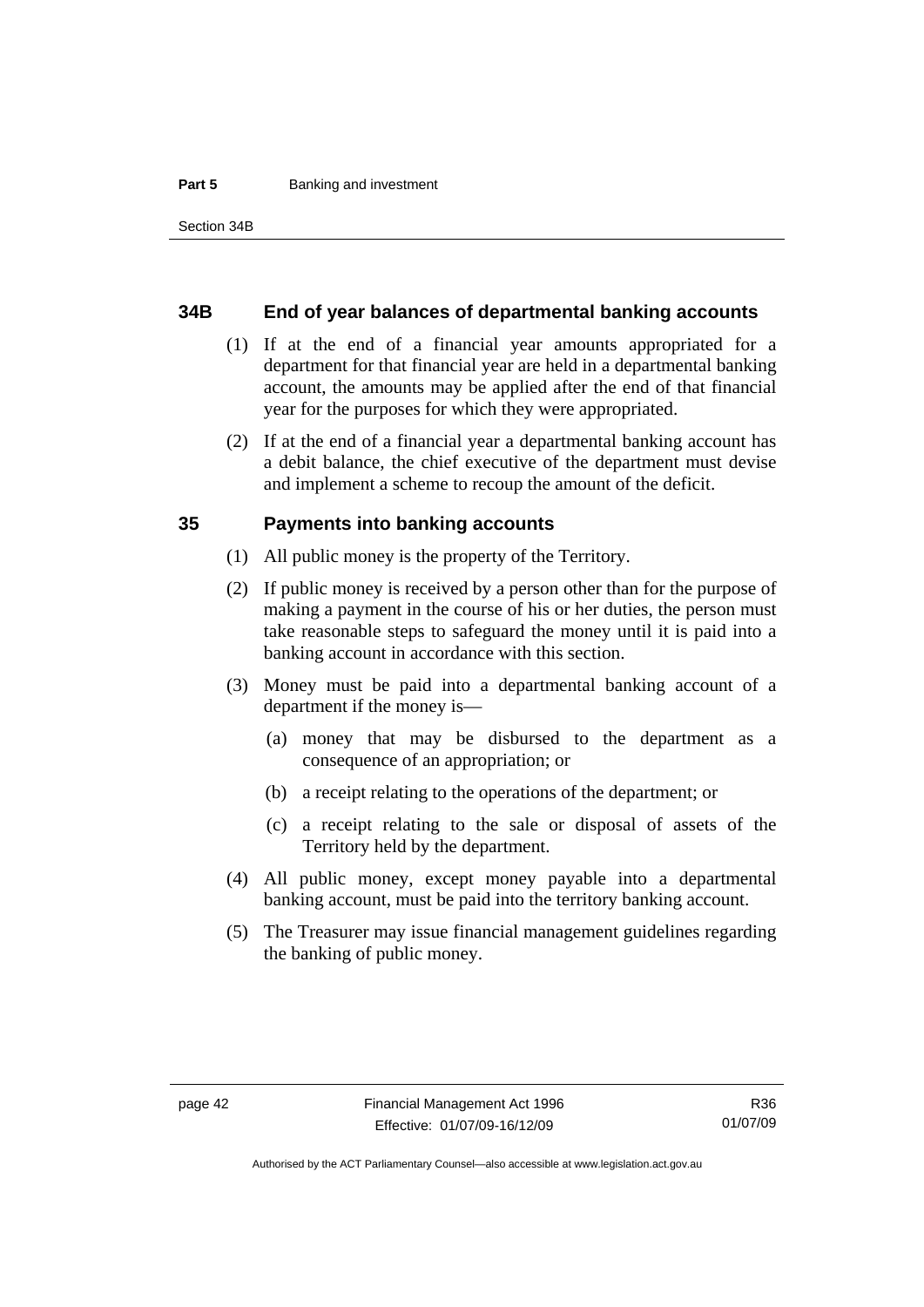# **36 Transfer following change in departmental responsibilities**

- (1) If, in the Treasurer's opinion, it is necessary as a consequence of changes in departmental responsibilities, to transfer to another account money held in the territory banking account or a departmental banking account, the Treasurer must decide the amount to be transferred and direct that the transfer be made.
- (2) The Treasurer must not exercise the powers under subsection (1) in relation to a departmental banking account except after consultation with the responsible Minister.

# **36A Transfers from departmental banking accounts to territory banking account**

If, in the Executive's opinion, it is desirable for the management of the public money of the Territory to transfer an amount held in a departmental banking account to the territory banking account, the Executive may direct that the transfer be made.

# **37 Payments from territory banking account**

- (1) An amount must not be paid out of the territory banking account except under an appropriation to a departmental banking account, a territory authority banking account or a territory-owned corporation banking account.
- (2) This section is subject to—
	- (a) the *Territory Superannuation Provision Protection Act 2000*, section 11 (2) (which is about transfers between the territory banking account and departmental banking accounts to facilitate investment of superannuation funds); and
	- (b) this Act, section 38 (3) (which is about transfers of public money to facilitate investment); and

page 43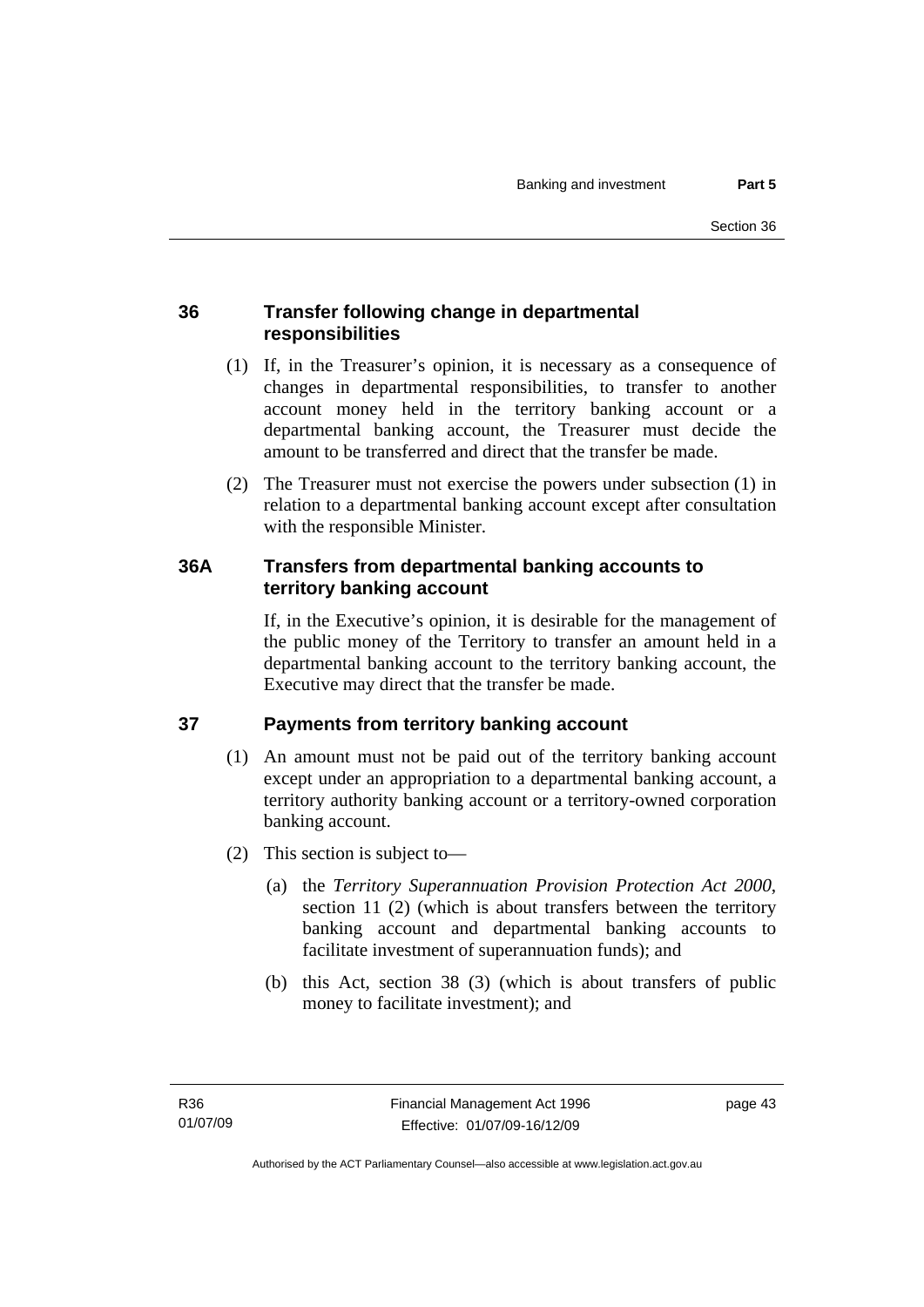#### **Part 5 Banking and investment**

Section 38

- (c) this Act, section 38 (7) (which is about the payment of interest on certain investments of public money); and
- (d) this Act, section 58 (7) (which is about transfers between the territory banking account and territory authorities of interest earned on certain investments for territory authorities).
- (3) This section does not apply to an overdraft or credit facility for a territory authority approved under section 59 (5).

#### **38 Investment of certain public money**

- (1) The Treasurer may invest any money held in the territory banking account or departmental banking accounts for the period and on the terms and conditions the Treasurer considers appropriate—
	- (a) on deposit with an authorised deposit-taking institution; or
	- (b) in the purchase of a bill of exchange that is drawn or accepted by an authorised deposit-taking institution; or
	- (c) in a loan to a person who is a dealer in the short-term money market; or
	- (d) in Territory, State or Commonwealth securities; or
	- (e) in any investment prescribed under the financial management guidelines for this paragraph.
- (2) However, an investment may be made under this section only to increase or protect the financial wealth of the Territory.
- (3) Transfers of money for investment, including transfers between the territory banking account and departmental banking accounts to facilitate investment, may be made without appropriation.
- (4) Interest received from the investment of public money under this section shall be paid to the territory banking account.

Authorised by the ACT Parliamentary Counsel—also accessible at www.legislation.act.gov.au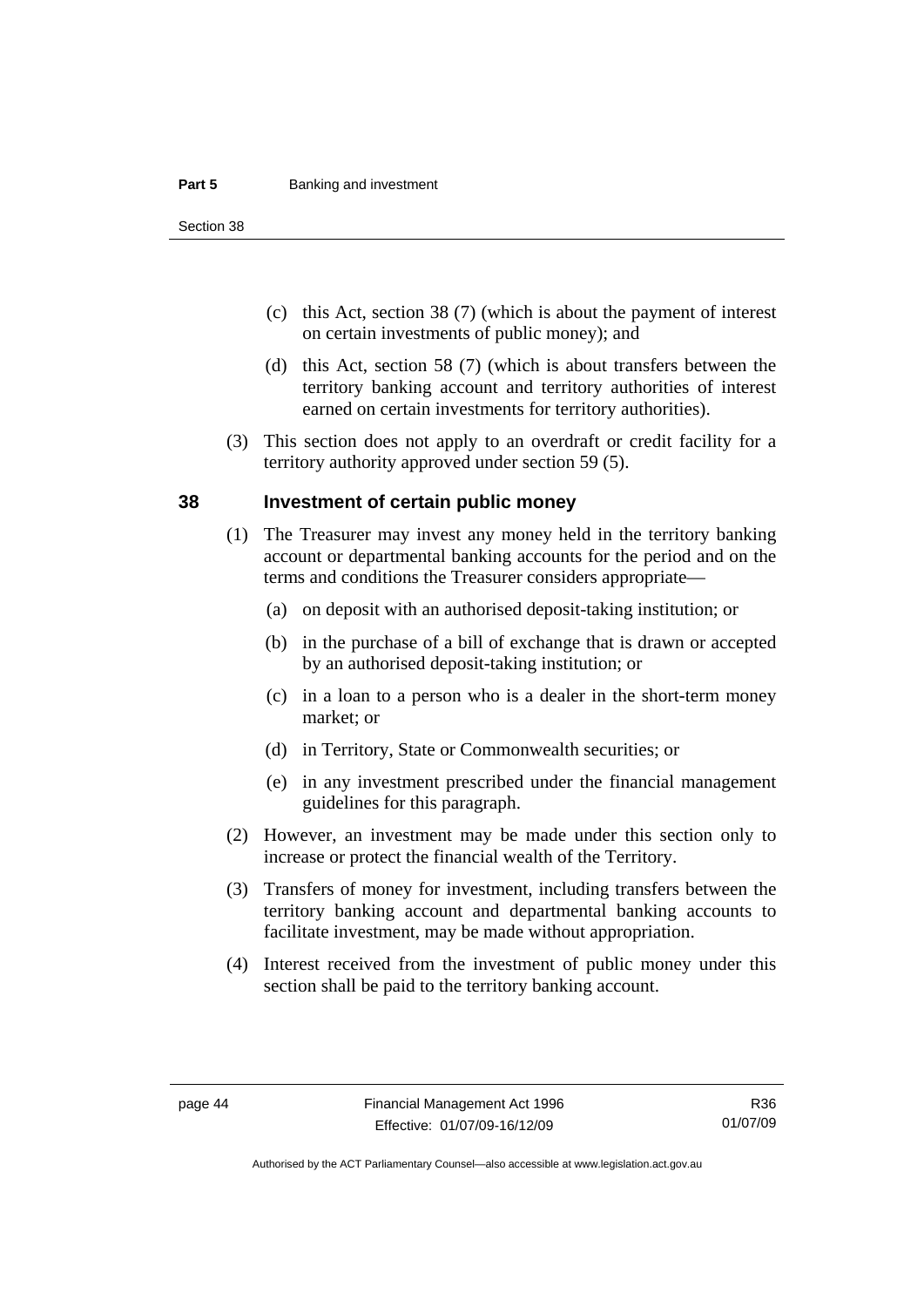- (5) However, if an investment of public money is made or managed for the Territory by an entity other than a department, the entity may deduct from the interest received by the entity for the investment—
	- (a) a fee charged by the entity for making or managing the investment; and
	- (b) expenses reasonably incurred by the entity in making or managing the investment.
- (6) The Treasurer may decide the amounts of interest from investments under this section that are to be credited to departmental banking accounts.
- (7) The amounts decided by the Treasurer may be paid from the territory banking account without further appropriation.
- (8) However, the total of the amounts paid under subsection (7) must not exceed the total of the interest received from investments under this section.
- (9) This section does not apply to money held in a superannuation banking account.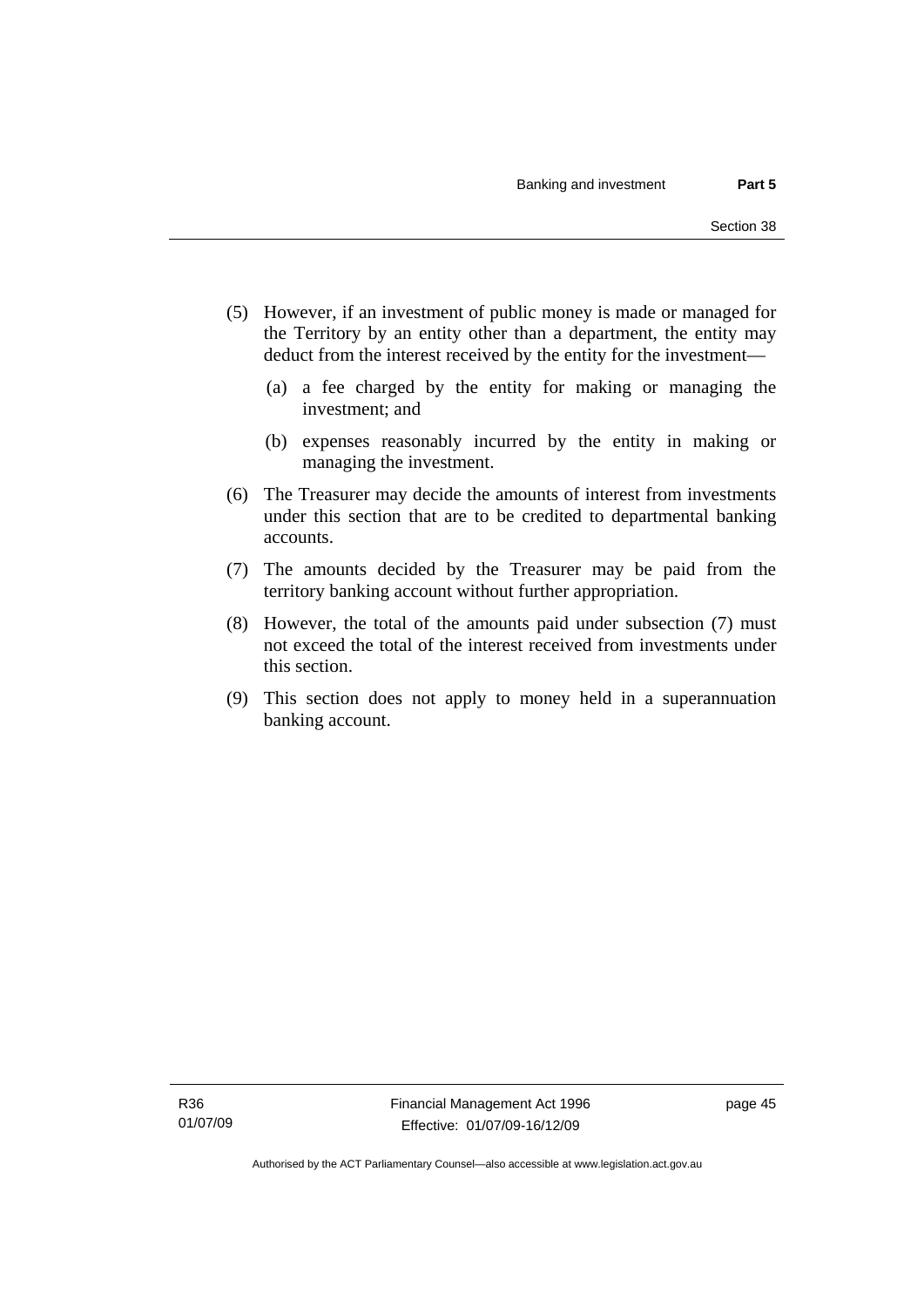#### **Part 6 Borrowing and guarantees**

Section 39

# **Part 6 Borrowing and guarantees**

#### **39 Power of Territory to borrow**

The Territory may only borrow in accordance with this Act or another law of the Territory.

### **40 Treasurer may borrow on behalf of Territory**

The Treasurer may, on behalf of the Territory, if necessary or expedient in the public interest to do so—

- (a) borrow money; or
- (b) give security for the repayment of an amount borrowed or the payment of interest on an amount borrowed; or
- (c) enter into a financing lease.

#### **41 Power of territory authorities to borrow**

Despite any other Act, a territory authority may only borrow (other than from the Territory) in accordance with this Act.

#### **42 Borrowings by territory authorities to be approved**

- (1) A territory authority must not borrow unless—
	- (a) the borrowing is approved in writing by the Treasurer; and
	- (b) the terms and conditions of the borrowing include the terms and conditions (if any) specified in the approval and are otherwise consistent with the approval; and
	- (c) the borrowing is within the borrowing limits (if any) of the authority for the financial year in which the borrowing is entered into, that are approved in writing by the Treasurer.

Authorised by the ACT Parliamentary Counsel—also accessible at www.legislation.act.gov.au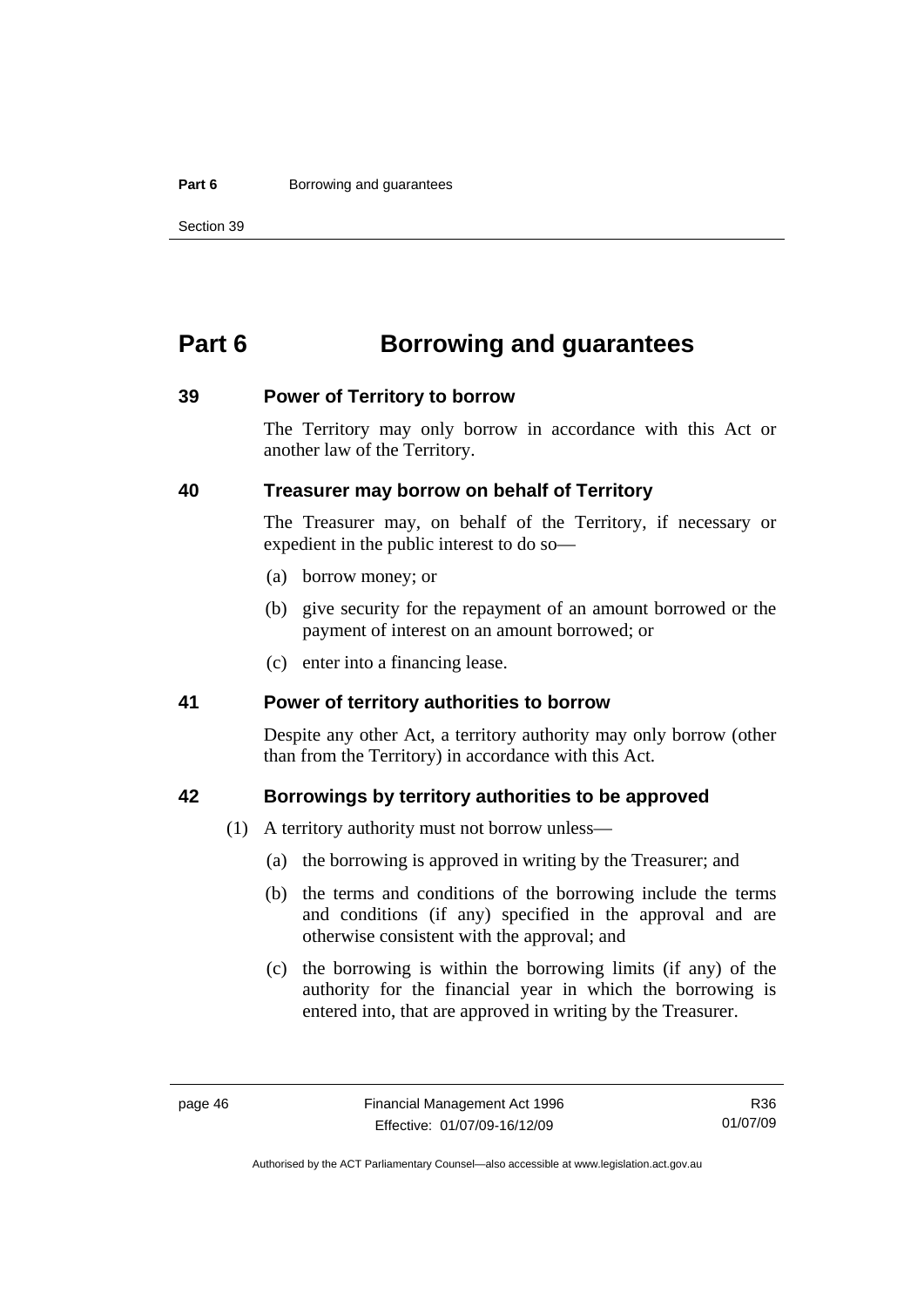(2) However, subsection (1) (a) and (b) does not apply to a loan made to a territory authority under section 59 (1) (b).

# **43 Territory authorities may give security**

Subject to the Treasurer's approval of the borrowing under section 42 (1) (a), a territory authority may give security for the repayment of an amount borrowed, or for the payment of interest on that amount, by issuing securities.

### **44 Power to approve borrowings not delegable**

The Treasurer must not delegate to anyone the power under section 42 (1) (a) to approve borrowings by territory authorities.

# **45 Loans to be paid into territory banking account**

Subject to this Act and any other Act, the proceeds of a loan raised on behalf of the Territory must be paid into the territory banking account.

# **46 Payments by Treasurer**

The Treasurer may, without further appropriation, make payments needed for—

- (a) payment of interest on borrowings made for the Territory; or
- (b) repayment of borrowings made for the Territory; or
- (c) payment of the expenses of making or repaying borrowings for the Territory.

# **47 Guarantees by Territory**

 (1) The Territory may only give a guarantee for the payment of money or the performance of an obligation in accordance with this Act.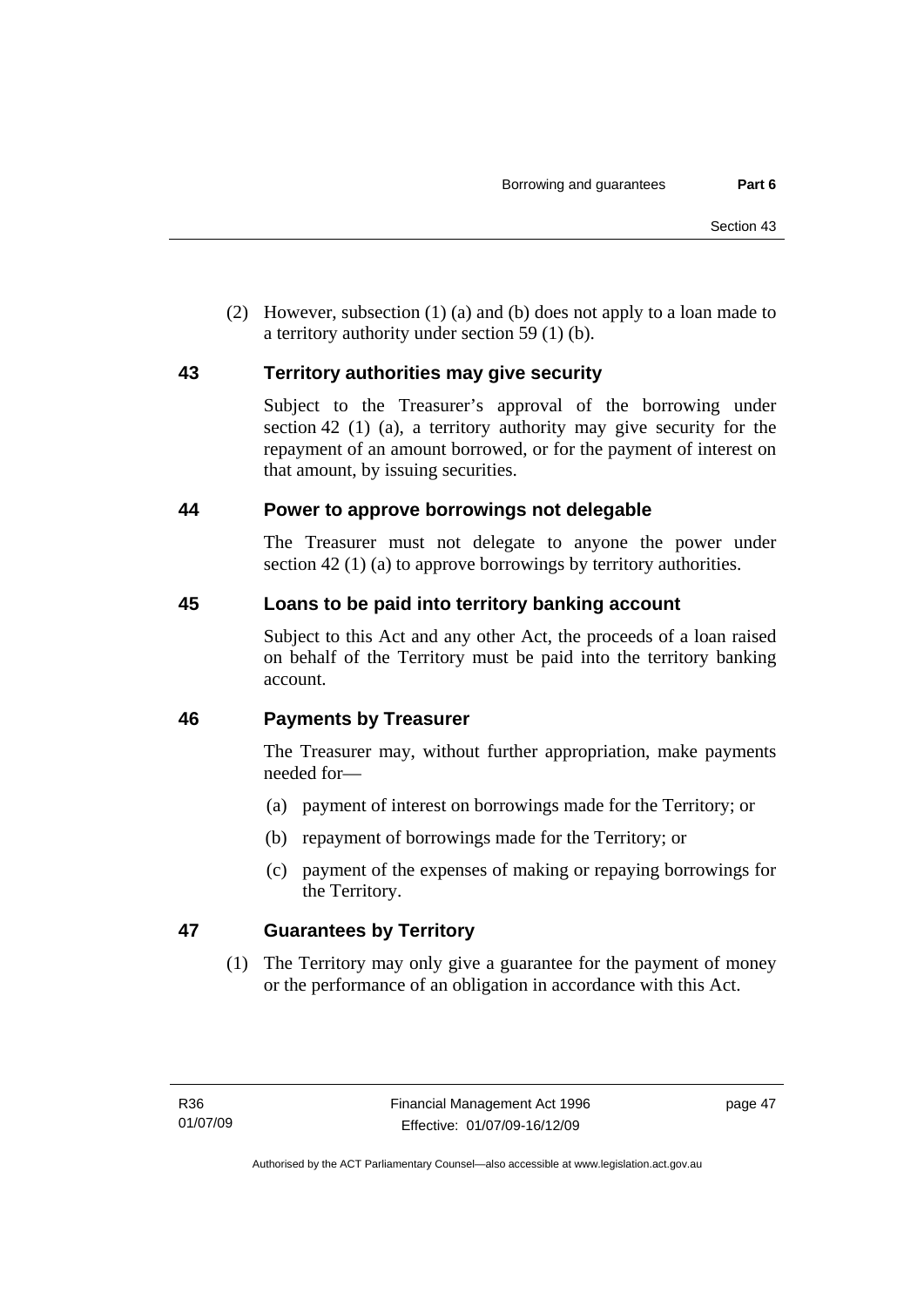#### **Part 6 Borrowing and guarantees**

Section 47

- (2) The Treasurer may approve in writing a guarantee by the Territory for the payment of money or the performance by any person of an obligation under a contract, subject to any conditions the Treasurer may specify in the approval.
- (3) If the Treasurer approves a guarantee under subsection (2), the Treasurer must present a copy of the approval to the Legislative Assembly within 3 sitting days after the approval is given.

page 48 Financial Management Act 1996 Effective: 01/07/09-16/12/09

Authorised by the ACT Parliamentary Counsel—also accessible at www.legislation.act.gov.au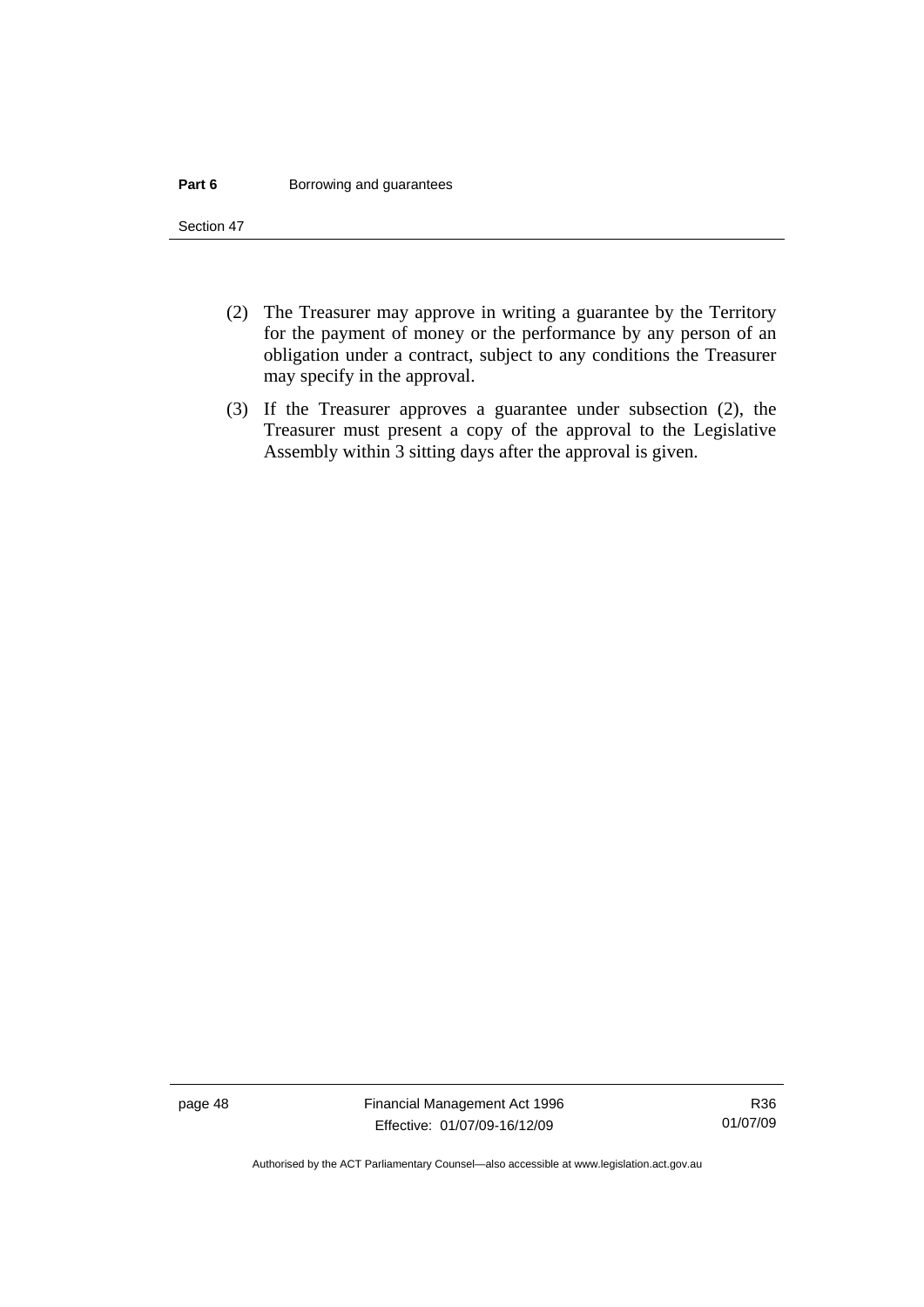# **Part 7 Trust money**

### **49 Identity of trust money**

All trust money held by the Territory must be accounted for separately from public money.

# **50 Administration of trust money**

- (1) Trust money must be administered by the appropriate department on behalf of the Territory.
- (2) The Treasurer may, in writing, specify a department as the appropriate department in relation to an amount of trust money.
- (3) In this section:

*appropriate department*, in relation to an amount of trust money, means—

- (a) except if paragraph (b) applies—the department responsible for matters or enactments that relate most closely to the purpose of the payment; or
- (b) the department specified under subsection (2).

# **51 Departmental trust banking accounts**

- (1) The responsible Minister or the responsible chief executive may open a trust banking account for the purposes of the relevant department.
- (2) A trust banking account must be maintained by the chief executive.
- (3) A trust banking account must not, without the Treasurer's written approval, be opened or maintained otherwise than with an authorised deposit-taking institution with which an agreement is in

page 49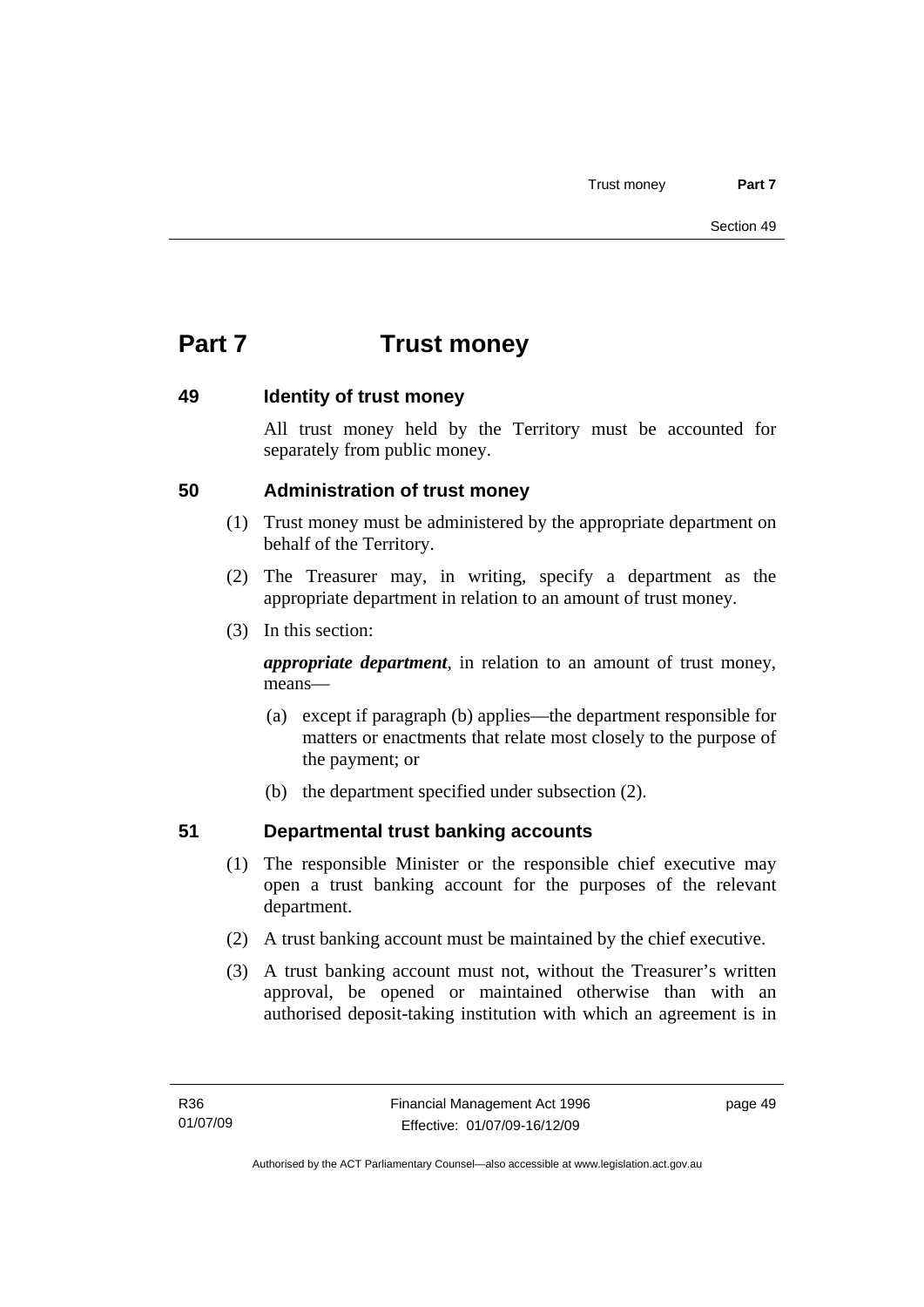#### **Part 7** Trust money

Section 51A

force under section 32 (Agreement for the conduct of banking for Territory).

- (4) No money may be held in a trust banking account other than trust money.
- (5) A Minister or a chief executive must not open or operate a trust banking account otherwise than in accordance with this Act.

#### **51A Transfer of departmental trust banking accounts**

- (1) This section applies if the Treasurer believes that it is desirable, because of changes in departmental responsibilities, to transfer a departmental trust banking account from a department to another department.
- (2) The Treasurer may, in writing, direct the responsible chief executive of the department that holds the account to arrange for it to be transferred to the other department.
- (3) If a chief executive receives a direction under subsection (2), the chief executive must comply with it.
- (4) An account transferred in accordance with the direction becomes a trust banking account of the department to which it is transferred.

#### **51B Transfers between trust banking accounts—changes in departmental responsibilities**

- (1) This section applies if the Treasurer believes that it is necessary, because of changes in departmental responsibilities, to transfer an amount held in a departmental trust banking account (the *first account*) to a trust banking account of another department.
- (2) The Treasurer may, in writing, direct the responsible chief executive of the department that holds the first account to transfer the amount.
- (3) If a chief executive receives a direction under subsection (2), the chief executive must comply with it.

R36 01/07/09

Authorised by the ACT Parliamentary Counsel—also accessible at www.legislation.act.gov.au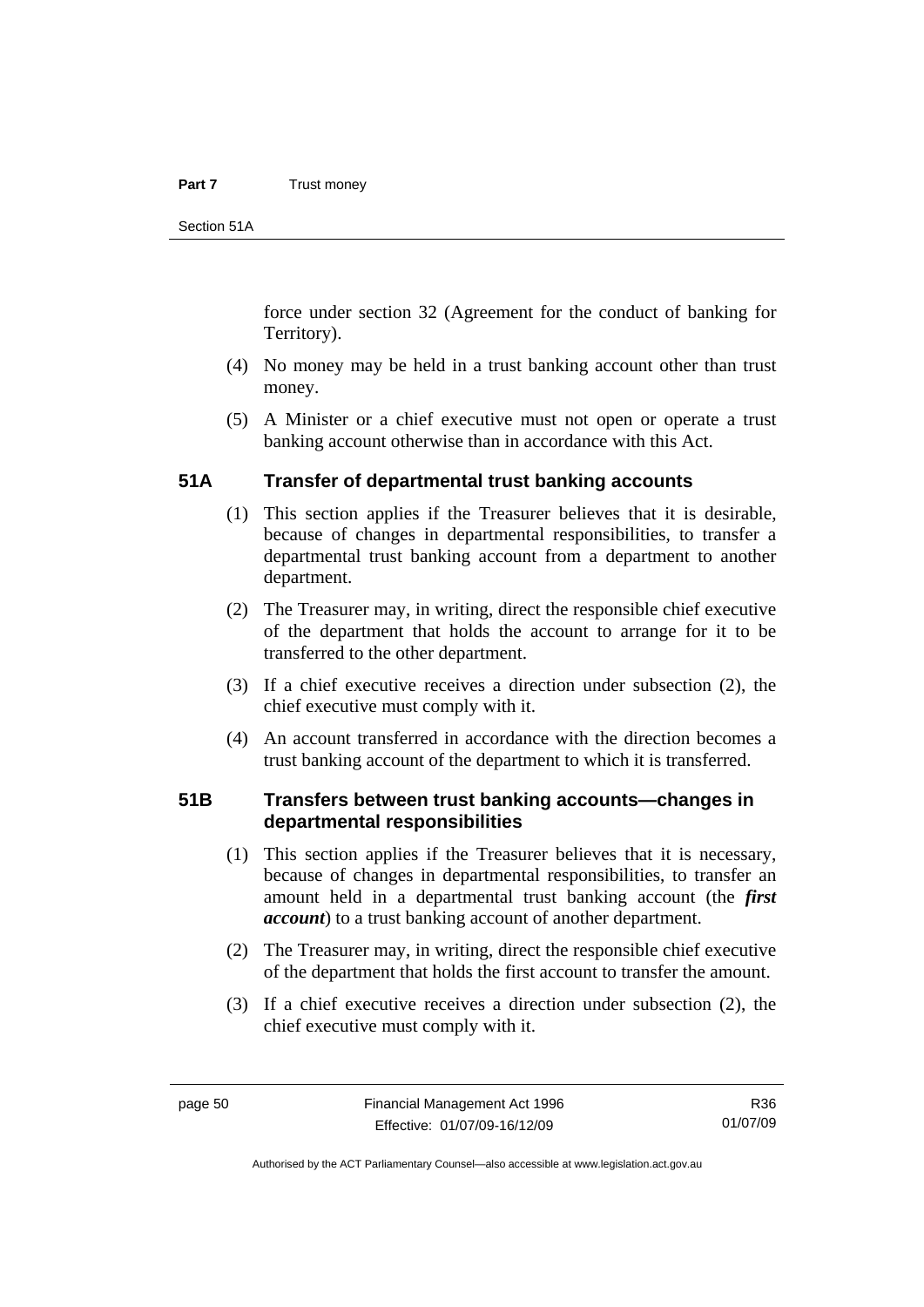### **51C Transfers between trust banking accounts—investment**

Amounts may at any time be transferred between trust banking accounts to facilitate investment of trust money.

# **52 Transfers between trust banking account and territory banking account**

Amounts may only be transferred between a trust banking account and the territory banking account—

- (a) to facilitate investment of the trust money; or
- (b) to make a payment required by section 53A (6) (Unclaimed trust money).

#### **53 Investment of trust money**

The Treasurer may invest trust money as if the Treasurer were a trustee under the *Trustee Act 1925.*

# **53A Unclaimed trust money**

- (1) For this section, money held in a trust banking account is unclaimed trust money if—
	- (a) not less than 6 years has elapsed since the date the money became payable; and
	- (b) during that period, no-one entitled to the money has requested that the money be paid to him or her or according to his or her direction.
- (2) If on 1 January in any year a trust banking account contains unclaimed trust money, the chief executive responsible for maintaining the account must, on or before 31 January in the year, give to the Treasurer a statement of all unclaimed trust money held in the account.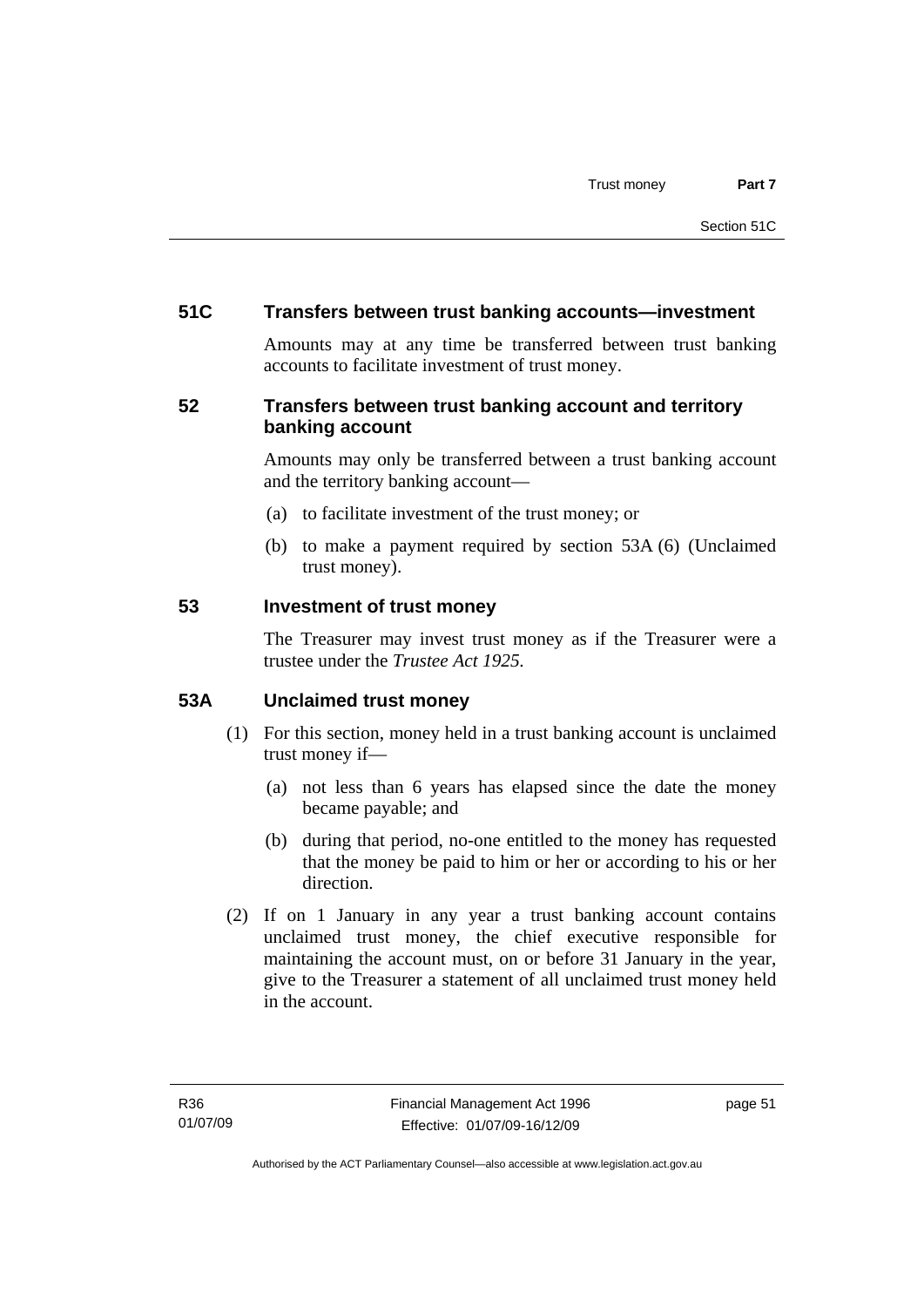- (3) The statement must set out—
	- (a) the name, and last-known address, of each person entitled to unclaimed trust money held in the account; and
	- (b) the amount of the trust money to which each of those people is entitled; and
	- (c) the authorised deposit-taking institution, and the branch of the institution, with which the trust money is held.
- (4) The statement is a notifiable instrument.

*Note* A notifiable instrument must be notified under the Legislation Act.

- (5) The chief executive must also publish the statement in a newspaper published in the ACT.
- (6) The total amount shown in the statement must be paid into the territory banking account when the statement is given to the Treasurer and, on being paid into that account, becomes public money of the Territory.
- (7) A person who claims to be entitled to any money paid into the territory banking account in accordance with subsection (6) may apply to the Treasurer for a payment of an amount equal to the money to which the person is entitled.
- (8) The Treasurer must consider each application and either refuse it or approve it completely or partly.
- (9) The Treasurer must give the applicant written notice of his or her decision.
- (10) A payment approved by the Treasurer under subsection (8) may be made whether or not an appropriation is available for the purpose.

Authorised by the ACT Parliamentary Counsel—also accessible at www.legislation.act.gov.au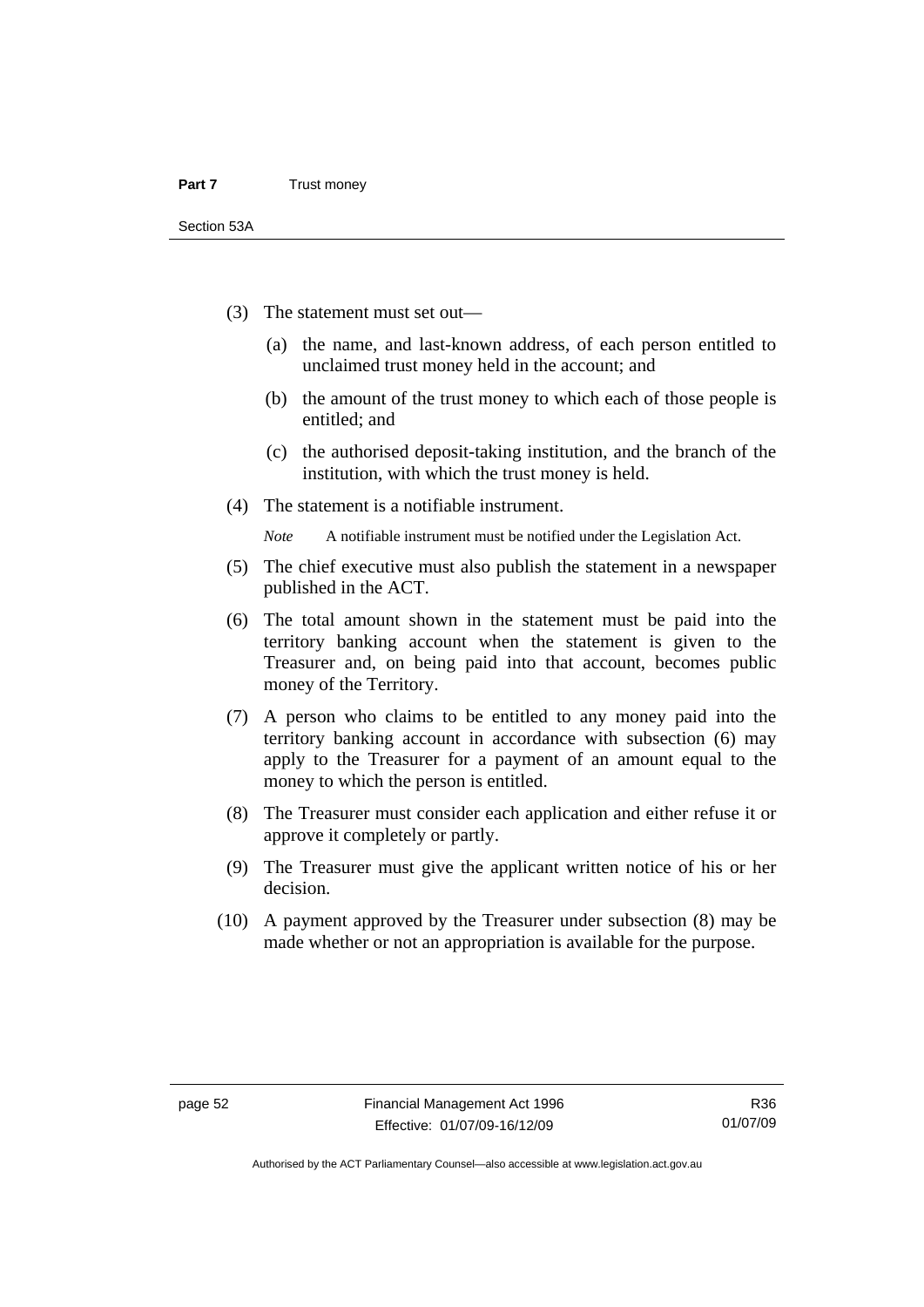#### **53B Reviewable decision notices**

If the Treasurer refuses an application under section 53A (8), completely or partly, the Treasurer must give a reviewable decision notice to the applicant.

- *Note 1* The Treasurer must also take reasonable steps to give a reviewable decision notice to any other person whose interests are affected by the decision (see *ACT Civil and Administrative Tribunal Act 2008*, s 67A).
- *Note 2* The requirements for reviewable decision notices are prescribed under the *ACT Civil and Administrative Tribunal Act 2008*.

### **53C Applications for review**

The following may apply to the ACAT for review of a decision under section 53A (8):

- (a) an applicant for payment under section 53A (8);
- (b) any other person whose interests are affected by the decision.
- *Note* If a form is approved under the *ACT Civil and Administrative Tribunal Act 2008* for the application, the form must be used.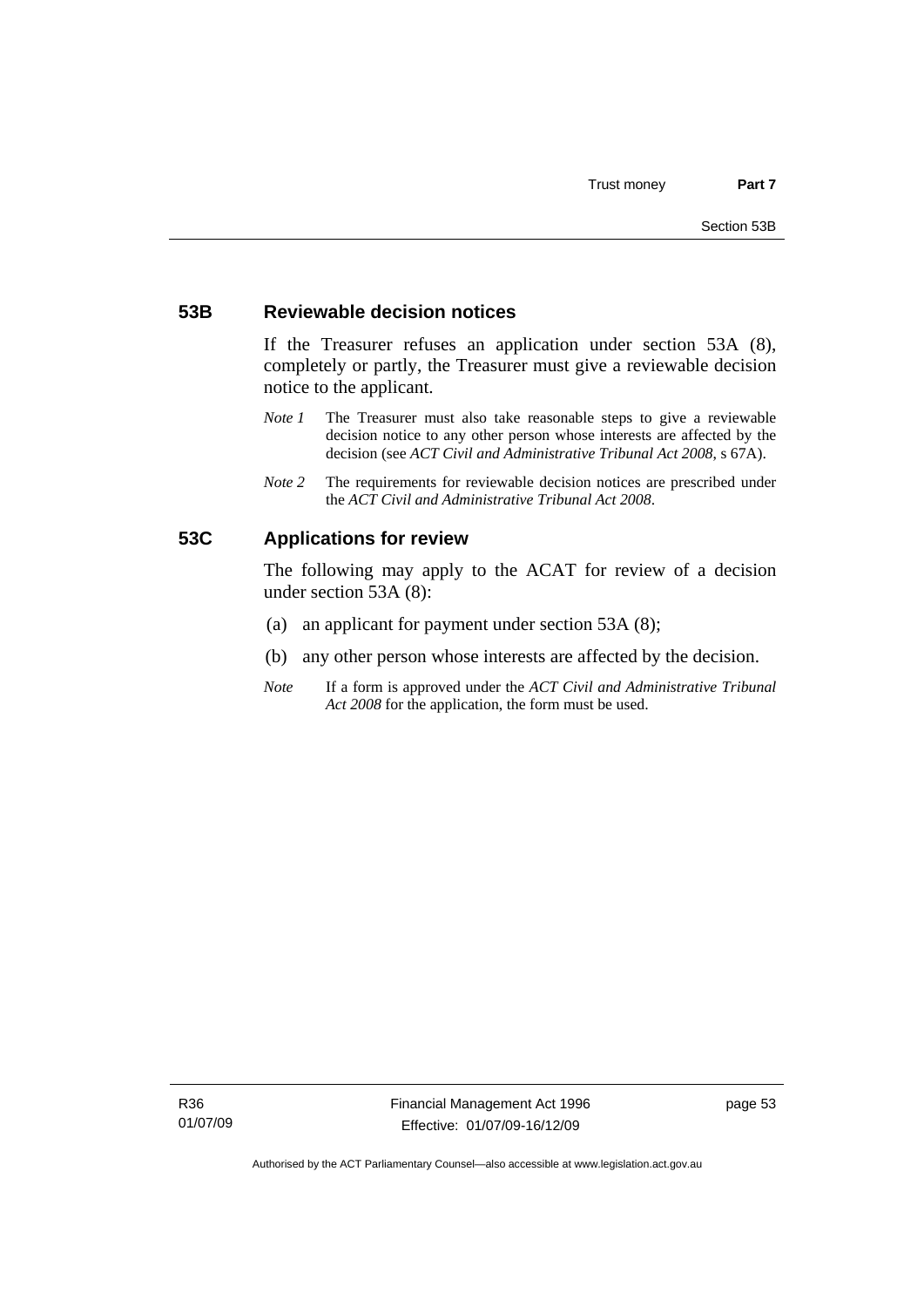Section 54

# **Part 8 Financial provisions for territory authorities**

#### **54 Application—pt 8**

(1) This part applies to the following territory authorities:

- ACT Gambling and Racing Commission
- ACT Insurance Authority
- Australian Capital Territory Public Cemeteries Authority
- Building and Construction Industry Training Fund Authority
- Canberra Institute of Technology
- Cleaning Industry Long Service Leave Authority
- Construction Industry Long Service Leave Authority
- Cultural Facilities Corporation
- Exhibition Park Corporation
- Independent Competition and Regulatory Commission for the Australian Capital Territory
- Land Development Agency
- Legal Aid Commission (A.C.T.)
- Public Trustee for the Australian Capital Territory
- University of Canberra.
- (2) This part also applies to a territory authority prescribed by the financial management guidelines.

#### **55 Responsibilities of chief executive officers of territory authorities**

- (1) This section applies to a territory authority if the authority does not have a governing board.
	- *Note* Section 76 (2) sets out the territory authorities that have governing boards.

R36 01/07/09

Authorised by the ACT Parliamentary Counsel—also accessible at www.legislation.act.gov.au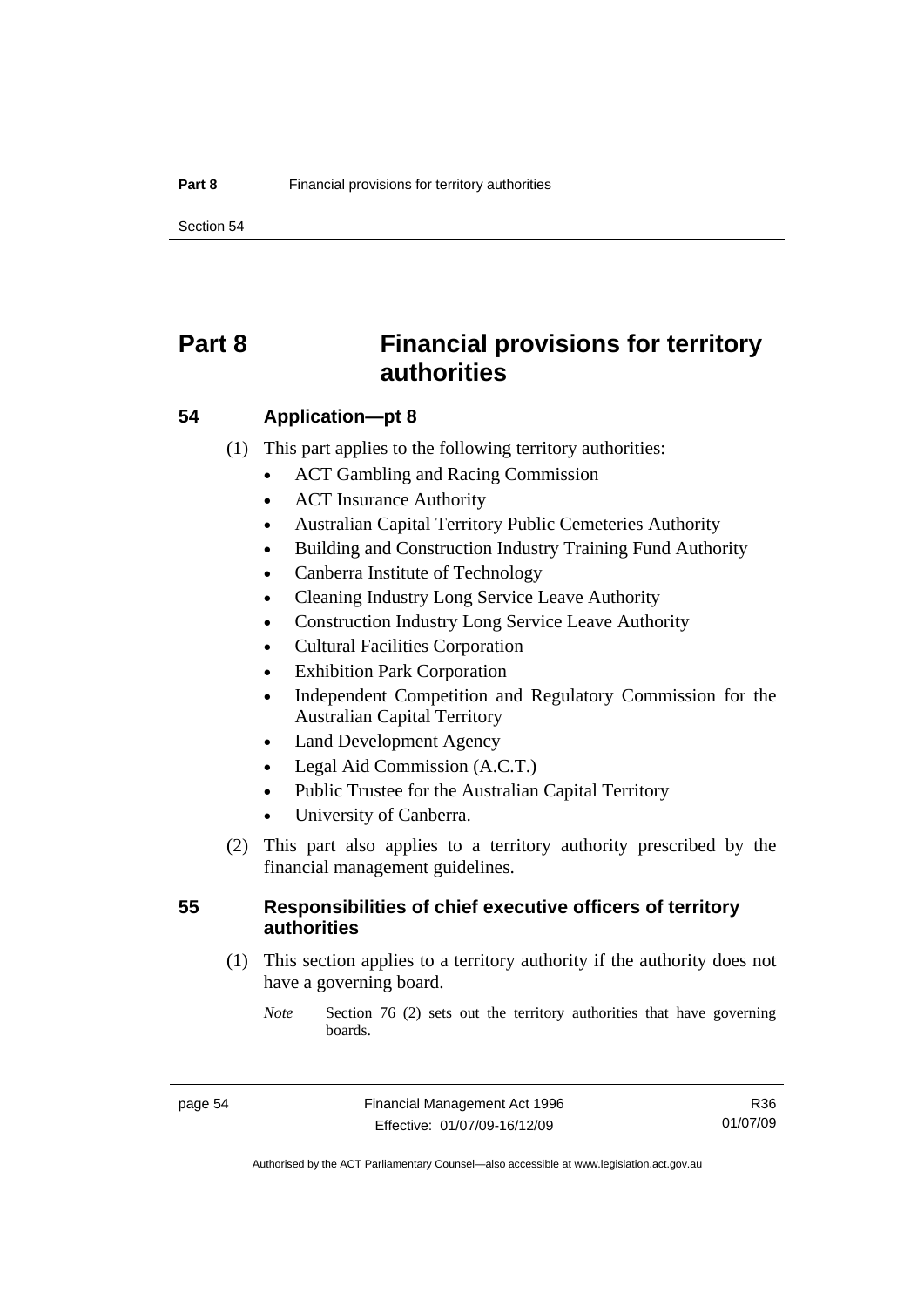- (2) The chief executive officer of the territory authority is responsible, under the responsible Minister, for the efficient and effective financial management of the authority.
- (3) Without limiting subsection (2), the chief executive officer of the territory authority is responsible, under the responsible Minister, for ensuring the following:
	- (a) that the expenses incurred by the authority are properly authorised;
	- (b) that, if an appropriation is made in relation to the authority, any amount of the appropriation spent by the authority is spent in accordance with the appropriation;
	- (c) that, as far as practicable, the operations of the authority during a financial year are consistent with, and comparable to, the estimates in the authority's statement of intent for the year.
	- (d) that payments made by the authority are properly authorised and correctly made;
	- (e) that the staff of the authority comply with the requirements of this Act;
		- *Note* A reference to an Act includes a reference to the statutory instruments made or in force under the Act, including in this case the financial management guidelines (see Legislation Act, s 104).
	- (f) that proper accounts and records are kept of the transactions and affairs of the authority in accordance with generally accepted accounting principles;
	- (g) that adequate control is maintained over the assets of the authority and assets under the authority's control;
	- (h) that adequate control is maintained over the incurring of liabilities by the authority.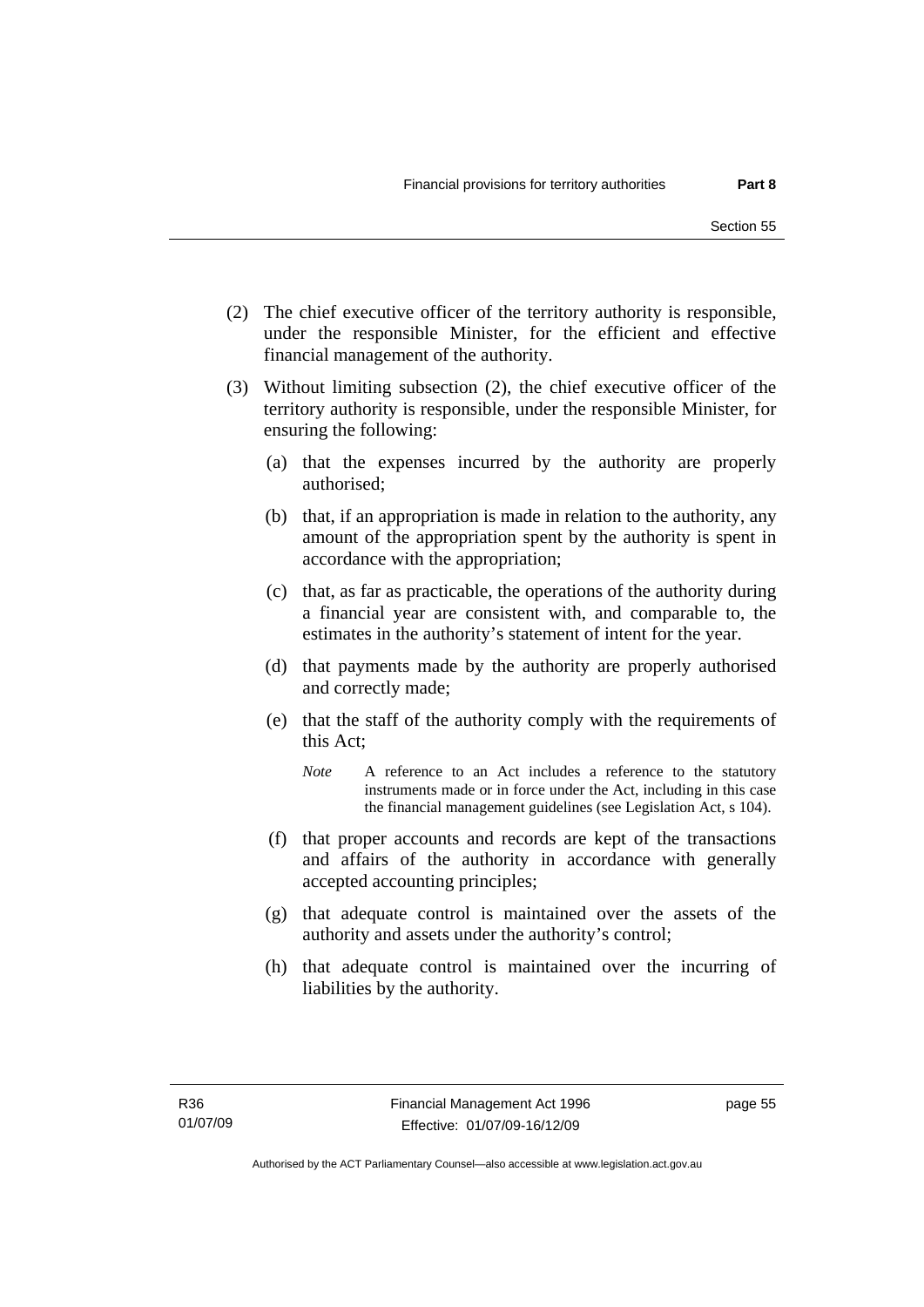Section 56

 (4) A report prepared by the territory authority under the *Annual Reports (Government Agencies) Act 2004* for a financial year must include an explanation of material variations between the actual results of the authority for the year and the estimates in the authority's statement of intent for the year.

#### **56 Responsibilities of governing boards of territory authorities**

 (1) This section applies to a territory authority if the authority has a governing board.

- (2) The governing board of the territory authority is responsible, under the responsible Minister, for the efficient and effective financial management of the authority.
- (3) Without limiting subsection (2), the governing board of the territory authority is responsible, under the responsible Minister, for ensuring the following:
	- (a) that expenses incurred by the authority are properly authorised;
	- (b) that, if an appropriation is made in relation to the authority, any amount of the appropriation spent by the authority is spent in accordance with the appropriation;
	- (c) that, as far as practicable, the operations of the authority during a financial year are consistent with, and comparable to, the estimates in the authority's statement of intent for the year;
	- (d) that payments made by the authority are properly authorised and correctly made;

*Note* Section 76 (2) sets out the territory authorities that have governing boards.

R36 01/07/09

Authorised by the ACT Parliamentary Counsel—also accessible at www.legislation.act.gov.au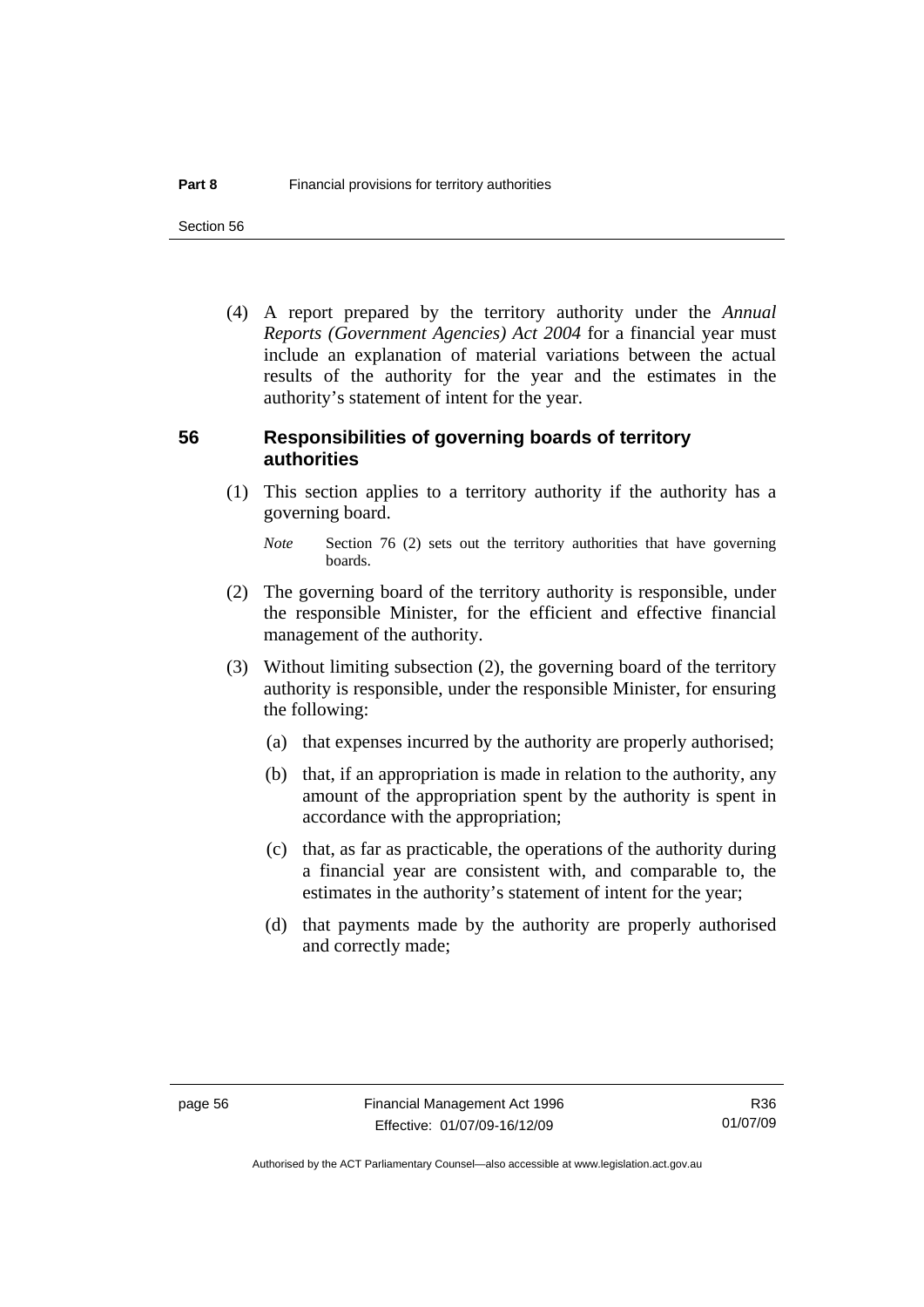- (e) that the staff of the authority comply with the requirements of this Act;
	- *Note* A reference to an Act includes a reference to the statutory instruments made or in force under the Act, including in this case the financial management guidelines (see Legislation Act, s 104).
- (f) that proper accounts and records are kept of the transactions and affairs of the authority in accordance with generally accepted accounting principles;
- (g) that adequate control is maintained over the assets of the authority and assets under the authority's control;
- (h) that adequate control is maintained over the incurring of liabilities by the authority.
- (4) A report prepared by the territory authority under the *Annual Reports (Government Agencies) Act 2004* for a financial year must include an explanation of material variations between the actual results of the authority for the year and the estimates in the authority's statement of intent for the year.

# **57 Banking accounts of territory authorities**

- (1) A territory authority may open 1 or more banking accounts for the purposes of the authority.
- (2) A territory authority must at all times keep at least 1 banking account.
- (3) A banking account of a territory authority must not, without the Treasurer's written approval, be opened or kept otherwise than with an authorised deposit-taking institution with which an agreement is in force under section 32 (Agreement for the conduct of banking for Territory).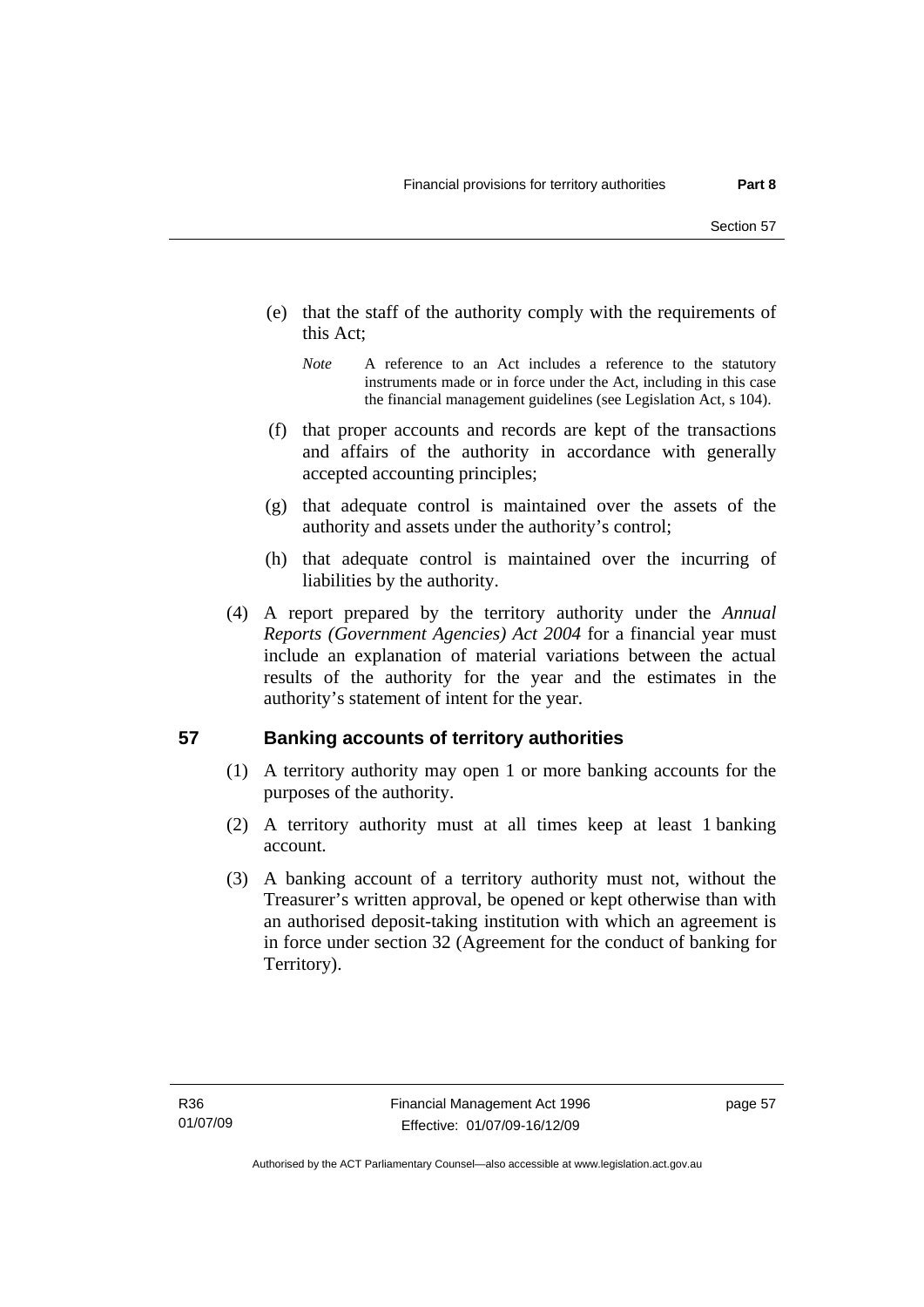#### **58 Investment by territory authorities**

- (1) Funds not immediately required for the purposes of a territory authority may be invested—
	- (a) on deposit with an authorised deposit-taking institution; or
	- (b) in Territory, State or Commonwealth securities; or
	- (c) by the Treasurer, for the territory authority, in an investment mentioned in section 38 (1) (a) to (e); or
	- (d) in an investment prescribed for this paragraph.
- (2) However, the funds of the territory authority may only be invested under this section to increase or protect the financial wealth of the authority.
- (3) Transfers between the territory banking account and the banking account of a territory authority to facilitate investments may be made without appropriation.
- (4) Interest received by the Treasurer for the investment of funds of a territory authority must be paid to the territory authority.
- (5) However, if an investment of funds of a territory authority is made or managed by a department, the department may deduct from the interest received by the department for the investment—
	- (a) a fee charged by the department for making or managing the investment; and
	- (b) expenses reasonably incurred by the department in making or managing the investment.
- (6) Interest that is to be paid to a territory authority under subsection (4) may be paid direct to the territory authority or through the territory banking account.
- (7) If interest to be paid to a territory authority is paid into the territory banking account under subsection (6), the interest may be paid to the authority from that account without further appropriation.

R36 01/07/09

Authorised by the ACT Parliamentary Counsel—also accessible at www.legislation.act.gov.au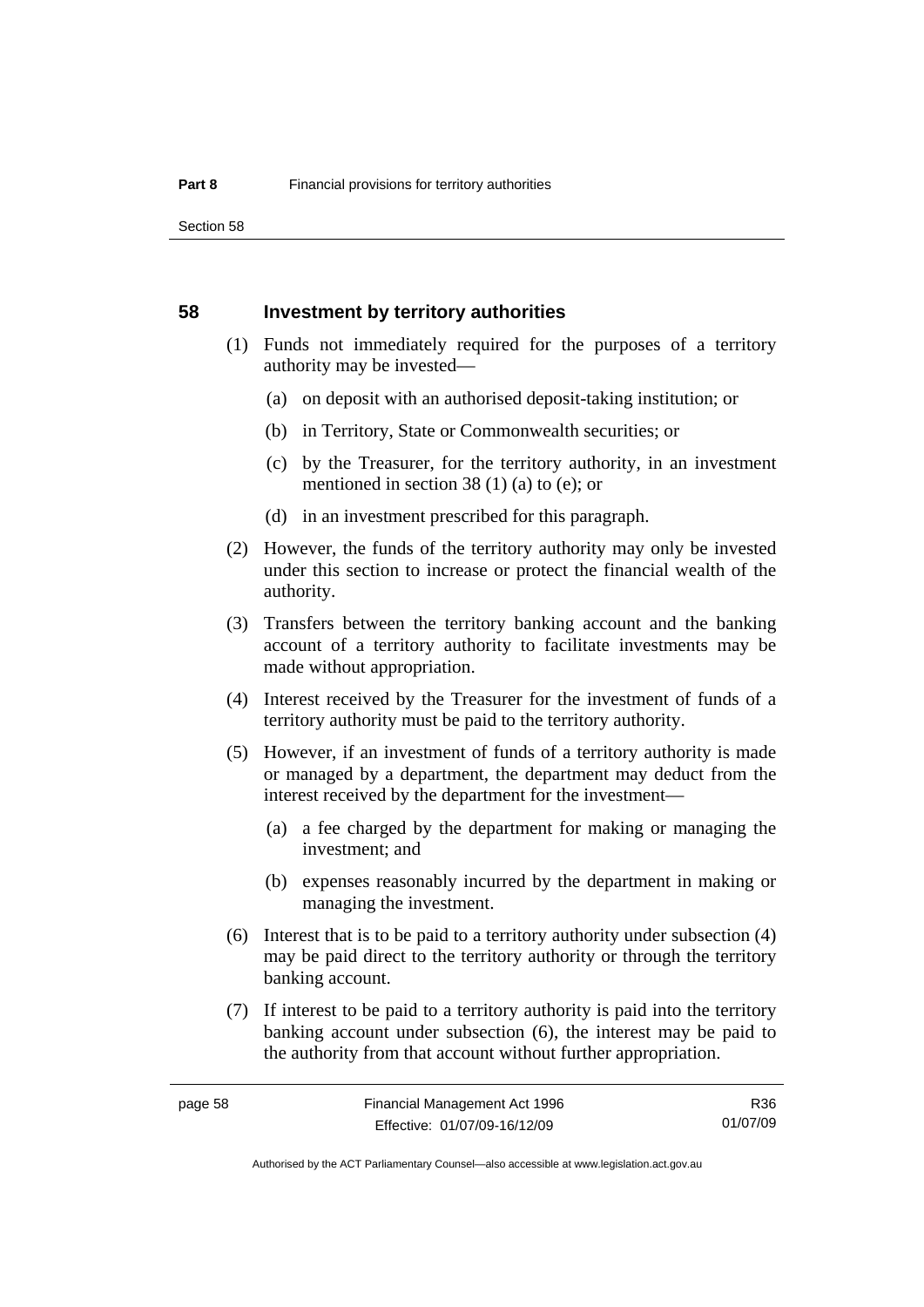(8) This section does not apply to money held on trust by a territory authority.

### **59 Borrowing by territory authorities**

- (1) The Treasurer may, on the terms and conditions the Treasurer considers appropriate—
	- (a) borrow money for a territory authority; or
	- (b) lend public money to a territory authority.
- (2) A borrowing may be secured by the territory authority's assets approved by the Treasurer for this section.
- (3) A territory authority may arrange an overdraft or credit facility only with the written approval of the Treasurer.
- (4) A loan under subsection (1) (b) may be made only from—
	- (a) money appropriated for the purpose of making the loan; or
	- (b) money appropriated for purposes that include the purpose of making the loan.
- (5) However, subsection (4) does not apply to an overdraft or credit facility for a territory authority from the territory banking account that is approved, in writing, by the Treasurer for the authority.
- (6) The Treasurer may approve an overdraft or credit facility for a territory authority under subsection (5) only if satisfied that it is for a purpose consistent with a function of the authority.
- (7) An approval under subsection (5) must state, for the overdraft or credit facility—
	- (a) each purpose for which it may be used; and
	- (b) the maximum amount that may be outstanding at any time; and
	- (c) conditions about—
		- (i) the repayment of principal; and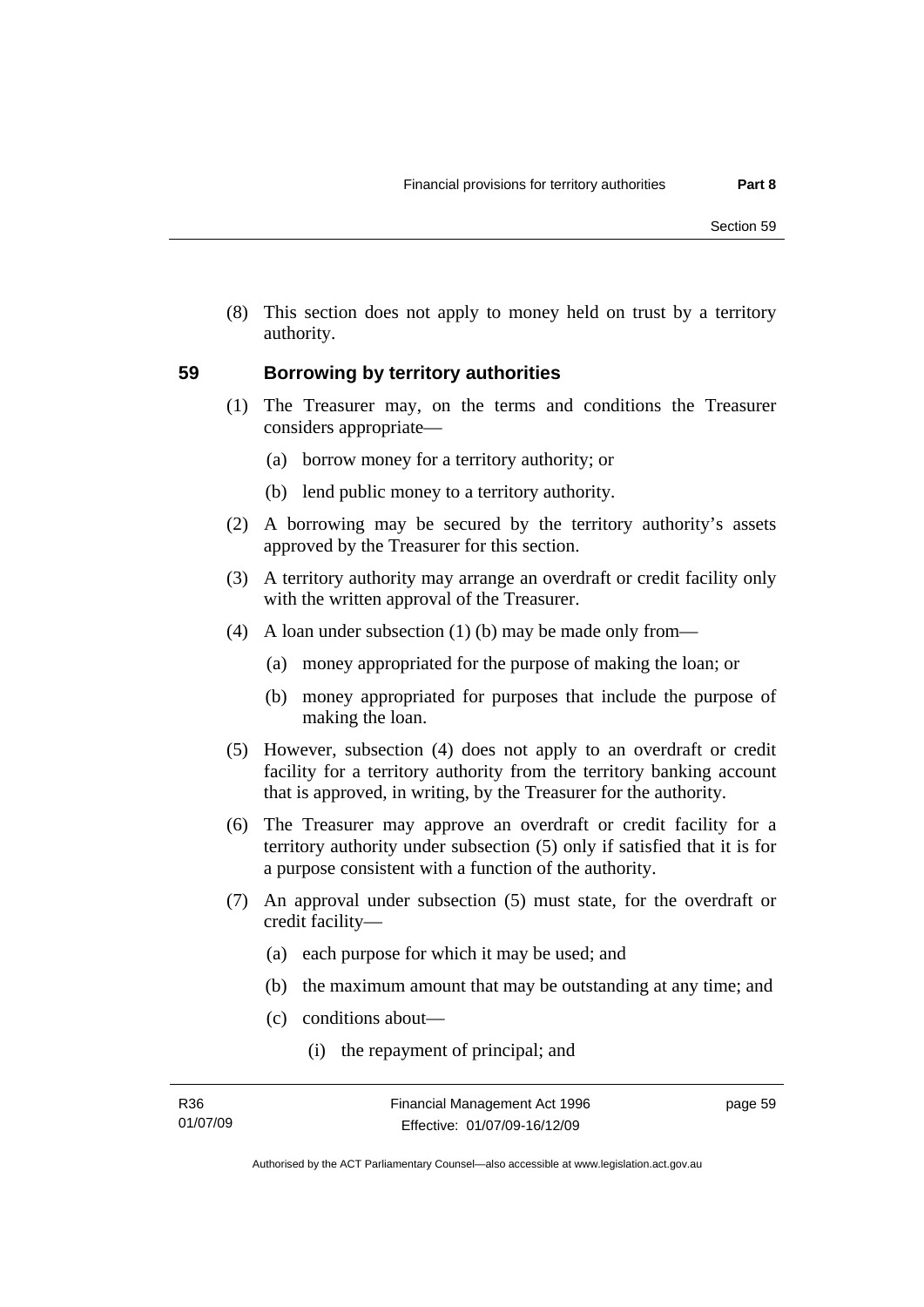- (ii) the interest rate; and
- (iii) the repayment of interest.
- (8) An approval under subsection (5) may also state any other condition that the Treasurer requires.
- (9) An approval under subsection (5) is a disallowable instrument.
	- *Note* A disallowable instrument must be notified, and presented to the Legislative Assembly, under the Legislation Act.
- (10) An overdraft or credit facility approved under subsection (5) must be reviewed annually by the Treasurer.

#### **60 Guarantees by territory authorities**

A territory authority may only give a guarantee with the written approval of the Treasurer.

#### **61 Territory authority statements of intent**

- (1) A territory authority must give the Treasurer a statement (a *statement of intent*) for each financial year.
- (2) A territory authority must consult the responsible Minister in preparing a statement of intent.
- (3) A territory authority must show the responsible Minister a copy of the proposed statement of intent, and take into consideration any comment by the Minister, before giving it to the Treasurer.
- (4) A statement of intent must be—
	- (a) in the form the Treasurer requires; and
	- (b) as agreed between the relevant person for the authority and the Treasurer; and
	- (c) provided to the Treasurer within the period the Treasurer requires.
- (5) A statement of intent for a financial year must include the following:

R36 01/07/09

Authorised by the ACT Parliamentary Counsel—also accessible at www.legislation.act.gov.au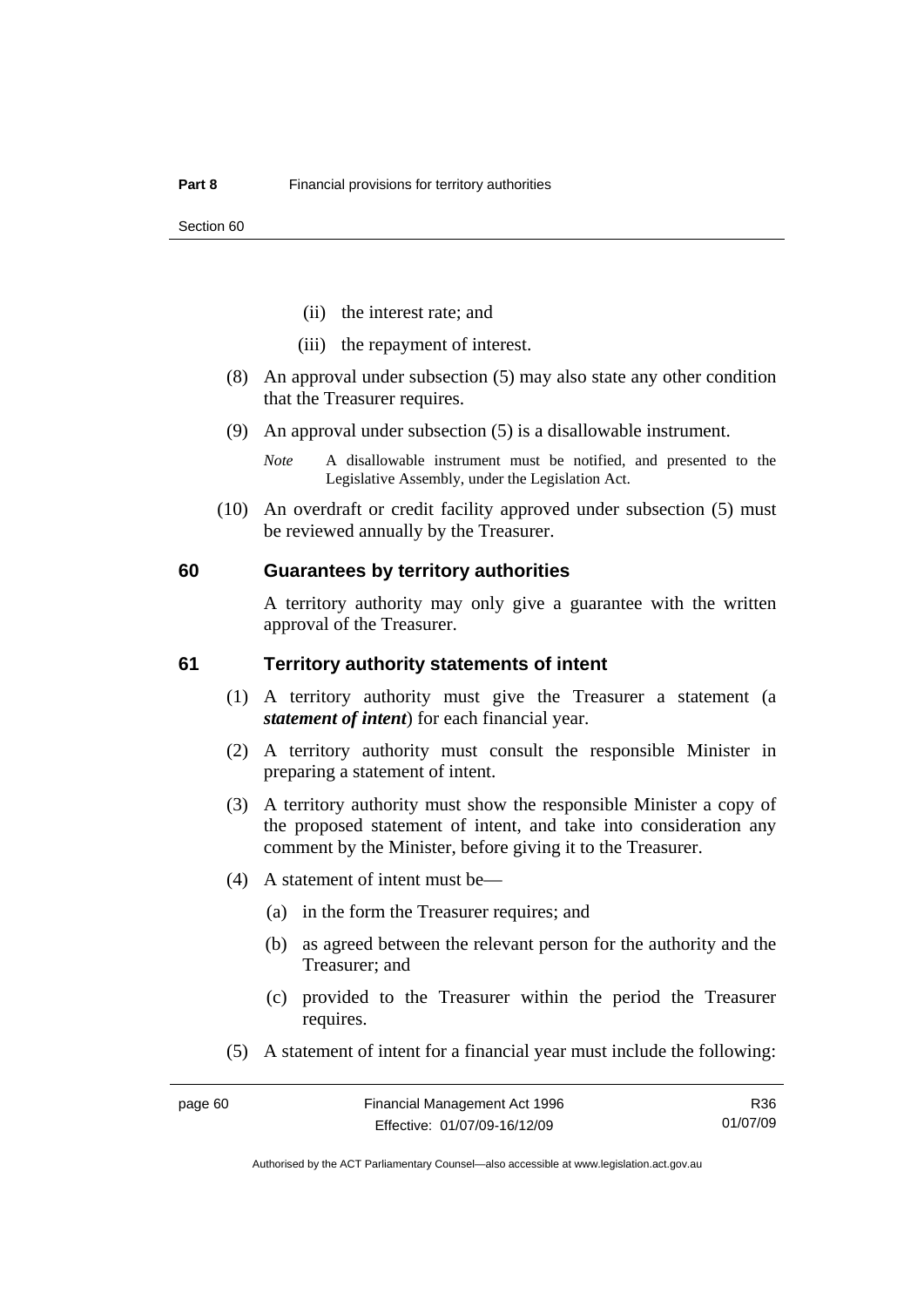- (a) the financial statements required under the financial management guidelines;
- (b) a statement of the objectives of the authority for the year, and each of the next 3 financial years;
- (c) a statement of the nature and scope of the activities to be carried out by the authority during the year, and each of the next 3 financial years;
- (d) the performance criteria and other measures by which the performance of the authority may be assessed against its objectives for the year, and each of the next 3 financial years;
- (e) an assessment of the performance (or estimated performance) of the authority in the previous financial year against its objectives for that year;
- (f) the results of any review under section 59 (10) in the previous financial year of an overdraft or credit facility approved for the authority;
- (g) any other information the Treasurer directs.
- (6) In this section:

*relevant person*, for a territory authority, means—

- (a) if the authority has a governing board—the chair of the governing board; or
- (b) if the authority does not have a governing board—the chief executive officer.

### **62 Presentation of statements of intent of territory authorities**

 (1) The Treasurer must present to the Legislative Assembly, with the budget papers for a financial year, a statement of intent for each territory authority for the year.

page 61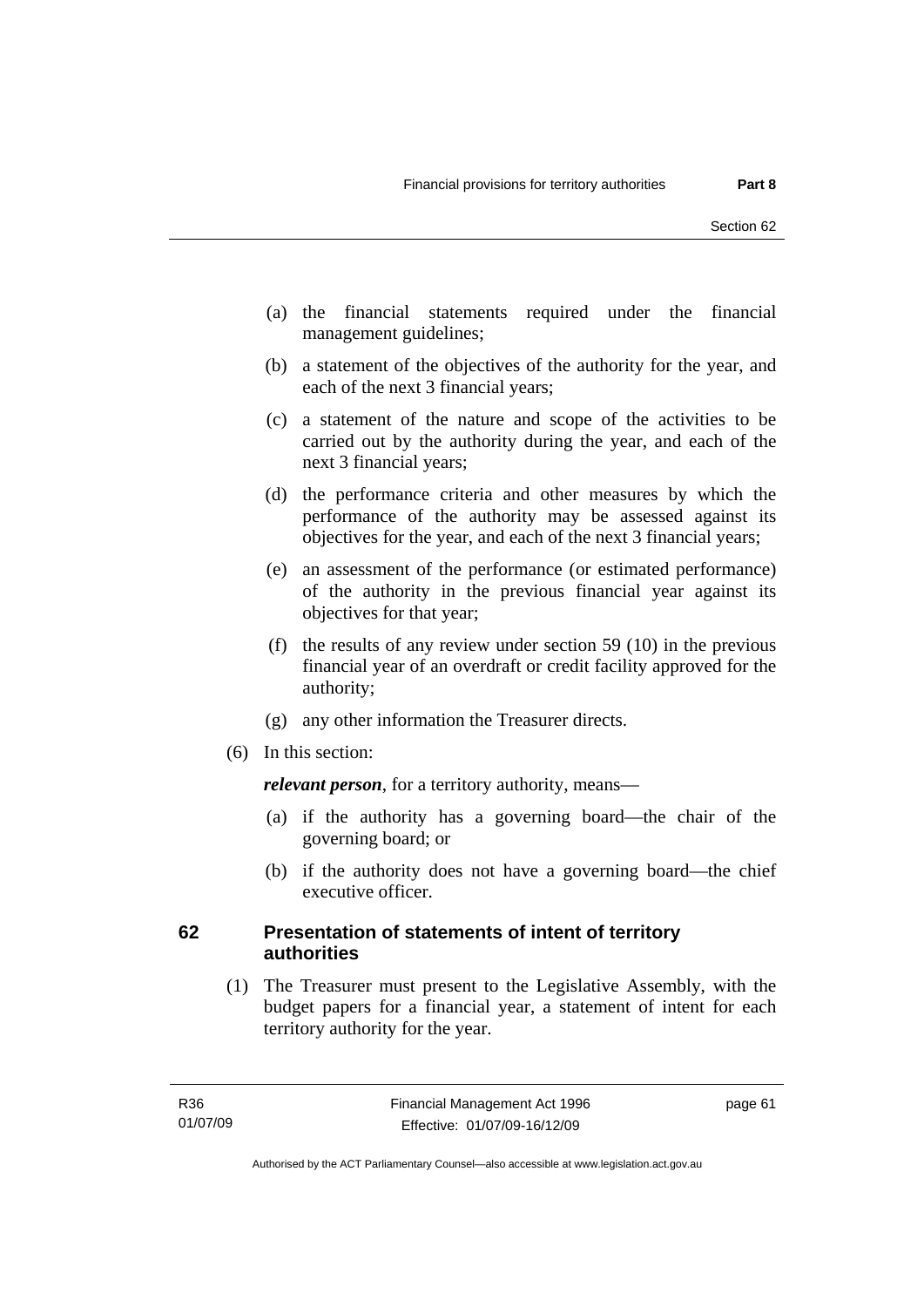- (2) If the Treasurer does not present to the Legislative Assembly, with the budget papers for a financial year, a statement of intent for a territory authority, the Treasurer must—
	- (a) as soon as practicable after the budget papers are presented, explain to the Legislative Assembly why the statement of intent was not presented; and
	- (b) present the statement of intent to the Legislative Assembly as soon as practicable after presenting the budget papers.

#### **63 Annual financial statements of territory authorities**

- (1) As soon as practicable after the end of each financial year, each territory authority must prepare annual financial statements for its operations during the year.
- (2) The annual financial statements must be prepared in accordance with generally accepted accounting principles and in a form that facilitates a comparison between the financial operations of the territory authority during the financial year and the estimates of the operations in the authority's statement of intent for the year.
- (3) The annual financial statements must include—
	- (a) the financial statements required under the financial management guidelines; and
	- (b) if a change was made during the year to the conditions of a capital injection set out under section 12A (1) (c) (ii) (Territory authority and territory-owned corporation budgets) in a statement included in a proposed budget for the authority for a financial year—a statement of the change and the reasons for it; and
	- (c) any other statement necessary to fairly reflect the financial operations of the authority during the year and its financial position at the end of the year.

R36 01/07/09

Authorised by the ACT Parliamentary Counsel—also accessible at www.legislation.act.gov.au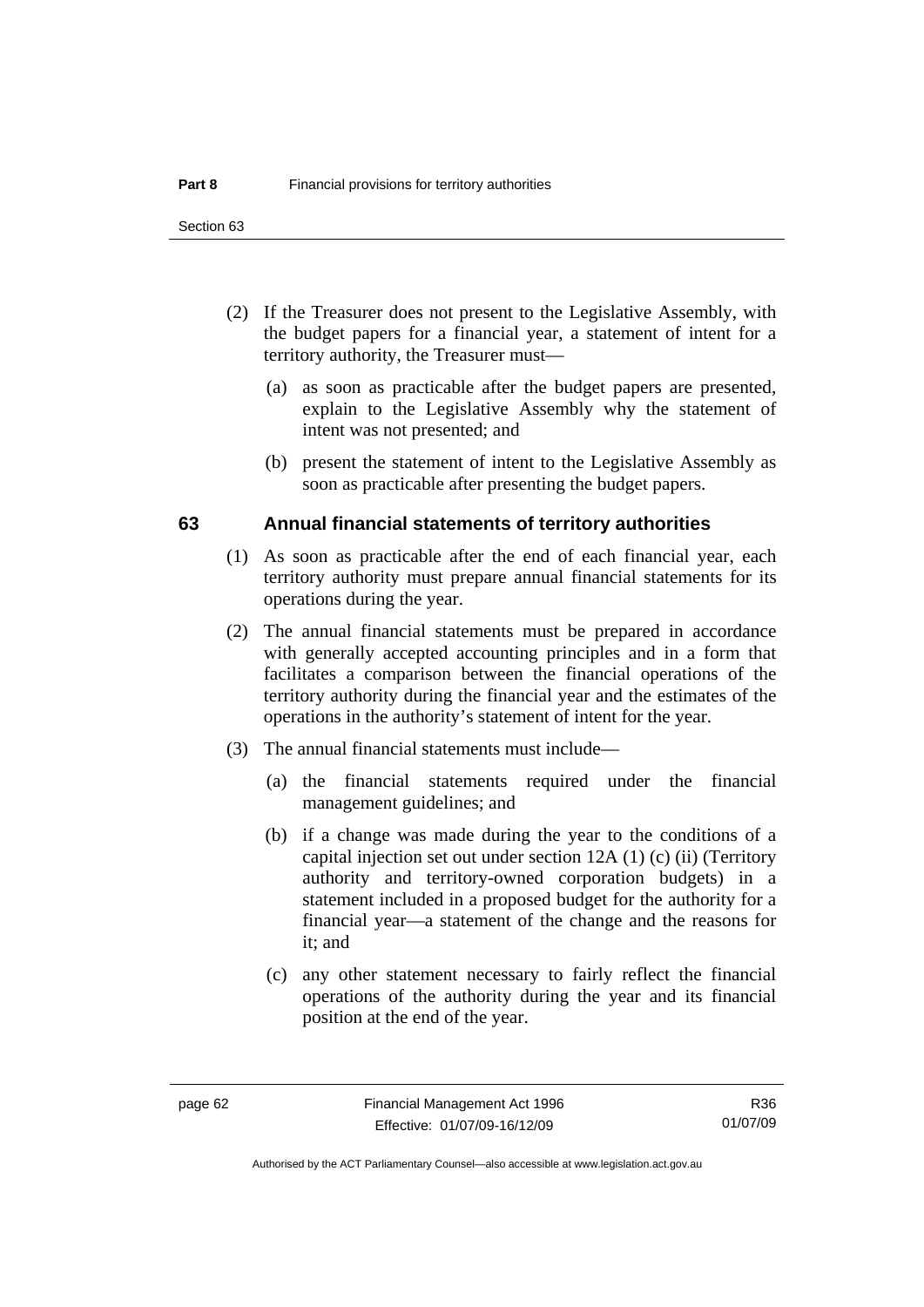# **64 Responsibility for annual financial statements of territory authorities**

- (1) The annual financial statements of a territory authority for a financial year must have endorsed on them, or attached to them, a statement of responsibility signed by the relevant person for the authority.
- (2) The statement of responsibility must—
	- (a) include a statement of the relevant person's responsibility for the preparation of the annual financial statements and the judgments exercised in preparing them; and
	- (b) state that, in the relevant person's opinion, the financial statements fairly reflect the financial operations of the authority during the financial year and the financial position of the authority at the end of the year.
- (3) In this section:

*relevant person*, for the territory authority, means—

- (a) if the authority has a governing board—the chair of the governing board; or
- (b) if the authority does not have a governing board—the chief executive officer.

# **65 Audit of annual financial statements of territory authorities**

- (1) The chief executive officer of a territory authority must give the auditor-general the annual financial statements of the authority for a financial year within the prescribed period after the end of the year.
- (2) The financial statements given to the auditor-general must have endorsed on them, or attached to them, the statement of responsibility made for them under section 64.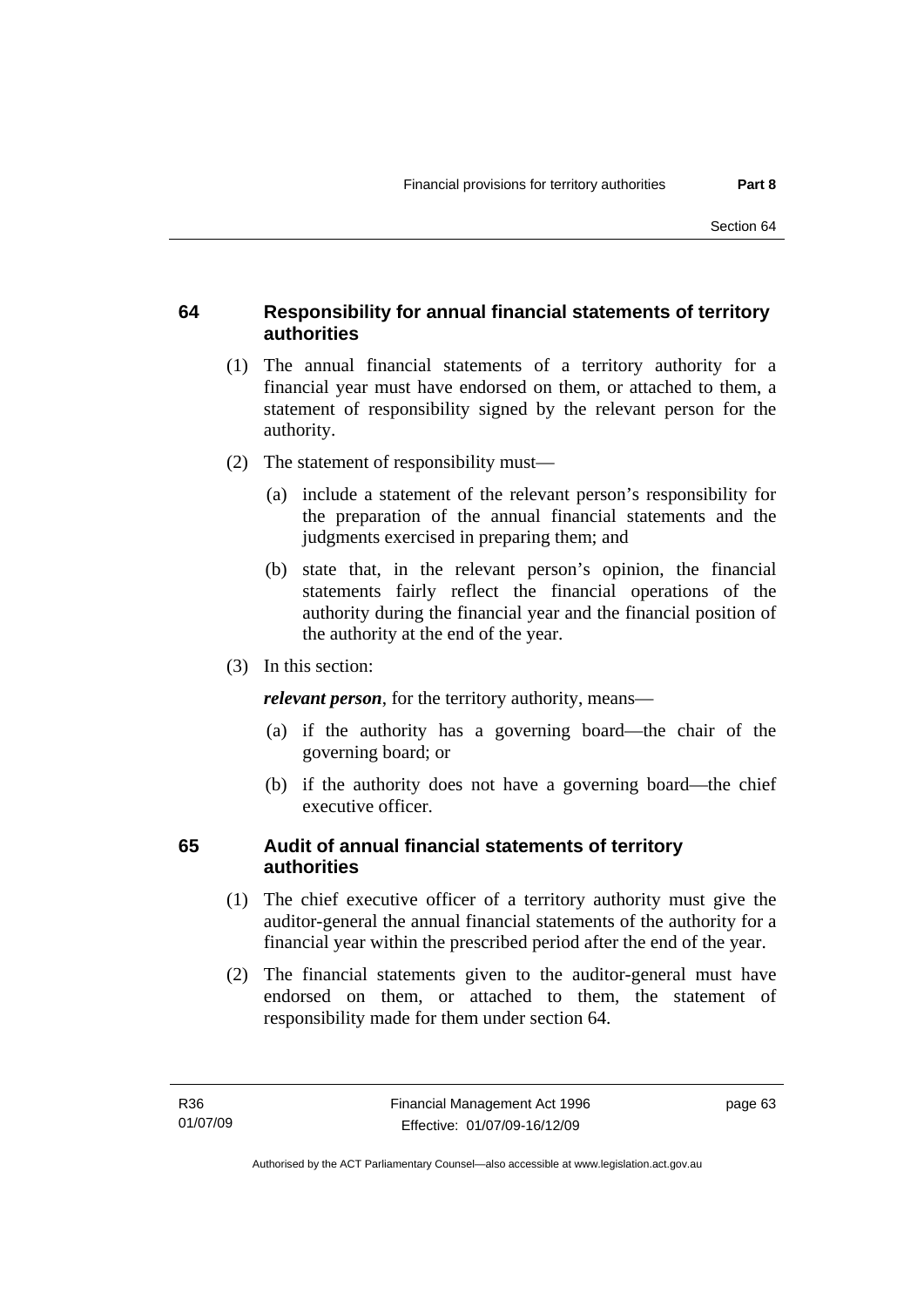Section 66

 (3) The auditor-general must give the chief executive officer an audit opinion about the financial statements as soon as practicable after the auditor-general receives them.

#### **66 Annual financial statements of territory authorities to be included in annual reports etc**

A report prepared under the *Annual Reports (Government Agencies) Act 2004* for a territory authority for a financial year must include, or have attached to it—

- (a) the authority's annual financial statements for the year; and
- (b) the audit opinion under section 65 (3) about the financial statements.

#### **67 Treasurer may require interim financial statements etc for territory authorities**

- (1) The Treasurer may, in writing, direct the relevant person for a territory authority to give the responsible Minister of the authority and the Treasurer financial or other statements relating to the authority for each month, quarter or other stated period of the year.
- (2) The relevant person must prepare the statements required by the direction and give them to the responsible Minister and Treasurer within 1 month after the day the person receives the direction or, if a longer period for compliance is stated in the direction, within the longer period.
- (3) In this section:

*relevant person*, for a territory authority, means—

- (a) if the authority has a governing board—the chair of the governing board; or
- (b) if the authority does not have a governing board—the chief executive officer.

R36 01/07/09

Authorised by the ACT Parliamentary Counsel—also accessible at www.legislation.act.gov.au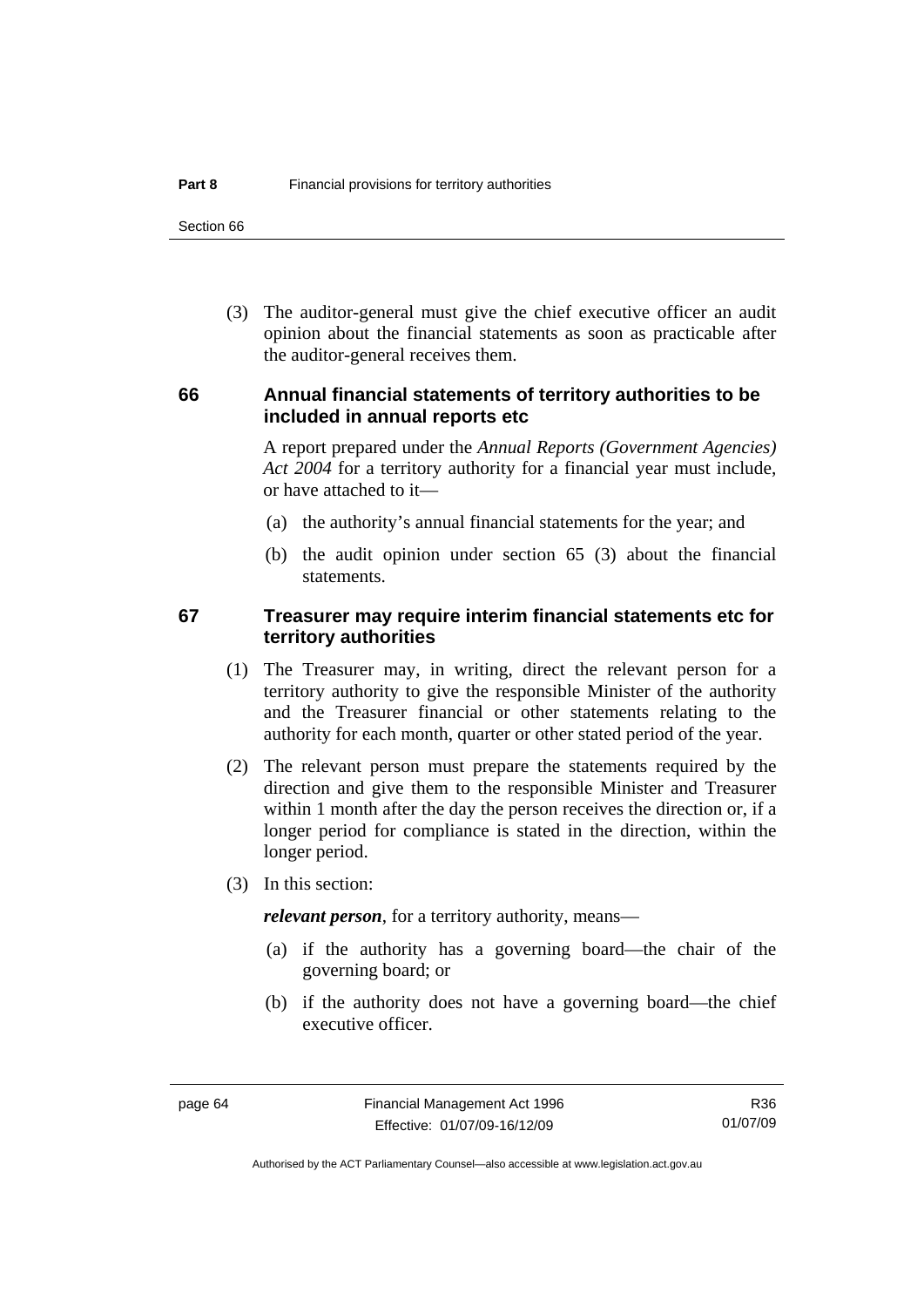# **68 Statements of performance of territory authorities**

- (1) As soon as practicable after the end of each financial year, each territory authority must prepare a statement of the performance of the authority in meeting the objectives in the authority's statement of intent for the year.
- (2) The statement must assess the performance by reference to the performance criteria and other measures included in the statement of intent in accordance with section 61 (5) (d).
- (3) For a prescribed territory authority, the statement must also include a statement of the performance of the authority in providing each class of outputs provided by it during the year and, in particular—
	- (a) compare the performance of the territory authority in providing each class of the outputs with the forecast of the performance in the authority's budget for the year; and
	- (b) give particulars of the extent to which the performance criteria set out in the budget for the provision of the outputs were met.
- (4) In this section:

*budget*, for the territory authority, means the budget for the authority for the financial year presented to the Legislative Assembly under section 10 (c) (Budget papers) and, if that budget has been amended under this Act, the budget as amended.

*prescribed territory authority* means a territory authority prescribed for section 12A (1) (b) (Territory authority and territory-owned corporation budgets).

# **69 Responsibility for territory authority statements of performance**

 (1) A statement of performance of a territory authority for a financial year must have endorsed on it, or attached to it, a statement of responsibility signed by the relevant person for the authority.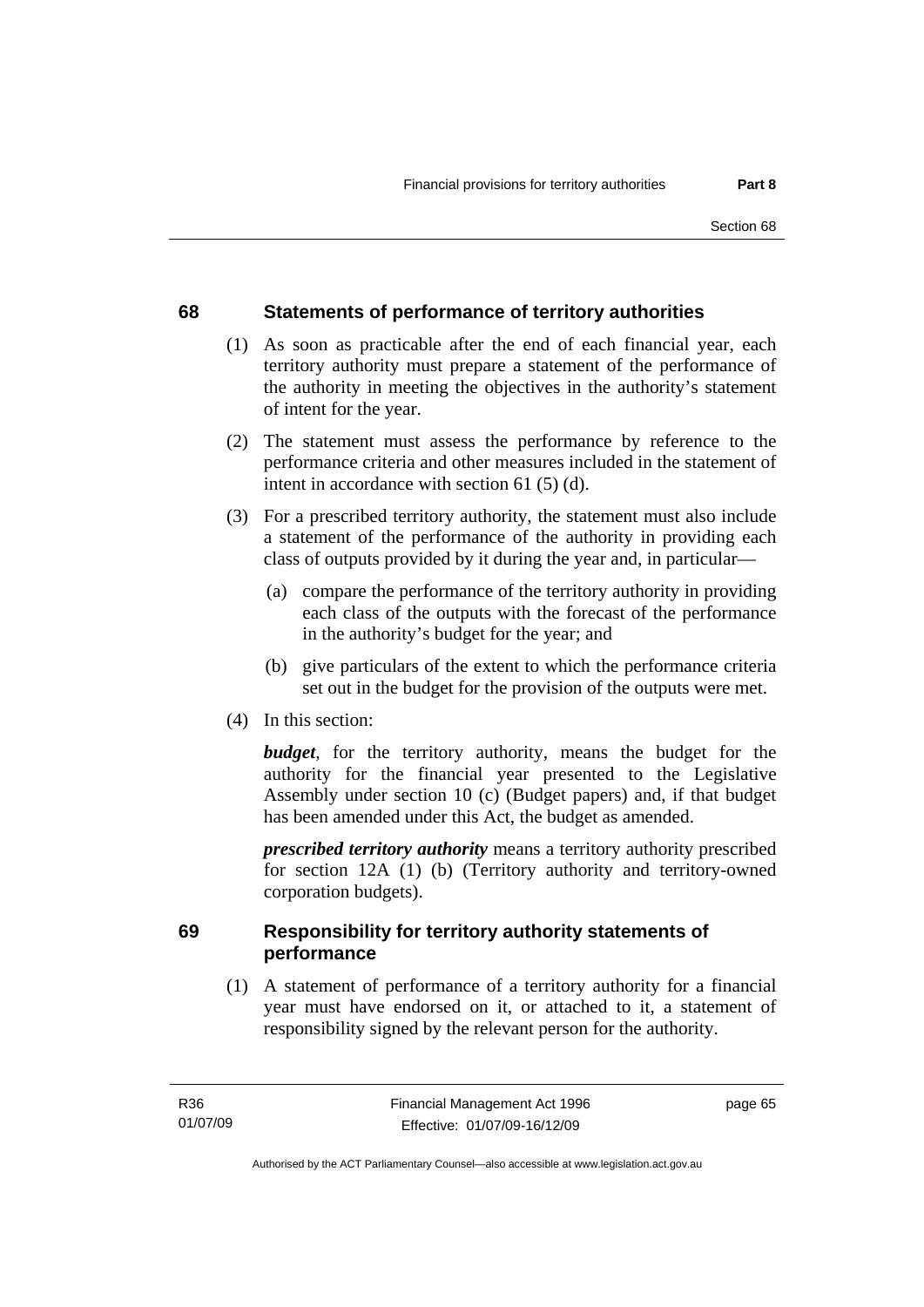Section 70

- (2) The statement of responsibility must—
	- (a) include a statement of the relevant person's responsibility for the preparation of the statement of performance and the judgments exercised in preparing them; and
	- (b) state that, in the relevant person's opinion, the statement of performance fairly reflects the performance of the authority during the financial year.
- (3) In this section:

*relevant person*, for the territory authority, means—

- (a) if the authority has a governing board—the chair of the governing board; or
- (b) if the authority does not have a governing board—the chief executive officer.

#### **70 Scrutiny of territory authority statements of performance**

- (1) The chief executive officer of a territory authority must give the auditor-general the authority's statement of performance for a financial year within the prescribed period after the end of the year.
- (2) The statement of performance given to the auditor-general must have endorsed on it, or attached to it, the statement of responsibility made for it under section 69.
- (3) The auditor-general must give the chief executive officer a report about the statement of performance as soon as practicable after the auditor-general receives it.
- (4) The report must be prepared in accordance with the financial management guidelines.

R36 01/07/09

Authorised by the ACT Parliamentary Counsel—also accessible at www.legislation.act.gov.au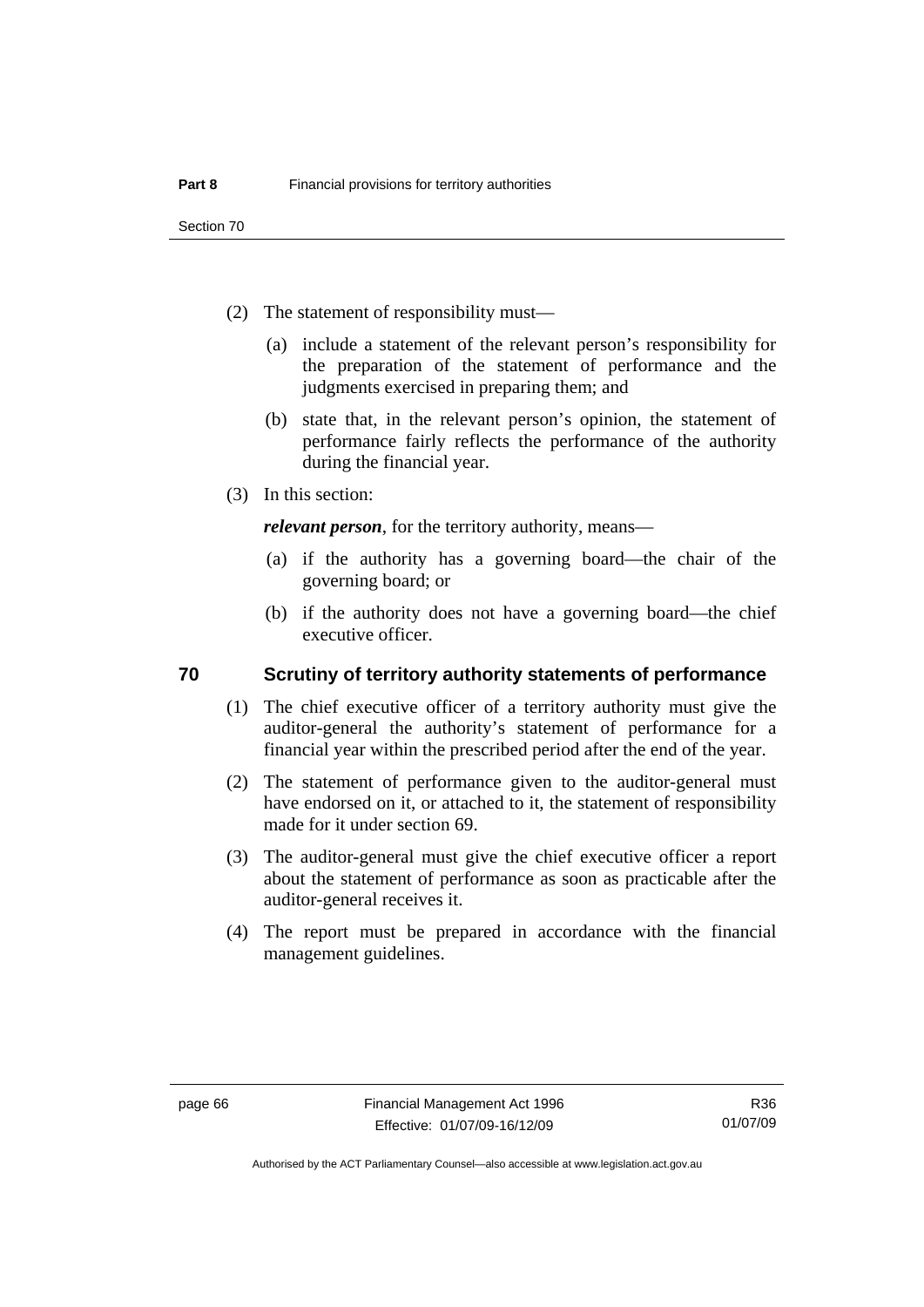#### **71 Territory authority statements of performance to be included in annual reports etc**

A report prepared under the *Annual Reports (Government Agencies) Act 2004* for a territory authority for a financial year must include, or have attached to it—

- (a) the authority's statement of performance for the year; and
- (b) the auditor-general's report under section 70 (3) about the statement of performance.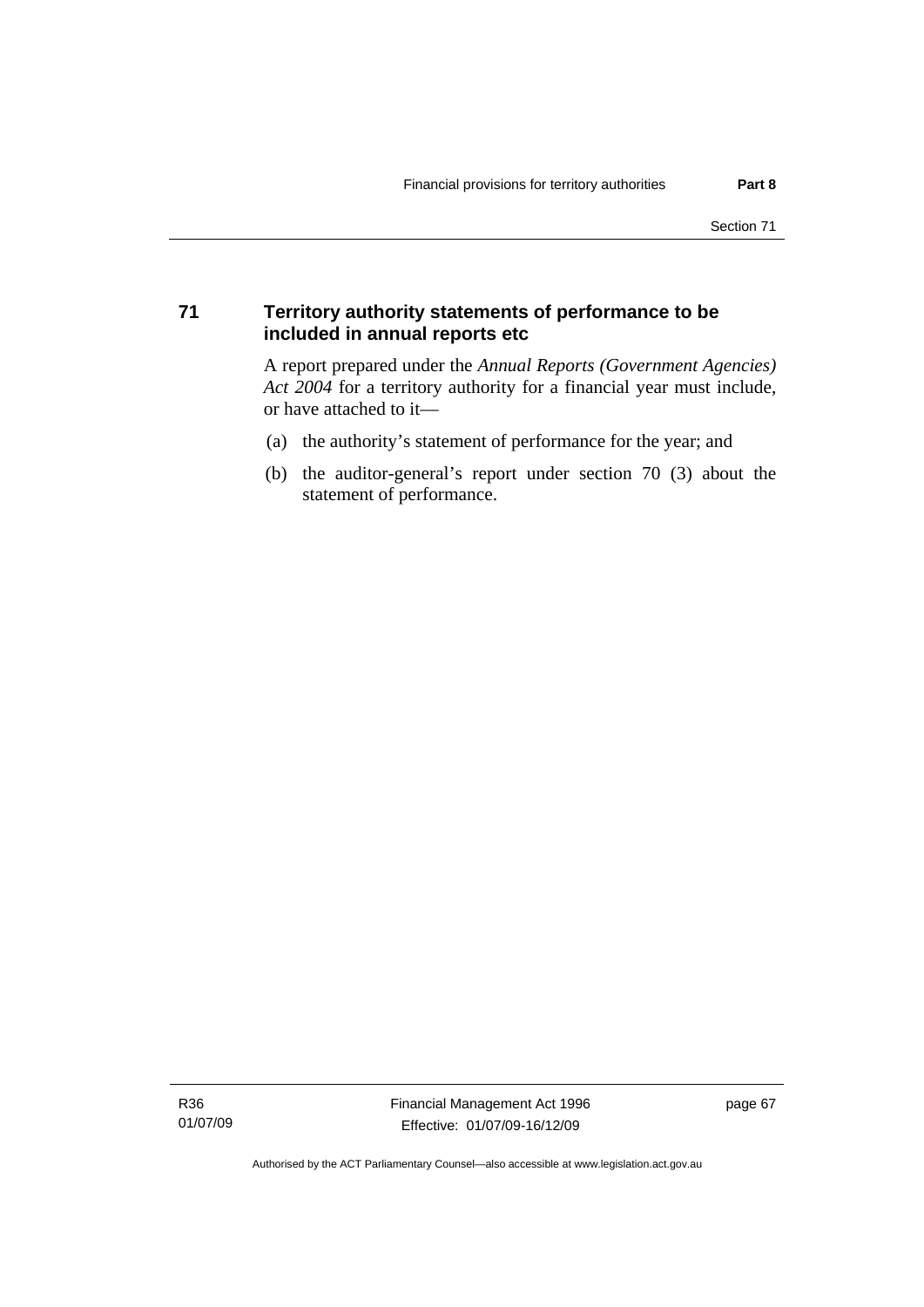# **Part 9 Governance of territory authorities**

*Notes for pt 9* 

- *Note 1* Div 9.1 and div 9.5 apply to a territory authority, whether or not it has a governing board, unless the establishing Act otherwise provides (see eg the *Legal Aid Act 1977*, s 94A).
- *Note 2* The Legislation Act contains provisions relevant to territory authorities, including the following:
	- making appointments (s 206, s 207)
	- consultation with a committee of the Legislative Assembly (div 19.3.3)
	- eligibility for reappointment (s 208 and dict, pt 1, def *appoint*)
	- acting appointments (s 209)
	- resignations (s 210)
	- effect of appointment irregularity or defect (s 212).
- *Note 3* The *Remuneration Tribunal Act 1995* allows terms and conditions for people appointed to be set by determination under that Act.

# **Division 9.1 Definitions and important concepts**

#### **72 Definitions—pt 9**

In this part:

*applicable governmental policies*, for a territory authority—see section 103.

*establishing Act*, for a territory authority, governing board or governing board member, means the Act that establishes the authority or governing board.

*financial year*, for a territory authority, means—

(a) a period of 12 months beginning on 1 July; or

Authorised by the ACT Parliamentary Counsel—also accessible at www.legislation.act.gov.au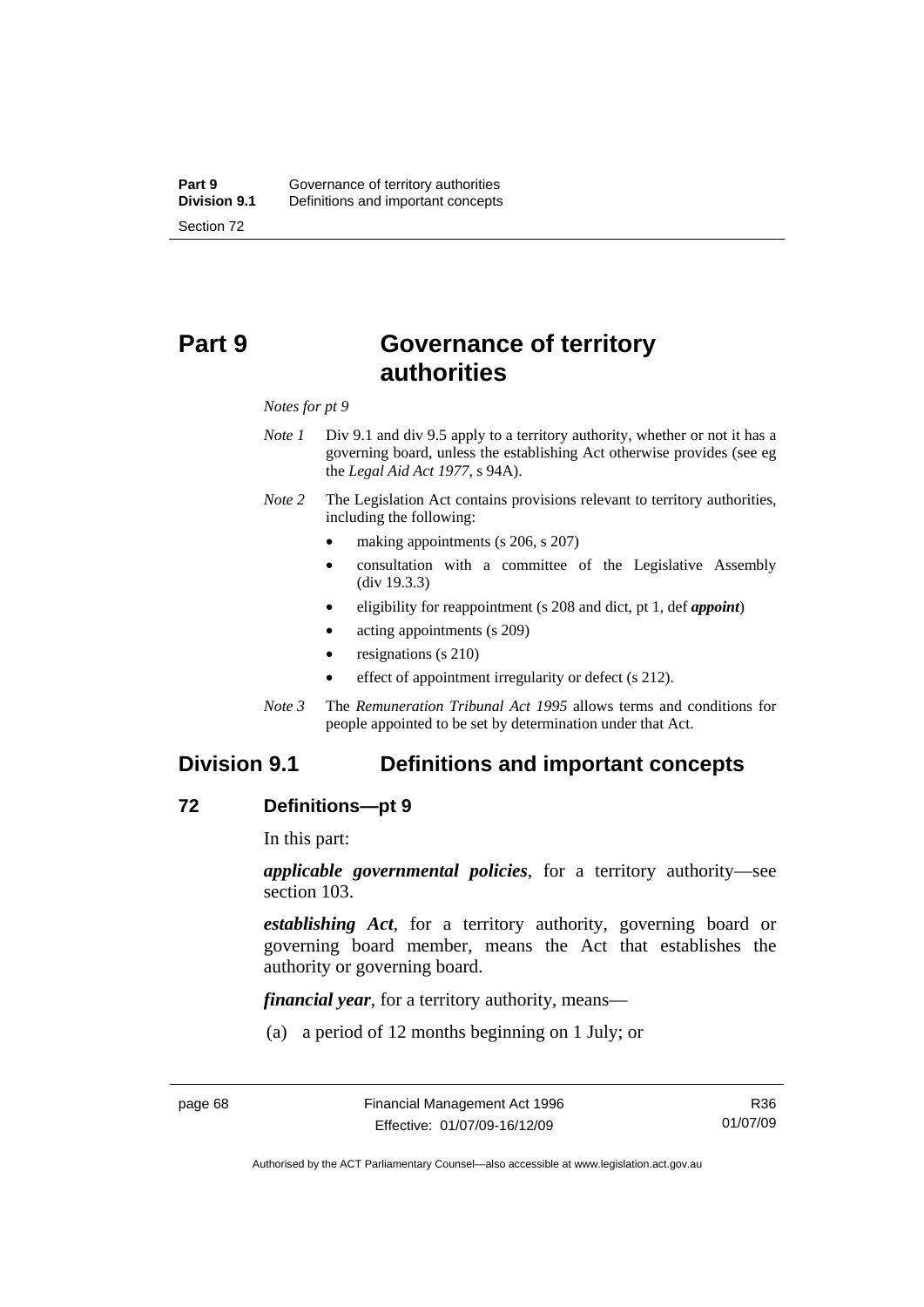(b) if the territory authority has, in writing, fixed another 12-month period as its financial year—the period fixed.

*governing board member*, for a territory authority with a governing board, includes the CEO.

*material interest*—see section 88 (4).

*relevant territory authority*—a territory authority to which part 8 applies is a *relevant territory authority*, unless the establishing Act for the authority provides otherwise.

#### **73 Nature of relevant territory authorities**

- (1) A relevant territory authority—
	- (a) is a corporation; and
	- (b) may sue and be sued in its corporate name; and
	- (c) may have a seal.
- (2) A relevant territory authority represents the Territory when exercising its functions, unless the establishing Act for the authority or another territory law otherwise provides.
- (3) A relevant territory authority has the same status, privileges and immunities as the Territory so far as it represents the Territory.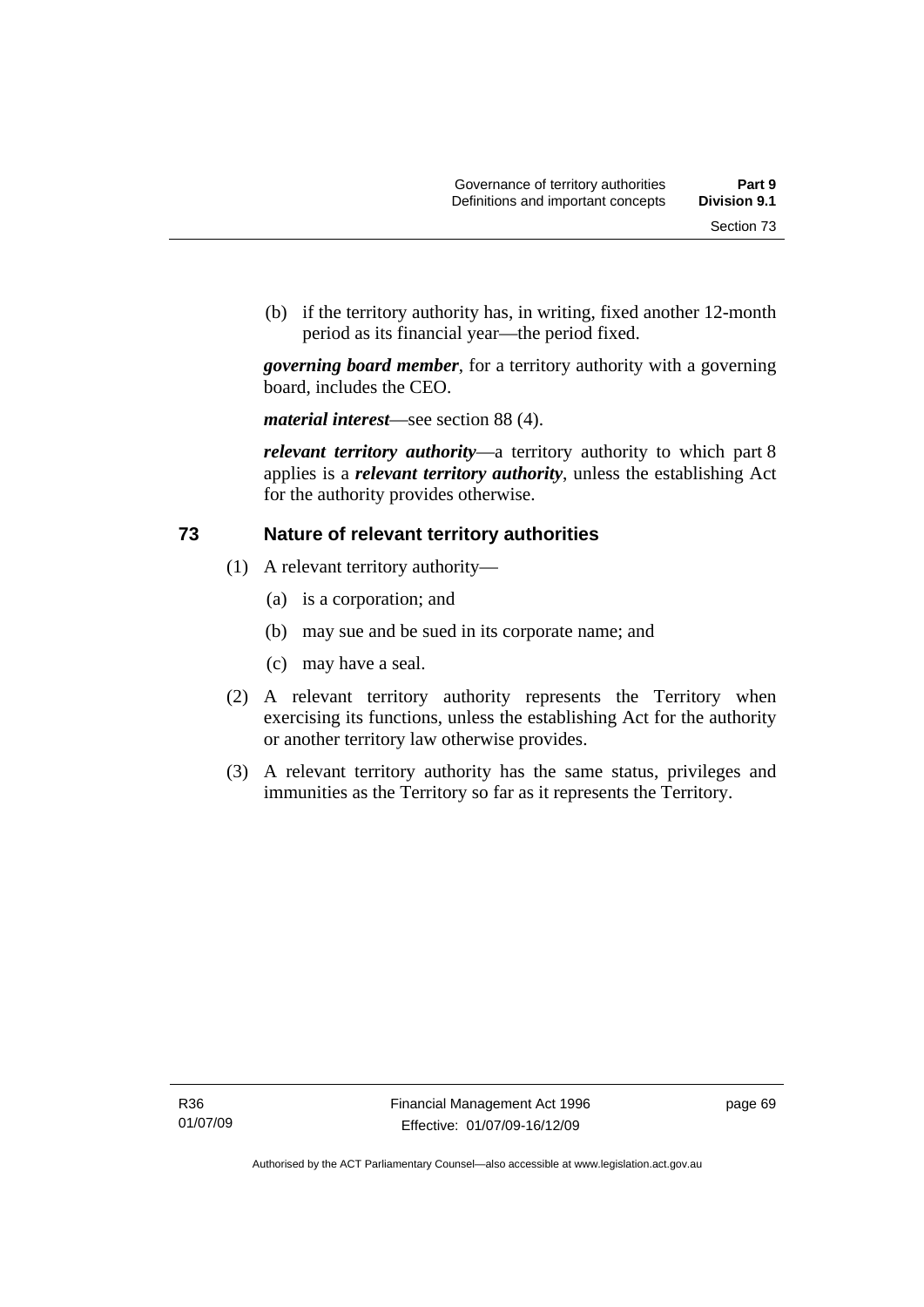#### **74 Powers of territory authorities generally**

 (1) A relevant territory authority has the legal capacity and powers of an individual both in and outside the ACT (including outside Australia).

#### **Examples**

- 1 to enter into a contract
- 2 to own, deal with and dispose of property
- 3 to act as trustee
- *Note* An example is part of the Act, is not exhaustive and may extend, but does not limit, the meaning of the provision in which it appears (see Legislation Act, s 126 and s 132).
- (2) Without limiting subsection (1), a relevant territory authority—
	- (a) has the powers given to it under this Act or another territory law; and
	- (b) may do anything that it is authorised to do by a territory law or a law of another jurisdiction; and
	- (c) may exercise its powers in and outside the ACT (including outside Australia).

#### **Example for par (b)**

A territory authority may arrange for the authority to be registered or recognised under a law of another jurisdiction.

- (3) A relevant territory authority's legal capacity to do something is not affected by the fact that the authority's interests are not, or would not be, served by doing it.
- (4) To remove any doubt, this section does not—
	- (a) authorise a relevant territory authority to do anything that is prohibited by a territory law or a law of another jurisdiction; and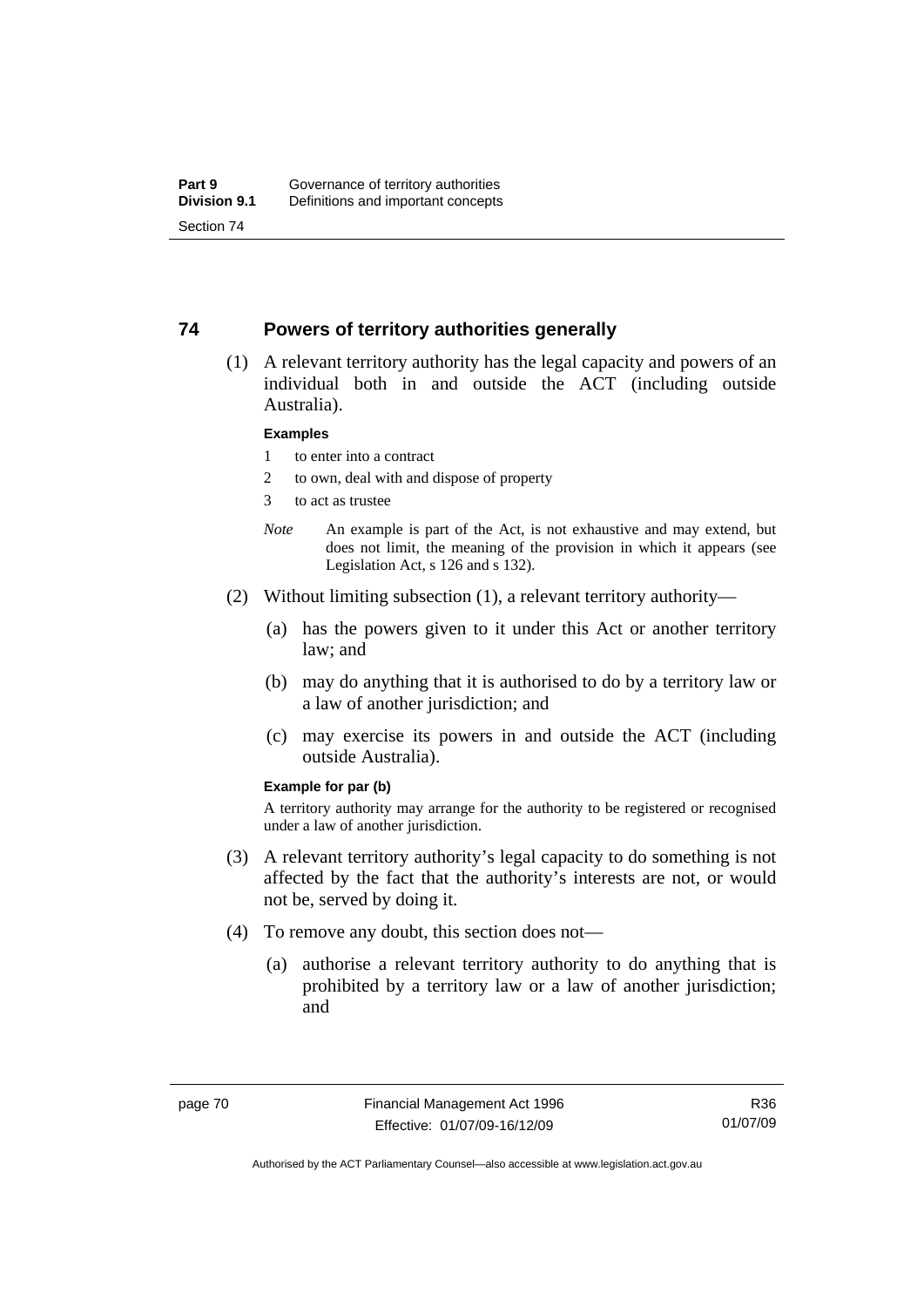Section 75

- a law of another jurisdiction denies to the authority.
- (5) In this section:

*another jurisdiction* means the Commonwealth, a State, another Territory or a foreign country.

# **75 Execution of documents and assumptions people dealing with relevant territory authority may make**

(1) In this section:

*applied Corporations Act provisions* means the following provisions of the Corporations Act:

- (a) section 127 (which is about the execution of documents by a company);
- (b) section 128 (which is about a person's entitlement to make certain assumptions in dealing with a company);
- (c) section 129 (which is about the assumptions that may be made).
- (2) The applied Corporations Act provisions apply to a relevant territory authority as if—
	- (a) a reference to a *company* were a reference to the authority; and
	- (b) a reference to a *common seal* were a reference to any seal of the authority; and
	- (c) a reference to a *director* were a reference to a board member; and
	- (d) a reference to a company's *constitution* were a reference to this Act and the establishing Act; and
	- (e) a reference to an *officer* of a company were a reference to the chief executive officer and any member of staff of the authority; and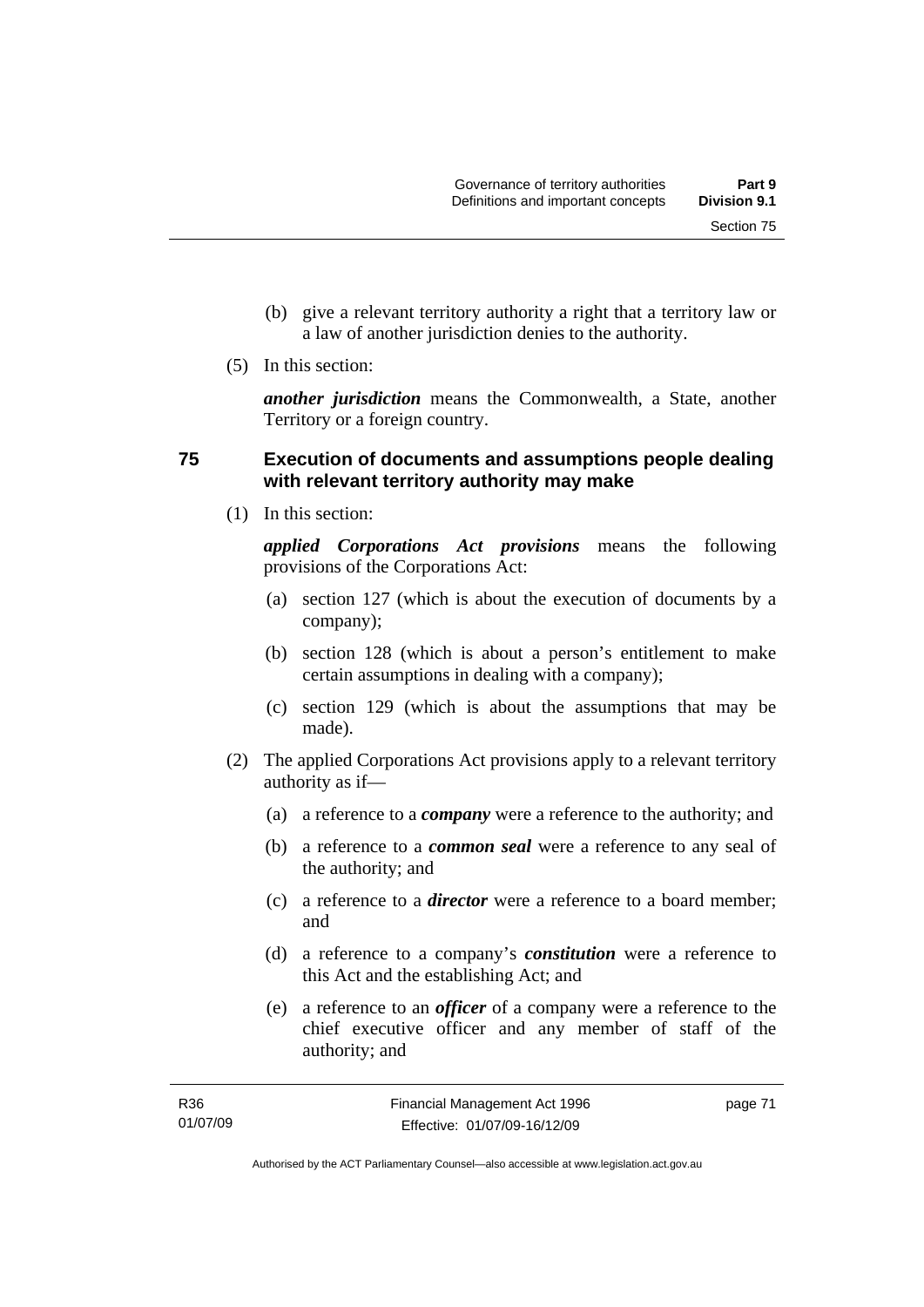- (f) a reference to *information available to the public from ASIC*  were a reference to information available to the public from the Territory; and
- (g) any other necessary changes, and any change prescribed by regulation, were made.

# **76 Governing board of territory authority**

- (1) A territory authority has a governing board if the establishing Act for the authority establishes a governing board for the authority.
- (2) To remove any doubt, only the following territory authorities have governing boards:
	- ACT Gambling and Racing Commission
	- Australian Capital Territory Public Cemeteries Authority
	- Building and Construction Industry Training Fund Authority
	- Cleaning Industry Long Service Leave Authority
	- Construction Industry Long Service Leave Authority
	- Cultural Facilities Corporation
	- **Exhibition Park Corporation**
	- Land Development Agency
	- a territory authority prescribed by the financial management guidelines.

# **77 Role of governing board**

- (1) If a territory authority has a governing board, the governing board has the following functions:
	- (a) setting the authority's policies and strategies;
	- (b) governing the authority consistently with the authority's establishing Act and other relevant legislation;
	- (c) ensuring, as far as practicable, that the authority operates in a proper, effective and efficient way;

R36 01/07/09

Authorised by the ACT Parliamentary Counsel—also accessible at www.legislation.act.gov.au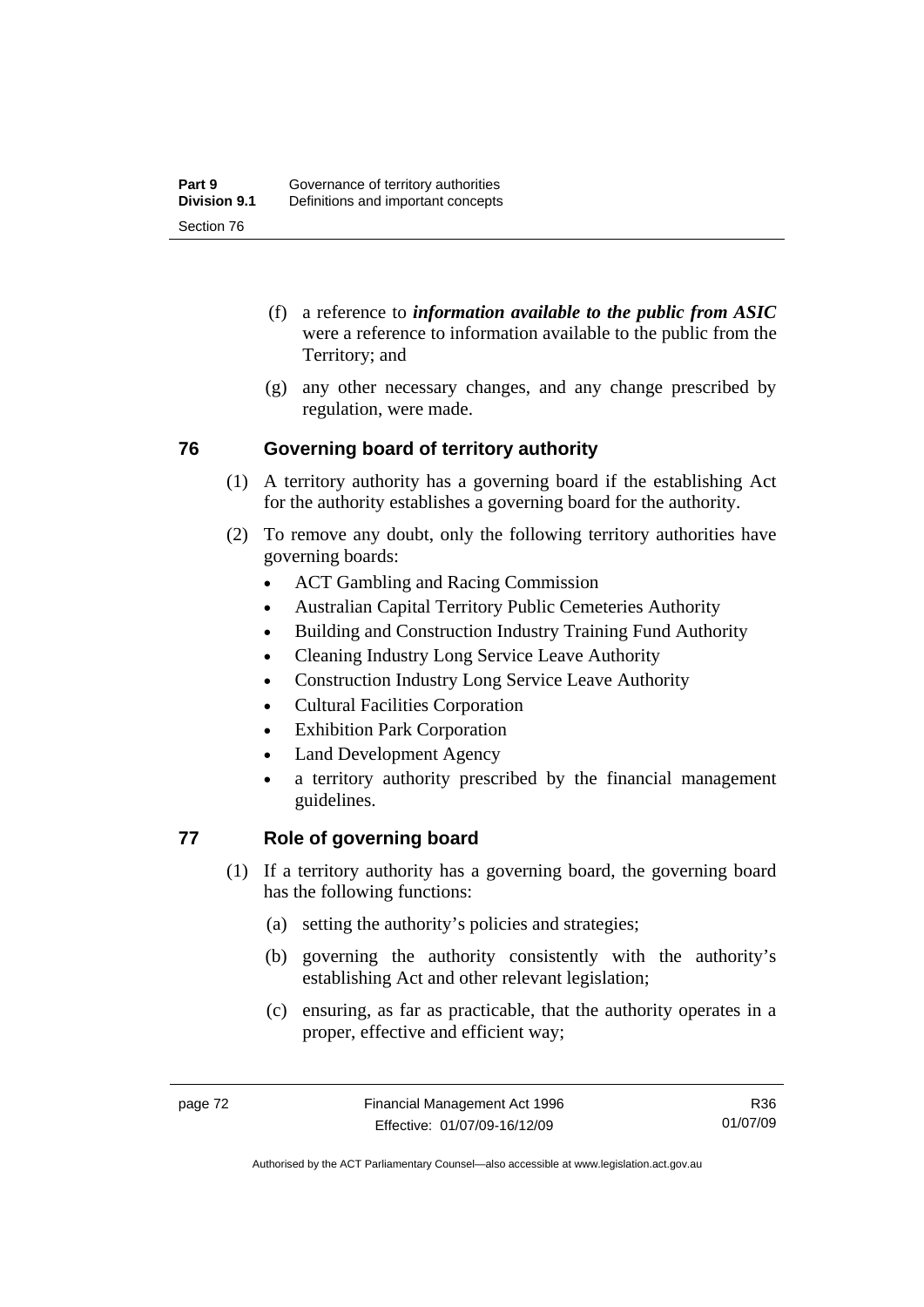(d) ensuring, as far as practicable, that the authority complies with applicable governmental policies (if any).

#### **Examples of policies for par (a)**

- 1 risk management
- 2 communication with government
- 3 corporate planning
- *Note* An example is part of the Act, is not exhaustive and may extend, but does not limit, the meaning of the provision in which it appears (see Legislation Act, s 126 and s 132).
- (2) This section does not limit the functions of a governing board.

# **Division 9.2 Governing board member appointments**

#### **78 Appointment of governing board members generally**

- (1) This section applies to the appointment of the members of the governing board of a territory authority, other than the CEO.
- (2) The responsible Minister for the territory authority may appoint the members.
	- *Note 1* For the making of appointments (including acting appointments), see the Legislation Act, pt 19.3.
	- *Note 2* In particular, an appointment may be made by naming a person or nominating the occupant of a position (see s 207).
	- *Note 3* Certain Ministerial appointments require consultation with an Assembly committee and are disallowable (see Legislation Act, div 19.3.3).
- (3) The only criteria for deciding whether to appoint a person as a member are—
	- (a) the contribution the person can make to the goals and objectives of the governing board; and
	- (b) the criteria stated in applicable governmental policies (if any) relating to appointments.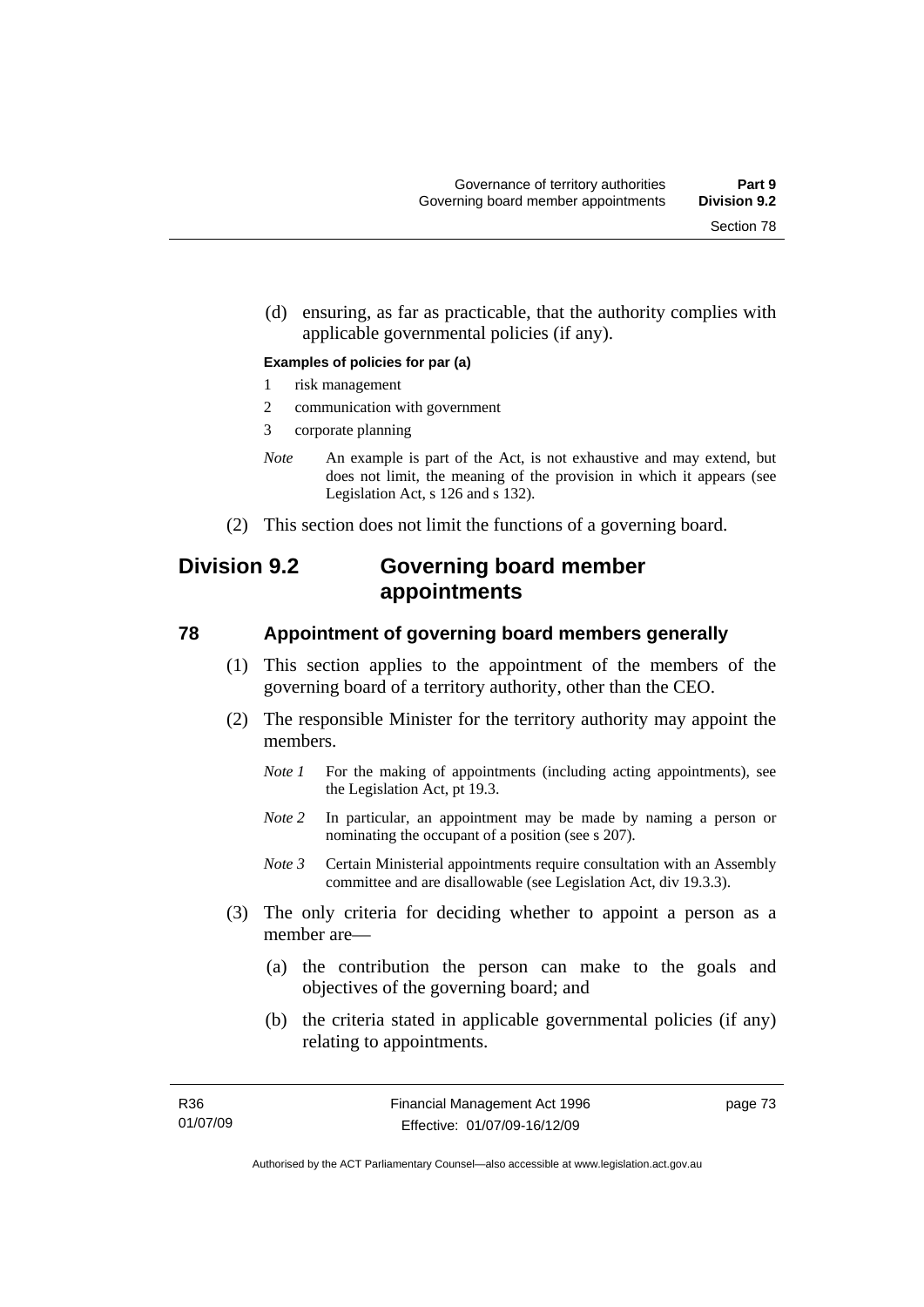- (4) However, the establishing Act may prescribe other criteria for deciding whether to appoint a person as a member.
- (5) An appointment of a member—
	- (a) must not be for longer than 3 years, unless the establishing Act allows a longer period; and
	- (b) is an appointment under the provision of the establishing Act that establishes the governing board.
- (6) The conditions of appointment of a member (other than a member required under the establishing Act to be a public servant or statutory office holder) are the conditions agreed between the Minister and the member, subject to any determination under the *Remuneration Tribunal Act 1995*.

#### **79 Appointment of chair and deputy chair**

- (1) The responsible Minister for a territory authority with a governing board may appoint a chair for the board and, unless the establishing Act otherwise provides, a deputy chair for the board.
	- *Note 1* For the making of appointments (including acting appointments), see the Legislation Act, pt 19.3.
	- *Note 2* In particular, an appointment may be made by naming a person or nominating the occupant of a position (see s 207).
	- *Note 3* Certain Ministerial appointments require consultation with an Assembly committee and are disallowable (see Legislation Act, div 19.3.3).
- (2) However, the responsible Minister must not appoint the CEO of the territory authority as chair or deputy chair.
- (3) The responsible Minister must try to ensure that the governing board of a territory authority always has a chair and, unless the establishing Act otherwise provides, deputy chair.

Authorised by the ACT Parliamentary Counsel—also accessible at www.legislation.act.gov.au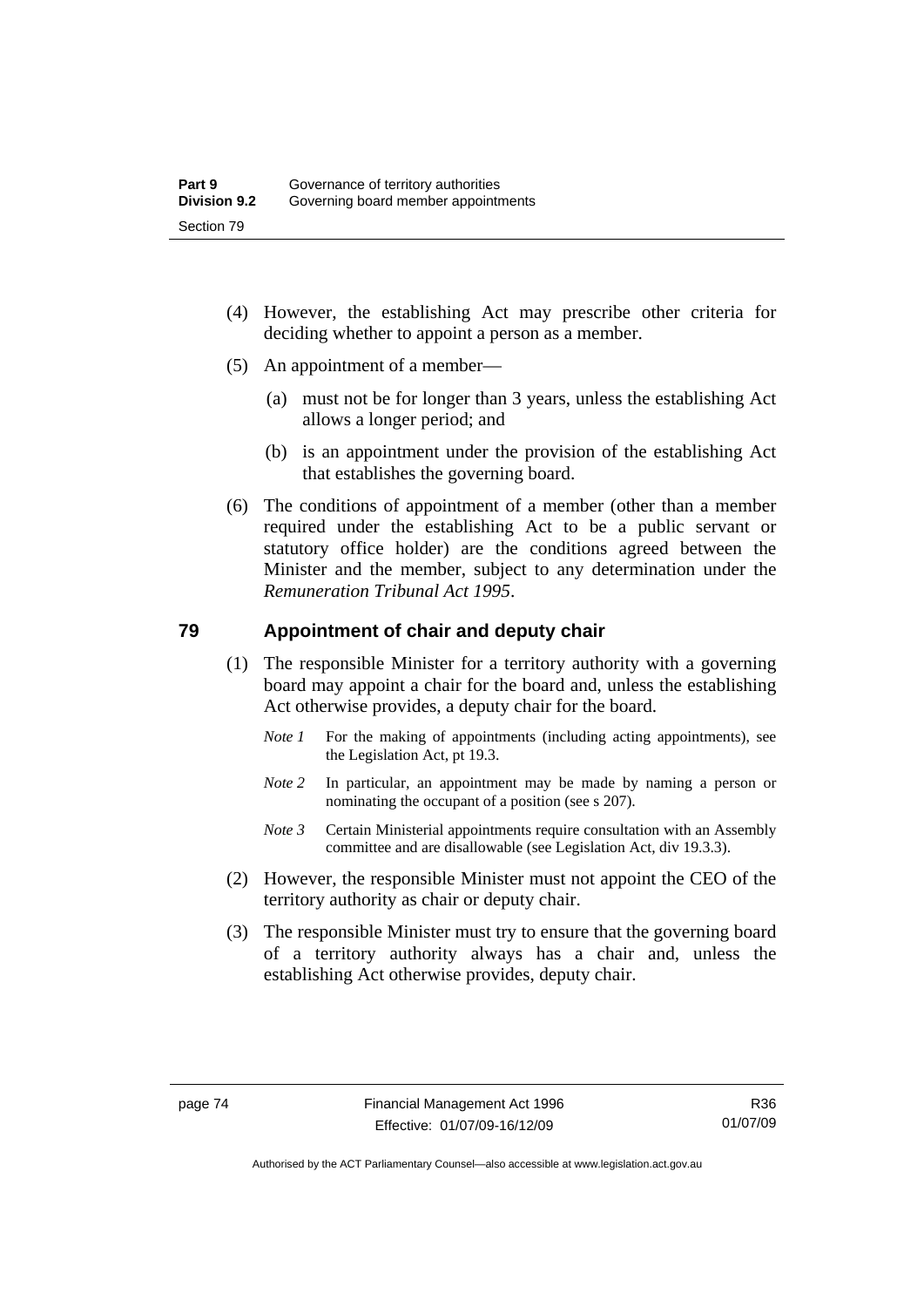#### **80 Appointment of CEO of authority with governing board**

- (1) This section applies to a territory authority with a governing board.
- (2) The governing board of the territory authority must, after consulting the responsible Minister, appoint a CEO for the authority.
	- *Note 1* For the making of appointments (including acting appointments), see the Legislation Act, pt 19.3.
	- *Note 2* In particular, an appointment may be made by naming a person or nominating the occupant of a position (see s 207).
- (3) However, if the CEO is required under the establishing Act to be a public servant, the chief executive of the administrative unit responsible for the establishing Act must, after consulting the governing board and the responsible Minister, appoint a CEO for the authority.
- (4) The CEO is a member of the governing board.
- (5) However, the CEO is not a member of the governing board if it is considering or deciding—
	- (a) the appointment, or the ending of the appointment, of the CEO; or
	- (b) the CEO's conditions of appointment.
- (6) The conditions of appointment of a CEO (other than a CEO required under the establishing Act to be a public servant) are the conditions agreed between the governing board and the CEO, subject to any determination under the *Remuneration Tribunal Act 1995*.

#### **81 Ending board member appointments**

- (1) This section applies to a governing board member other than the CEO.
- (2) The responsible Minister may end the member's appointment—
	- (a) if the member contravenes a territory law; or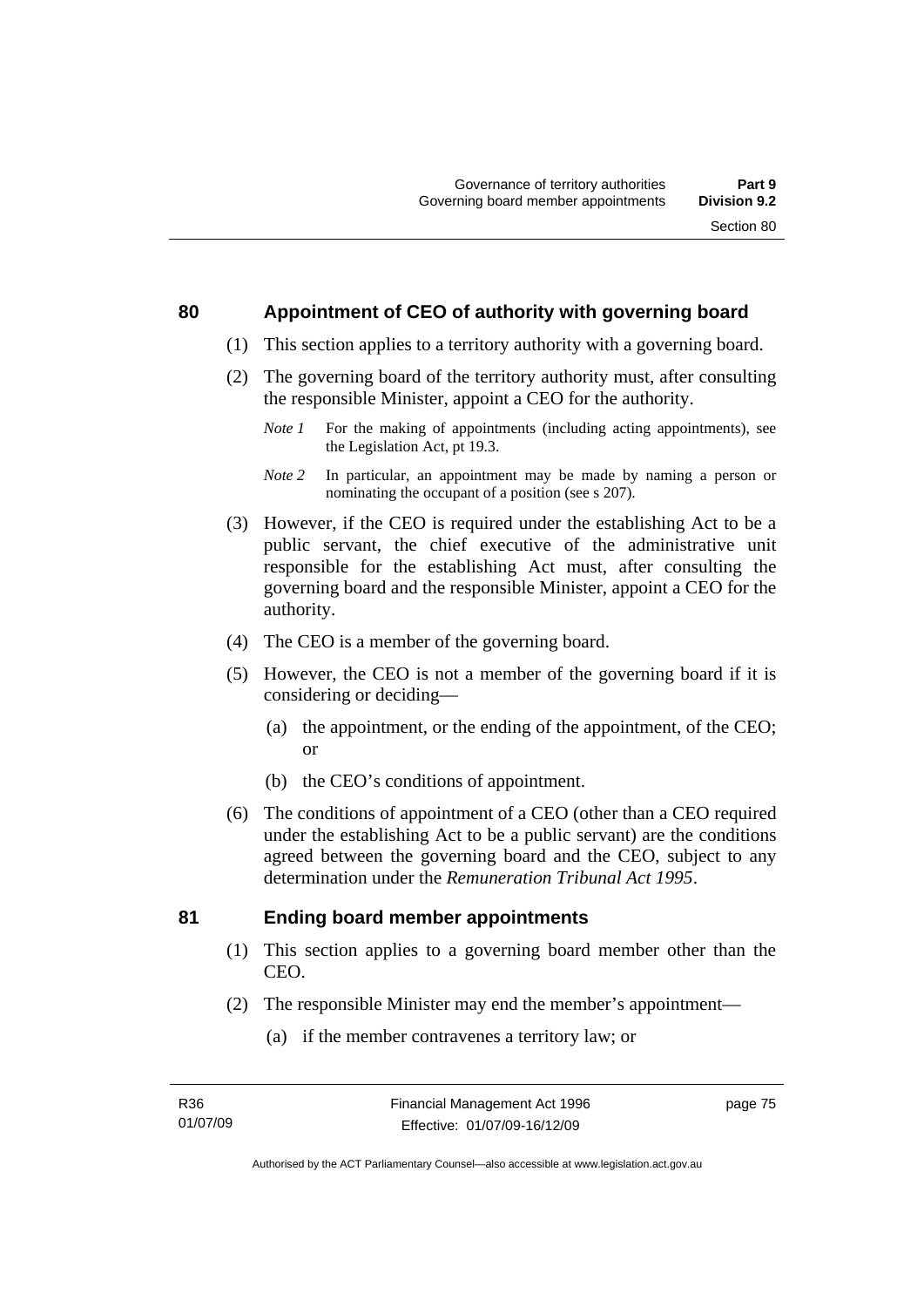- (b) for misbehaviour; or
- (c) if the member becomes bankrupt or executes a personal insolvency agreement; or
- (d) if the member is convicted, or found guilty, in Australia of an offence punishable by imprisonment for at least 1 year; or
- (e) if the member is convicted, or found guilty, outside Australia of an offence that, if it had been committed in the ACT, would be punishable by imprisonment for at least 1 year; or
- (f) if the member exercises the member's functions other than in accordance with section 85 (Honesty, care and diligence of governing board members); or
- (g) if the member fails to take all reasonable steps to avoid being placed in a position where a conflict of interest arises during the exercise of the member's functions; or
- (h) if the member contravenes section 88 (Disclosure of interests by governing board members); or
- (i) if the member is absent from 3 consecutive meetings of the board, otherwise than on approved leave; or
- (j) for physical or mental incapacity, if the incapacity substantially affects the exercise of the member's functions.
- *Note* A person's appointment also ends if the person resigns (see Legislation Act, s 210).
- (3) The Minister may also end the appointment of the member (the *member concerned*) if the board tells the Minister in writing that it has resolved, by a majority of at least  $\frac{2}{3}$  of the members, to recommend to the Minister that the member's appointment be ended.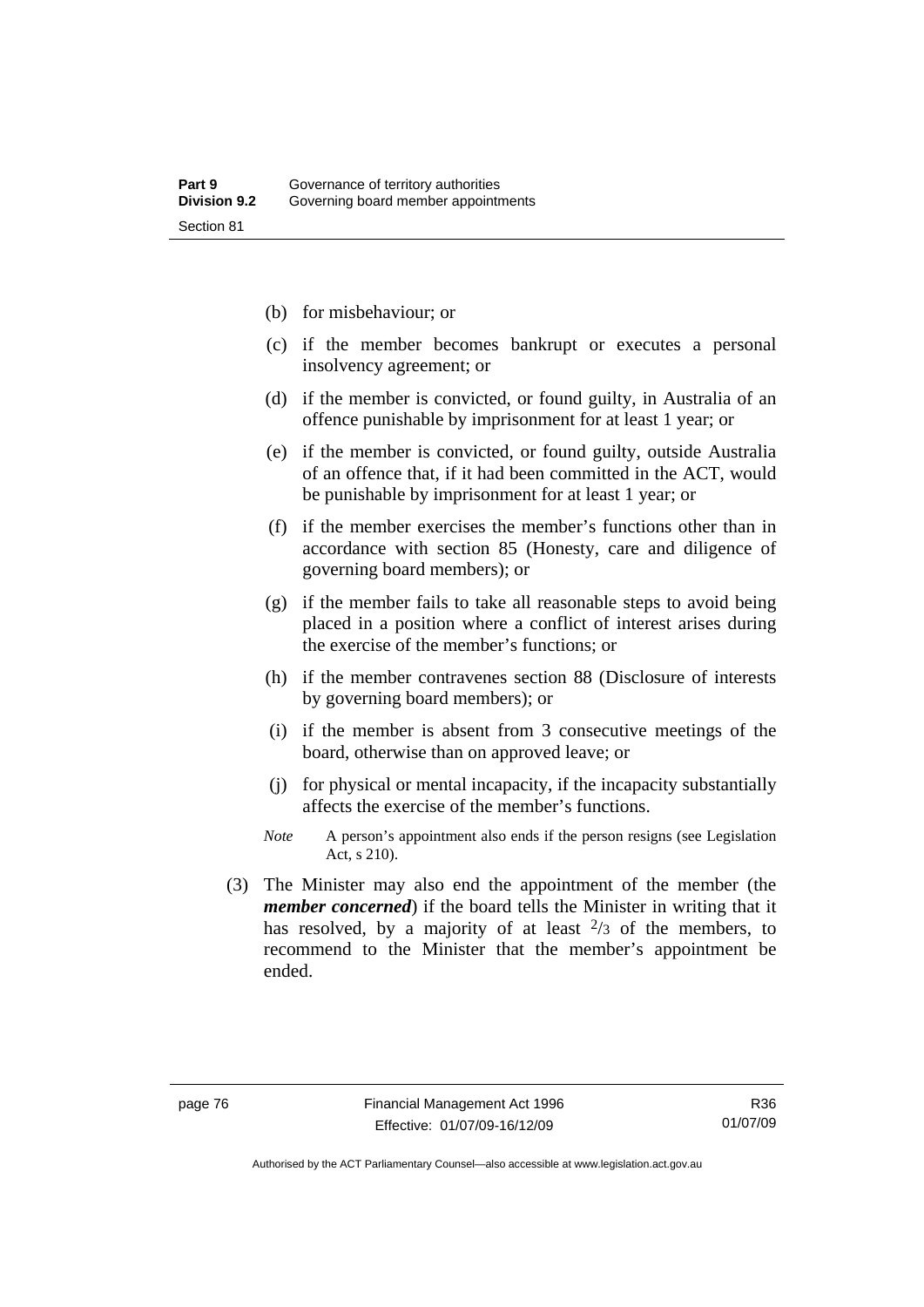- (4) The governing board may pass a resolution mentioned in subsection (3) only if—
	- (a) at least 3 weeks written notice of the intention to consider the proposed resolution has been given to the member concerned; and
	- (b) the member concerned has been given an opportunity to make submissions and present documents to a meeting of the board; and
	- (c) if the member concerned has used the opportunity mentioned in paragraph (b)—a summary of the member's submissions is recorded in the minutes of the board and a copy of any documents presented is included in the minutes.

# **Division 9.3 Functions of governing board members**

# **82 Chair's functions**

The chair of the governing board of a territory authority has the following functions:

- (a) managing the affairs of the governing board;
- (b) ensuring, as far as practicable, that there is a good working relationship between the governing board and management of the authority;
- (c) ensuring the responsible Minister is kept informed about the operations of the authority.

# **83 Deputy chair's functions**

 (1) If the chair of the governing board of a territory authority is absent or cannot for any reason exercise the functions of the chair, the deputy chair of the governing board must exercise the functions of the chair.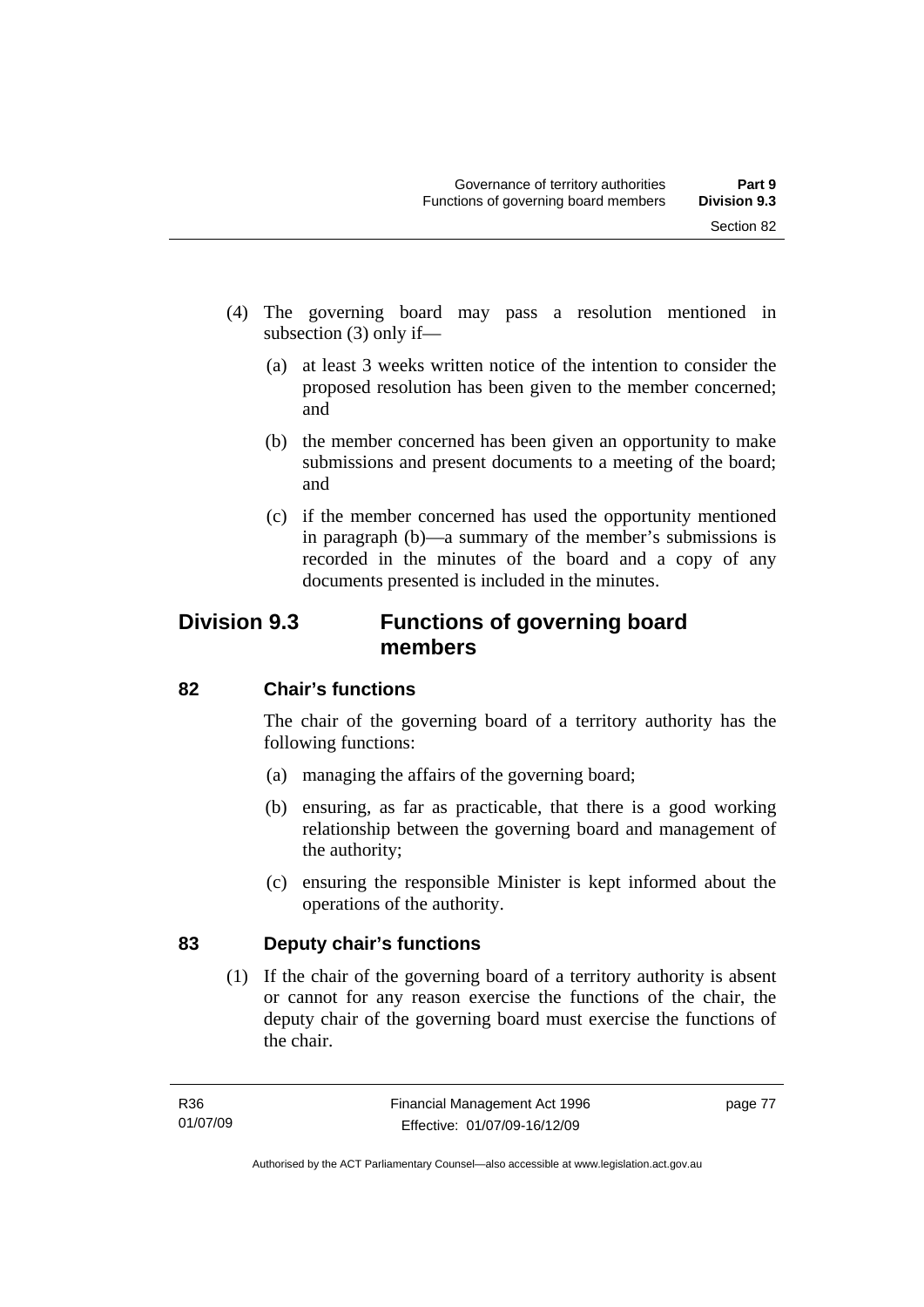- (2) However, this section does not apply to a territory authority if the establishing Act for the authority provides that it need not have a deputy chair.
	- *Note* The Legislation Act, s 209 deals with acting appointments.

#### **84 CEO's functions**

- (1) The CEO of a territory authority with a governing board has the following functions:
	- (a) ensuring, as far as practicable, that the authority's statement of intent is implemented effectively and efficiently;

**Example of implementation of statement of intent**  achieving objectives in statement of intent

- (b) managing the day-to-day operations of the authority in accordance with—
	- (i) applicable governmental policies (if any); and
	- (ii) the policies of the authority set by the board; and
	- (iii) each legal requirement that applies to the authority;

#### **Example for par (iii)**

a direction by the independent competition and regulatory commission that relates to the authority

- (c) regularly advising the board about the operation and financial performance of the authority;
- (d) immediately advising the board about significant events.
	- *Note* An example is part of the Act, is not exhaustive and may extend, but does not limit, the meaning of the provision in which it appears (see Legislation Act, s 126 and s 132).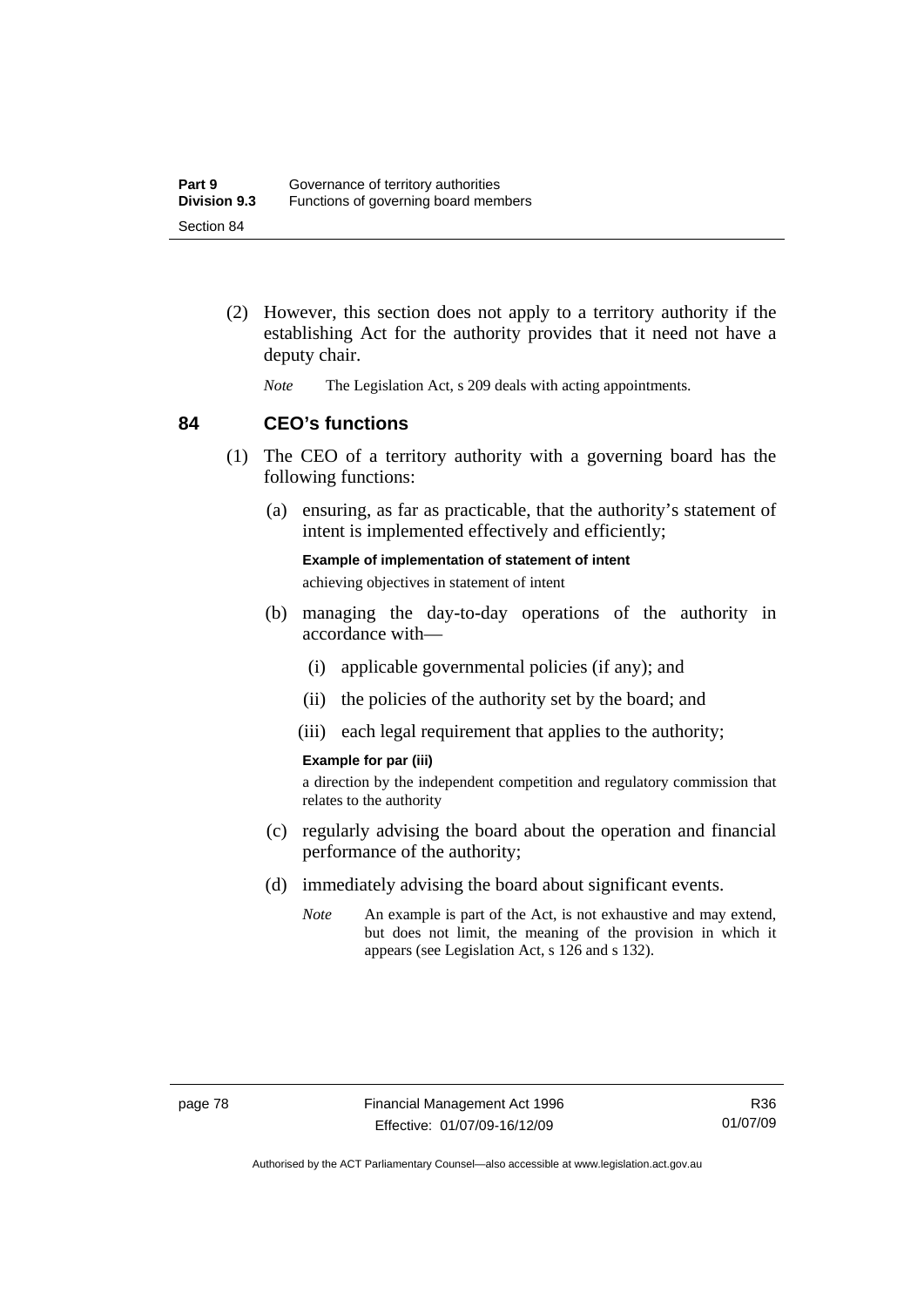(2) In this section:

*significant event*, for a territory authority, means an event that the authority is required to tell the responsible Minister about under section 101.

# **85 Honesty, care and diligence of governing board members**

In exercising the functions of a governing board member, a member must exercise the degree of honesty, care and diligence required to be exercised by a director of a corporation in relation to the affairs of the corporation.

# **86 Conflicts of interest by governing board members**

A governing board member must take all reasonable steps to avoid being placed in a position where a conflict of interest arises during the exercise of the member's functions.

# **87 Agenda to require disclosure of interest item**

The agenda for each meeting of a territory authority governing board must include an item requiring any material interest in an issue to be considered at the meeting to be disclosed to the meeting.

# **88 Disclosure of interests by governing board members**

- (1) If a governing board member has a material interest in an issue being considered, or about to be considered, by the governing board, the member must disclose the nature of the interest at a board meeting as soon as practicable after the relevant facts come to the member's knowledge.
	- *Note Material interest* is defined in s (4). The definition of *indirect interest* in s (4) applies to the definition of *material interest*.
- (2) The disclosure must be recorded in the governing board's minutes and, unless the board otherwise decides, the member must not—
	- (a) be present when the board considers the issue; or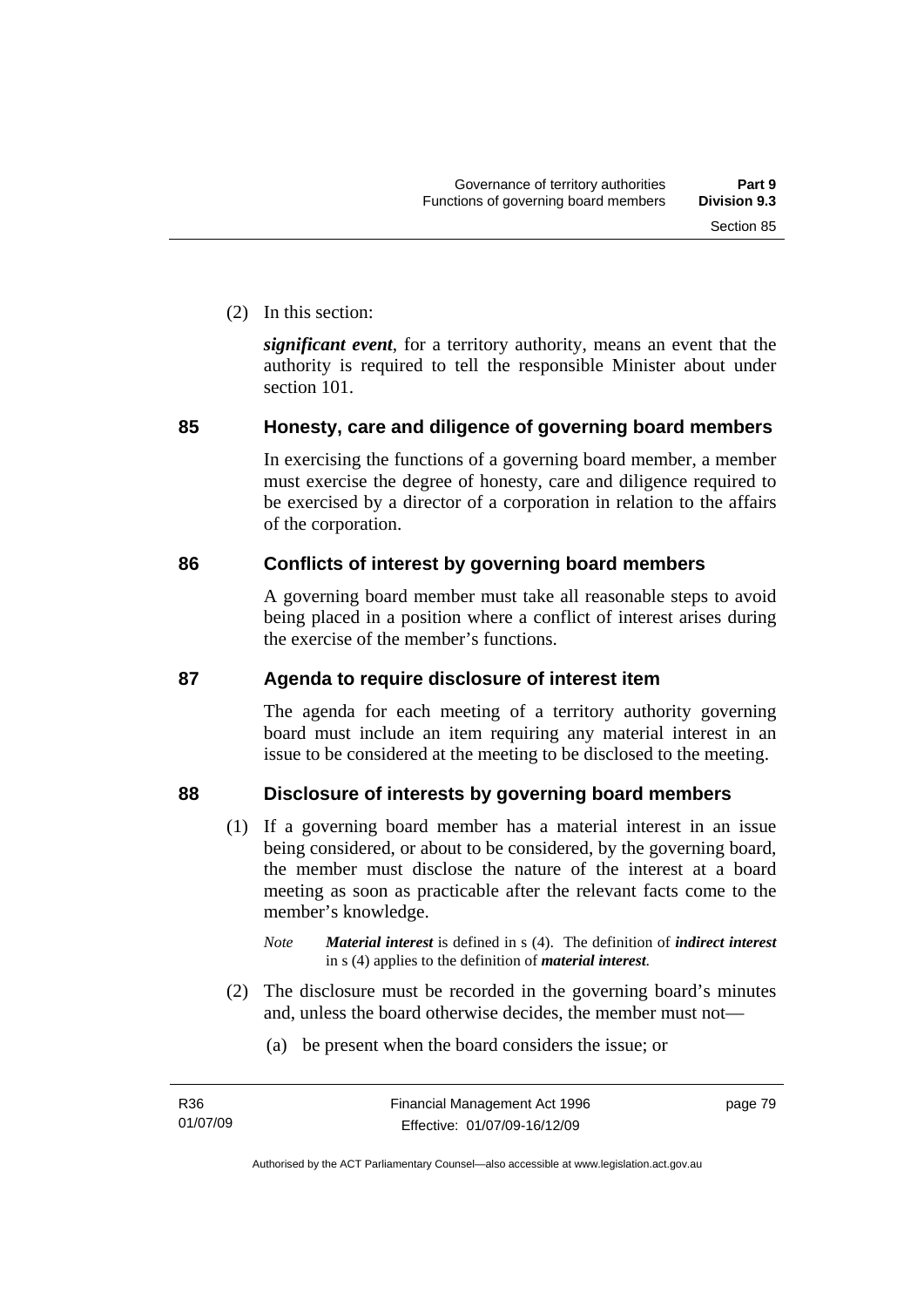#### (b) take part in a decision of the board on the issue.

#### **Example**

Albert, Boris and Chloe are members of a governing board. They have an interest in an issue being considered at a governing board meeting and they disclose the interest as soon as they become aware of it. Albert's and Boris's interests are minor but Chloe has a direct financial interest in the issue.

The governing board considers the disclosures and decides that because of the nature of the interests:

- Albert may be present when the board considers the issue but not take part in the decision
- Boris may be present for the consideration and take part in the decision.

The board does not make a decision allowing Chloe to be present or take part in the board's decision. Accordingly, since Chloe has a material interest she cannot be present for the consideration of the issue or take part in the decision.

- *Note* An example is part of the Act, is not exhaustive and may extend, but does not limit, the meaning of the provision in which it appears (see Legislation Act, s 126 and s 132).
- (3) Any other governing board member who also has a material interest in the issue must not be present when the board is considering its decision under subsection (2).
- (4) In this section:

*associate*, of a person, means—

- (a) the person's business partner; or
- (b) a close friend of the person; or
- (c) a family member of the person.

*executive officer*, of a corporation, means a person (however described) who is concerned with, or takes part in, the corporation's management, whether or not the person is a director of the corporation.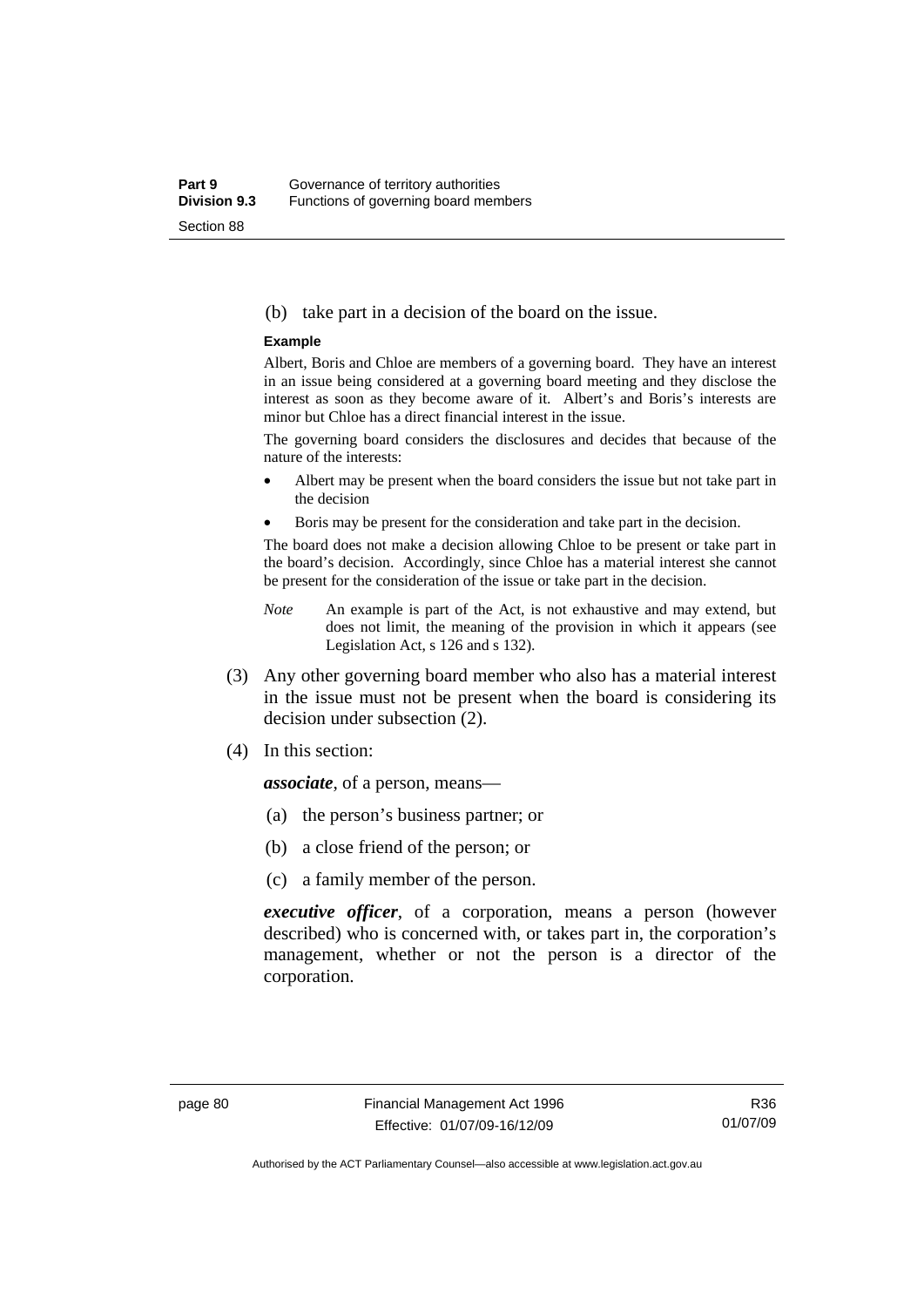*indirect interest*—without limiting the kinds of indirect interests a person may have, a person has an *indirect interest* in an issue if any of the following has an interest in the issue:

- (a) an associate of the person;
- (b) a corporation if the corporation has not more than 100 members and the person, or an associate of the person, is a member of the corporation;
- (c) a subsidiary of a corporation mentioned in paragraph (b);
- (d) a corporation if the person, or an associate of the person, is an executive officer of the corporation;
- (e) the trustee of a trust if the person, or an associate of the person, is a beneficiary of the trust;
- (f) a member of a firm or partnership if the person, or an associate of the person, is a member of the firm or partnership;
- (g) someone else carrying on a business if the person, or an associate of the person, has a direct or indirect right to participate in the profits of the business.

*material interest*—a governing board member has a *material interest* in an issue if the member has—

- (a) a direct or indirect financial interest in the issue; or
- (b) a direct or indirect interest of any other kind if the interest could conflict with the proper exercise of the member's functions in relation to the board's consideration of the issue.

#### **89 Reporting of disclosed governing board interests to Minister**

 (1) Within 3 months after the day a material interest is disclosed under section 88 (1), the chair of the governing board must report to the responsible Minister in writing about—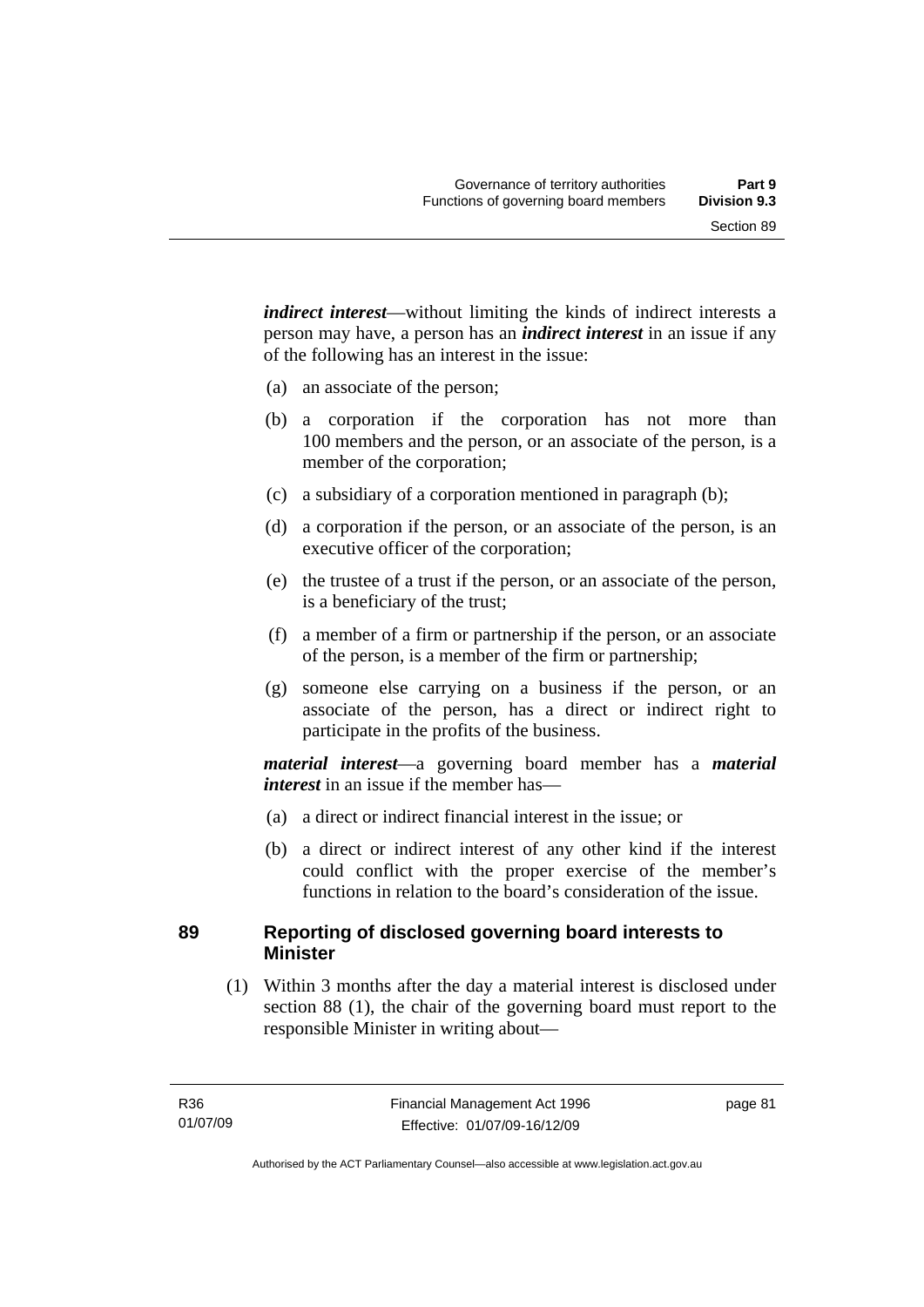- (a) the disclosure; and
- (b) the nature of the interest disclosed; and
- (c) any decision by the board under section 88 (2).
- (2) The chair must also give the responsible Minister, not later than 31 days after the end of each financial year, a statement that sets out the information given to the Minister in reports under subsection (1) that relate to disclosures made during the previous financial year.
- (3) The responsible Minister must give a copy of the statement to the relevant committee of the Legislative Assembly within 31 days after the day the Minister receives the statement.
- (4) In this section:

#### *relevant committee* means—

- (a) a standing committee of the Legislative Assembly nominated by the Speaker for subsection (3); or
- (b) if no nomination under paragraph (a) is in effect—the standing committee of the Legislative Assembly responsible for public accounts.

#### **90 Protection of governing board members from liability**

- (1) A governing board member is not civilly liable for anything done or omitted to be done honestly and without recklessness—
	- (a) in the exercise of a function under a territory law; or
	- (b) in the reasonable belief that the act or omission was in the exercise of a function under a territory law.
- (2) Any liability that would, apart from this section, attach to a governing board member of a territory authority attaches instead to the authority.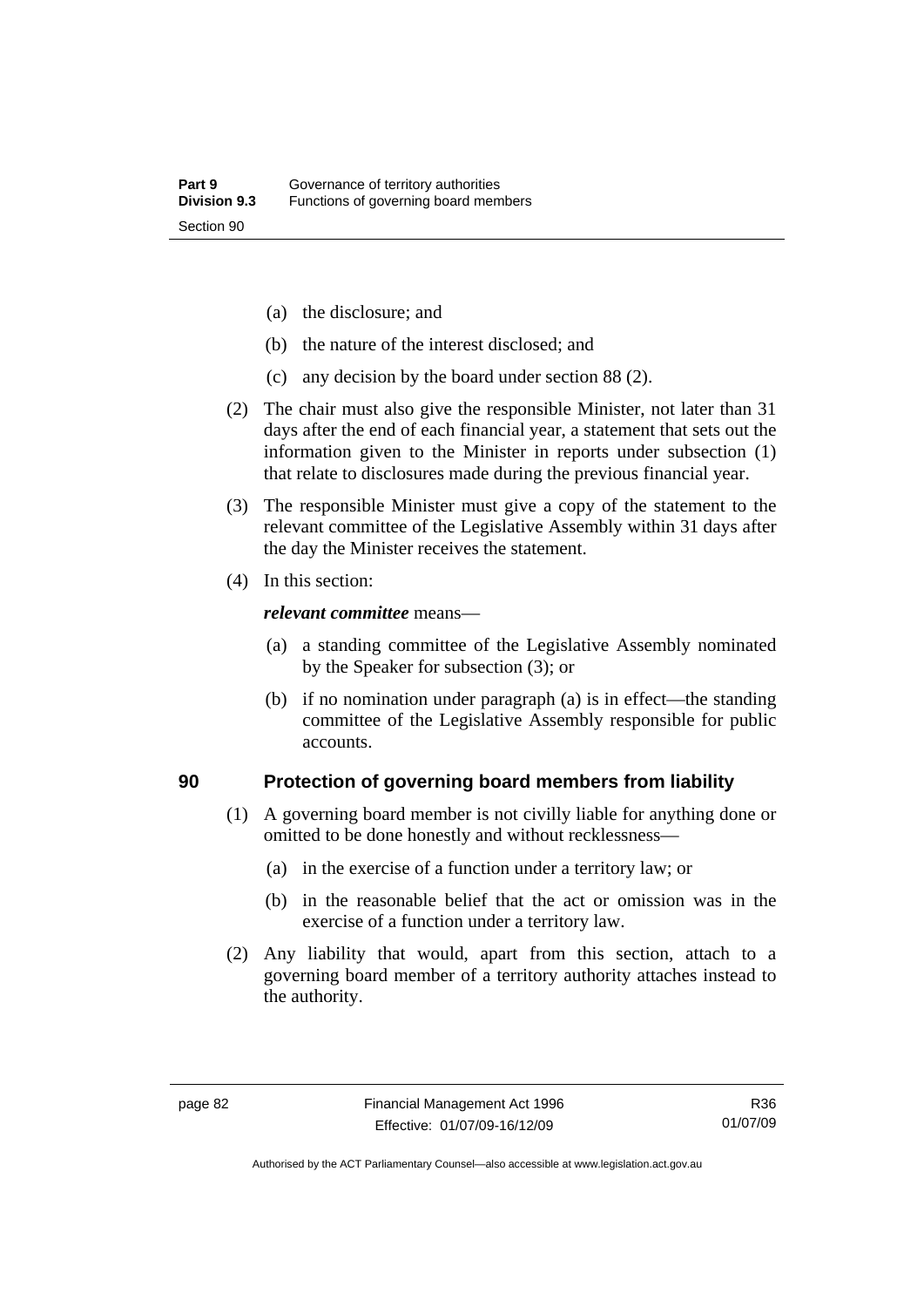#### **91 Indemnification and exemption of governing board members**

- (1) A territory authority must not exempt a governing board member (whether directly or through another entity) from liability to the authority.
- (2) A territory authority must not indemnify a governing board member (whether directly or through another entity and whether by agreement or by making a payment) against any of the following liabilities incurred as a board member:
	- (a) a liability owed to the authority;
	- (b) a liability owed to someone other than the authority that did not arise from honest conduct.
- (3) A territory authority must not indemnify a governing board member (whether directly or through another entity and whether by agreement or by making a payment) against legal costs incurred as a member if the costs are incurred—
	- (a) in defending or resisting a proceeding if the person is found to have a liability for which the person could not be indemnified under subsection (2); or
		- *Note* A governing board member is not personally liable for certain acts done or omissions made honestly and without recklessness (see s 90).
	- (b) in defending or resisting a criminal proceeding in which the person is found guilty.
- (4) In this section:

*authority* includes a subsidiary (if any) of the authority.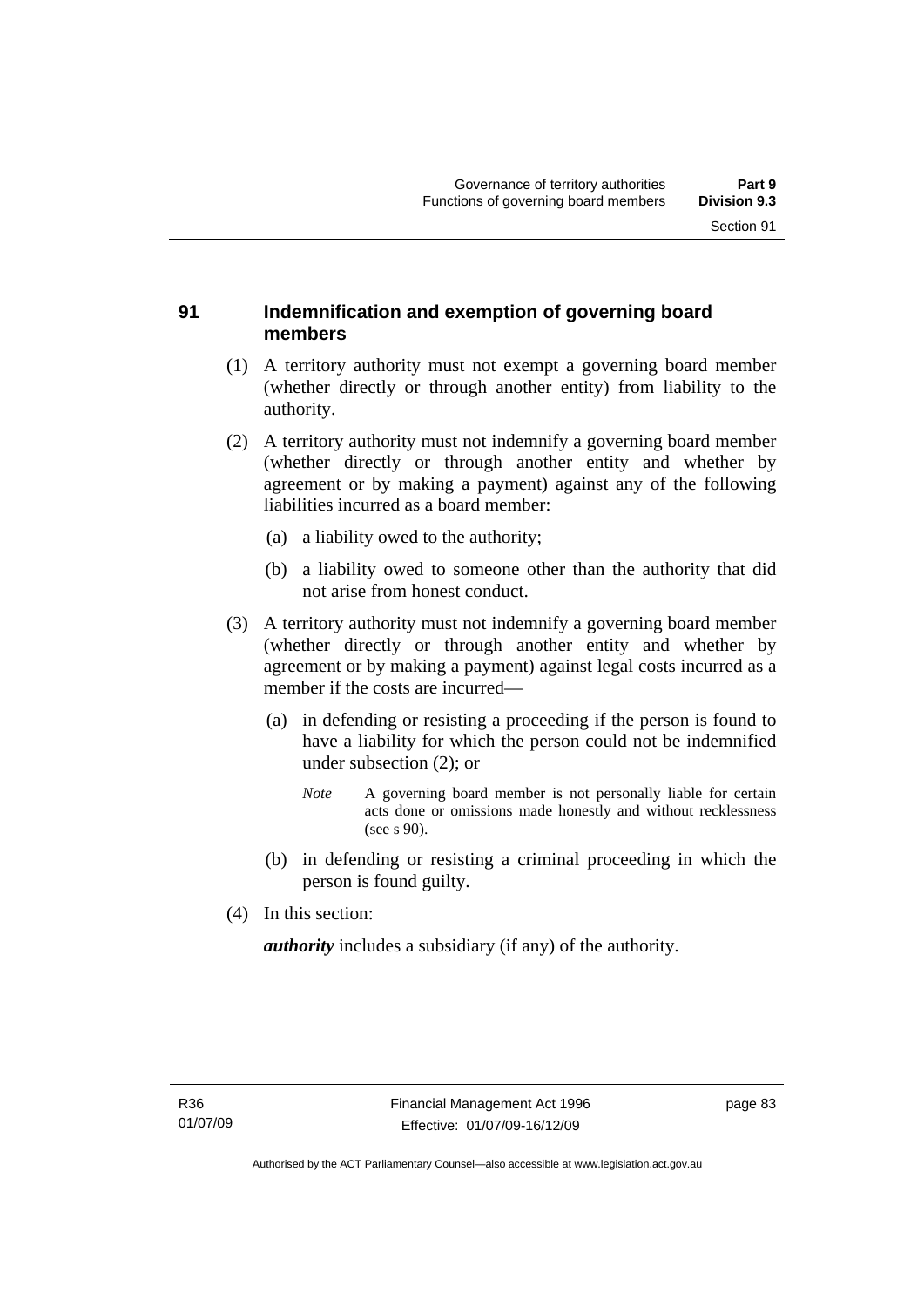#### **92 Compensation for exercise of functions etc**

- (1) A person may claim compensation from the Territory if the person suffers loss because of the exercise, or purported exercise, of a function under this part or the establishing Act.
- (2) Compensation may be claimed and ordered in a proceeding for compensation brought in a court of competent jurisdiction.
- (3) A court may order the payment of reasonable compensation for the loss or expense only if it is satisfied it is just to make the order in the circumstances of the particular case.
- (4) A regulation may prescribe matters that may, must or must not be taken into account by the court in considering whether it is just to make the order.

# **Division 9.4 Governing board meetings**

# **93 Time and place of governing board meetings**

- (1) Meetings of the governing board of a territory authority are to be held when and where it decides.
- (2) However, the governing board must meet—
	- (a) at least once every 3 months; or
	- (b) if the establishing Act requires the governing board to meet more frequently—at the times required under the establishing Act.
- (3) The chair—
	- (a) may at any time call a meeting of the governing board; and
	- (b) must call a meeting if asked by the Minister or at least 2 members.
- (4) The chair must give the other members reasonable notice of the time and place of a meeting called by the chair.

R36 01/07/09

Authorised by the ACT Parliamentary Counsel—also accessible at www.legislation.act.gov.au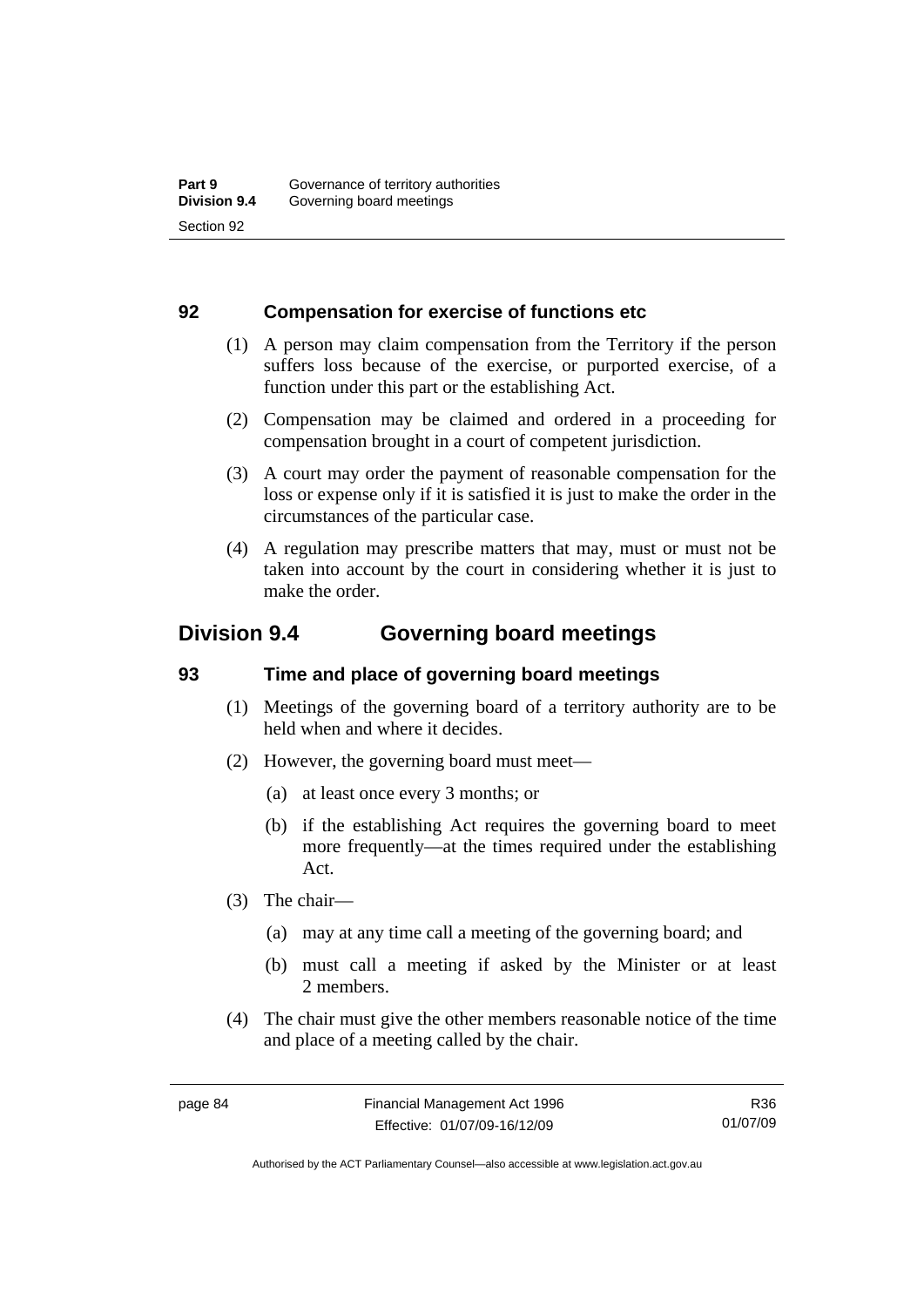#### **94 Presiding member at governing board meetings**

- (1) The chair presides at all meetings at which the chair is present.
- (2) If the chair is absent and the governing board has a deputy chair, the deputy chair presides.
- (3) If the chair and the deputy chair are absent or the chair is absent and there is no deputy chair, the member chosen by the members present presides.
- (4) However, the members must not choose the CEO to preside.

# **95 Quorum at governing board meetings**

- (1) Business may be carried on at a meeting of the governing board only if at least 1/2 the number of members appointed are present.
- (2) However, if the establishing Act for the governing board provides that a board member is a non-voting member, that board member is not counted as a member appointed or present for subsection (1).

# **96 Voting at governing board meetings**

- (1) At a meeting of the governing board each member has a vote on each question to be decided, unless the establishing Act for the board otherwise provides.
- (2) A question is decided by a majority of the votes of the members present and voting but, if the votes are equal, the member presiding has a deciding vote.

# **97 Conduct of governing board meetings etc**

 (1) The governing board may conduct its proceedings (including its meetings) as it considers appropriate.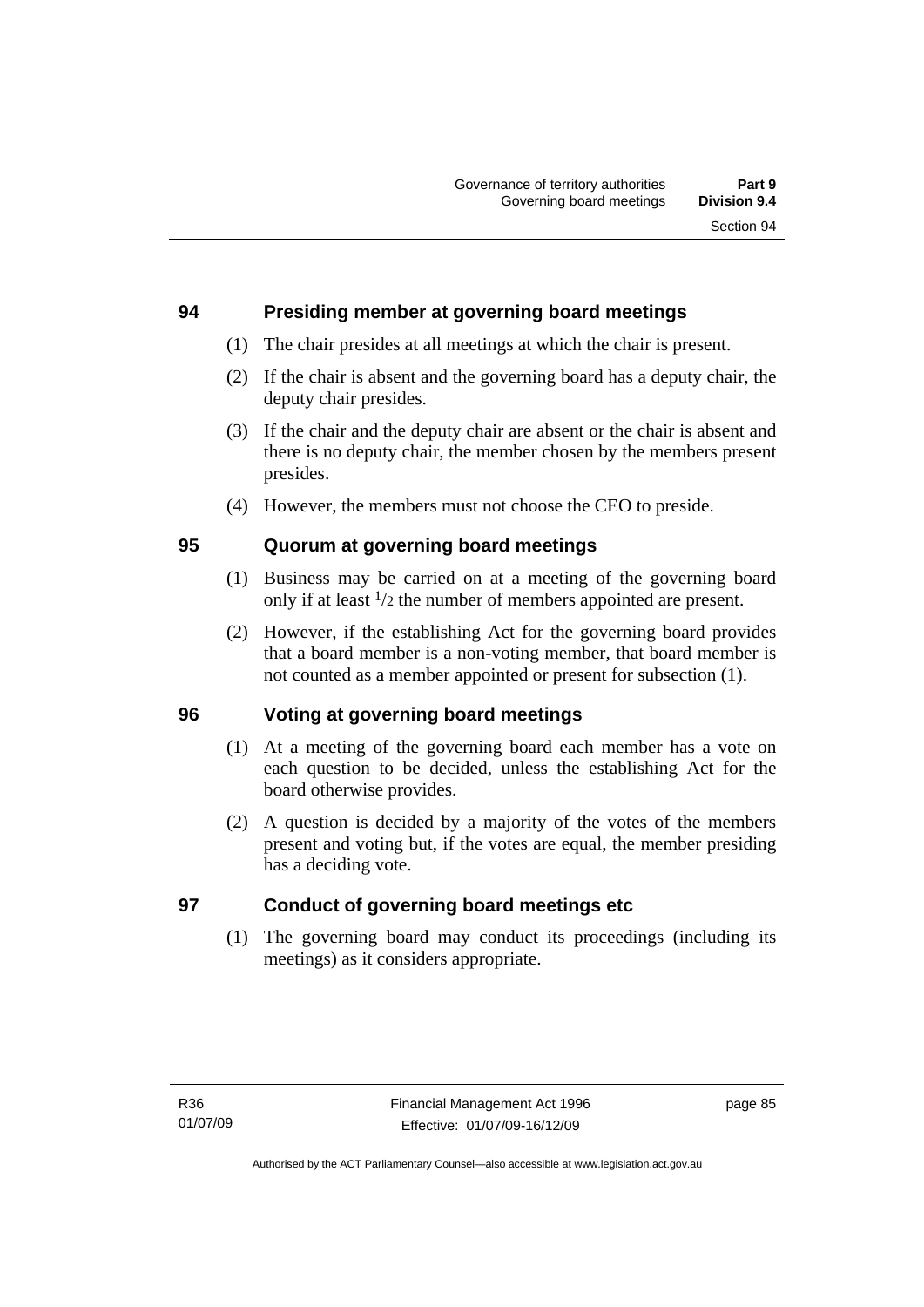(2) A meeting may be held using a method of communication, or a combination of methods of communication, that allows a board member taking part to hear what each other member taking part says without the members being in each other's presence.

#### **Examples**

a phone link, a satellite link, an internet or intranet link

- *Note* An example is part of the Act, is not exhaustive and may extend, but does not limit, the meaning of the provision in which it appears (see Legislation Act, s 126 and s 132).
- (3) A governing board member who takes part in a meeting conducted under subsection (2) is taken, for all purposes, to be present at the meeting.
- (4) A resolution is a valid resolution of the governing board, even if it is not passed at a meeting of the board, if all members agree to the proposed resolution in writing or by electronic communication.

#### **Example of electronic communication**  email

(5) The board must keep minutes of its meetings.

# **Division 9.5 Requirements and obligations for territory authorities**

#### **98 Limitations on authorities forming corporations etc**

- (1) A relevant territory authority must not do any of the following without the Treasurer's prior written approval:
	- (a) subscribe for, or purchase, shares in or debentures or other securities of, a corporation;
	- (b) form, or take part in the formation of, a corporation.

Authorised by the ACT Parliamentary Counsel—also accessible at www.legislation.act.gov.au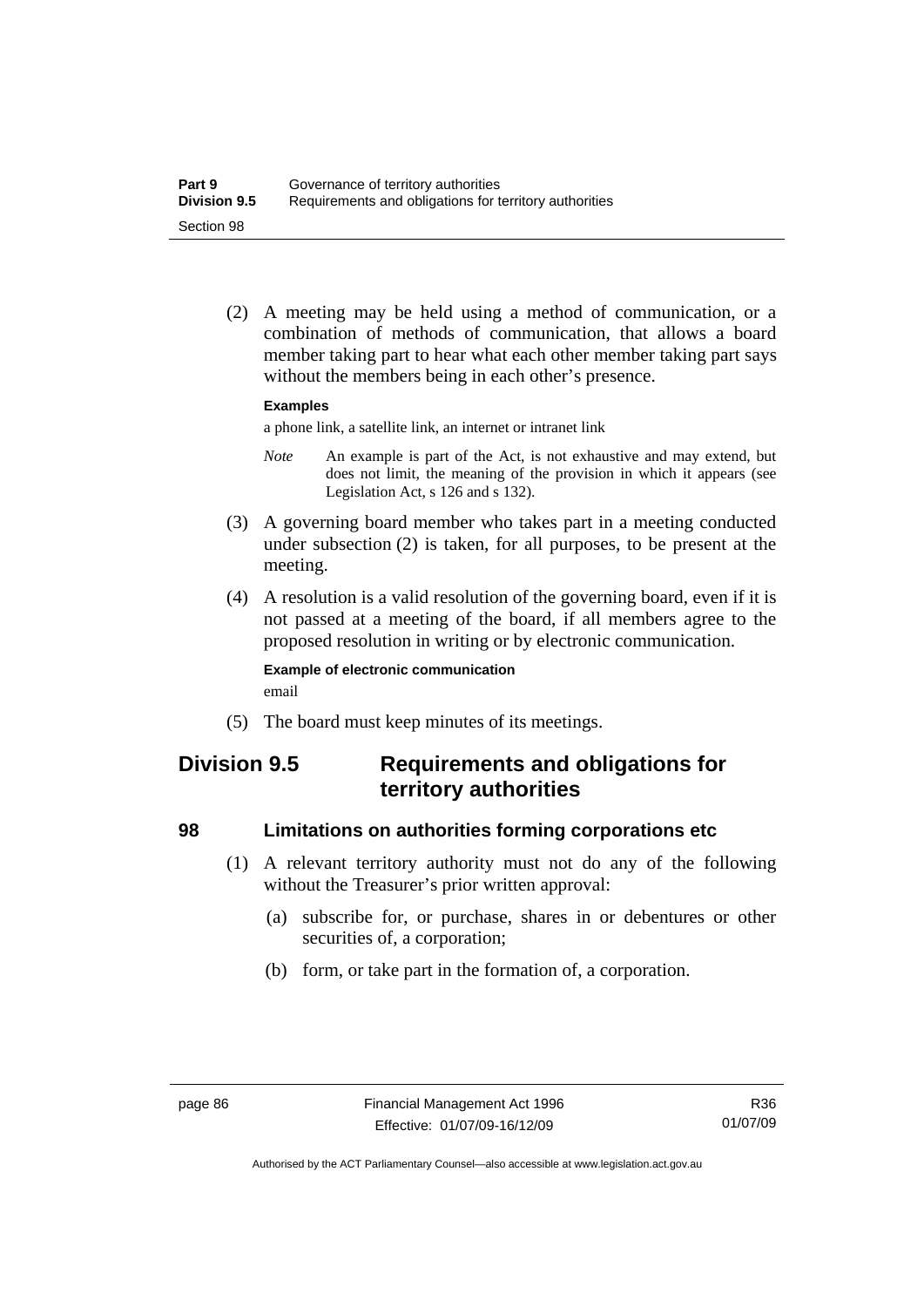- (2) An approval under subsection (1)—
	- (a) must relate only to a particular corporation or proposed corporation; and
	- (b) may be given subject to the conditions or restrictions stated in the approval.
- (3) If a relevant territory authority does something mentioned in subsection (1), the authority must tell the responsible Minister within 2 weeks after the day the authority does the thing.
- (4) The responsible Minister must—
	- (a) prepare a written statement setting out details of, and reasons for, the relevant territory authority's action; and
	- (b) present the statement to the Legislative Assembly within 6 sitting days after the day the Minister is told about the action.
- (5) A statement need not include any material that is commercially sensitive.
- (6) However, if commercially sensitive information is not included in the statement, the responsible Minister must, when presenting the statement to the Legislative Assembly, also present a further statement setting out the general nature of the information and the reason for its non-inclusion in the statement.

# **99 Limitations on authorities taking part in joint ventures and trusts**

- (1) A relevant territory authority must not take part in a joint venture or trust without the Treasurer's prior written approval.
- (2) An approval under subsection (1)—
	- (a) may apply generally or may relate to a particular proposed joint venture or trust; and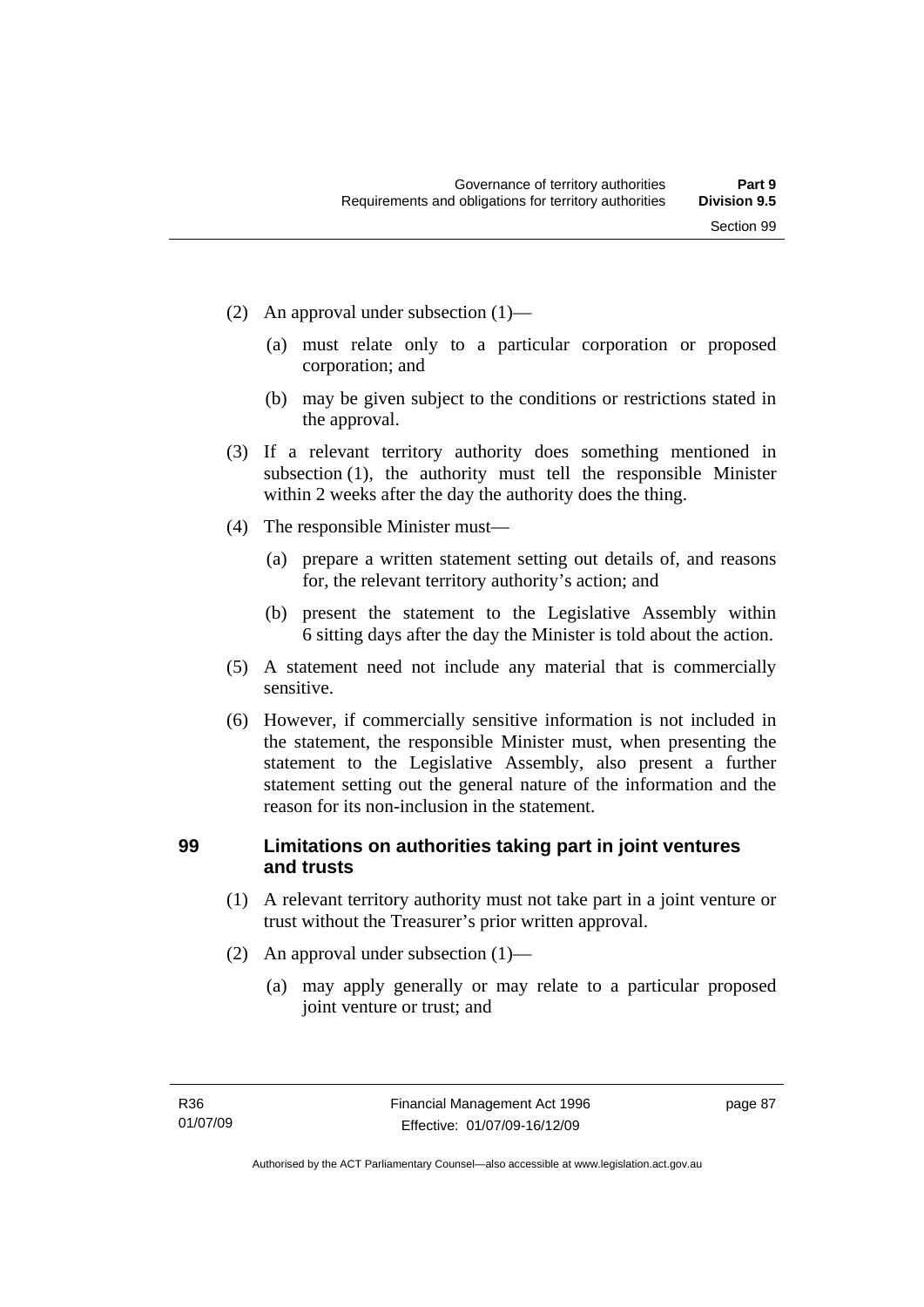- (b) may be given subject to the conditions or restrictions stated in the approval.
- (3) If a relevant territory authority enters into an agreement for a joint venture or trust, the authority must tell the responsible Minister within 2 weeks after the day the authority enters into the agreement.
- (4) The responsible Minister must—
	- (a) prepare a written statement setting out details of, and reasons for, the agreement; and
	- (b) present the statement to the Legislative Assembly within 6 sitting days after the day the Minister is told about the agreement.
- (5) A statement need not include any material that is commercially sensitive.
- (6) However, if commercially sensitive information is not included in the statement, the responsible Minister must, when presenting the statement to the Legislative Assembly, also present a further statement setting out the general nature of the information and the reason for its non-inclusion in the statement.

#### **100 Corporations, joint ventures and trusts in which authority has interest**

- (1) If a relevant territory authority has a controlling interest in a corporation, joint venture or trust, the authority must ensure that—
	- (a) the auditor-general is appointed auditor for the corporation, joint venture or trust; and
	- (b) the corporation or joint venture, or a trustee for the trust, does not do anything that the authority itself could not do.
- (2) If a relevant territory authority has an interest, other than a controlling interest, in a corporation, joint venture or trust, the

Authorised by the ACT Parliamentary Counsel—also accessible at www.legislation.act.gov.au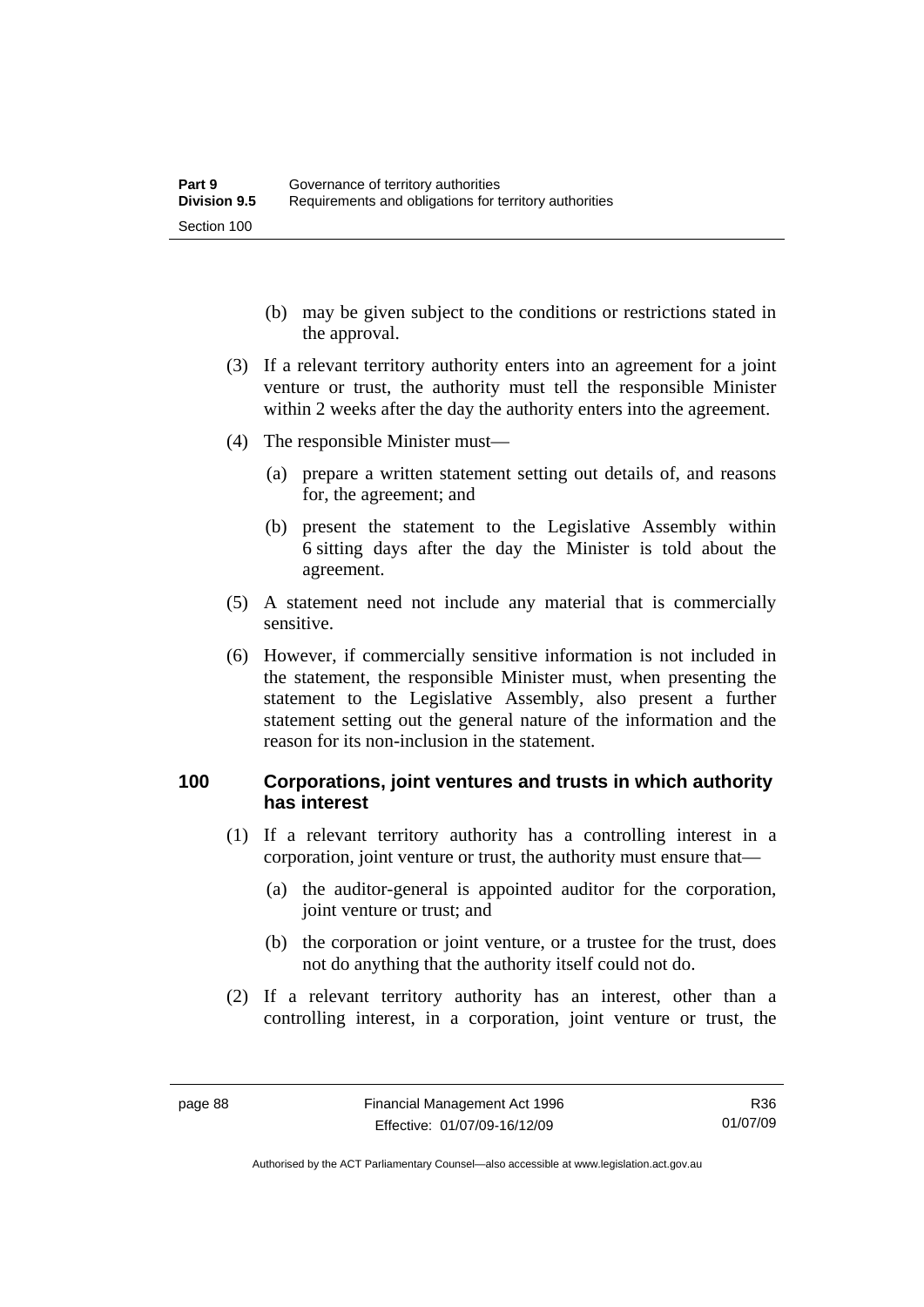authority must try to ensure that the auditor-general is appointed auditor for the corporation, joint venture or trust.

- *Note* The *Auditor-General Act 1996*, s 14 allows the auditor-general to require a person to give to the auditor-general information and documents.
- (3) In this section—

*controlling interest*—see the *Auditor-General Act 1996*, section 5.

#### **101 Obligation of authorities to tell Minister about significant events**

- (1) A relevant territory authority must, as soon as practicable, tell the responsible Minister of any significant event that affects, or seems likely to affect—
	- (a) the value of the authority; or
	- (b) a significant part of the authority's assets; or
	- (c) the performance of the authority as a whole; or
	- (d) the carrying out of a significant activity of the authority.
- (2) For this section, an event, part of assets or activity is *significant* for a relevant territory authority if—
	- (a) it is significant when interpreted in accordance with accounting standards relating to materiality ordinarily used in Australia when the decision about whether it is significant is made; or
	- (b) a document published by the authority identifies it as significant (however described); or
	- (c) a memorandum of understanding or other agreement between the responsible Minister or Treasurer and the authority identifies it as significant (however described); or
	- (d) it is prescribed under the financial management guidelines.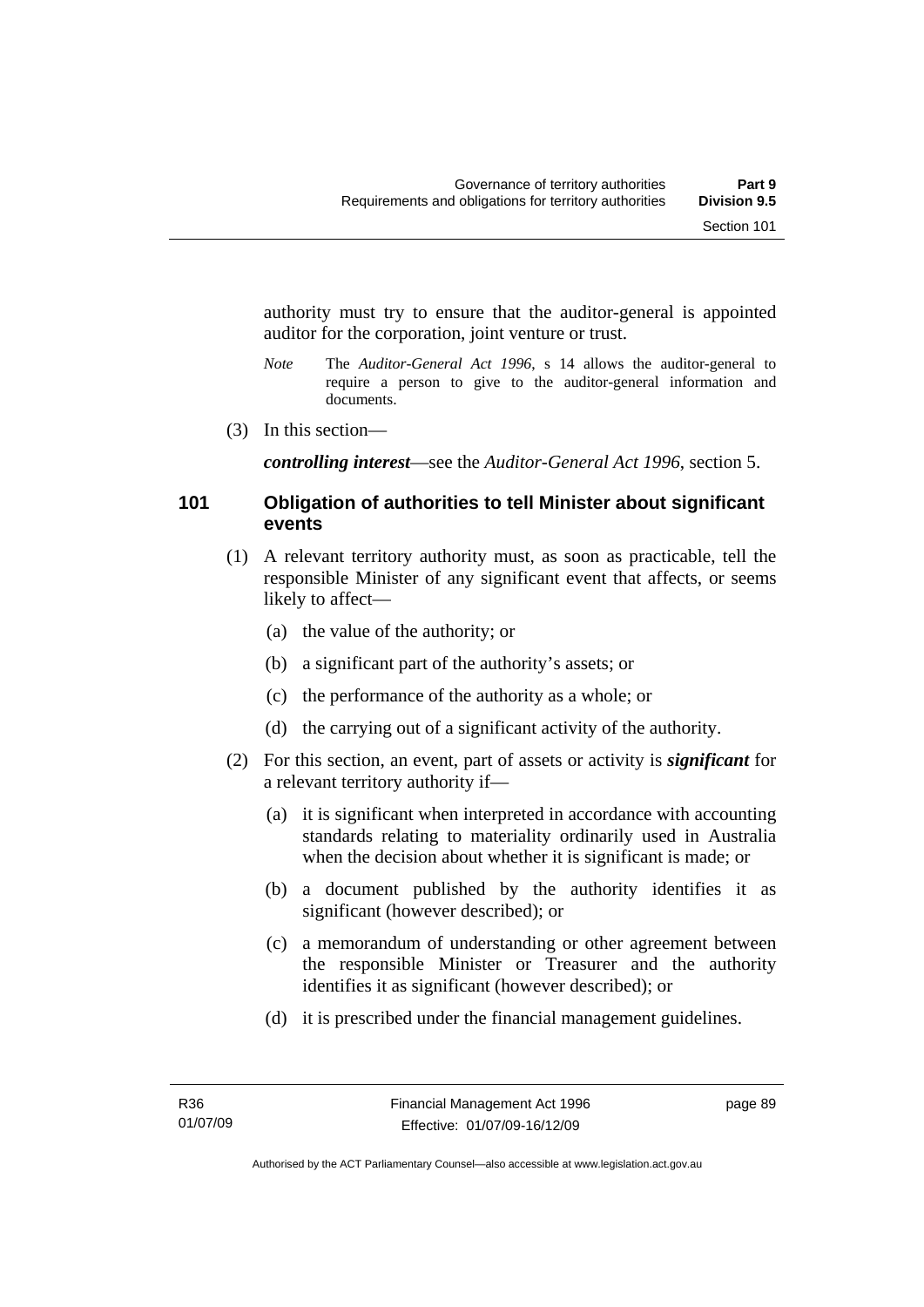# **102 Ministerial directions to authorities about financial etc statements**

- (1) The responsible Minister for a relevant territory authority may, in writing, direct the relevant person for the authority to give the Minister financial or other statements relating to the authority.
- (2) Without limiting subsection (1), the direction may state the form in which the statements are to be given and the period to which they must relate.
- (3) A relevant person for a relevant territory authority who receives a direction under subsection (1) must prepare the statements required by the direction and give them to the responsible Minister within 1 month after the day the person receives the direction or, if a longer period is allowed by the Minister, within the longer period.
- (4) The responsible Minister must not allow a longer period under subsection (3) for complying with a direction unless satisfied that there are special circumstances that justify the longer period.
- (5) In this section:

*relevant person*, for a relevant territory authority, means—

- (a) if the authority has a governing board—the chair of the governing board; or
- (b) if the authority does not have a governing board—the chief executive officer.

# **103 Application of government policies to authorities**

 (1) The responsible Minister for a relevant territory authority may, after consulting the authority, tell the authority, in writing, the general government policies (*applicable governmental policies*) that are to apply to the authority.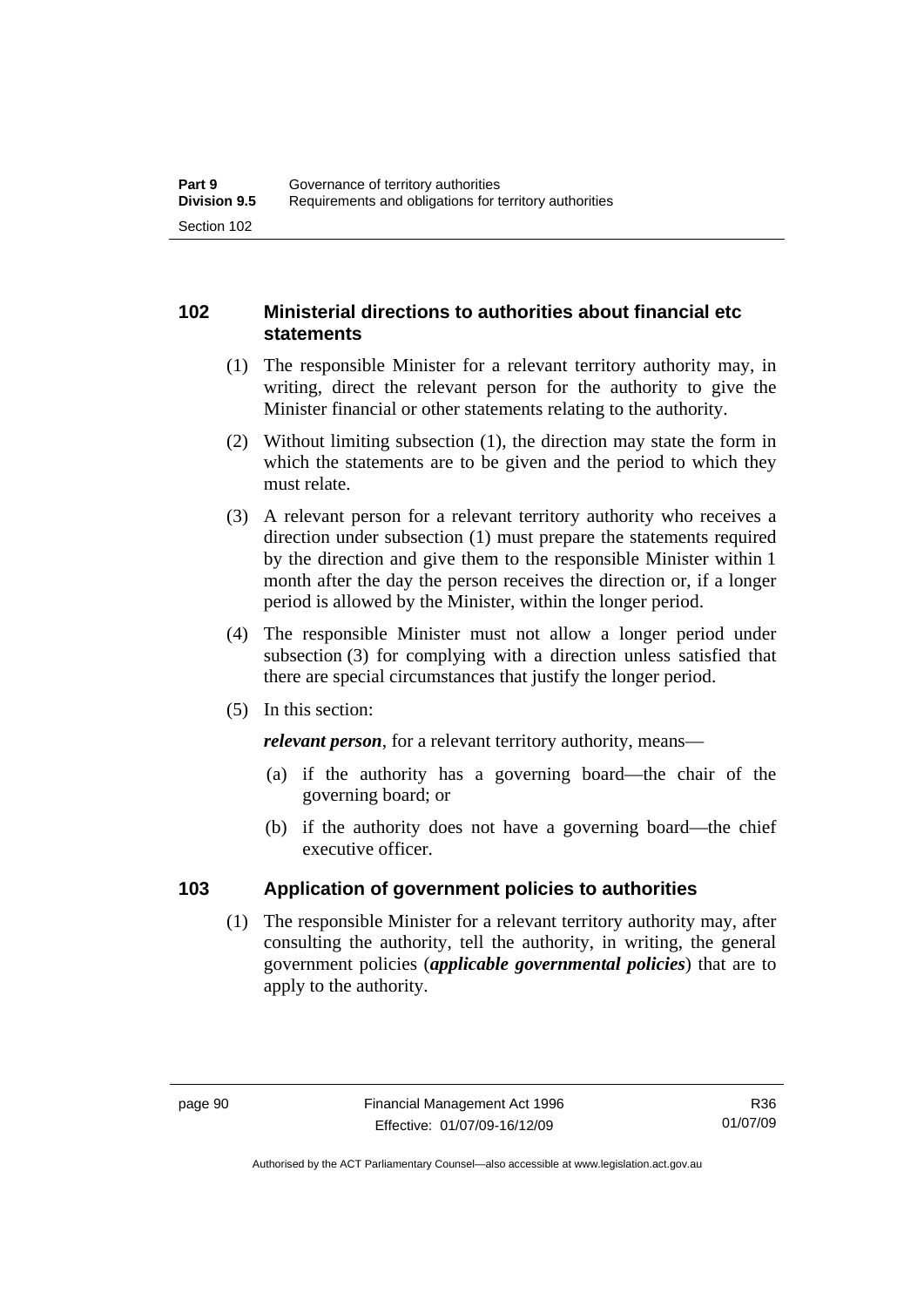- (2) A relevant territory authority must ensure that the authority complies, as far as practicable, with the applicable governmental policies.
- (3) For the *Trade Practices Act 1974* (Cwlth), this Act authorises—
	- (a) the decision to apply applicable governmental policies to an authority; and
	- (b) the doing of, or the failure to do, anything by or in relation to the authority to comply with applicable governmental policies.
- (4) A notice under subsection (1) is a notifiable instrument.

# **Division 9.6 Restructuring of territory authorities**

# **104 Purpose of div 9.6**

The purpose of this division is to facilitate the transfer of assets, rights and liabilities of, or held by, territory authorities to which this division applies.

*Note 1* A *liability* includes an obligation (see Legislation Act, dict, pt 1).

*Note 2* See also the Legislation Act, dict, def *asset*.

# **105 What territory authorities does div 9.6 apply to?**

- (1) This division applies to a territory authority if the authority is prescribed by regulation for this division.
- (2) A reference in this division to a *division 9.6 authority* is a reference to a territory authority to which this division applies.
- (3) To remove any doubt—
	- (a) nothing in this Act prevents a division 9.6 authority also being a division 9.7 authority; and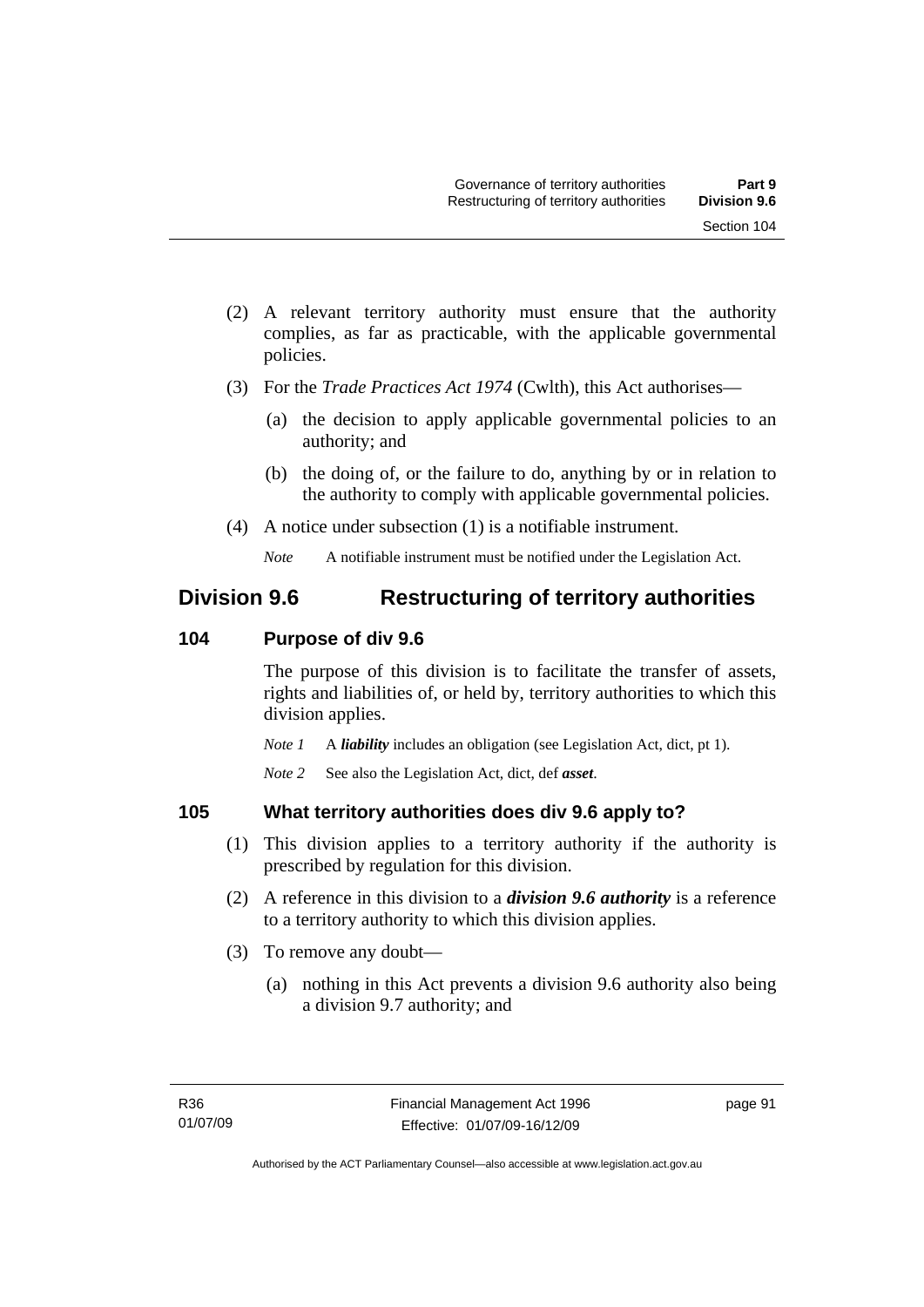(b) a regulation may prescribe a territory authority for this division whether or not this part would otherwise apply to the authority.

#### **106 Responsible Minister may direct div 9.6 authority to sell or transfer assets**

- (1) The responsible Minister for a division 9.6 authority may direct the authority to sell or transfer a stated asset of, or held by, the authority.
- (2) The direction may also impose on the division 9.6 authority requirements to assist or regulate, or otherwise in relation to, the sale or transfer.

#### **Examples of other requirements**

- 1 that a sale or transfer must be to a stated entity
- 2 that a sale or transfer must be finished before a stated time
- 3 that a sale or transfer must be undertaken in a stated way
- 4 that an asset must be sold for a price within a stated price-range
- 5 that an asset must be marketed, and the sale undertaken, through a stated agent
- *Note* An example is part of the Act, is not exhaustive and may extend, but does not limit, the meaning of the provision in which it appears (see Legislation Act, s 126 and s 132).
- (3) The division 9.6 authority must comply with the direction.
- (4) A direction under subsection (1) is a notifiable instrument.

*Note* A notifiable instrument must be notified under the Legislation Act.

 (5) To remove any doubt, this section is additional to, and does not limit, any other provision of this division.

#### **107 Transfer of assets by declaration—div 9.6 authorities**

 (1) The responsible Minister for a division 9.6 authority may make 1 or more of the following declarations (a *transfer declaration*) in relation to an asset of, or held by, the authority:

Authorised by the ACT Parliamentary Counsel—also accessible at www.legislation.act.gov.au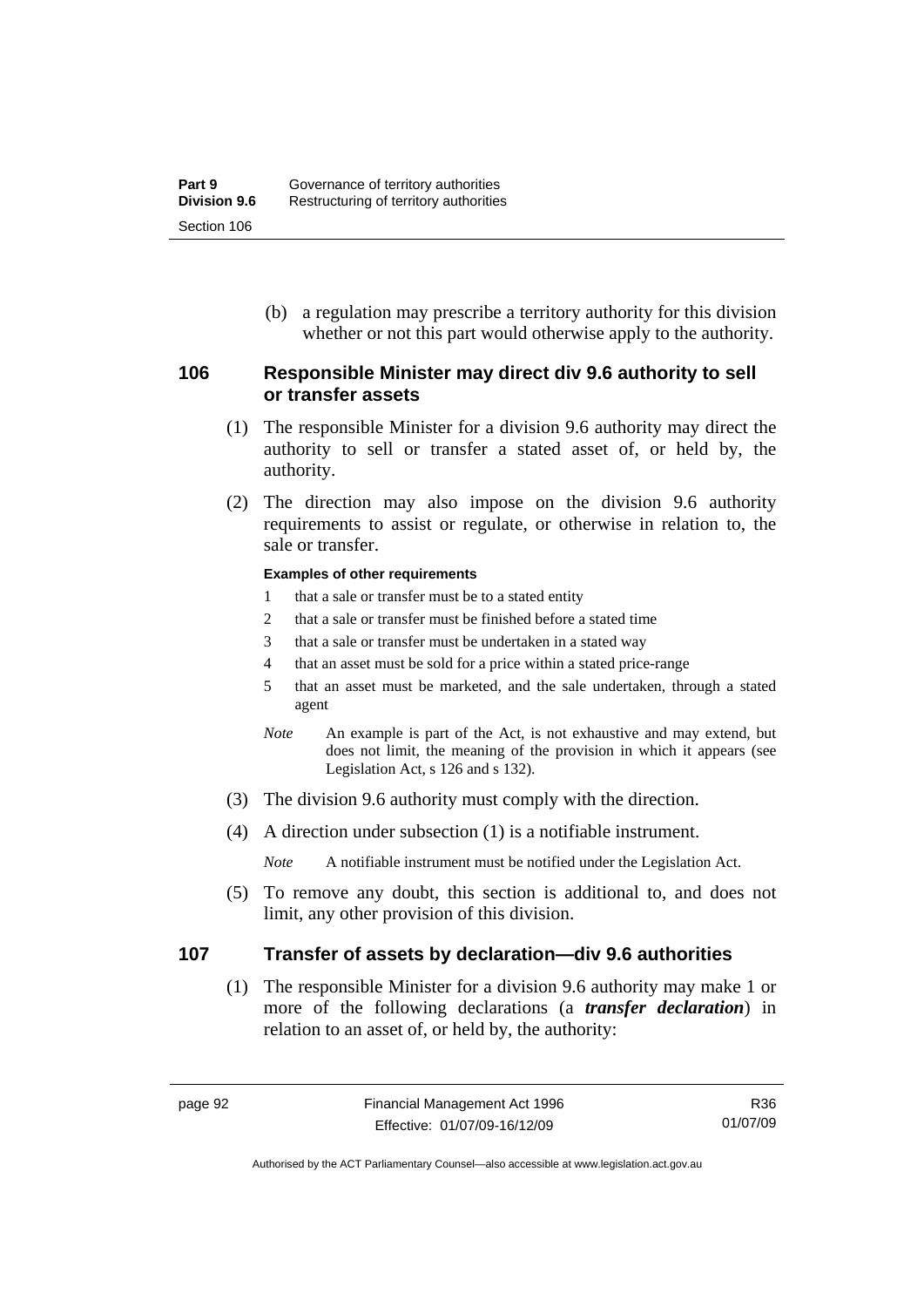- (a) a declaration that the stated asset vests in a stated entity at a stated time without a conveyance, transfer or assignment;
- (b) a declaration that a stated instrument relating to the asset continues to have effect after the asset vests in a stated entity as if a reference in the instrument to the authority were a reference to the entity;
- (c) a declaration that a stated entity becomes the authority's successor in law in relation to the asset after the asset vests in the entity.
- (2) A transfer declaration has effect in accordance with its terms.
- (3) A transfer declaration is a notifiable instrument.

- (4) To remove any doubt, the making of a transfer declaration in relation to an asset of, or held by, a division 9.6 authority does not prevent the authority from transferring assets not dealt with in the declaration otherwise than in accordance with the declaration.
- (5) To remove any doubt, this section is additional to, and does not limit, any other provision of this division.

# **108 Transfer of contractual rights and liabilities by declaration—div 9.6 authorities**

- (1) The responsible Minister for a division 9.6 authority may declare that the authority's rights and liabilities under a stated contract to which the authority is party—
	- (a) stop being the rights and liabilities of the authority at a stated time; and
	- (b) become rights and liabilities of a stated entity at that time.
- (2) The responsible Minister for a division 9.6 authority may declare that a stated contract continues to have effect after a stated time as if a reference in the contract were a reference to a stated entity.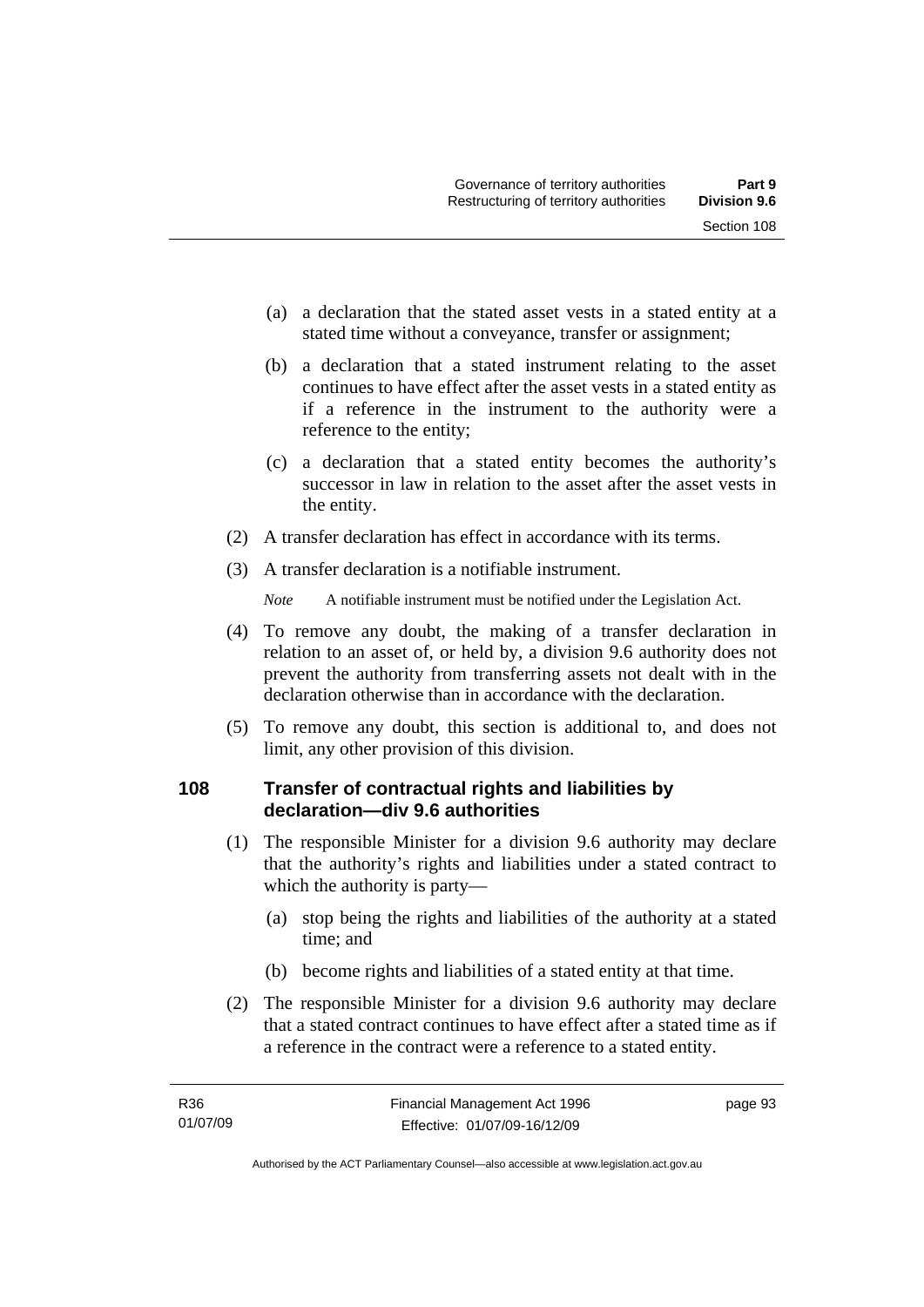- (3) The responsible Minister for a division 9.6 authority may declare that a stated instrument relating to a stated contract continues to have effect after the authority's rights and liabilities under the contract become rights and liabilities of a stated entity as if a reference in the instrument to the authority were a reference to the entity.
- (4) The responsible Minister for a division 9.6 authority may declare that a stated person becomes the authority's successor in law, in relation to the authority's rights and liabilities under a stated contract, immediately after the authority's rights and liabilities under the contract become rights and liabilities of the entity.
- (5) A declaration under this section has effect according to its terms.
- (6) A declaration under this section is a notifiable instrument.

 (7) To remove any doubt, this section is additional to, and does not limit, any other provision of this division.

#### **109 Transfer of liabilities by declaration—div 9.6 authorities**

- (1) The responsible Minister for a division 9.6 authority may make 1 or more of the following declarations in relation to a liability of the authority:
	- (a) a declaration that a stated liability stops being a liability of the authority and becomes a liability of a stated entity at a stated time;
	- (b) a declaration that a stated instrument relating to a stated liability continues to have effect after the liability becomes a liability of a stated entity as if a reference in the instrument to the authority were a reference to the entity;
	- (c) a declaration that a stated entity becomes the authority's successor in law in relation to a stated liability immediately after the liability becomes a liability of the entity.

R36 01/07/09

Authorised by the ACT Parliamentary Counsel—also accessible at www.legislation.act.gov.au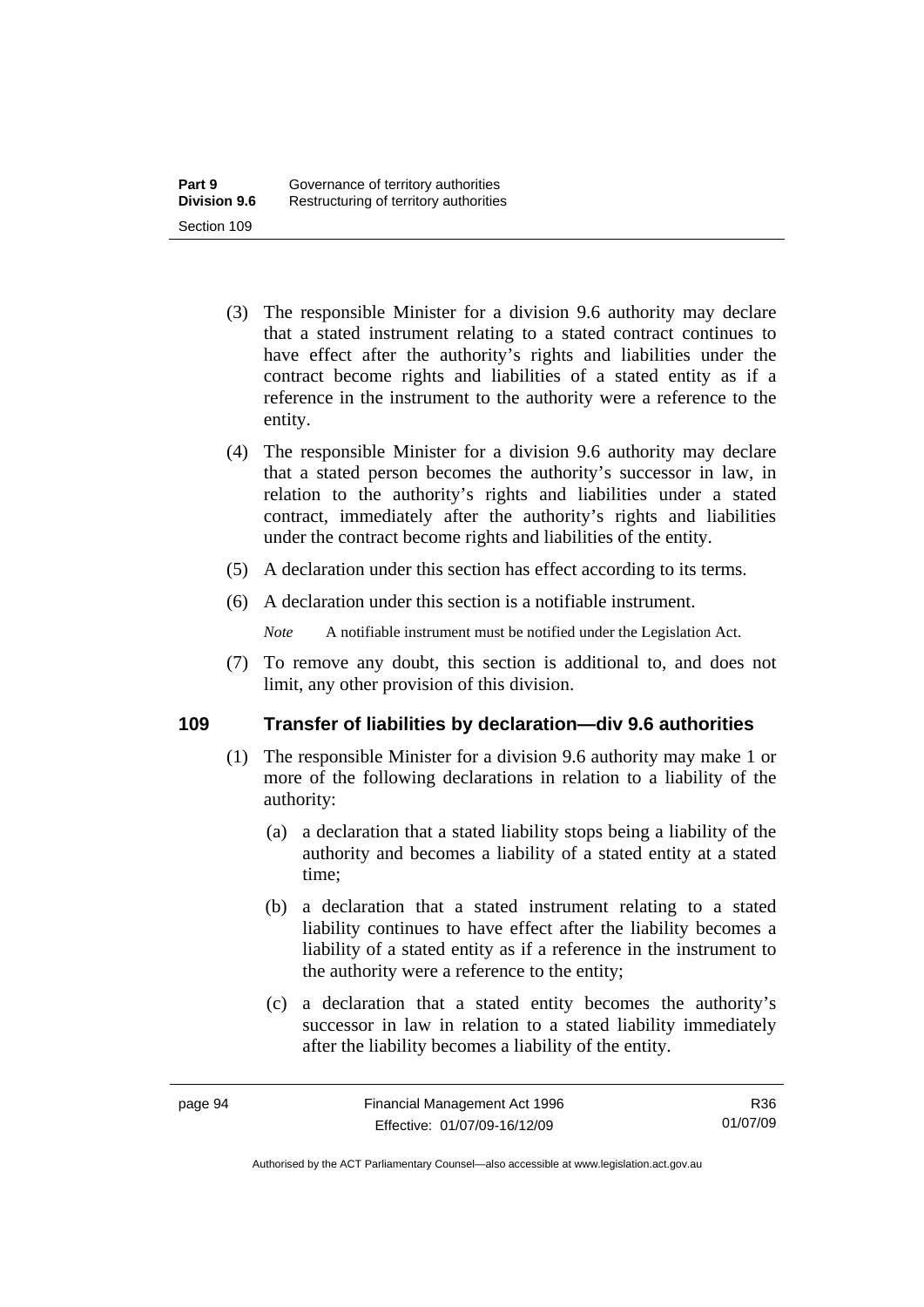- (2) A declaration under subsection (1) has effect in accordance with its terms.
- (3) A declaration under subsection (1) is a notifiable instrument.

 (4) To remove any doubt, this section is additional to, and does not limit any other provision of this division.

# **110 Assistance given by authorities for div 9.6**

 (1) A division 9.6 authority may, on the authority's own initiative, give the Territory assistance in relation to the transfer of the authority's assets.

#### **Examples of forms of assistance**

- 1 giving information
- 2 giving financial assistance
- 3 giving a financial benefit to an entity
- 4 giving facilities, information and other assistance in relation to the conduct of a due diligence procedure or market briefing
- 5 entering into an agreement with the Territory
- *Note* An example is part of the Act, is not exhaustive and may extend, but does not limit, the meaning of the provision in which it appears (see Legislation Act, s 126 and s 132).
- (2) A division 9.6 authority must, if asked in writing by the responsible Minister for the authority, assist the Territory in relation to the transfer of the authority's assets.
- (3) If a division 9.6 authority must give assistance under subsection (2), the assistance must be given within the period, and in the way, stated in the request.
- (4) To remove any doubt, a division 9.6 authority that gives assistance under this section does not incur civil liability only because of the giving of assistance.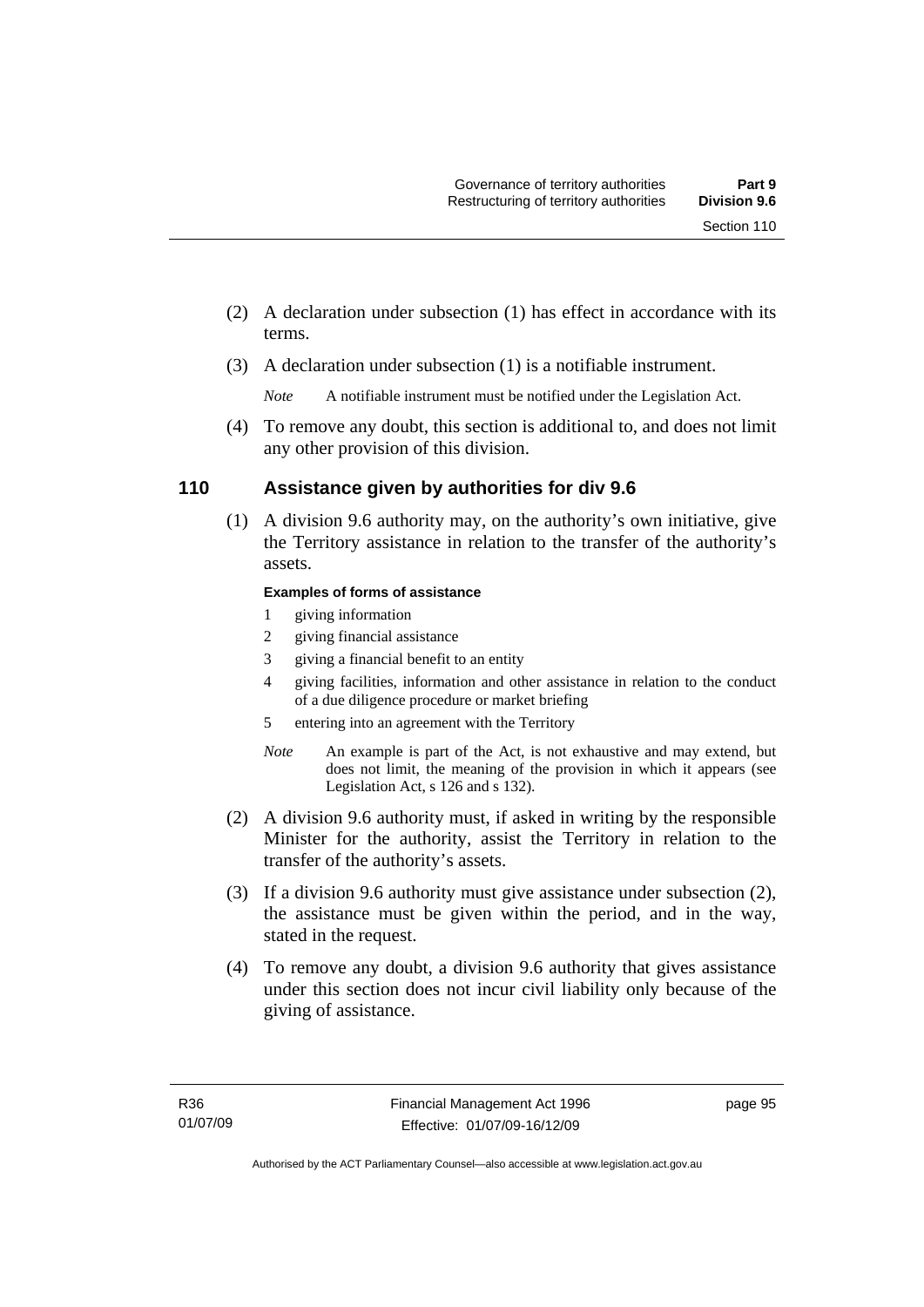(5) Any liability that would, apart from this section, attach to the division 9.6 authority attaches instead to the Territory.

#### **111 Assistance given by governing board members for div 9.6**

 (1) The governing board, or a member of the governing board, of a division 9.6 authority may, on the board's or member's own initiative, give the Territory assistance in relation to the transfer of the authority's assets.

#### **Examples of forms of assistance**

- 1 giving information
- 2 giving financial assistance
- 3 giving a financial benefit to an entity
- 4 giving facilities, information and other assistance in relation to the conduct of a due diligence procedure or market briefing
- 5 entering into an agreement with the Territory
- *Note* An example is part of the Act, is not exhaustive and may extend, but does not limit, the meaning of the provision in which it appears (see Legislation Act, s 126 and s 132).
- (2) The governing board, or a member of the governing board, of a division 9.6 authority must, if asked in writing by the responsible Minister for the authority, assist the Territory in relation to the transfer of the authority's assets.
- (3) If the governing board, or a member of the governing board, of a division 9.6 authority must give assistance under subsection (2), the assistance must be given within the period, and in the way, stated in the request.
- (4) To remove any doubt, a governing board or a member of a governing board who gives assistance under this section does not incur civil liability only because of the giving of assistance.
- (5) Any liability that would, apart from this section, attach to the members or member of the governing board attaches instead to the Territory.

Authorised by the ACT Parliamentary Counsel—also accessible at www.legislation.act.gov.au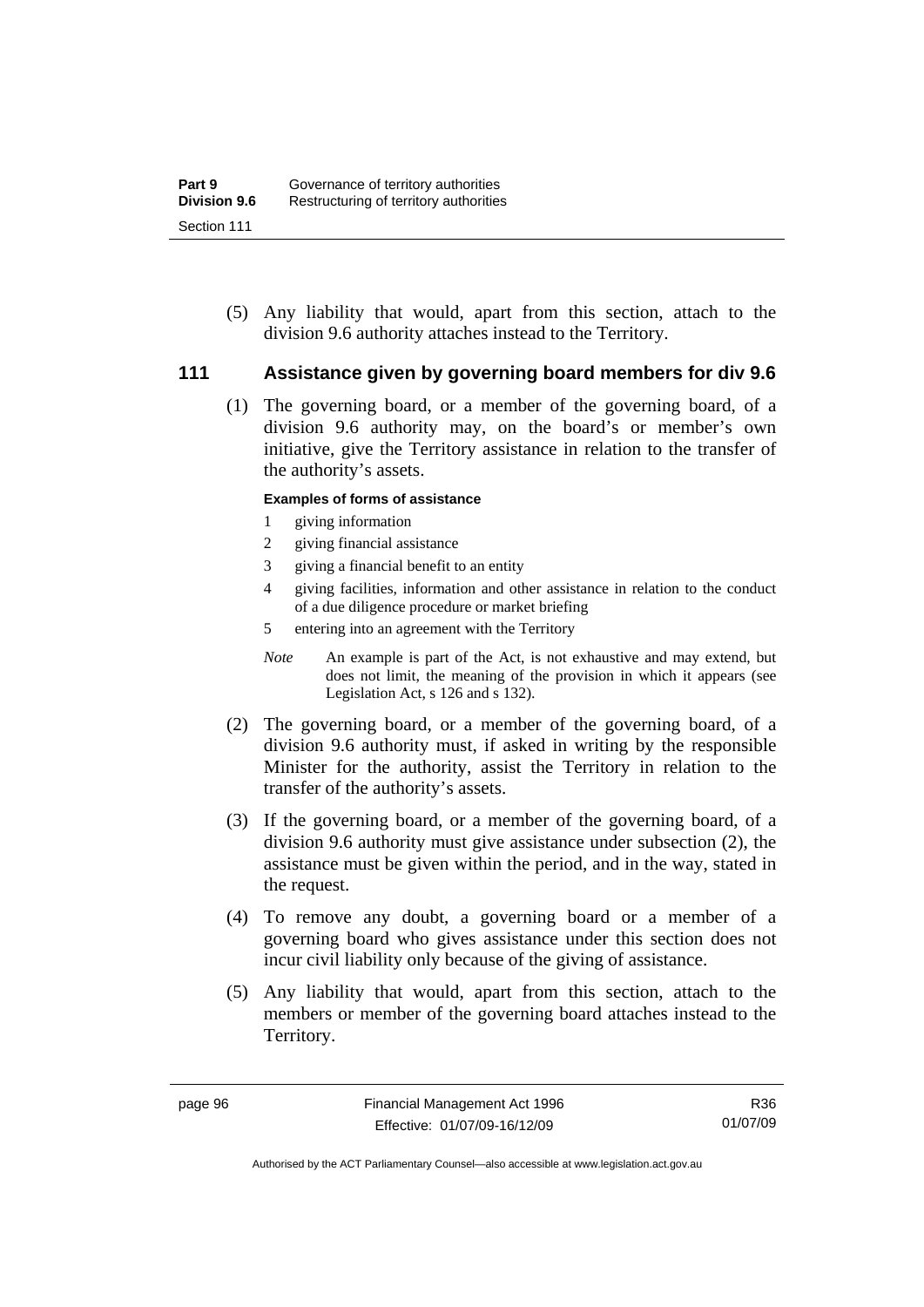#### **112 Use of information by Territory and div 9.6 authorities**

- (1) This section applies to information provided under section 110 (Assistance given by authorities for div 9.6) or section 111 (Assistance given by governing board members for div 9.6) in relation to a division 9.6 authority.
- (2) The Territory, the division 9.6 authority or an associated person may use the information for a purpose related to, or consequent on, the transfer of the authority's assets.
- (3) The Territory, the territory authority or an associated person may give the information to someone else for a purpose related to, or consequent on, the transfer of the authority's assets.
- (4) If a person gives information or uses information under this section—
	- (a) the giving of the information is not—
		- (i) a breach of confidence; or
		- (ii) a breach of professional etiquette or ethics; or
		- (iii) a breach of a rule of professional conduct; and
	- (b) the person does not incur civil liability only because of the giving or using of the information.
- (5) In this section:

*associated person*—each of the following is an *associated person* in relation to a division 9.6 authority:

- (a) the responsible Minister for the authority;
- (b) a public employee;
- (c) a person who exercises a function for the Territory in relation to the transfer of the authority's assets;
- (d) a member of the governing board of the territory authority;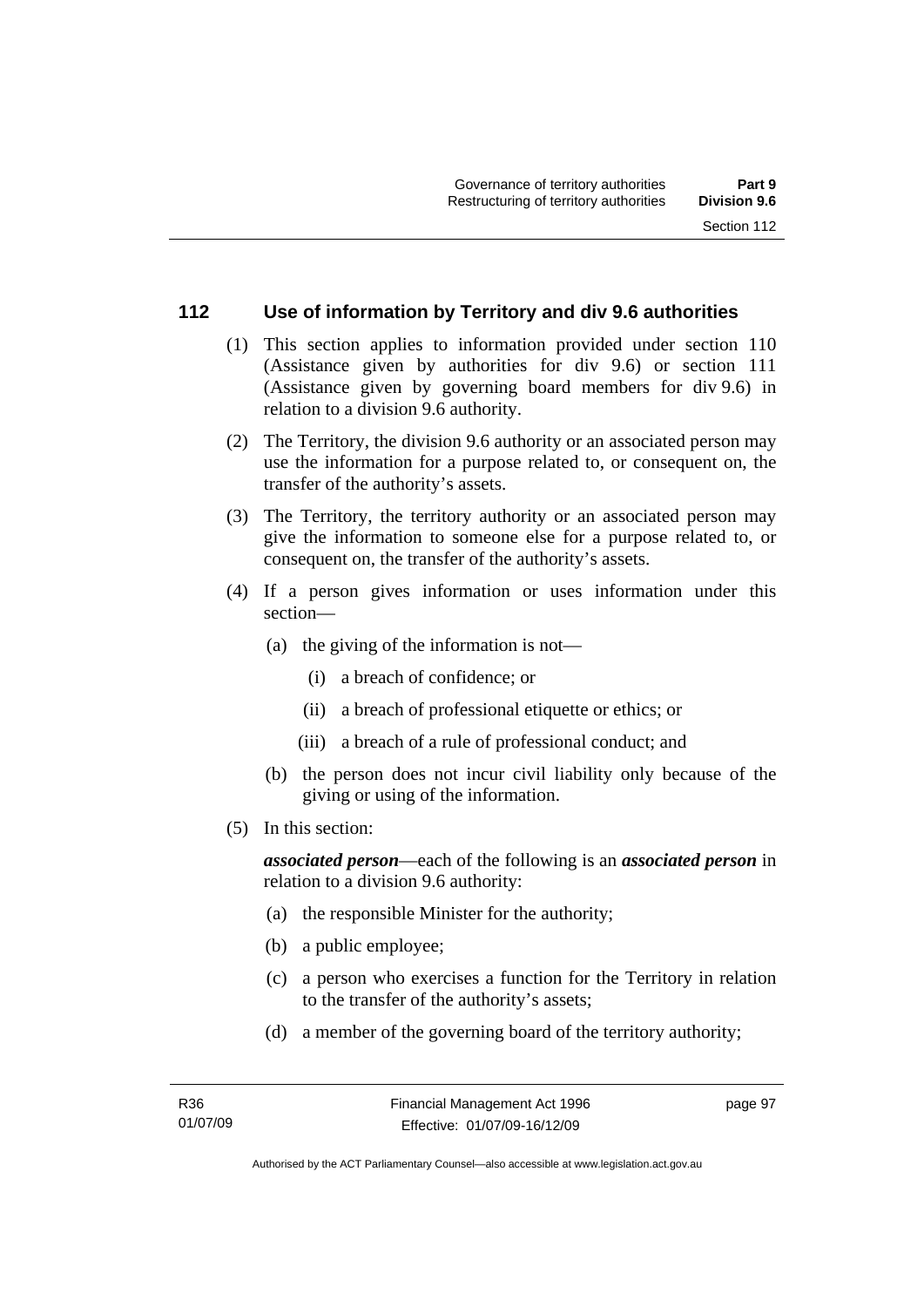- (e) an officer or employee of the authority;
- (f) a person who exercises a function for the authority in relation to the authority's assets.

#### **113 Contracts relating to the protection of information responsible Minister for div 9.6 authority**

- (1) The responsible Minister for a division 9.6 authority may, on behalf of the Territory, enter into a contract with an entity relating to the protection of information if—
	- (a) the information is provided under section 110 (Assistance given by authorities for div 9.6) or section 111 (Assistance given by governing board members for div 9.6); and
	- (b) publication of the information might be expected to substantially prejudice the entity's commercial interests.
- (2) To remove any doubt, subsection (1) does not limit the power of the Territory to enter into contracts.

# **114 Contracts relating to the protection of information div 9.6 authority**

- (1) A division 9.6 authority may enter into a contract with an entity relating to the protection of information if—
	- (a) the information is provided under section 110 (Assistance given by authorities for div 9.6) or section 111 (Assistance given by governing board members for div 9.6); and
	- (b) publication of the information might be expected to substantially prejudice the entity's commercial interests.
- (2) To remove any doubt, subsection (1) does not limit the power of the division 9.6 authority to enter into contracts.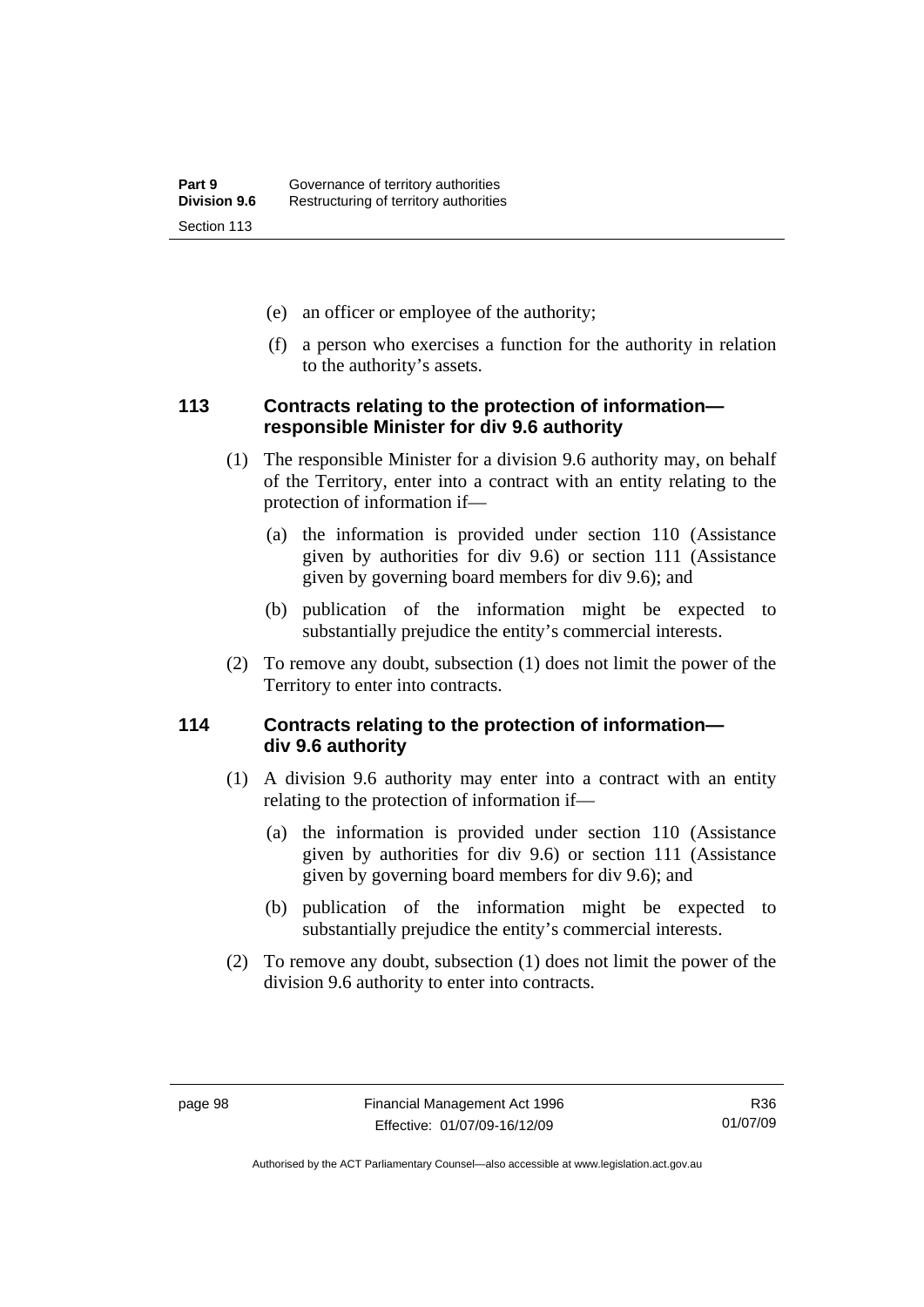## **115 Transfer of pending proceedings—div 9.6 authorities**

- (1) This section applies if—
	- (a) an entity (the *successor*) becomes the successor in law of someone else (the *original entity*) at a particular time (the *handover time*) in relation to a particular asset, right or liability because of a declaration made by a Minister under this division; and
	- (b) a proceeding to which the original entity was a party was pending in a court or other entity immediately before the handover time; and
	- (c) the proceeding related, completely or partly, to the asset, right or liability.
- (2) The successor is, by force of this subsection, substituted for the original entity as a party to the proceeding to the extent to which the proceeding relates to the asset, right or liability.
- (3) The court or other entity in which, or before which, a proceeding has been continued under this section may give directions about the proceeding.
- (4) However, subsection (2) does not apply if the responsible Minister for the original entity determines otherwise.
- (5) A determination under subsection (3) is a notifiable instrument.

*Note* A notifiable instrument must be notified under the Legislation Act.

## **116 Proceedings and evidence—div 9.6 authorities**

 (1) This section applies if an entity (the *successor*) becomes the successor in law of someone else (the *original entity*) at a particular time (the *handover time*) in relation to a particular asset, right or liability because of a declaration made by a Minister under this division.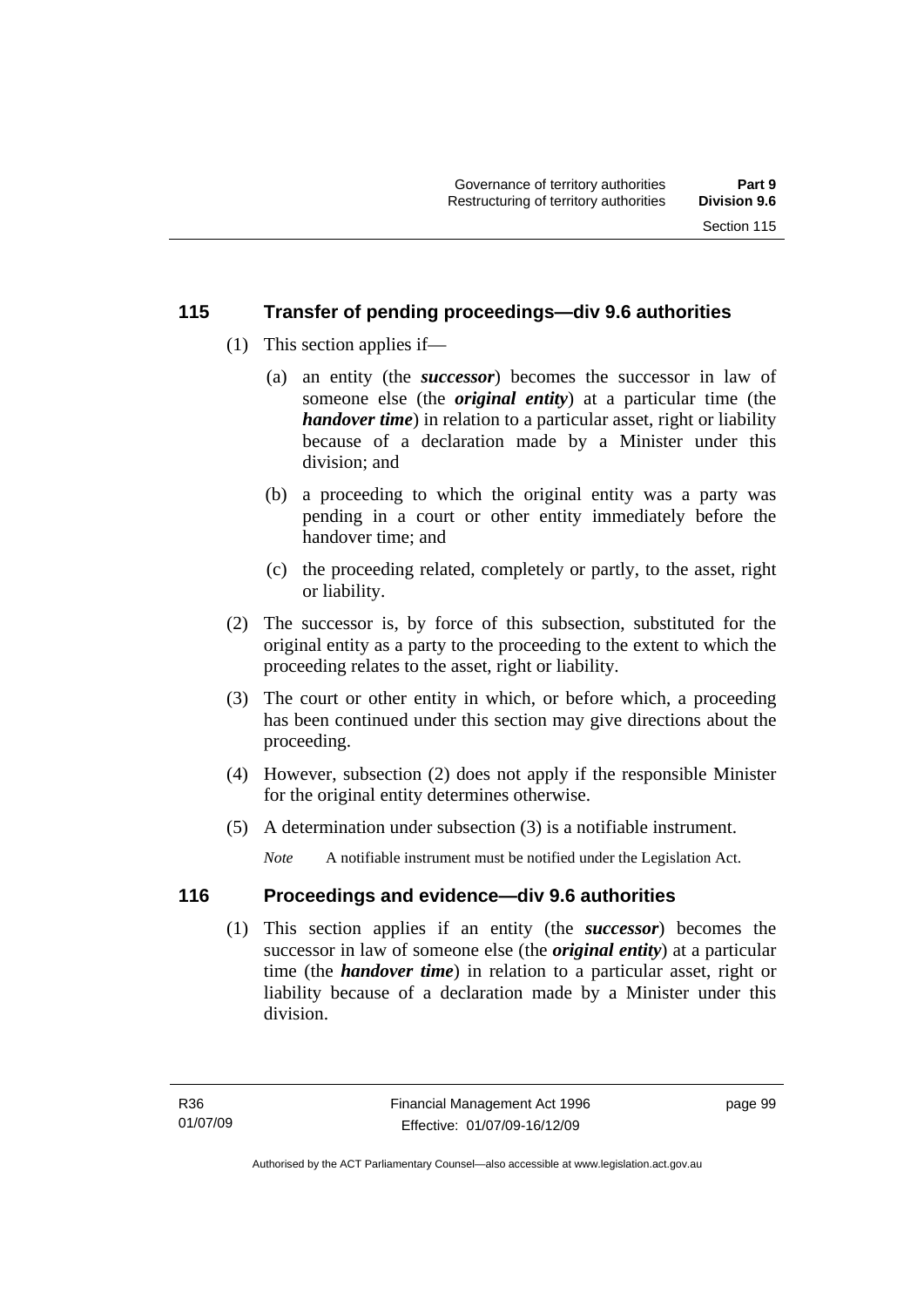- (2) A proceeding for a cause of action may be brought against the successor in relation to the asset, right or liability if, before handover time—
	- (a) the cause of action had accrued against the original entity in relation to the asset, right or liability; and
	- (b) a proceeding had not started in relation to the cause of action; and
	- (c) the limitation period for the cause of action had not ended.
- (3) The *Limitation Act 1985,* part 3 (Postponement of bar) applies to the starting of a proceeding that may be brought by or against the successor under this section as if the cause of action had been accrued by, or had accrued against, the successor.
- (4) The court or other entity in which, or before which, a proceeding has been or may be started under this section may give directions about the proceeding.
- (5) Any evidence that, before handover time, would have been admissible for or against the original entity in relation to the asset, right or liability is admissible for or against the successor.
- (6) An order made in a proceeding by or against the original entity in relation to the asset, right or liability before handover time may be enforced by or against the successor.
- (7) In this section:

*proceeding* includes a proceeding by way of appeal or review (including review under the *Ombudsman Act 1989*).

## **117 Operation of div 9.6 not breach of contract etc**

To remove any doubt, the operation of this division must not be taken to—

(a) place a person in breach of contract or confidence; or

R36 01/07/09

Authorised by the ACT Parliamentary Counsel—also accessible at www.legislation.act.gov.au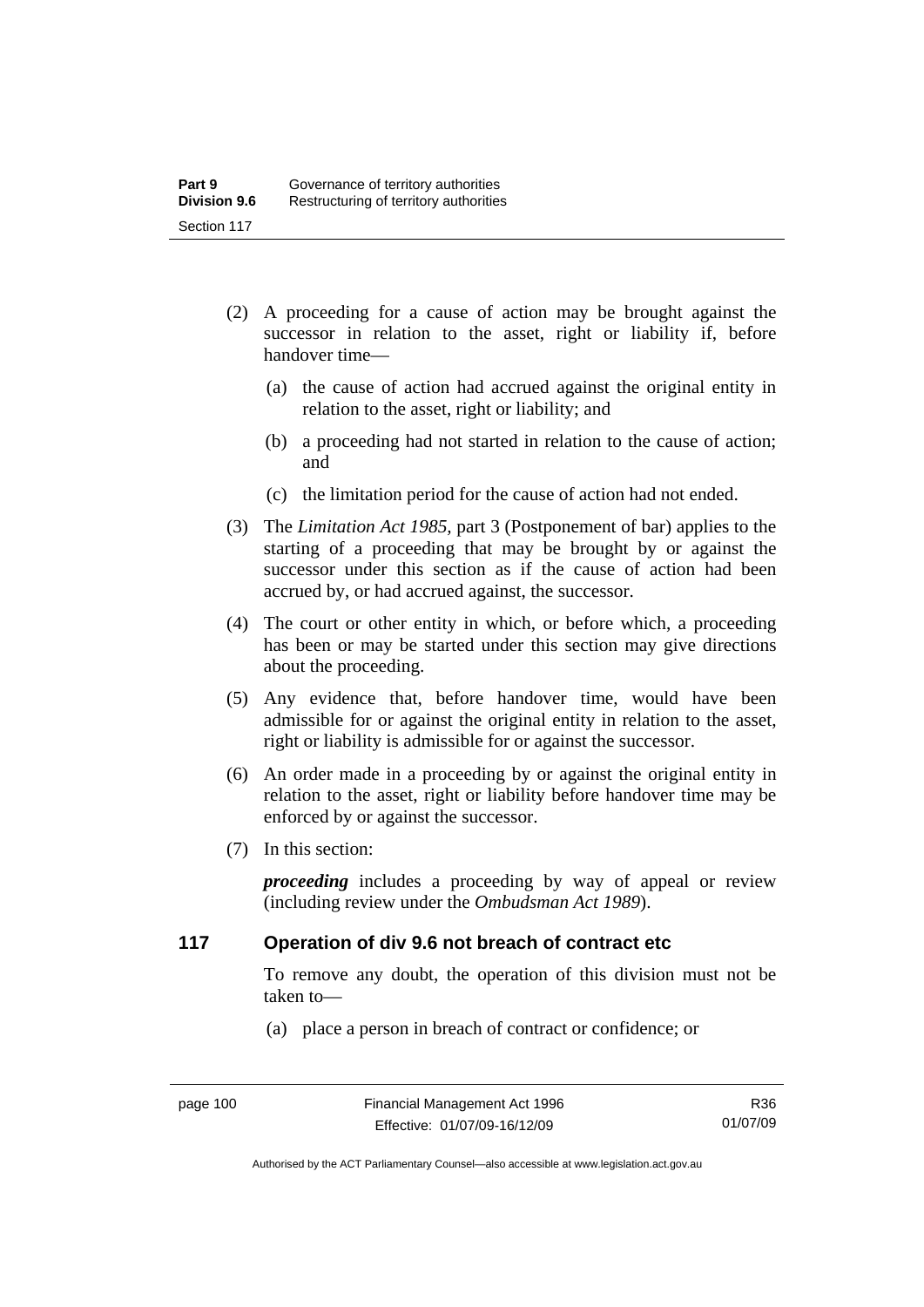- (b) otherwise make a person guilty of a civil wrong; or
- (c) place a person in breach of, or create a default under, any territory law or provision in an agreement, arrangement or understanding, including, for example, a contractual provision prohibiting, restricting or regulating the following:
	- (i) the assignment or transfer of an asset, right or liability;
	- (ii) the disclosure of information; or
- (d) release a surety from any of surety's liabilities in relation to a liability that is transferred under a declaration made by a Minister under this division; or
- (e) fulfil a condition that—
	- (i) allows an entity to terminate an agreement or liability; or
	- (ii) alters the operation or effect of an agreement; or
	- (iii) requires an amount to be paid before its stated maturity.
- *Note* An example is part of the Act, is not exhaustive and may extend, but does not limit, the meaning of the provision in which it appears (see Legislation Act, s 126 and s 132).

## **118 Transfer of assets etc not otherwise disposed of—div 9.6 authorities**

- (1) This section applies in relation to an asset, right or liability of a division 9.6 authority if—
	- (a) the authority ceases to exist; and
	- (b) apart from this section, division 9.7 would not apply in relation to the authority; and
	- (c) the asset, right or liability has not been disposed of after the authority ceases to exist.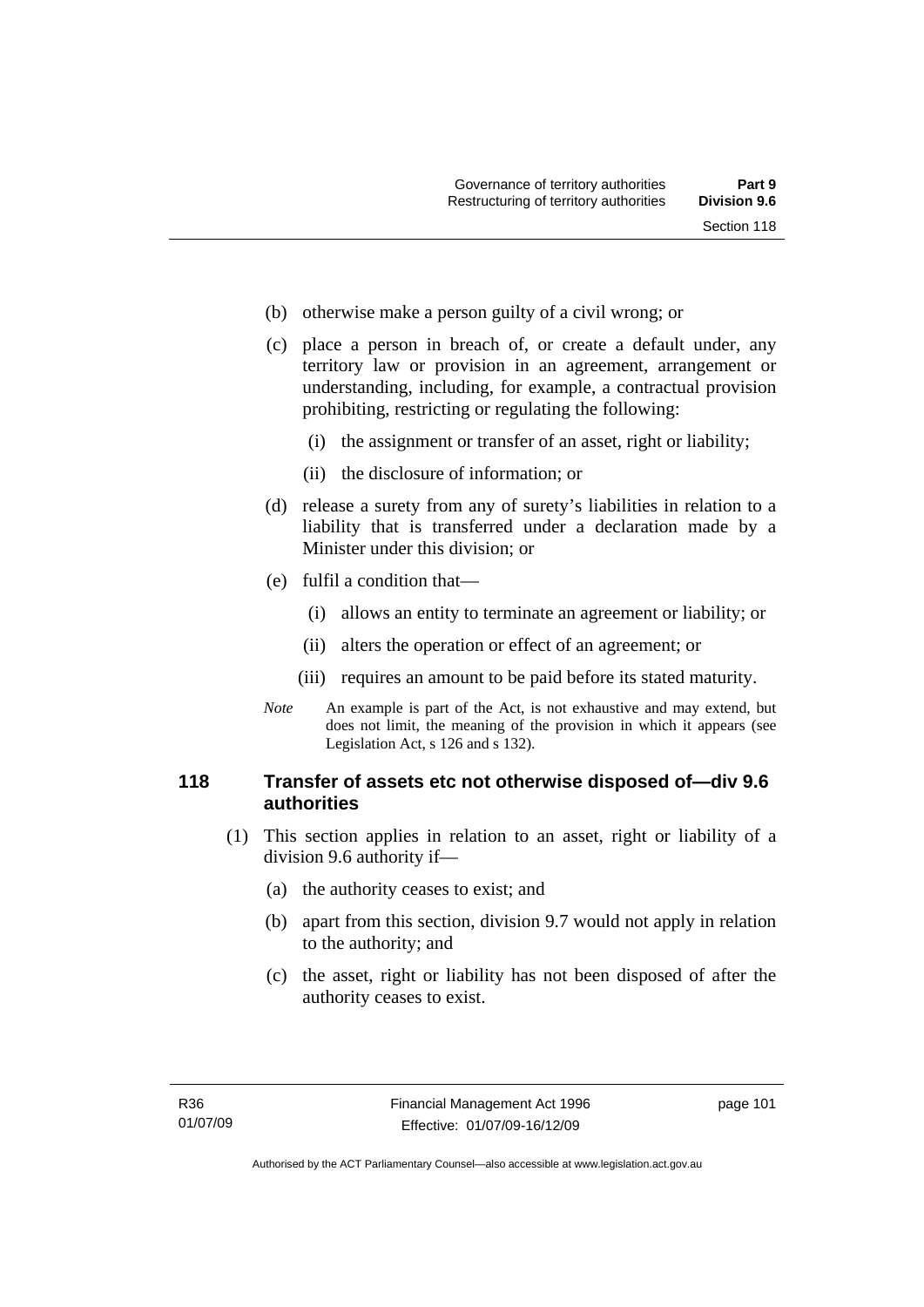(2) Division 9.7 applies in relation to the division 9.6 authority as if it were a division 9.7 authority, but only in relation to the asset, right or liability that has not been disposed of.

## **119 Annual reports etc for div 9.6 authorities**

(1) In this section:

*division 9.6 authority* means a division 9.6 authority that has ceased to exist and is not also a division 9.7 authority.

*financial year*––see the *Annual Reports (Government Agencies) Act 2004*, section 6 (3).

*handover day*, in relation to a division 9.6 authority, means the day the authority ceases to exist.

*relevant financial year*, for a division 9.6 authority, means a financial year—

- (a) beginning before the handover day for the authority; and
- (b) for which a report had not been presented by the authority under the *Annual Reports (Government Agencies) Act 2004*, section 6 (Annual report of public authority) before the handover day.

*responsible Minister*, for a division 9.6 authority, means the Minister who was the responsible Minister for the authority immediately before it ceased to exist.

- (2) The responsible Minister for a division 9.6 authority must present an annual report for the authority for each relevant financial year.
- (3) An annual report under subsection (2) must include anything that the annual report would have been required to include before handover day for the division 9.6 authority.
- (4) The applied provisions of part 8 (Financial provisions for territory authorities) apply in relation to a division 9.6 authority in relation to any period before the handover day as if—

R36 01/07/09

Authorised by the ACT Parliamentary Counsel—also accessible at www.legislation.act.gov.au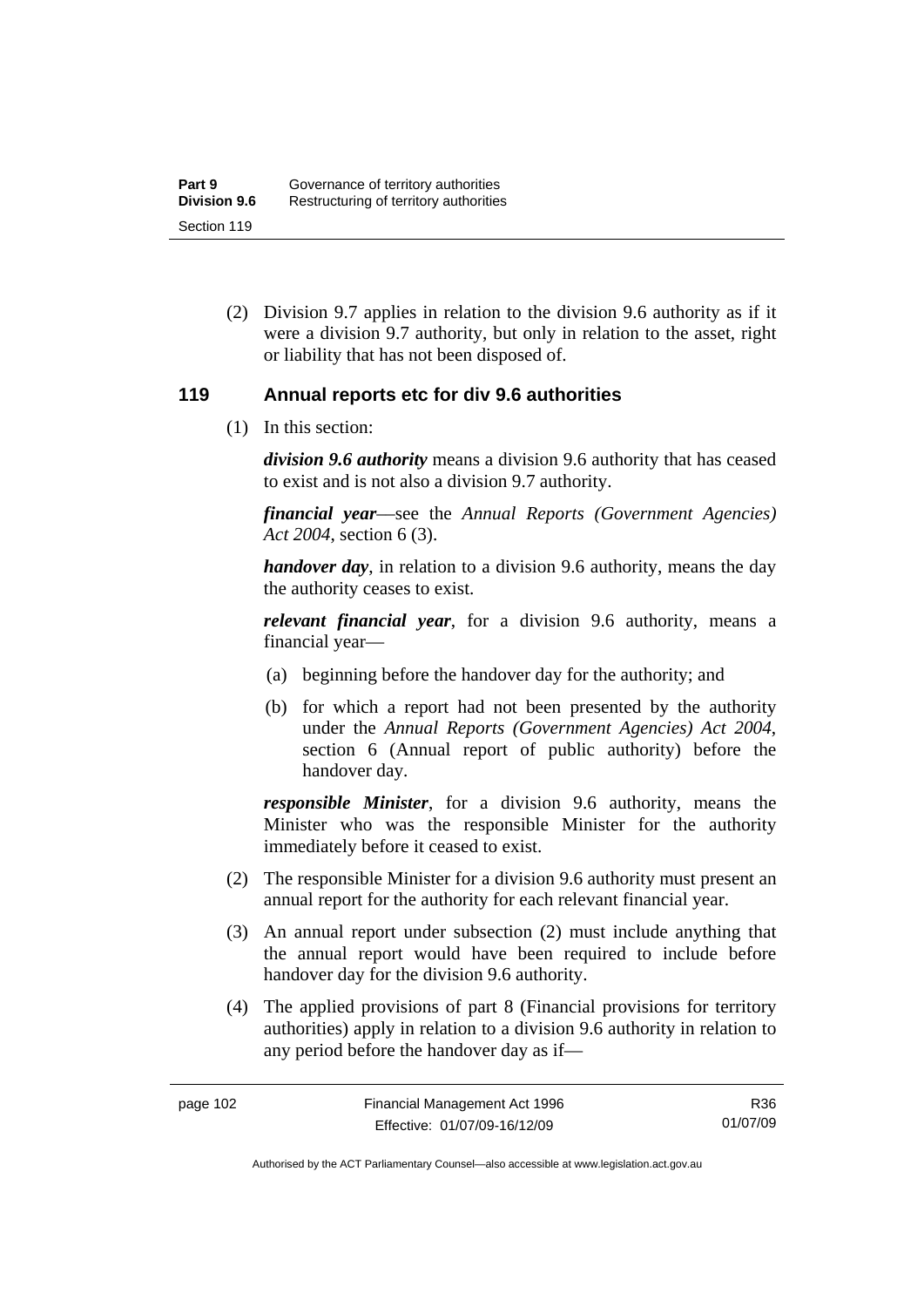- (a) the authority had not ceased to exist; and
- (b) a reference in section 63 and section 68 to the authority included a reference to the responsible Minister for the authority; and
- (c) a reference in section 64 and section 69 to the relevant person for the authority included a reference to the responsible Minister for the authority; and
- (d) a reference in section 65 and section 70 to the chief executive officer of the authority included a reference to the responsible Minister for the authority; and
- (e) all other necessary changes were made; and
- (f) any changes prescribed by regulation were made.
- (5) For subsection (4), the *applied provisions of part 8* are the following:
	- section 63 (Annual financial statements of territory authorities)
	- section 64 (Responsibility for annual financial statements of territory authorities)
	- section 65 (Audit of annual financial statements of territory authorities)
	- section 66 (Annual financial statements of territory authorities to be included in annual reports etc)
	- section 68 (Statements of performance of territory authorities)
	- section 69 (Responsibility for territory authority statements of performance)
	- section 70 (Scrutiny of territory authority statements of performance)
	- section 71 (Territory authority statements of performance to be included in annual reports).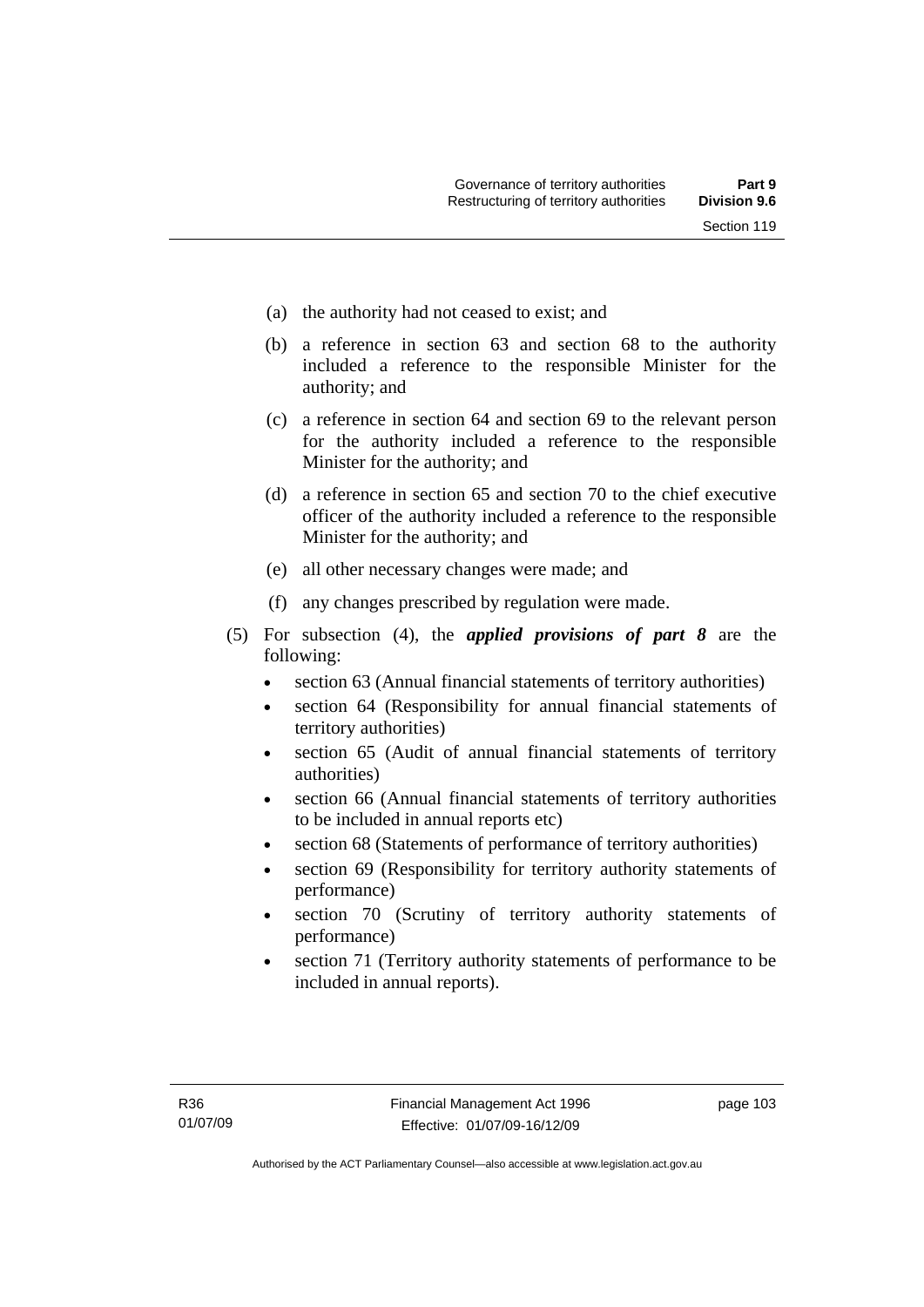# **Division 9.7 Additional provisions for restructuring of certain territory authorities**

## **120 What territory authorities does div 9.7 apply to?**

- (1) This division applies to a territory authority if the authority is prescribed by regulation for this division.
	- *Note* This division also applies in relation to territory authorities in relation to certain assets, rights and liabilities (see s 118).
- (2) A reference in this division to a *division 9.7 authority* is a reference to a territory authority to which this division applies.
- (3) To remove any doubt, a regulation may prescribe a territory authority for this division whether or not this part would otherwise apply to the authority.

## **121 Definitions—div 9.7**

In this division:

*handover day*, in relation to a division 9.7 authority, means the day the authority ceases to exist.

*territory authority* includes a territory authority that has ceased to exist.

## **122 Vesting of assets, rights and liabilities—div 9.7 authorities**

- (1) All assets, rights and liabilities of a division 9.7 authority immediately before handover day vest in the Territory on handover day.
- (2) To remove any doubt, all records of the territory authority, including applications made to the authority, become the records of the Territory on handover day.

R36 01/07/09

Authorised by the ACT Parliamentary Counsel—also accessible at www.legislation.act.gov.au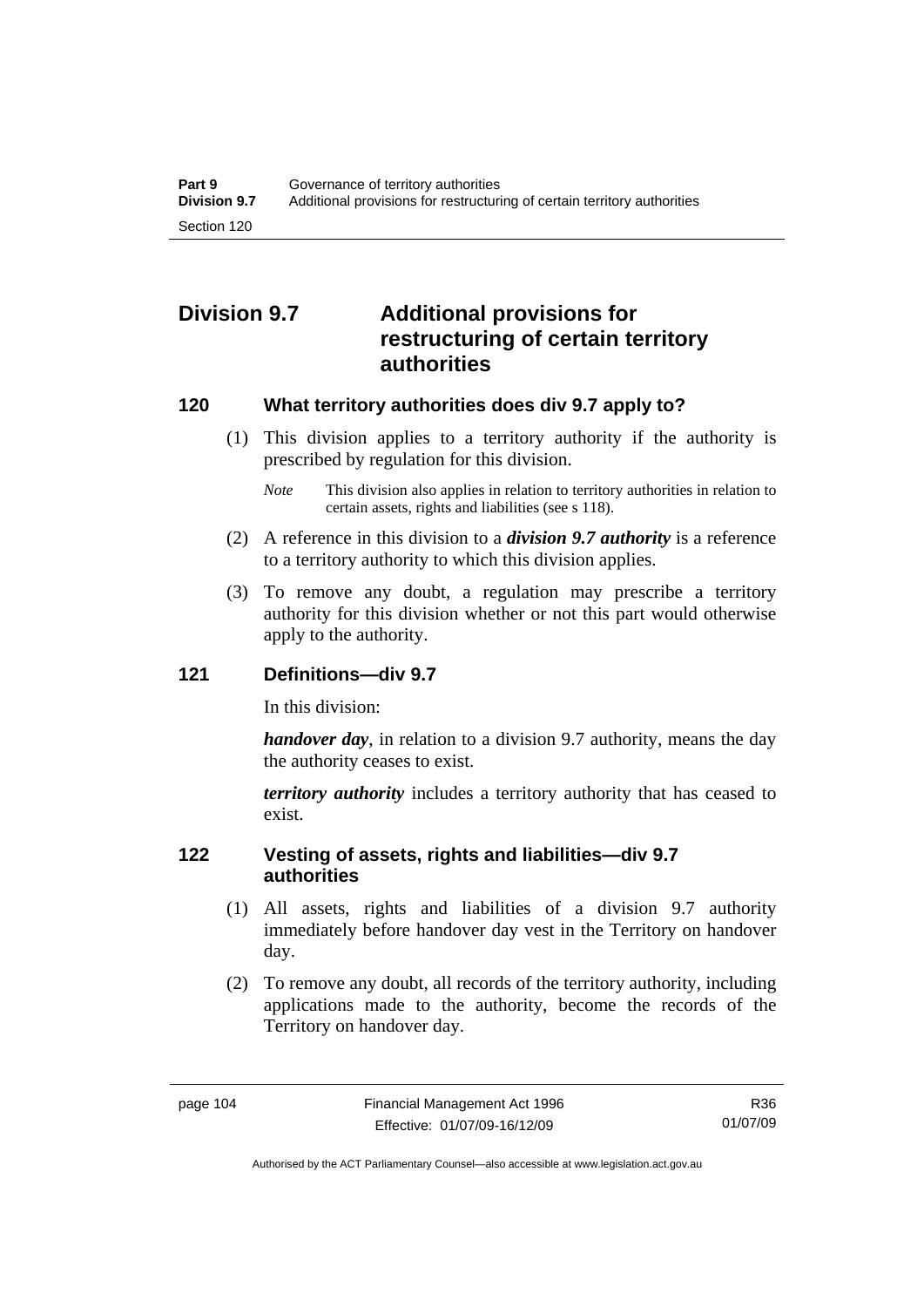## **123 Proceedings and evidence—div 9.7 authorities**

- (1) For a proceeding started before handover day and to which a division 9.7 authority is a party, the Territory is substituted as a party on the handover day.
- (2) A proceeding for a cause of action in relation to a division 9.7 authority may be brought against the Territory if, before handover day—
	- (a) the cause of action had accrued against the authority; and
	- (b) a proceeding had not started in relation to the cause of action; and
	- (c) the limitation period for the cause of action had not ended.
- (3) The *Limitation Act 1985,* part 3 (Postponement of bar) applies to the starting of a proceeding that may be brought by or against the Territory under this section as if the cause of action had been accrued by, or had accrued against, the Territory.
- (4) The court or other entity in which, or before which, a proceeding may be or has been started or continued under this section may give directions about the proceeding.
- (5) Any evidence that would, before a division 9.7 authority ceased to exist, have been admissible for or against the authority is admissible for or against the Territory.
- (6) An order made in a proceeding by or against a division 9.7 authority before the handover day may, after the handover day, be enforced by or against the Territory.
- (7) In this section:

*proceeding* includes a proceeding by way of appeal or review (including review under the *Ombudsman Act 1989*).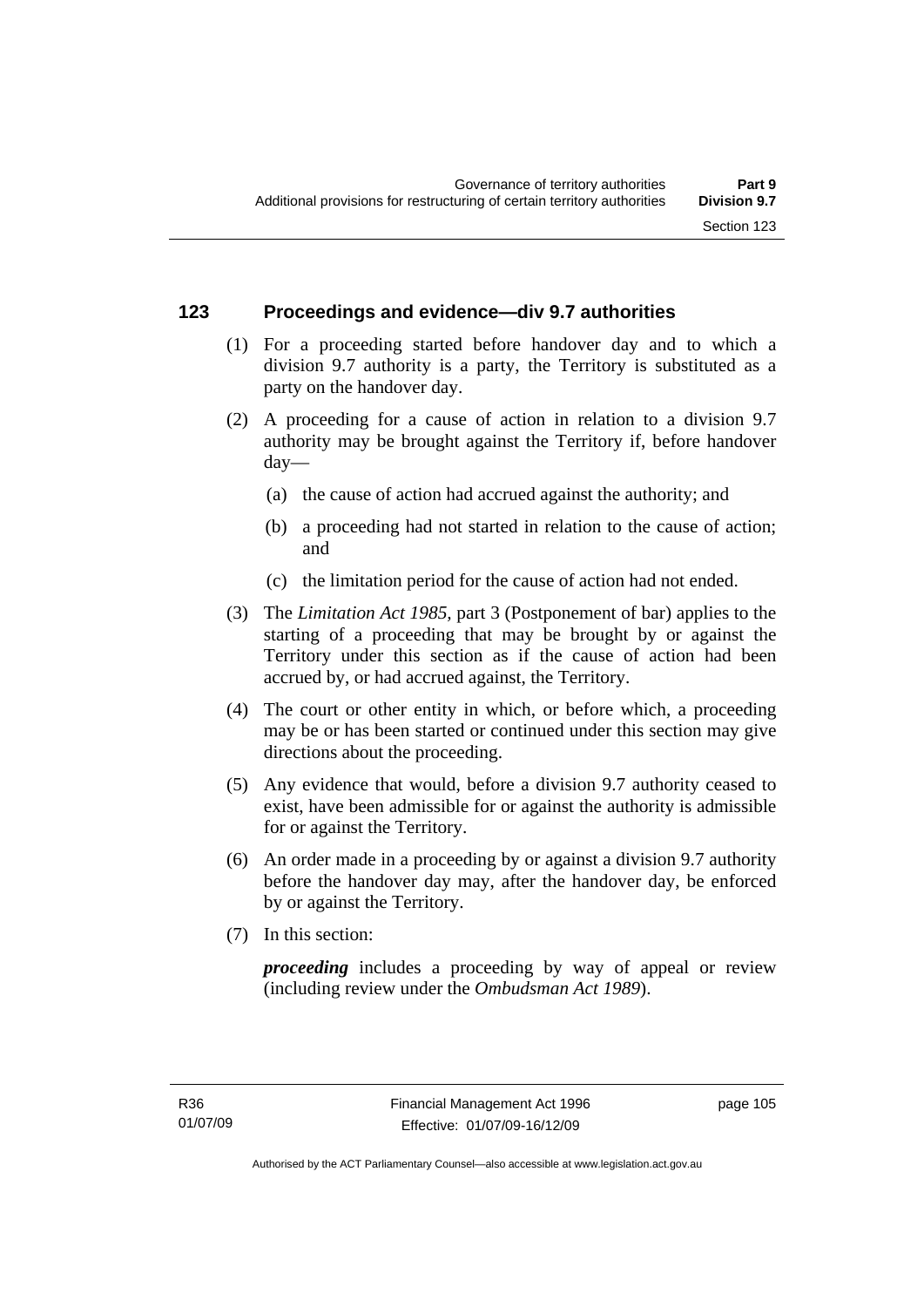## **124 Annual reports and financial statements for div 9.7 authorities**

(1) In this section:

*division 9.7 authority* means a division 9.7 authority that has ceased to exist.

*financial year*––see the *Annual Reports (Government Agencies) Act 2004*, section 6 (3).

*relevant financial year*, for a division 9.7 authority, means a financial year—

- (a) beginning before the handover day for the authority; and
- (b) for which a report had not been presented by the authority under the *Annual Reports (Government Agencies) Act 2004*, section 6 (Annual report of public authority) before the handover day.

*responsible Minister*, for a division 9.7 authority, means the Minister who was the responsible Minister for the authority immediately before it ceased to exist.

- (2) The responsible Minister for a division 9.7 authority must present an annual report for the authority for each relevant financial year.
- (3) An annual report under subsection (2) must include anything that the annual report would have been required to include before handover day for the division 9.7 authority.
- (4) The applied provisions of part 8 (Financial provisions for territory authorities) apply in relation to a division 9.7 authority in relation to any period before the handover day as if—
	- (a) the authority had not ceased to exist; and
	- (b) a reference in section 63 and section 68 to the authority included a reference to the responsible Minister for the authority; and

R36 01/07/09

Authorised by the ACT Parliamentary Counsel—also accessible at www.legislation.act.gov.au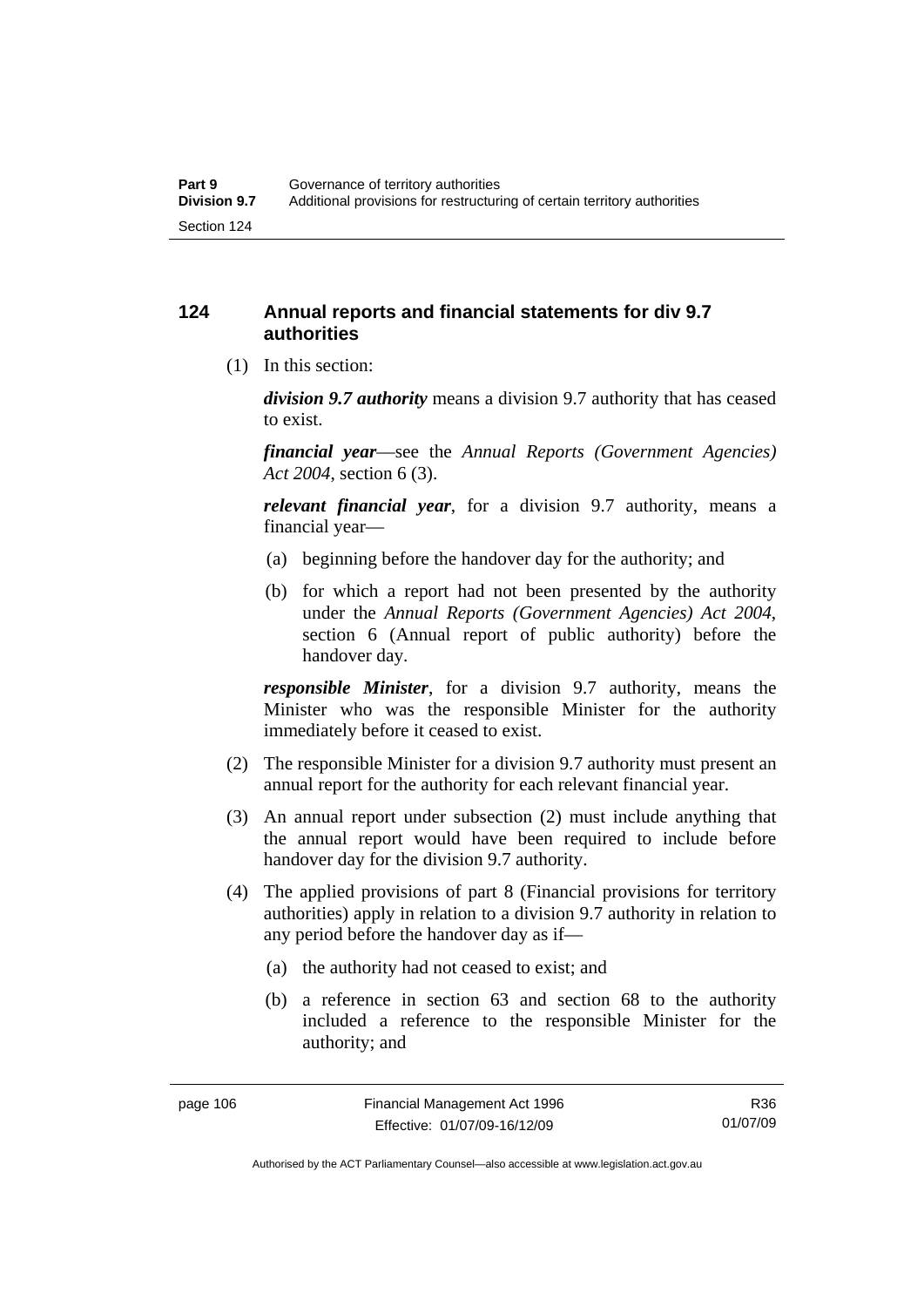- (c) a reference in section 64 and section 69 to the relevant person for the authority included a reference to the responsible Minister for the authority; and
- (d) a reference in section 65 and section 70 to the chief executive officer of the authority included a reference to the responsible Minister for the authority; and
- (e) all other necessary changes were made; and
- (f) any changes prescribed by regulation were made.
- (5) For subsection (4), the *applied provisions of part 8* are the following:
	- section 63 (Annual financial statements of territory authorities)
	- section 64 (Responsibility for annual financial statements of territory authorities)
	- section 65 (Audit of annual financial statements of territory authorities)
	- section 66 (Annual financial statements of territory authorities to be included in annual reports etc)
	- section 68 (Statements of performance of territory authorities)
	- section 69 (Responsibility for territory authority statements of performance)
	- section 70 (Scrutiny of territory authority statements of performance)
	- section 71 (Territory authority statements of performance to be included in annual reports).

## **125 References to div 9.7 authority**

In any contract, agreement or arrangement, a reference to a division 9.7 authority is, for the application of the contract, agreement or arrangement on or after the handover day, a reference to the Territory.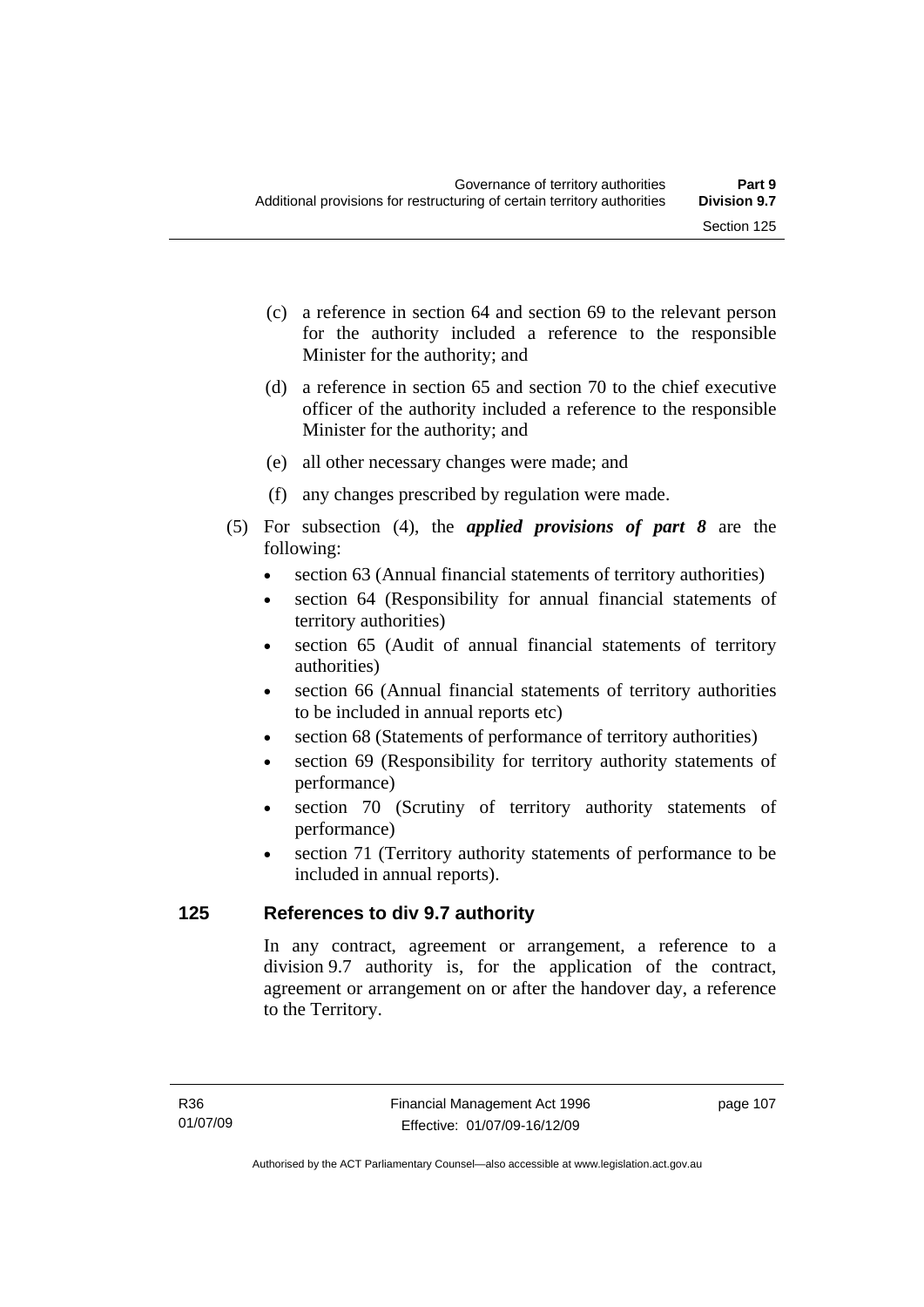#### **Part 10** Miscellaneous

Section 130

# **Part 10 Miscellaneous**

#### **130 Act of grace payments**

- (1) If the Treasurer considers it appropriate to do so because of special circumstances, the Treasurer may authorise the payment by a department of an amount to a person (the *payee*) although the payment of that amount (the *relevant amount*) would not otherwise be authorised by law or required to meet a legal liability.
- (2) The authorisation may provide for the relevant amount to be paid  $by-$ 
	- (a) more than 1 instalment and on the dates specified in the authorisation; or
	- (b) periodical payments of an amount, and for the period, specified in the authorisation.
- (3) An authorisation may be expressed to be subject to conditions to be complied with by the payee.
- (4) If a condition is contravened, the Treasurer may by written notice addressed to the last-known address of the payee require the payee, within 30 days of receipt of the notice, to pay an amount equal to all or part of the relevant amount.
- (5) If the payee does not pay the amount specified in the notice under subsection (4), the amount may be recovered by the Territory as a debt.
- (6) If the payment of an amount by a department is authorised under this section, the Treasurer must —
	- (a) direct that the amount be paid from an appropriate appropriation for the department specified by the Treasurer; or
	- (b) authorise payment of the amount under section 18; or

R36 01/07/09

Authorised by the ACT Parliamentary Counsel—also accessible at www.legislation.act.gov.au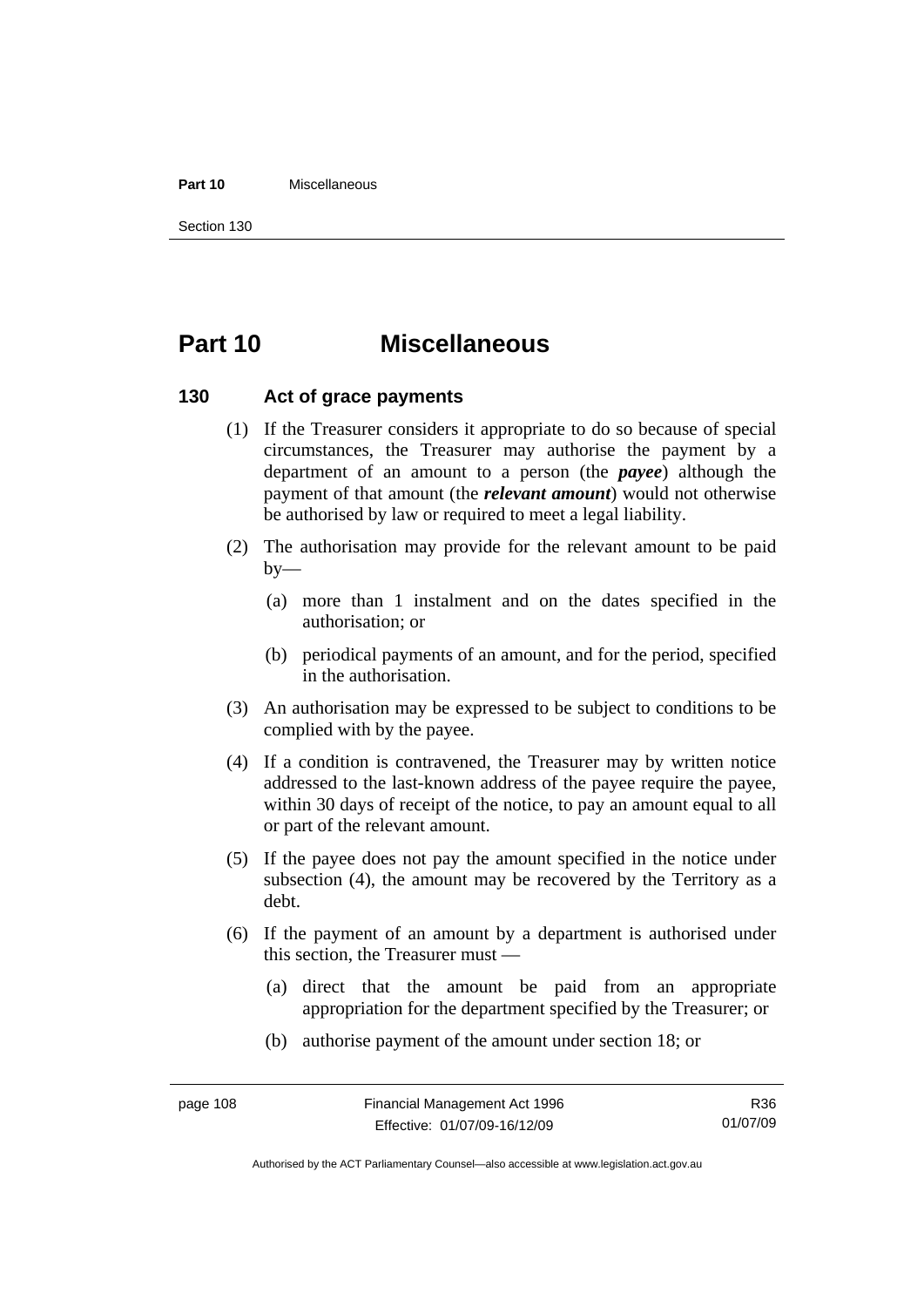- (c) authorise payment of the amount out of the public money of the Territory.
- (7) The public money of the Territory is appropriated for subsection (6) (c).
- (8) A payment made by a department under this section must be reported in notes to the financial statements of the department that relate to the financial year when the payment was made.
- (9) The notes must indicate in relation to each payment under this section the amount and grounds for the payment.
- (10) The notes relating to a payment under this section must not disclose the identity of the payee unless disclosure was agreed to by the payee as a condition of authorising the payment.

## **131 Waiver of debts etc**

- (1) The Treasurer may, in writing, on behalf of the Territory—
	- (a) waive the Territory's right to payment of an amount payable to the Territory; or
	- (b) postpone any right of the Territory to be paid a debt in priority to another debt; or
	- (c) allow the payment by instalments of an amount payable to the Territory; or
	- (d) defer the time for payment of an amount payable to the Territory.
- (2) A waiver relating to an amount payable to the Territory by a person may be expressed to be subject to a condition that the person agrees to pay an amount to the Territory in circumstances specified in the waiver.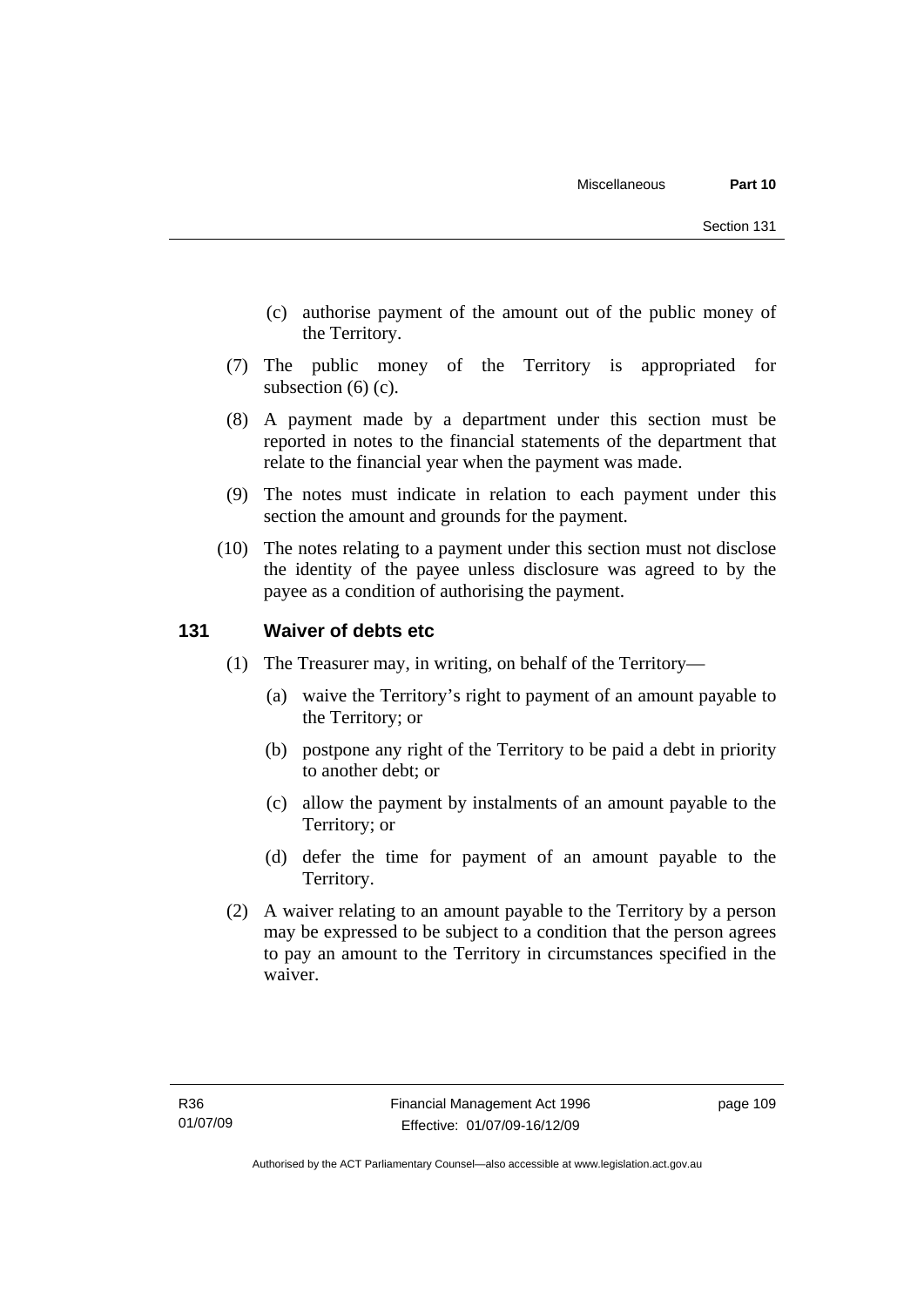#### **Part 10** Miscellaneous

Section 132

 (3) A waiver relating to an amount payable to the Territory must be reported in the notes to the financial statements of the relevant department that relate to the year in which the right to payment was waived.

## **132 Payments in relation to deceased estates**

- (1) If, at the time of a person's death (whether before or after the commencement of this section), the Territory owed an amount to the person, the Treasurer may pay that amount to the person who the Treasurer considers should receive the payment.
- (2) In deciding who should be paid, the Treasurer must have regard to—
	- (a) the provisions of any will of the deceased person that identify the persons entitled to property under the will; and
	- (b) the law relating to the disposition of the property of deceased people.
- (3) Before making a payment to a person, the Treasurer may require the person to produce any documents and other evidence relating to—
	- (a) the disposition of the deceased person's estate; or
	- (b) the family of the deceased person and any other people apparently entitled to share in the estate of the deceased person.
- (4) Subject to subsection (3), the Treasurer may make the payment without requiring production of probate of the will, or letters of administration of the estate, of the deceased person.
- (5) If a payment is made in relation to an amount owing to a deceased person, the Territory is discharged from any further liability in relation to that amount.
- (6) This section does not relieve the recipient of a payment from liability to deal with the money in accordance with law.

R36 01/07/09

Authorised by the ACT Parliamentary Counsel—also accessible at www.legislation.act.gov.au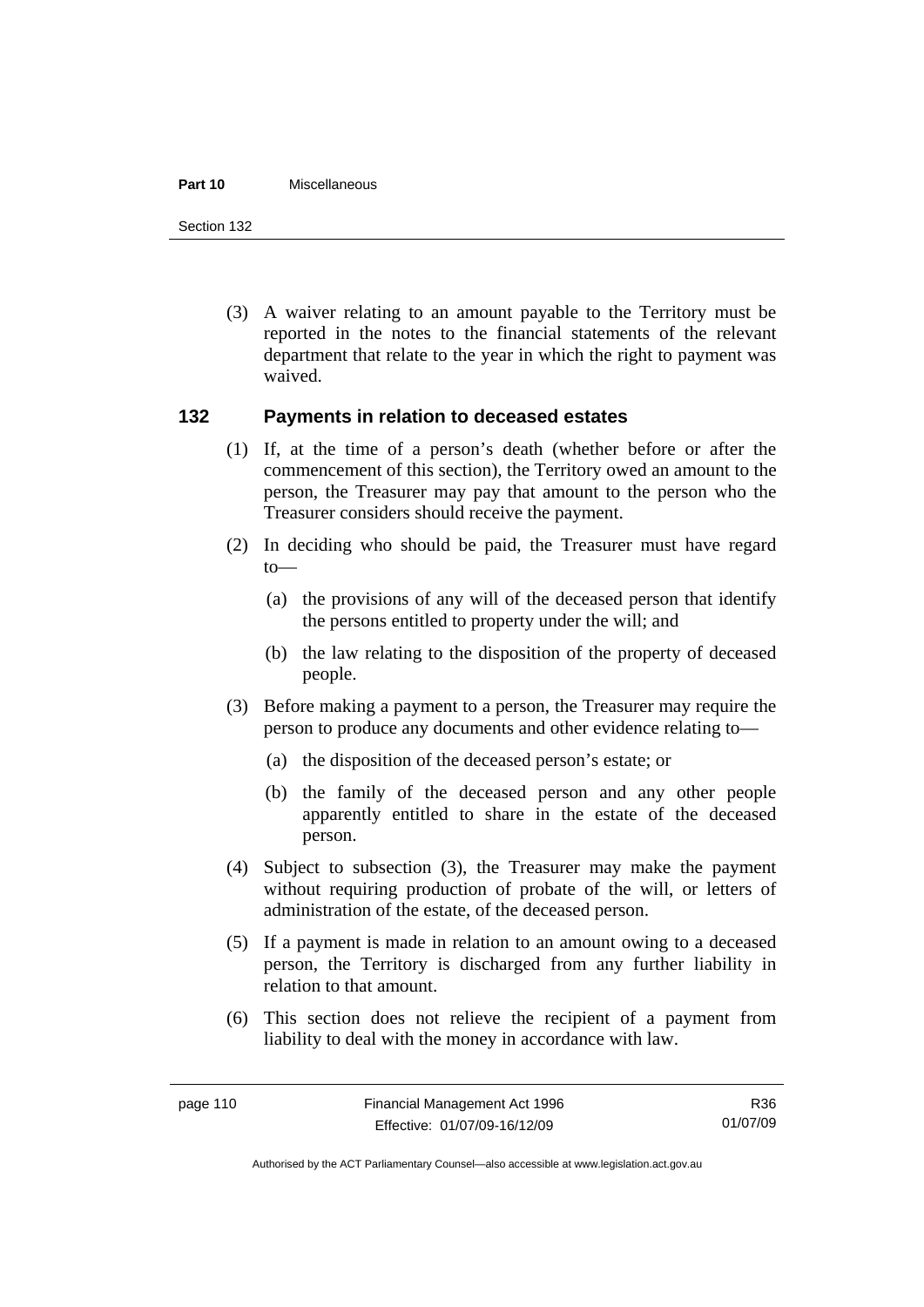## **133 Guideline-making power**

- (1) The Treasurer may, in writing, make financial management guidelines for this Act.
- (2) A financial management guideline is a disallowable instrument.
	- *Note* A disallowable instrument must be notified, and presented to the Legislative Assembly, under the Legislation Act.

## **134 Regulation-making power**

The Executive may make regulations for this Act.

*Note* A regulation must be notified, and presented to the Legislative Assembly, under the Legislation Act.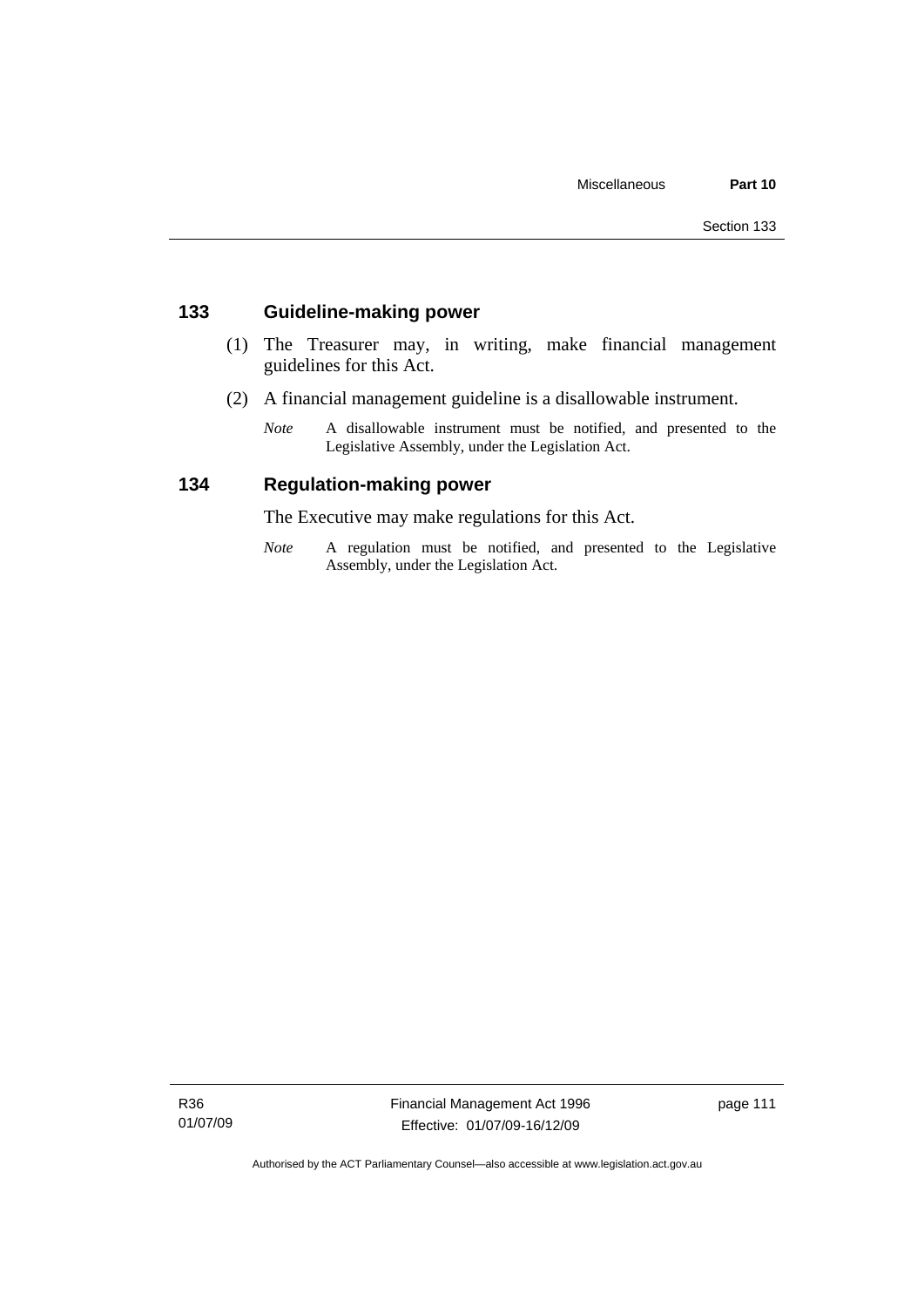# **Dictionary**

(see s 3)

*Note 1* The Legislation Act contains definitions and other provisions relevant to this Act.

- *Note 2* For example, the Legislation Act, dict, pt 1, defines the following terms:
	- ACAT
		- Act
	- administrative unit
	- auditor-general
	- authorised deposit-taking institution
	- chief executive (see s 163)
	- exercise
	- function
	- GST
	- may (see s  $146$ )
	- Minister (see s 162)
	- must (see s  $146$ )
	- person
	- reviewable decision notice
	- Self-Government Act
	- territory-owned corporation.

*applicable governmental policies*, for a territory authority, for part 9 (Governance of territory authorities)—see section 103.

*appropriation* means an appropriation of public money by any Act including this Act.

*Appropriation Act* means an Act that makes appropriations in relation to a financial year for purposes mentioned in section 8.

*appropriation unit* means a class of outputs, or a group of output classes, for which an appropriation is made by an Appropriation Act.

R36 01/07/09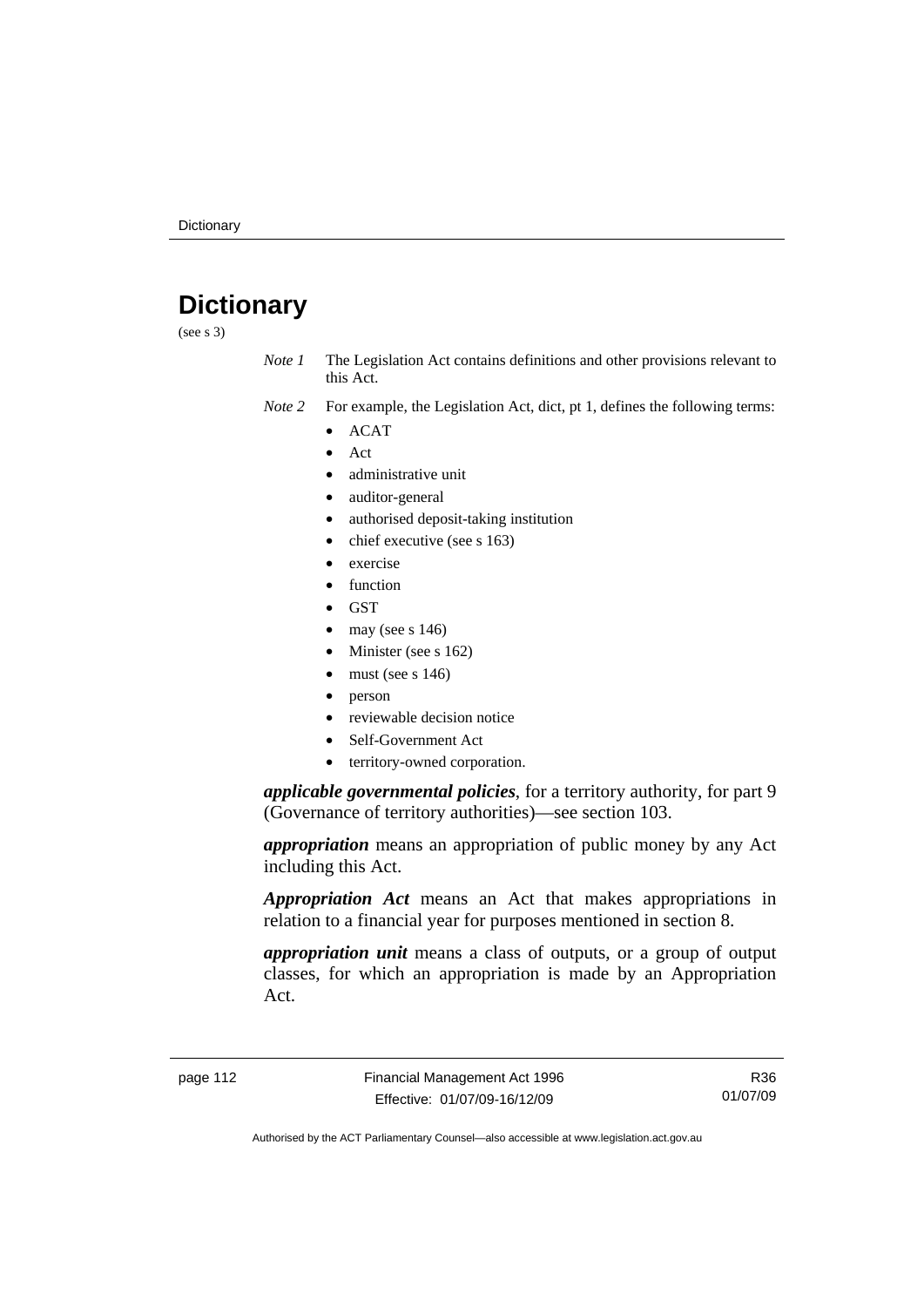*banking account* means an account with an authorised deposit-taking institution that is, or is substantially the same as, a bank account.

*borrowing* includes—

- (a) raising money or obtaining credit, whether by dealing in securities or otherwise; and
- (b) entering into a financing lease;

but does not include using a credit card or overdraft facility, or otherwise obtaining credit, in a transaction forming part of the day-to-day operations of the Territory or a territory authority.

*budget papers* means documents presented to the Legislative Assembly under section 10 or section 13 (1).

*capital injection* means an amount provided, or to be provided, to a department, a territory authority or a territory-owned corporation for—

- (a) the purchase of assets to be held by the department or to be owned by the authority or corporation; or
- (b) the development of assets held by the department or owned by the authority or corporation; or
- (c) augmenting the assets held by the department or owned by the authority or corporation; or
- (d) reducing the liabilities of the department, the authority or the corporation;

but does not include an amount provided from an appropriation for a purpose mentioned in section  $8(1)(a)$  or (c) or  $(2)(a)$ .

## *CEO*—see *chief executive officer*.

*chief executive officer* (or *CEO*), of a territory authority, means the person (however described) who is responsible for managing the affairs of the authority.

page 113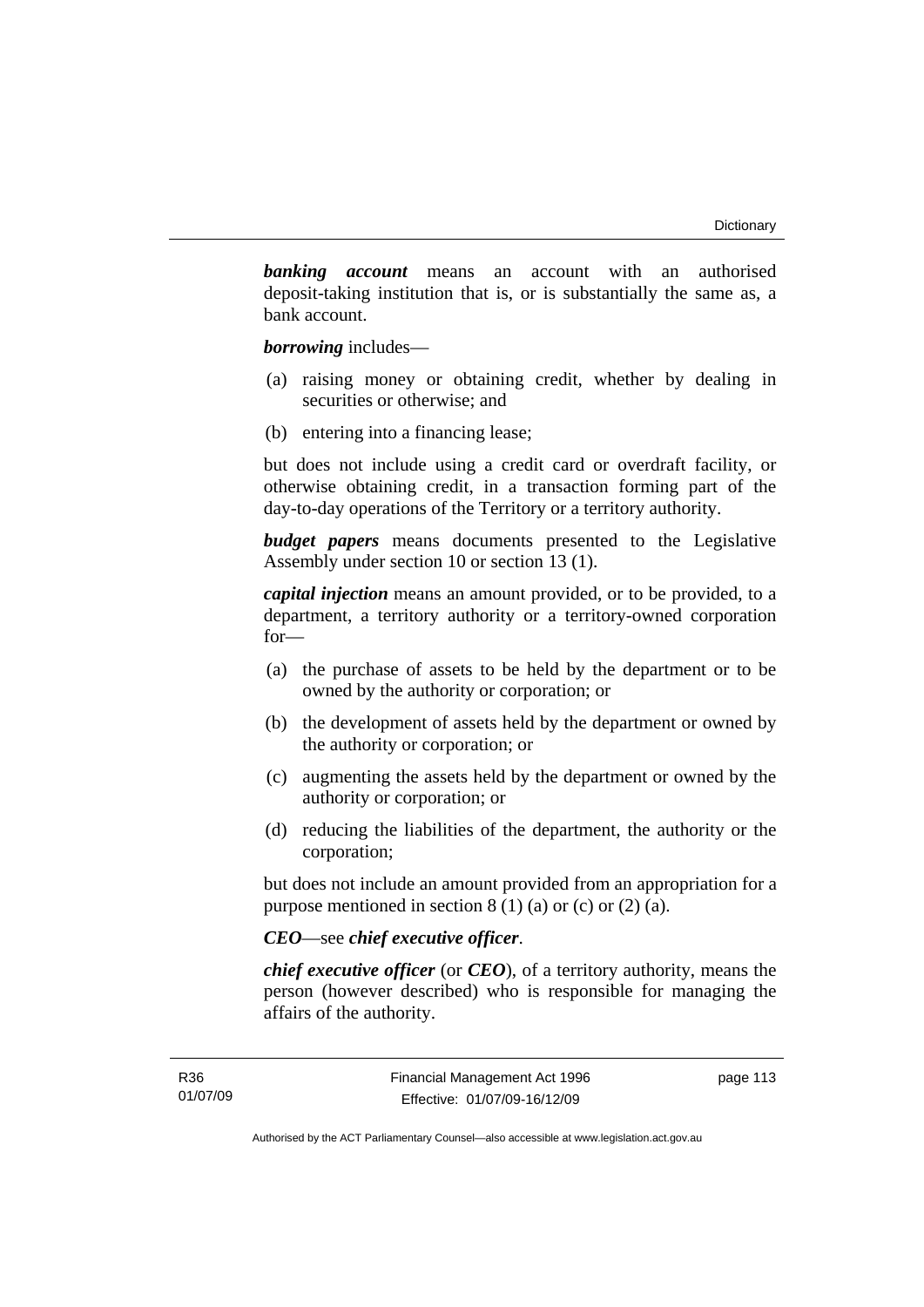*class of outputs* means a group of outputs identified as a class by an Appropriation Act.

*contract* includes an agreement or arrangement.

*department* means—

- (a) an administrative unit (excluding any part of an administrative unit prescribed for paragraph (b) and any administrative unit forming part of a group of administrative units prescribed for paragraph (c)); or
- (b) a part of an administrative unit prescribed for this paragraph; or
- (c) a group of 2 or more administrative units prescribed for this paragraph.

*departmental banking account* means a banking account mentioned in section 34 (1).

*division 9.6 authority* means a territory authority to which division 9.6 applies (see s 105).

*division 9.7 authority* means a territory authority to which division 9.7 applies (see s 120).

*establishing Act*, for a territory authority, governing board or governing board member, for part 9 (Governance of territory authorities)—see section 72.

*expenses*, in relation to an output, means the expenses incurred in providing the output quantified on an accrual accounting basis and includes the overhead expenses properly attributable to the output.

*financial management guidelines* means the financial management guidelines under this Act.

*financial year*, for a territory authority, for part 9 (Governance of territory authorities)—see section 72.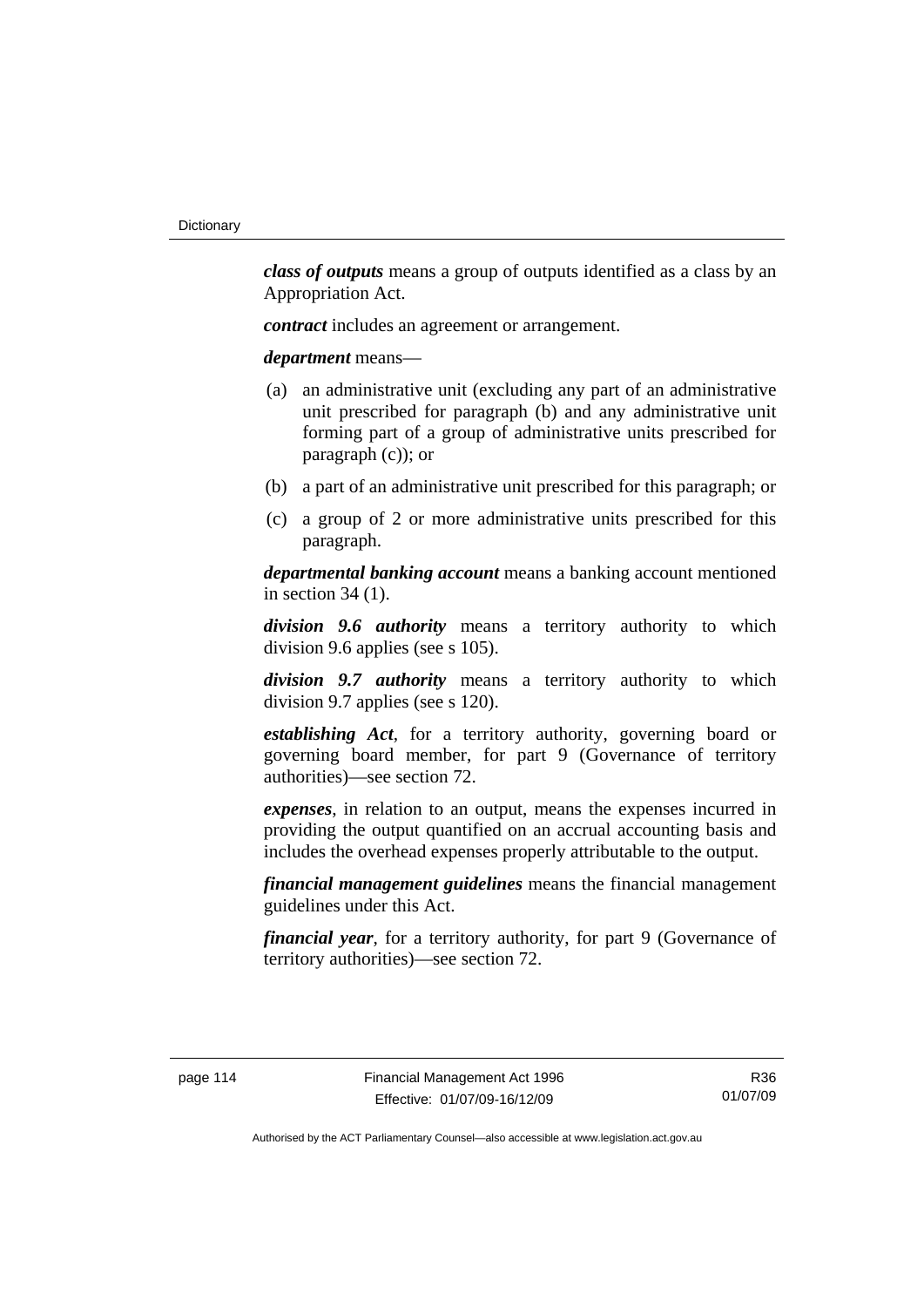#### *general government sector* means—

- (a) those organisations whose primary function is to provide services that are mainly not market orientated, are mainly for the consumption of the community generally, involve the transfer or redistribution of income, and are financed mainly through appropriation; and
- (b) those organisations that are controlled by the Territory and provide investment or other financial services.

*generally accepted accounting principles* means accounting principles and procedures that are—

- (a) recognised by the accounting profession as appropriate for reporting financial information relating to government, a department or a territory authority; and
- (b) consistent with this Act and any relevant Appropriation Act.

*governing board*, for a territory authority, means the governing board for the authority mentioned in section 76.

*governing board member*, for a territory authority with a governing board for part 9 (Governance of territory authorities)—see section 72.

*handover day*, for division 9.7 (Additional provisions for restructuring of certain territory authorities)—see section 121.

*input tax credit*—see the *A New Tax System (Goods and Services Tax) Act 1999* (Cwlth), dictionary.

*interest* includes a dividend and any other financial return on a deposit, loan or other investment.

*invest* includes enter into a transaction or arrangement for the protection or enhancement of investments.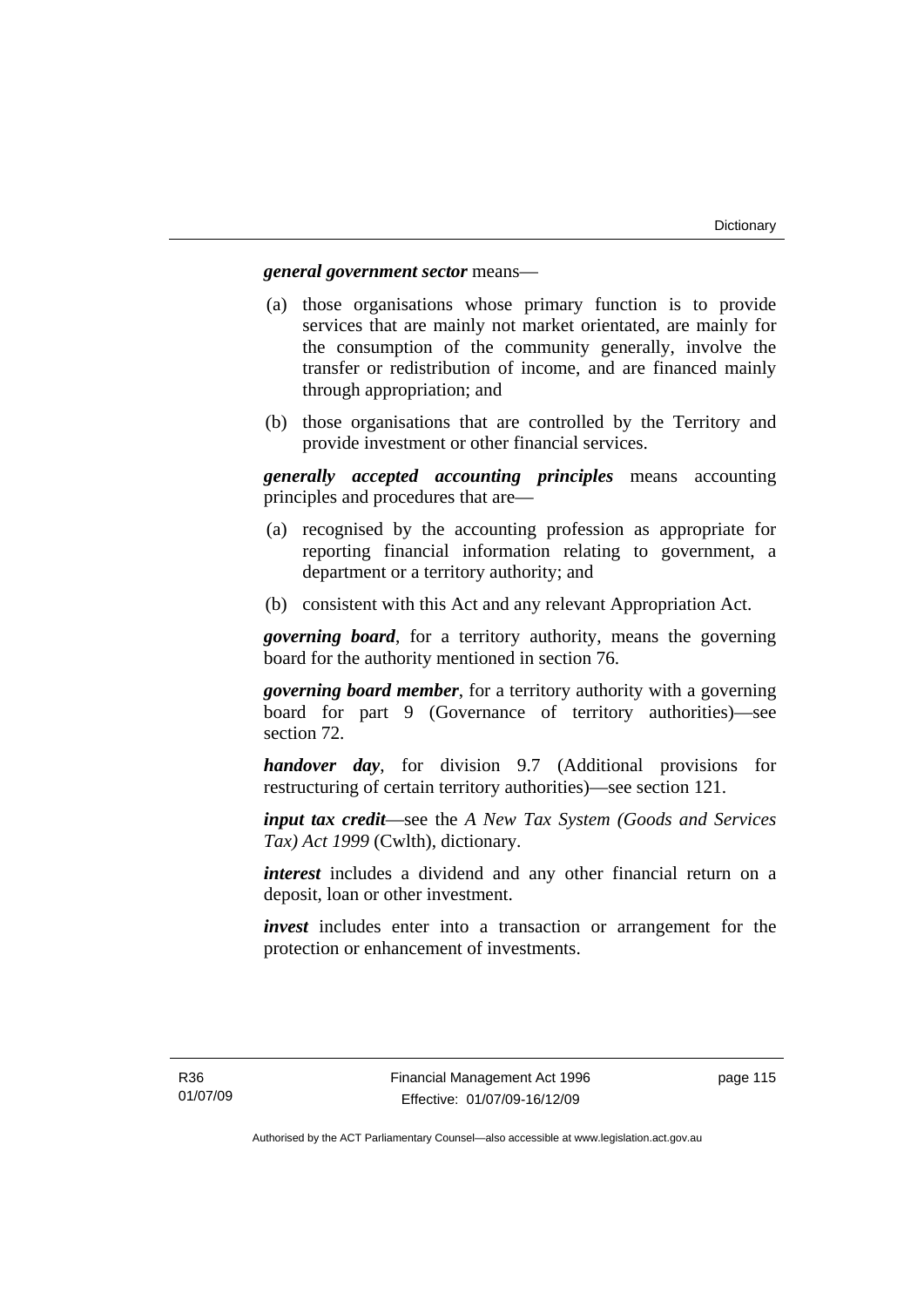*Legislative Assembly secretariat***—**see the *Public Sector Management Act 1994*, dictionary.

*material interest*, for part 9 (Governance of territory authorities) see section 88 (4).

*outcomes* means the consequences for the community of outputs.

*outputs* means goods produced or services provided by a department or territory authority or a person producing goods or providing services on behalf of a department or territory authority.

*prescribed* means prescribed by the financial management guidelines.

*public money* means all money received by the Territory, including the proceeds of all loans raised on behalf of the Territory, but does not include—

- (a) money held by the Territory as trust money; or
- (b) money received by a territory-owned corporation or subsidiary of a territory-owned corporation; or
- (c) money received by the Territory from a territory-owned corporation or subsidiary of a territory-owned corporation for investment for the corporation or subsidiary; or
- (d) money received by a territory authority; or
- (e) money received by the Territory from a territory authority for investment for the authority; or
- (f) money received by the Territory—
	- (i) in repayment of an investment made by the Territory for a territory authority; or
	- (ii) as interest on such an investment.

*public trading enterprise sector* means those organisations whose primary function is to provide goods and services that are mainly

R36 01/07/09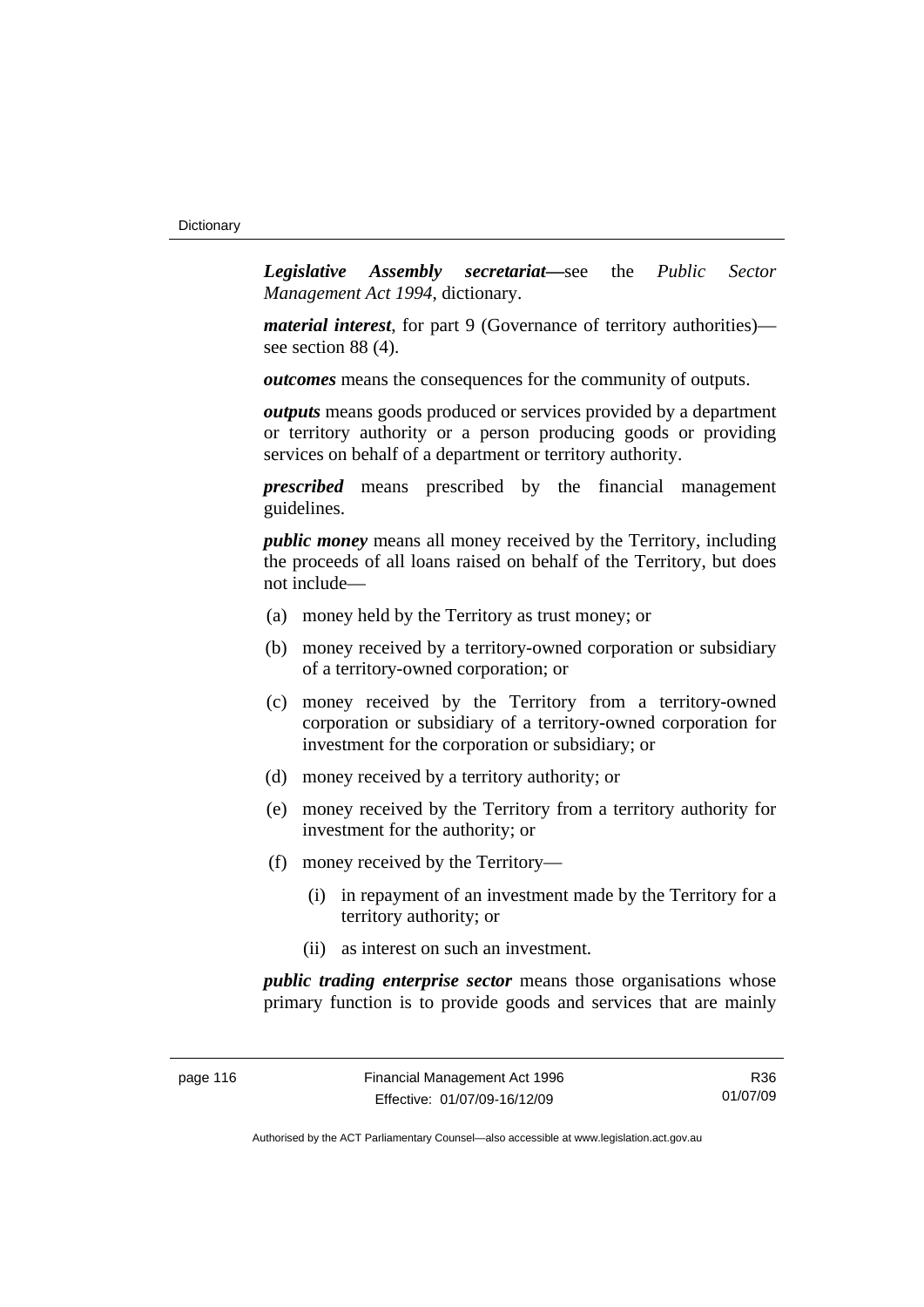market orientated and non-regulatory in nature and who may recover a significant part of their costs from individual consumers.

*relevant territory authority*, for part 9 (Governance of territory authorities)—see section 72.

*responsible chief executive*, in relation to a department, means—

- (a) if the department is constituted by an administrative unit or a part of an administrative unit—the chief executive of that administrative unit; or
- (b) if the department is constituted by a group of 2 or more administrative units—the person prescribed as the responsible chief executive in relation to the department.

*responsible Minister* means—

- (a) in relation to a department that is constituted by an administrative unit or a part of an administrative unit—the Minister to whom responsibility for that administrative unit has been allocated under the *Public Sector Management Act 1994*, section 14; and
- (b) in relation to a department that is constituted by a group of 2 or more administrative units—the Minister prescribed as the responsible Minister in relation to the department; and
- (c) in relation to a territory authority—the Minister administering the Act under which the authority is established; and
- (d) in relation to a territory-owned corporation—the Minister administering the *Territory-owned Corporations Act 1990*.

*securities* includes stocks, debentures, notes, bonds, promissory notes, bills of exchange, and any other securities approved in writing by the Treasurer.

*statement of intent*, for a territory authority—see section 61 (1).

*subsidiary*—see the *Territory-owned Corporations Act 1990*, dictionary.

page 117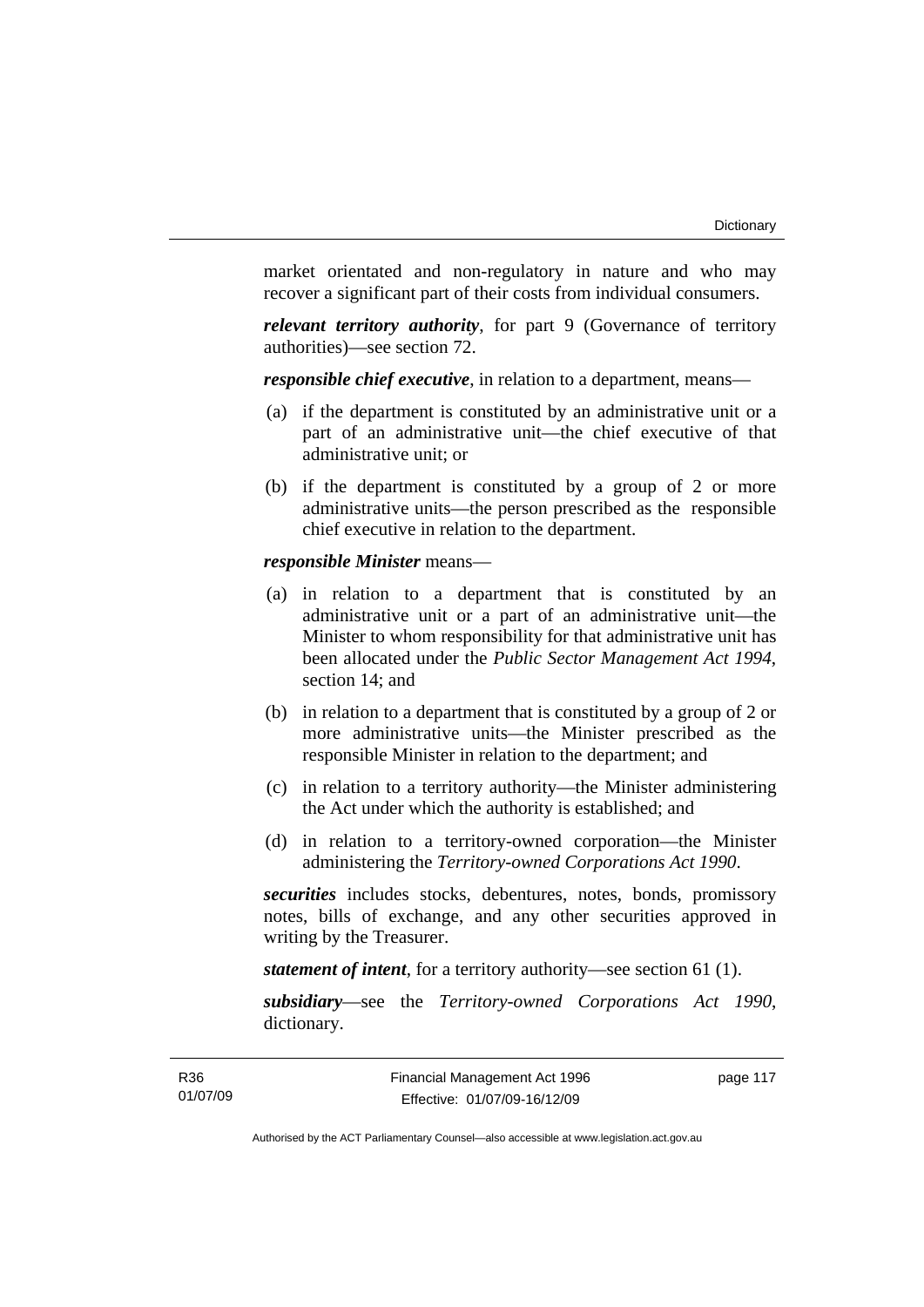*superannuation appropriation*—see the *Territory Superannuation Provision Protection Act 2000*, dictionary.

*superannuation banking account*—see the *Territory Superannuation Provision Protection Act 2000*, section 7.

*taxable supply*—see the *A New Tax System (Goods and Services Tax) Act 1999* (Cwlth), dictionary.

#### *territory authority*—

- (a) means a body corporate established by an Act; and
- (b) to remove any doubt, includes an entity to which part 8 applies; and
- (c) for division 9.7 (Additional provisions for restructuring of certain territory authorities)—includes a territory authority that has ceased to exist; but
- (d) does not include a body declared under section 3B not to be a territory authority.

*territory banking account* means the banking account mentioned in section 33.

#### *trust money* means—

- (a) money deposited with the Territory pending the completion of a transaction or the determination of a dispute and that may become repayable to the depositor or payable to the Territory or anyone else; or
- (b) all money that is paid into a territory court for possible repayment to the payee or a third party because of any Act, order, instruction or authority; or
- (c) money that belongs to or is owing to any person and is collected by the Territory because of an agreement between the Territory and that person; or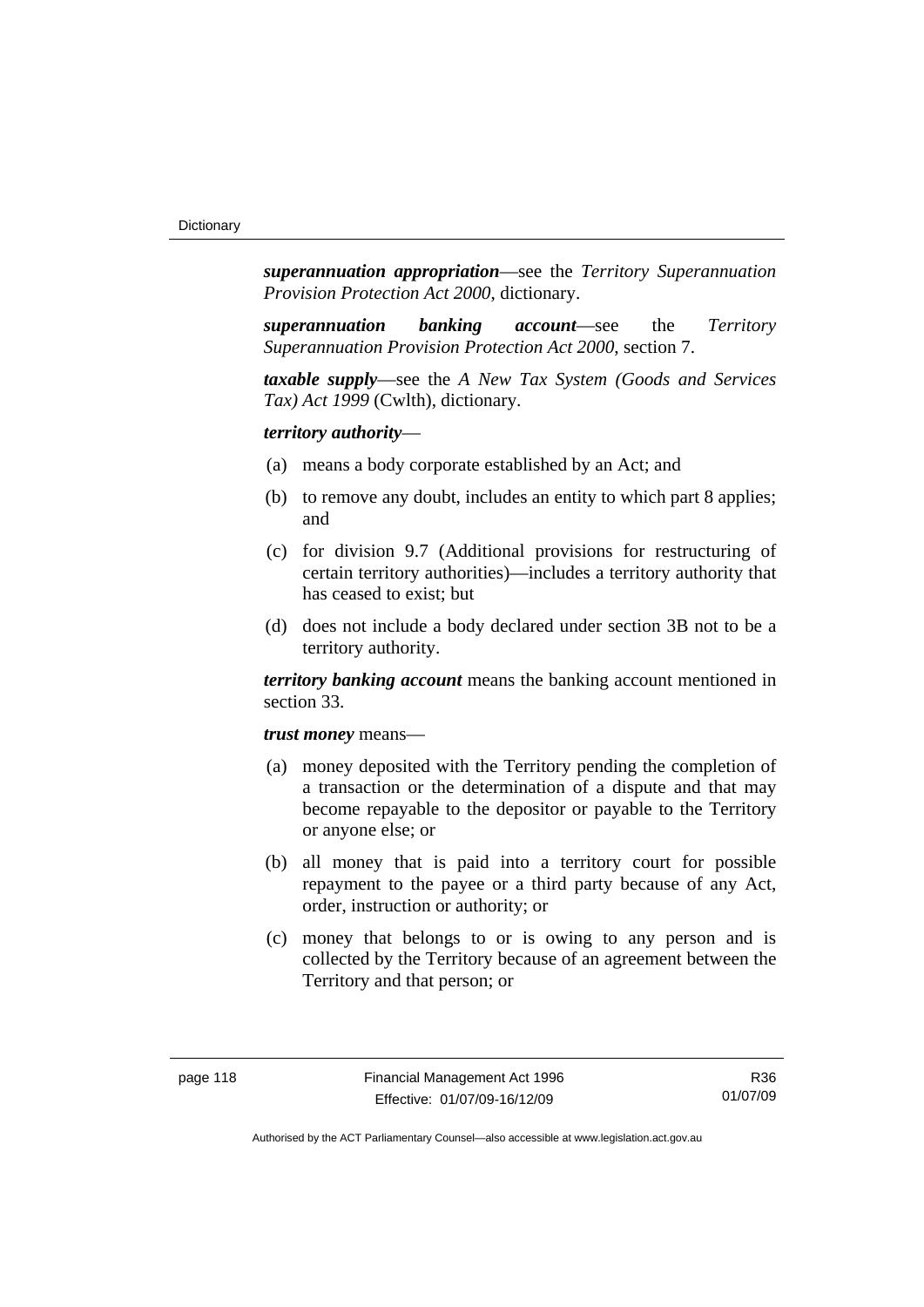- (d) unclaimed money that is owing to or belongs to anyone and is deposited with the Territory; or
- (e) money that is paid to the Territory in trust for any other lawful purpose including interest on trust money.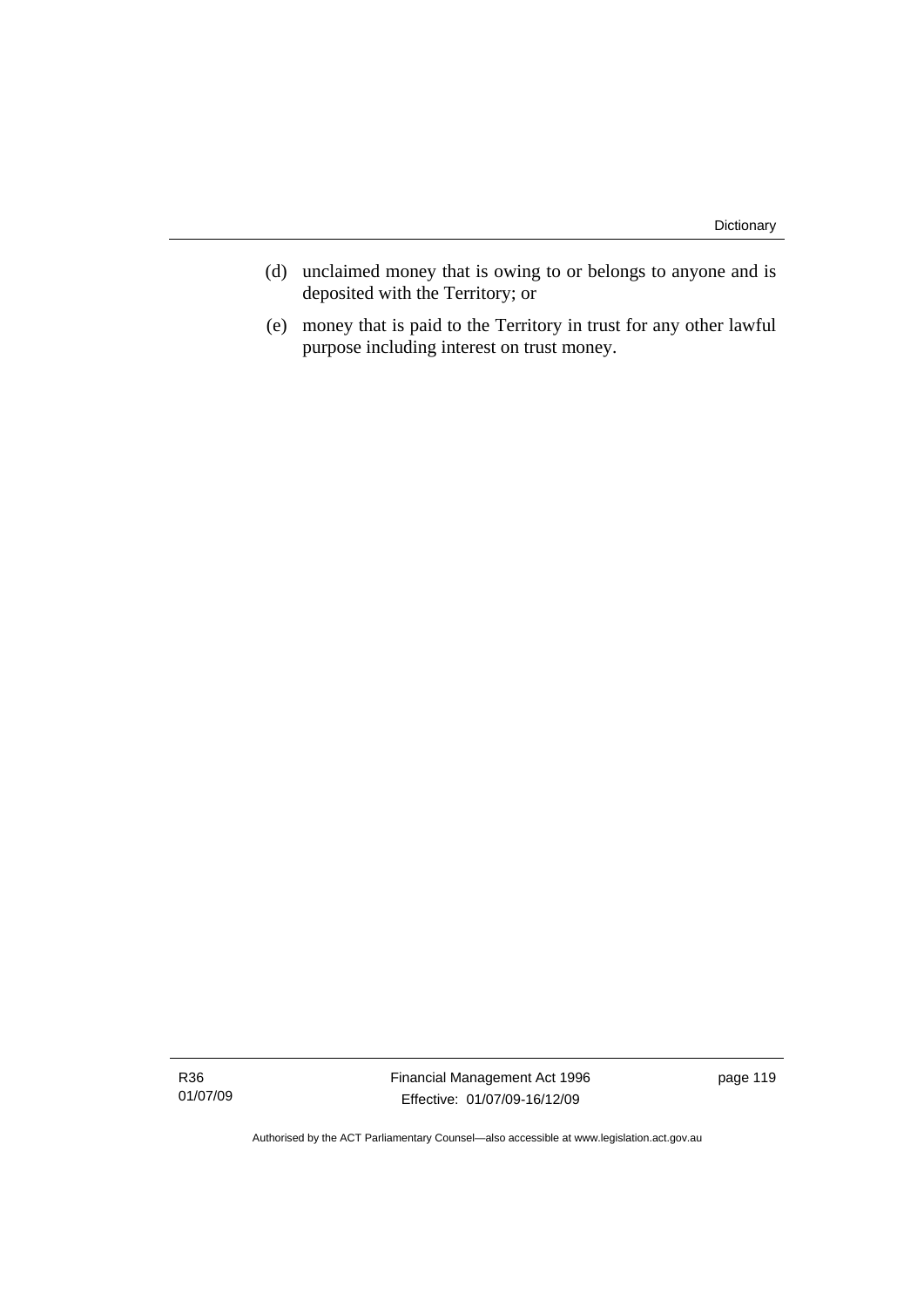1 About the endnotes

## **Endnotes**

## **1 About the endnotes**

Amending and modifying laws are annotated in the legislation history and the amendment history. Current modifications are not included in the republished law but are set out in the endnotes.

Not all editorial amendments made under the *Legislation Act 2001*, part 11.3 are annotated in the amendment history. Full details of any amendments can be obtained from the Parliamentary Counsel's Office.

Uncommenced amending laws and expiries are listed in the legislation history and the amendment history. These details are underlined. Uncommenced provisions and amendments are not included in the republished law but are set out in the last endnote.

If all the provisions of the law have been renumbered, a table of renumbered provisions gives details of previous and current numbering.

The endnotes also include a table of earlier republications.

| $am = amended$                               | $ord = ordinance$                         |
|----------------------------------------------|-------------------------------------------|
| $amdt = amendment$                           | orig = original                           |
| $ch = chapter$                               | par = paragraph/subparagraph              |
| $def = definition$                           | $pres = present$                          |
| $dict = dictionary$                          | $prev = previous$                         |
| $disallowed = disallowed by the Legislative$ | $(\text{prev}) = \text{previously}$       |
| Assembly                                     | $pt = part$                               |
| $div = division$                             | $r = rule/subrule$                        |
| $exp = expires/expired$                      | $renum = renumbered$                      |
| $Gaz = gazette$                              | $reloc = relocated$                       |
| $hdg =$ heading                              | $R[X]$ = Republication No                 |
| $IA = Interpretation Act 1967$               | $RI = reissue$                            |
| $ins = inserted/added$                       | $s = section/subsection$                  |
| $LA =$ Legislation Act 2001                  | $sch = schedule$                          |
| $LR =$ legislation register                  | $sdiv = subdivision$                      |
| $LRA =$ Legislation (Republication) Act 1996 | $sub = substituted$                       |
| $mod = modified/modification$                | SL = Subordinate Law                      |
| $o = order$                                  | underlining = whole or part not commenced |
| $om = omitted/repealed$                      | or to be expired                          |
|                                              |                                           |

## **2 Abbreviation key**

page 120 Financial Management Act 1996 Effective: 01/07/09-16/12/09

R36 01/07/09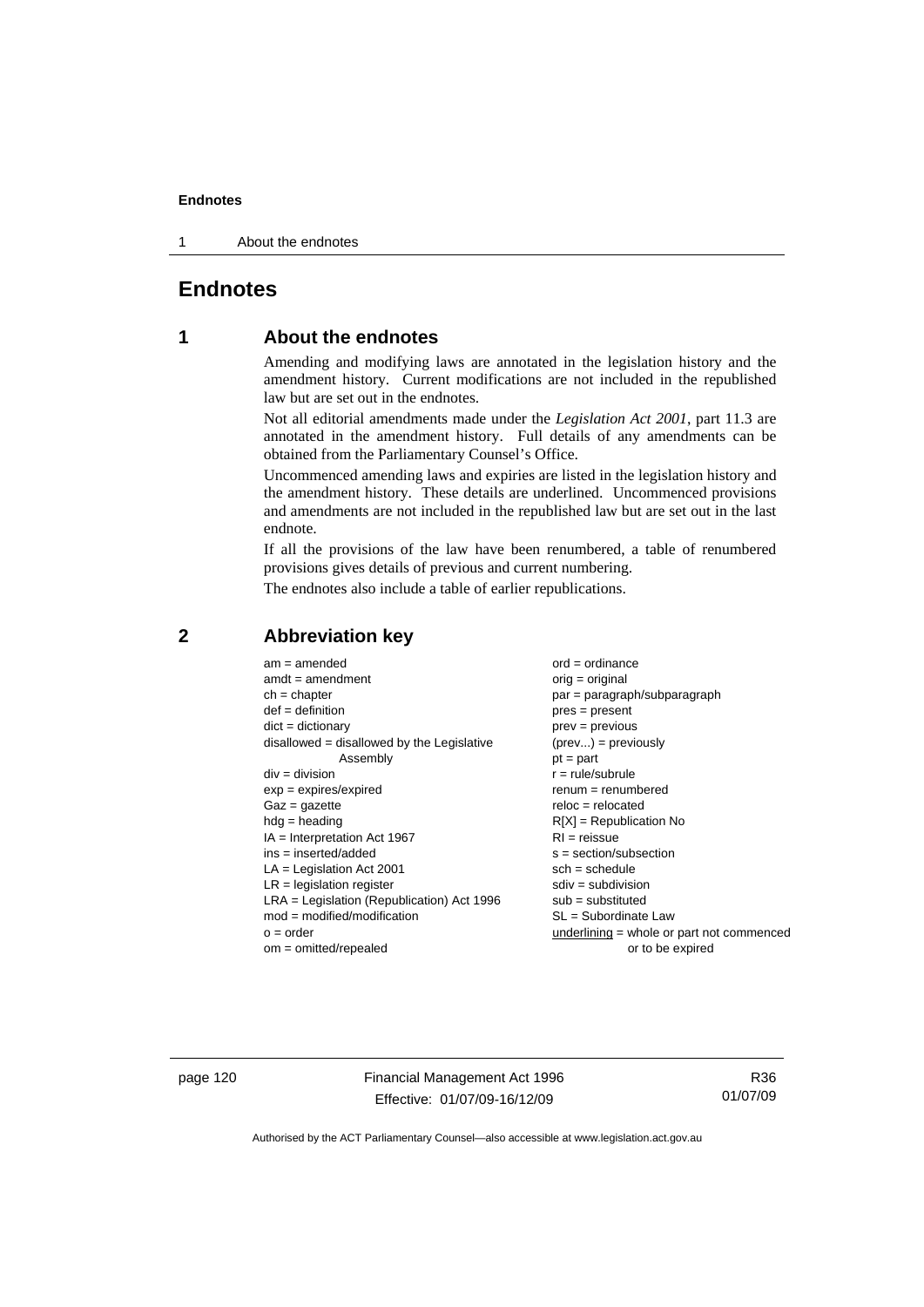# **3 Legislation history Financial Management Act 1996 No 22**  notified 4 June 1996 (Gaz 1996 No 101) commenced 1 July 1996 (s 2) as amended by **Financial Management (Amendment) Act 1997 No 39**  notified 1 September 1997 (Gaz 1997 No S257) commenced 1 September 1997 (s 2) **Financial Management (Amendment) Act (No 2) 1997 No 102**  notified 24 December 1997 (Gaz 1997 No S420) ss 1-3 commenced 24 December 1997 (s 2 (1)) remainder commenced 14 January 1998 (s 2 (2) and Gaz 1998 No S24) **Financial Management (Amendment) Act (No 3) 1997 No 124**  notified 24 December 1997 (Gaz 1997 No S420) commenced 24 December 1997 (s 2) **Trustee (Amendment) Act 1999 No 28 sch**  notified 21 May 1999 (Gaz 1999 No S24) sch commenced 21 May 1999 (s 2) **Financial Sector Reform (ACT) Act 1999 No 33 sch**  notified 25 June 1999 (Gaz 1999 No S34) s 1, s 2 and dict commenced 25 June 1999 (s 2 (1)) sch commenced 1 July 1999 (s 2 (2) and Cwlth Gaz 1999 No S289) **Appropriation Act 1999-2000 No 36 s 9**  notified 12 July 1999 (Gaz 1999 No S44) s 9 commenced 12 July 1999 (s 2) **Financial Management Amendment Act 1999 No 58**  notified 10 November 1999 (Gaz 1999 No 45) commenced 10 November 1999 (s 2)

Financial Management Act 1996 Effective: 01/07/09-16/12/09

page 121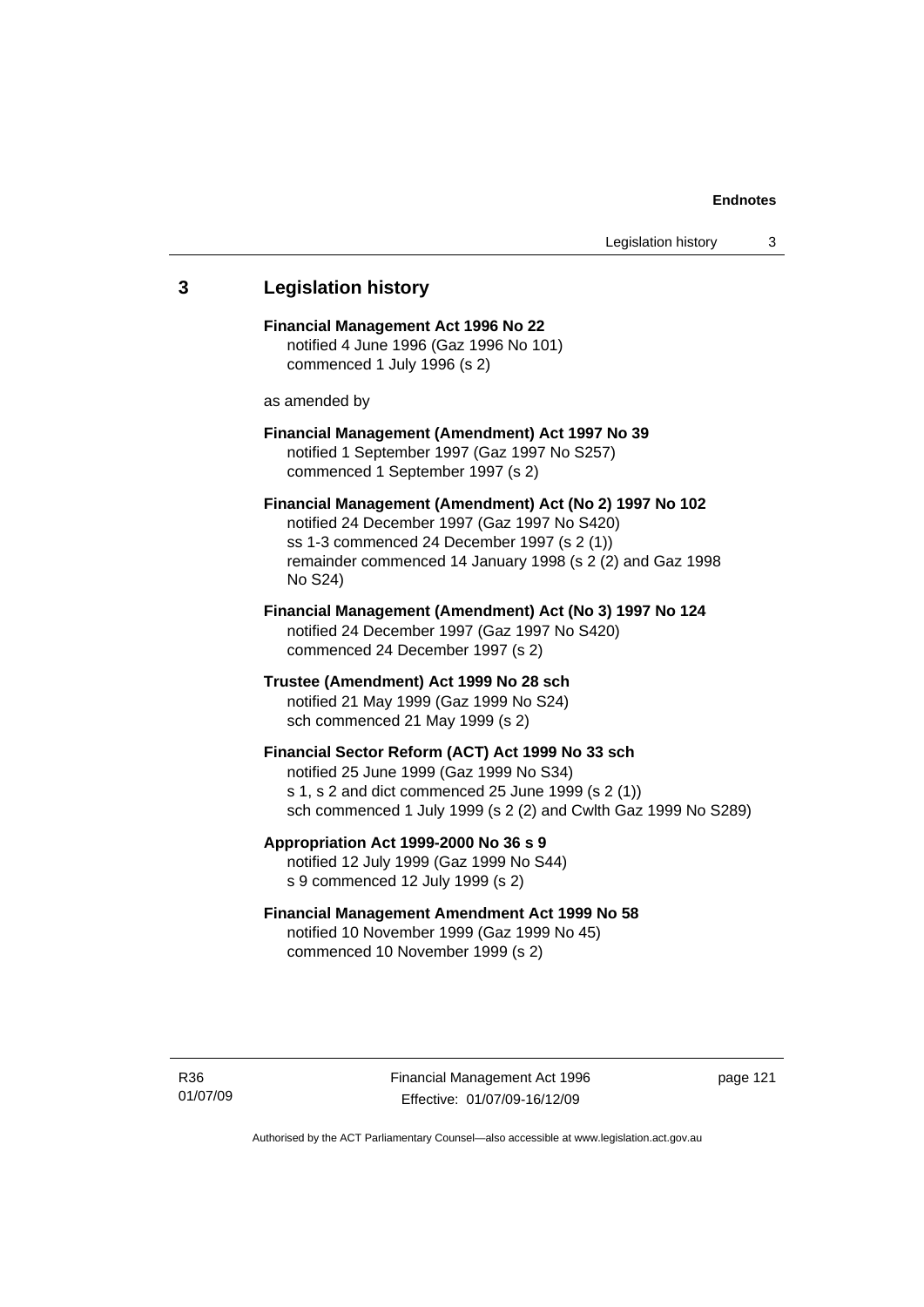| Legislation history<br>-3 |  |
|---------------------------|--|
|---------------------------|--|

| <b>Territory Superannuation Provision Protection Act 2000 No 21 sch</b><br>notified 15 June 2000 (Gaz 2000 No 24)<br>s 1, s 2 commenced 15 June 2000 (IA s 10B)<br>sch commenced 1 July 2000 (s 2)                                               |
|--------------------------------------------------------------------------------------------------------------------------------------------------------------------------------------------------------------------------------------------------|
| <b>Financial Management Amendment Act 2000 No 27</b><br>notified 30 June 2000 (Gaz 2000 No S30)<br>s 1, s 2 commenced 30 June 2000 (IA s 10B)<br>remainder commenced 30 June 2000 (s 2)                                                          |
| <b>Financial Management Amendment Act 2001 No 4</b><br>notified 8 March 2001 (Gaz 2001 No 10)<br>s 1, s 2 commenced 8 March 2001 (IA s 10B)<br>s 3 commenced 8 March 2001 (s 2)<br>remainder commenced 8 September 2001 (IA s 10E)               |
| Statute Law Amendment Act 2001 No 11 sch 3<br>notified 29 March 2001 (Gaz 2001 No 13)<br>commenced 29 March 2001 (s 2)                                                                                                                           |
| Financial Management Amendment Act 2001 (No 2) 2001 No 42<br>notified 29 June 2001 (Gaz 2001 No S36)<br>s 1, s 2 commenced 29 June 2001 (IA s 10B)<br>s 3, s 4, s 6, s 7 commenced 29 June 2001 (s 2 (1))<br>s 5 commenced 1 July 2001 (s 2 (2)) |
| Appropriation Act 2001-2002 2001 No 43 s 12<br>notified 29 June 2001 (Gaz 2001 No S36)<br>s 1, s 2 commenced 29 June 2001 (IA s 10B)<br>s 12 commenced 1 July 2001 (s 2)                                                                         |
| Legislation (Consequential Amendments) Act 2001 No 44 pt 146<br>notified 26 July 2001 (Gaz 2001 No 30)<br>s 1, s 2 commenced 26 July 2001 (IA s 10B)<br>pt 146 commenced 12 September 2001 (s 2 and see Gaz 2001<br>No S65)                      |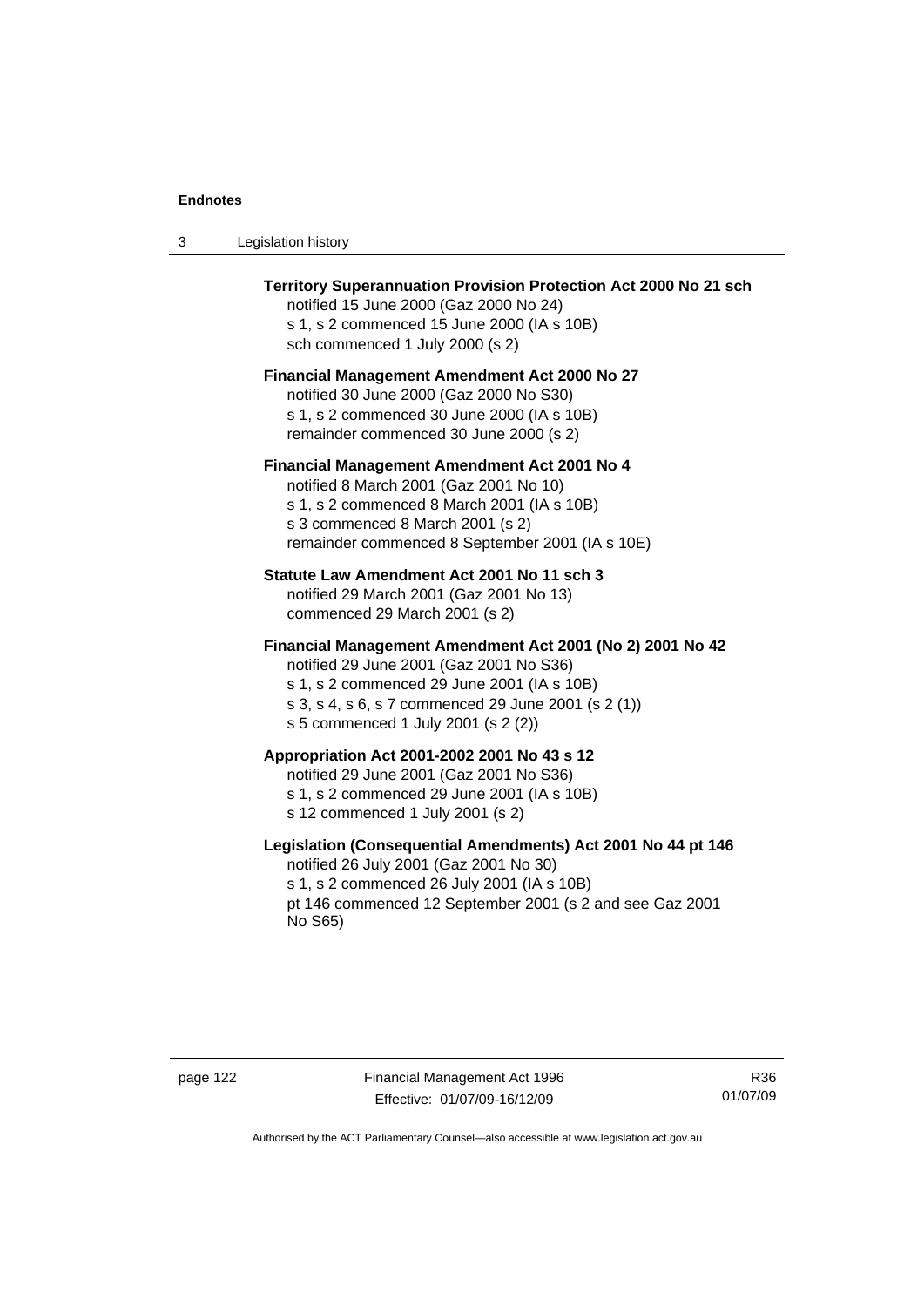#### **Financial Management Legislation Amendment Act 2001 No 45 pt 2 (as am by 2002 No 30 pt 3.26)**

notified 12 July 2001 (Gaz 2001 No 28) s 1, s 2 commenced 12 July 2001 (IA s 10B) s 4 commenced 12 January 2002 (s 2 (3) and see Act 2002 No 30 amdt 3.370) pt 2 remainder commenced 12 January 2002 (LA s 79)

#### **Statute Law Amendment Act 2001 No 56 pt 3.20**

notified 5 September 2001 (Gaz 2001 No S65) commenced 5 September 2001 (s 2)

## **Financial Management Amendment Act 2001 (No 3) 2001 No 95**

notified 10 September 2001 (Gaz 2001 No S66) s 1, s 2 commenced 10 September 2001 (LA s 75) remainder commenced 1 January 2002 (CN 2001 No 6)

#### **Financial Management Amendment Act 2001 (No 4) No 97**

notified LR 20 December 2001 commenced 20 December 2001 (s 2)

#### **Appropriation Act 2002-2003 No 29 s 12**

notified LR 9 September 2002 taken to have commenced 30 June 2002 (s 2)

#### **Statute Law Amendment Act 2002 No 30 pt 3.25**

notified LR 16 September 2002 s 1, s 2 taken to have commenced 19 May 1997 (LA s 75 (2)) amdt 3.369 taken to have commenced 31 December 2001 (s 2 (2)) pt 3.25 remainder commenced 17 September 2002 (s 2 (1))

#### **Financial Management Amendment Act 2002 No 38**

notified LR 8 October 2002 s 1, s 2 commenced 8 October 2002 (LA s 75 (1)) remainder commenced 1 November 2002 (s 2 and CN2002-12)

#### **Appropriation Act 2002-2003 (No 2) A2003-9 s 9**

notified LR 7 March 2003

s 1, s 2 commenced 7 March 2003 (LA s 75 (1))

s 9 commenced 8 March 2003 (s 2)

R36 01/07/09 page 123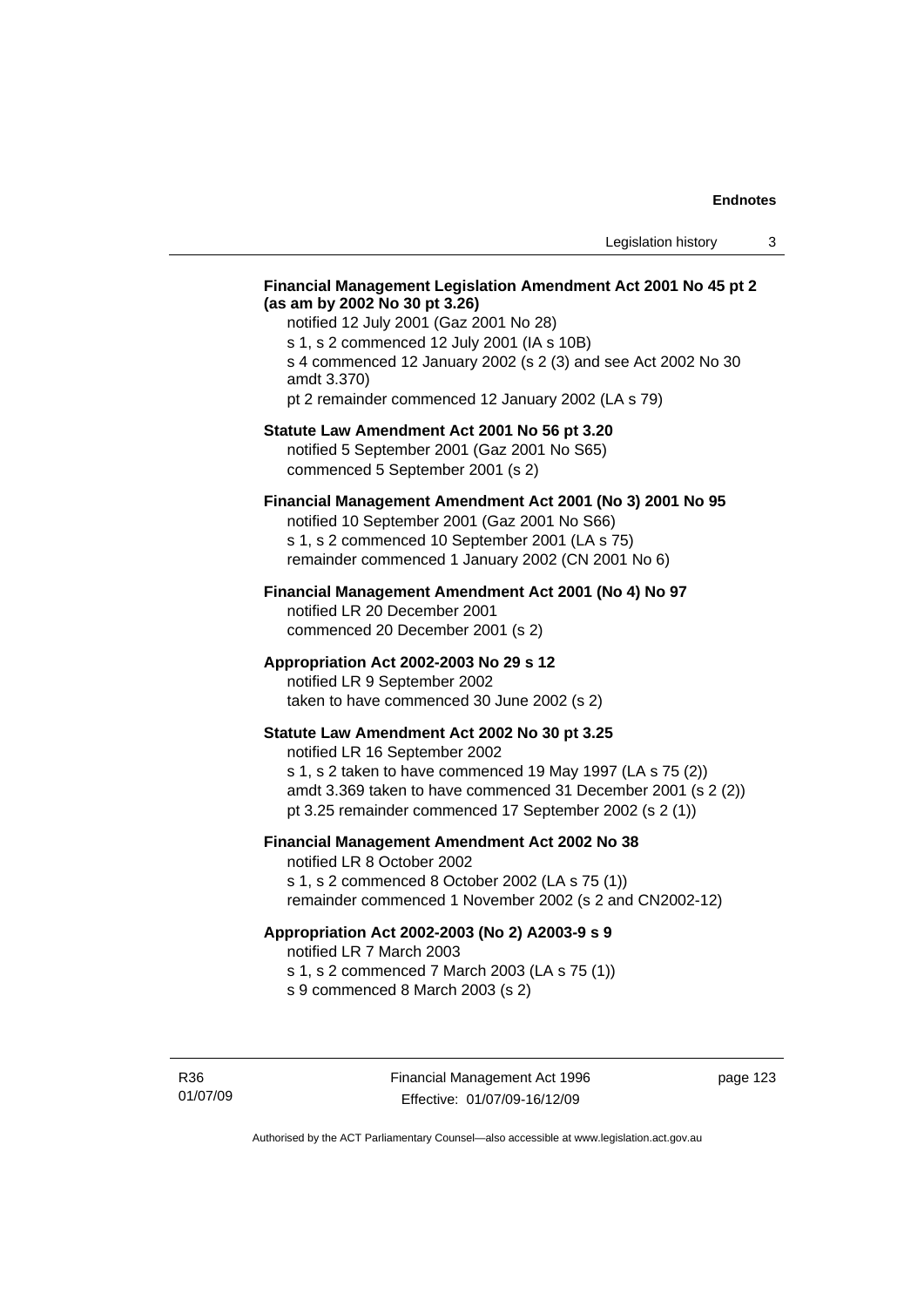| 3 | Legislation history                                                                                                                                                                              |
|---|--------------------------------------------------------------------------------------------------------------------------------------------------------------------------------------------------|
|   | Financial Management Amendment Act 2003 A2003-21<br>notified LR 19 May 2003<br>s 1, s 2 commenced 19 May 2003 (LA s 75 (1))<br>remainder commenced 20 May 2003 (s 2)                             |
|   | Appropriation Act 2003-2004 A2003-27<br>notified LR 30 June 2003<br>commenced 30 June 2003 (s 2)                                                                                                 |
|   | Financial Management Amendment Act 2003 (No 2) A2003-46<br>notified LR 31 October 2003<br>s 1, s 2 commenced 31 October 2003 (LA s 75 (1))<br>remainder commenced 1 November 2003 (s 2)          |
|   | Statute Law Amendment Act 2003 (No 2) A2003-56 sch 3 pt 3.9<br>notified LR 5 December 2003<br>s 1, s 2 commenced 5 December 2003 (LA s 75 (1))<br>sch 3 pt 3.9 commenced 19 December 2003 (s 2)  |
|   | Financial Management Amendment Act 2004 A2004-19<br>notified LR 6 April 2004<br>s 1, s 2 commenced 6 April 2004 (LA s 75 (1))<br>remainder commenced 7 April 2004 (s 2)                          |
|   | Financial Management Amendment Act 2004 (No 2) A2004-33<br>notified LR 30 June 2004<br>s 1, s 2 commenced 30 June 2004 (LA s 75 (1))<br>remainder commenced 1 July 2004 (s 2)                    |
|   | Appropriation Act 2004-2005 A2004-35 s 12<br>notified LR 30 June 2004<br>commenced 30 June 2004 (s 2)                                                                                            |
|   | Territory Owned Corporations Amendment Act 2004 A2004-53 sch 1<br>notified LR 16 August 2004<br>s 1, s 2 commenced 16 August 2004 (LA s 75 (1))<br>sch 1 commenced 17 August 2004 (s 2)          |
|   | Statute Law Amendment Act 2005 A2005-20 sch 3 pt 3.22<br>notified LR 12 May 2005<br>s 1, s 2 taken to have commenced 8 March 2005 (LA s 75 (2))<br>sch 3 pt 3.22 commenced 2 June 2005 (s 2 (1)) |
|   |                                                                                                                                                                                                  |

page 124 Financial Management Act 1996 Effective: 01/07/09-16/12/09

R36 01/07/09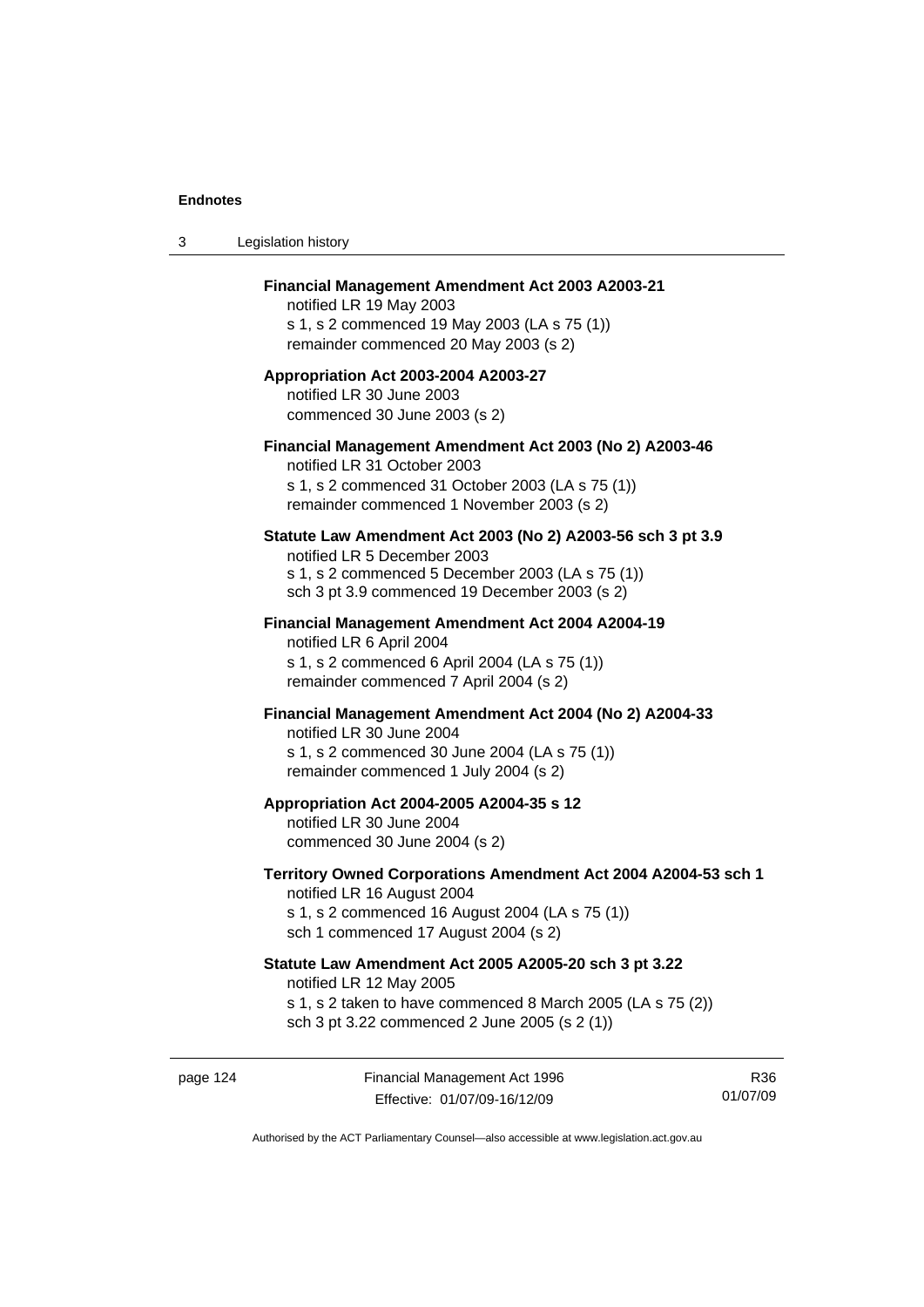#### **Appropriation Act 2005-2006 A2005-32 s 12, s 13**

notified LR 1 July 2005

s 1, s 2 taken to have commenced 30 June 2005 (LA s 75 (2))

s 12, s 13 taken to have commenced 30 June 2005 (s 2)

#### **Public Sector Management Amendment Act 2005 A2005-42 sch 1 pt 1.1**

notified LR 31 August 2005 s 1, s 2 commenced 31 August 2005 (LA s 75 (1)) sch 1 pt 1.1 commenced 1 September 2005 (s 2)

#### **Financial Management Legislation Amendment Act 2005 A2005-52**

notified LR 26 October 2005

s 1, s 2 commenced 26 October 2005 (LA s 75 (1)) s 7, s 9, s 10, s 14, s 15, ss 17-32, s 38 (in part), s 39, s 40, s 42 (in part), s 49 commenced 27 October 2005 (s 2 (1)) remainder commenced 1 January 2006 (s 2 (2))

as modified by

#### **Financial Management Regulation 2005 SL2005-42 sch 1 (as am by A2006-30 amdt 1.61, amdt 1.62)**

notified LR 21 December 2005 s 1, s 2 commenced 21 December 2005 (LA s 75 (1)) sch 1 commenced 1 January 2006 (s 2)

as amended by

#### **Administrative (Miscellaneous Amendments) Act 2006 A2006-30 sch 1 pt 1.3, amdt 1.61, amdt 1.62**

notified LR 16 June 2006 s 1, s 2 commenced 16 June 2006 (LA s 75 (1)) amdt 1.45, amdt 1.52 so far as it inserts s 220, amdt 1.56 commenced 19 June 2006 (s 2 (2)) amdt 1.39, amdt 1.40, amdt 1.43, amdt 1.44 commenced 1 July 2006 (s 2 (2) and CN2006-15) sch 1 pt 1.3 remainder, amdt 1.61, amdt 1.62 commenced 1 July 2006  $(s 2(1))$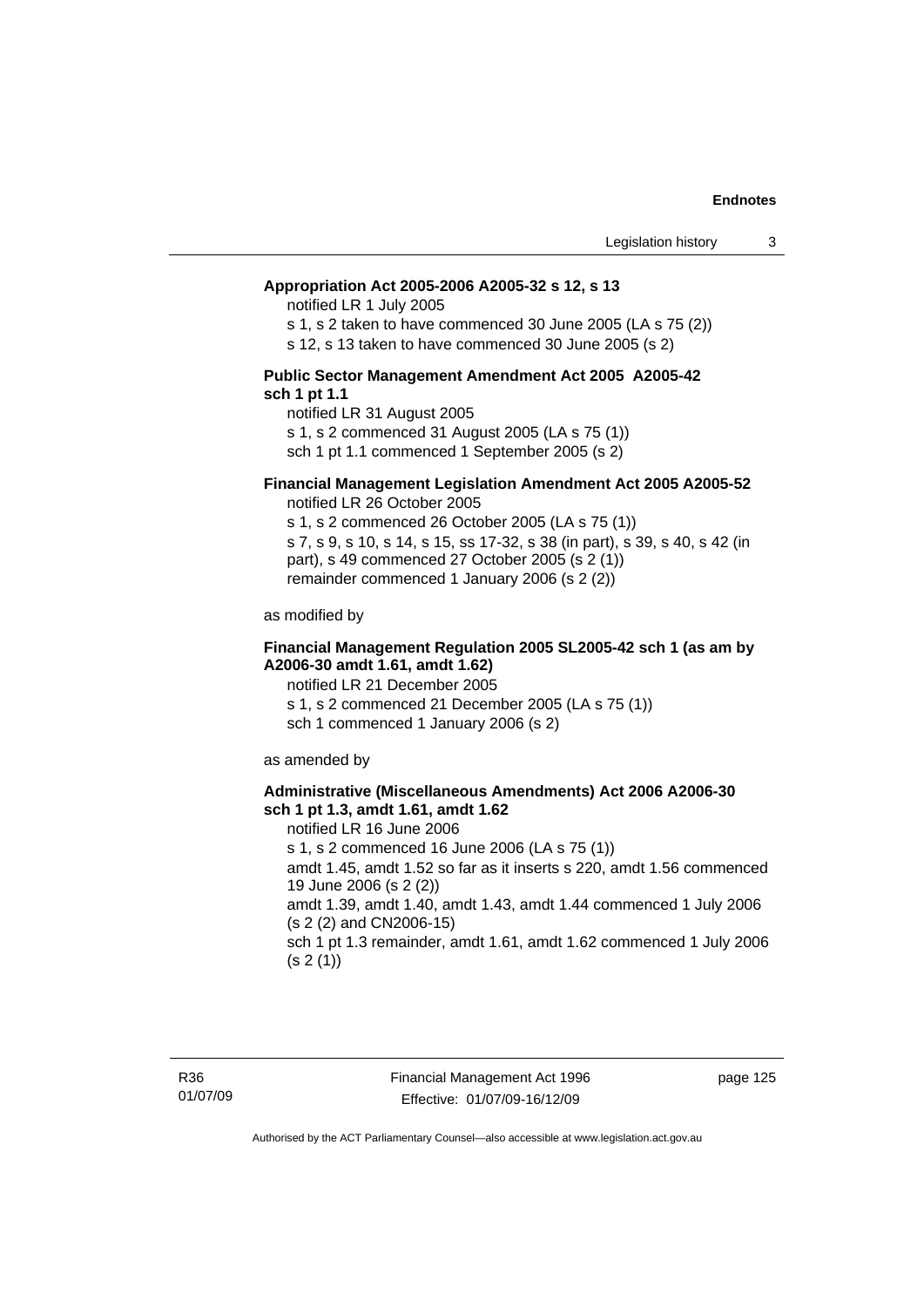4 American American Structure

| 4 | Amendment history                                                       |                                                                                                                                                                                                                                                                                                                                                 |
|---|-------------------------------------------------------------------------|-------------------------------------------------------------------------------------------------------------------------------------------------------------------------------------------------------------------------------------------------------------------------------------------------------------------------------------------------|
|   |                                                                         | Statute Law Amendment Act 2007 A2007-3 sch 3 pt 3.45<br>notified LR 22 March 2007<br>s 1, s 2 taken to have commenced 1 July 2006 (LA s 75 (2))<br>sch 3 pt 3.45 commenced 12 April 2007 (s 2 (1))                                                                                                                                              |
|   | notified LR 11 May 2007                                                 | Financial Management Amendment Act 2007 A2007-10<br>s 1, s 2 commenced 11 May 2007 (LA s 75 (1))<br>remainder commenced 12 May 2007 (s 2)                                                                                                                                                                                                       |
|   |                                                                         | Statute Law Amendment Act 2008 A2008-28 sch 3 pt 3.26<br>notified LR 12 August 2008<br>s 1, s 2 commenced 12 August 2008 (LA s 75 (1))<br>sch 3 pt 3.26 commenced 26 August 2008 (s 2)                                                                                                                                                          |
|   |                                                                         | <b>ACT Civil and Administrative Tribunal Legislation Amendment</b><br>Act 2008 (No 2) A2008-37 sch 1 pt 1.41<br>notified LR 4 September 2008<br>s 1, s 2 commenced 4 September 2008 (LA s 75 (1))<br>sch 1 pt 1.41 commenced 2 February 2009 (s 2 (1) and see ACT Civil<br>and Administrative Tribunal Act 2008 A2008-35, s 2 (1) and CN2009-2) |
|   | notified LR 8 April 2009                                                | <b>Financial Management Amendment Act 2009 A2009-12</b><br>s 1, s 2 commenced 8 April 2009 (LA s 75 (1))<br>remainder commenced 1 July 2009 (s 2)                                                                                                                                                                                               |
| 4 | <b>Amendment history</b>                                                |                                                                                                                                                                                                                                                                                                                                                 |
|   | <b>Name of Act</b><br>s 1<br>s 2<br><b>Dictionary</b><br>s 3 hdg<br>s 3 | sub 2001 No 56 amdt 3.255<br>Act subject to Territory Superannuation Provision Protection Act<br>sub 2000 No 21 sch<br>sub 2000 No 21 sch<br>am 2000 No 21 sch<br>remaining defs reloc to dict 2001 No 95 amdt 1.4<br>sub 2001 No 95 amdt 1.5<br>def bank om 1999 No 33 sch<br>def banking institution ins 1997 No 102 s 4<br>om 1999 No 33 sch |
|   |                                                                         |                                                                                                                                                                                                                                                                                                                                                 |

page 126 Financial Management Act 1996 Effective: 01/07/09-16/12/09

R36 01/07/09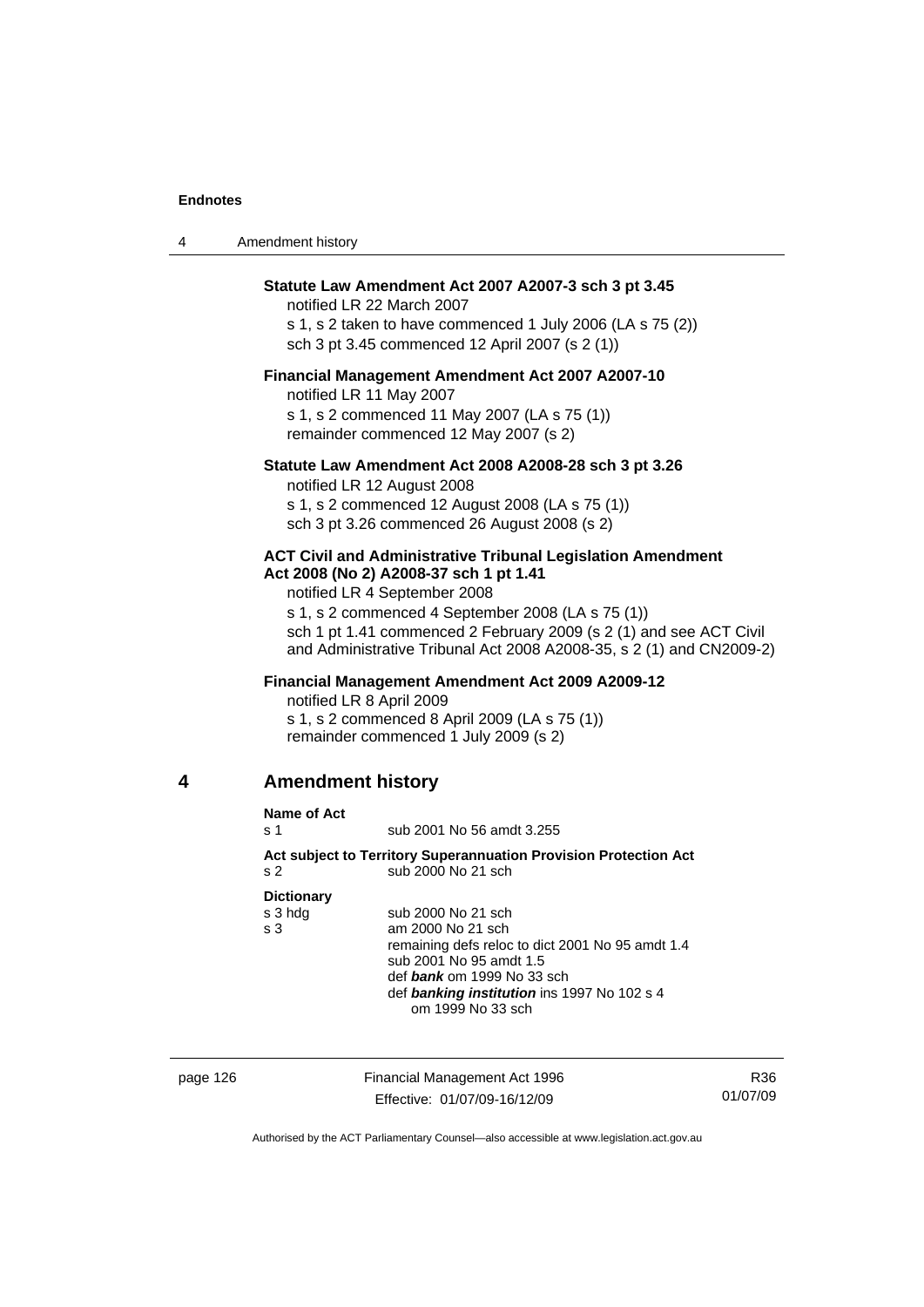|                                                  | Amendment history                                                                                                                                                                                          | 4 |
|--------------------------------------------------|------------------------------------------------------------------------------------------------------------------------------------------------------------------------------------------------------------|---|
|                                                  | def Territory activities ins 1997 No 124 s 4<br>om 2001 No 95 amdt 1.3<br>def Treasurer om 2001 No 95 amdt 1.2                                                                                             |   |
| <b>Notes</b><br>s 3A                             | orig s 3A<br>renum as s 3B<br>pres s 3A<br>ins 2001 No 95 amdt 1.5                                                                                                                                         |   |
| s 3B                                             | Declaration that certain bodies are not territory authorities for Act<br>(prev s 3A) ins 2000 No 21 sch<br>am 2001 No 44 amdt 1.1631, amdt 1.1632<br>renum as s 3B 2001 No 95 amdt 1.6<br>sub A2005-52 s 4 |   |
| <b>Budget management</b><br>pt 2 hdg             | sub A2003-46 s 4                                                                                                                                                                                           |   |
| <b>Appropriations and budgets</b><br>div 2.1 hdg | ins A2003-46 s 4                                                                                                                                                                                           |   |
| Form of appropriations<br>s 8                    | sub A2005-52 s 5                                                                                                                                                                                           |   |
| Net appropriations for outputs<br>s 9            | am 2000 No 27 s 5                                                                                                                                                                                          |   |
| s 9A                                             | Net appropriations for capital injections<br>ins 2000 No 27 s 6                                                                                                                                            |   |
| s 9B                                             | Appropriations for payments on behalf of Territory to be net appropriations<br>ins 2001 No 95 s 5                                                                                                          |   |
| <b>Budget papers</b><br>s 10                     | am 1997 No 124 s 5; 2001 No 56 amdt 3.257; A2005-52 s 6                                                                                                                                                    |   |
| <b>Territory budgets</b><br>s 11                 | am 1997 No 124 s 6; 2001 No 4 s 4; 2001 No 56 amdt 3.258;<br>2001 No 95 s 6<br>sub A2003-46 s 5<br>am A2005-32 s 12                                                                                        |   |
| s 11A                                            | Financial policy objectives and strategies statement<br>ins A2003-46 s 5                                                                                                                                   |   |
| <b>Departmental budgets</b><br>s 12              | am 1997 No 102 s 5; 1997 No 124 s 7; 1999 No 58 s 3; 2001<br>No 56 amdt 3.258; 2001 No 95 s 7; ss renum R6 LA (see<br>2001 No 95 amdt 1.7); 2002 No 38 s 4, s 5<br>sub A2005-52 s 7                        |   |

R36 01/07/09 Financial Management Act 1996 Effective: 01/07/09-16/12/09

page 127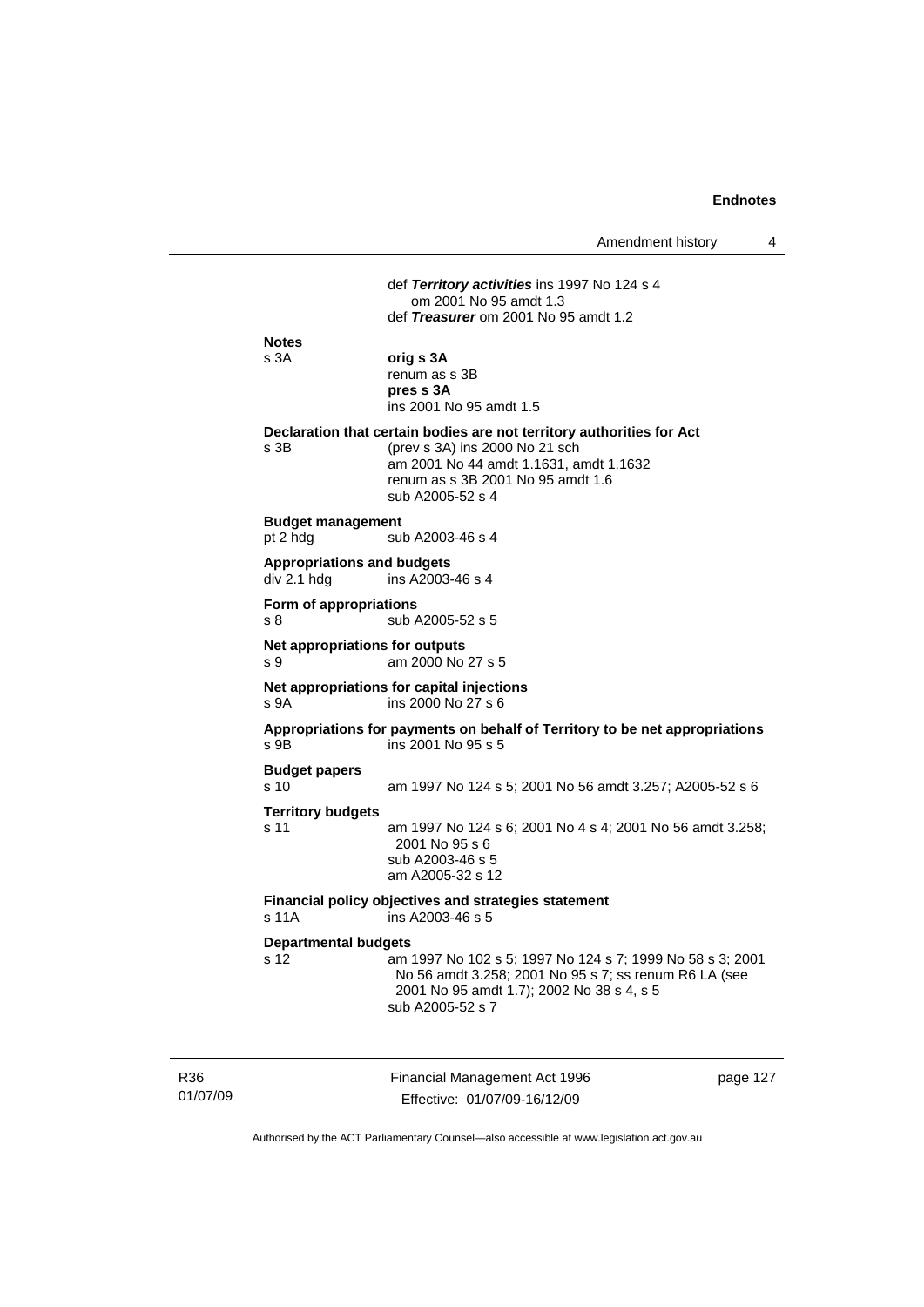4 Amendment history

| s 12A                              | Territory authority and territory-owned corporation budgets<br>ins 1997 No 124 s 8   |
|------------------------------------|--------------------------------------------------------------------------------------|
|                                    | am 2001 No 56 amdt 3.258; 2001 No 95 s 8                                             |
|                                    | sub A2005-52 s 8                                                                     |
| <b>Supplementary budget papers</b> |                                                                                      |
| s <sub>13</sub>                    | am 2001 No 56 amdt 3.259, amdt 3.260<br>sub 2001 No 97 s 4                           |
|                                    | am A2005-52 s 9                                                                      |
|                                    | Amendment of budgets for supplementary appropriation                                 |
| s 13A                              | ins A2003-9 s 9                                                                      |
|                                    | sub A2005-52 s 10                                                                    |
| s 14                               | Transfer of funds between appropriations                                             |
|                                    | am 1997 No 102 s 6; 2000 No 21 sch; 2001 No 56 amdt 3.261                            |
| s 15                               | Transfer of funds within appropriations<br>am 1997 No 102 s 7; 2001 No 56 amdt 3.262 |
|                                    | Reclassification of certain appropriations                                           |
| s 15A                              | ins 1997 No 102 s 8; 2001 No 56 amdt 3.263                                           |
|                                    | <b>Transfer of functions after Appropriation Act passed</b>                          |
| s 16                               | am 2000 No 21 sch; 2001 No 56 amdt 3.263                                             |
|                                    | sub A2005-52 s 11                                                                    |
| s 16A                              | Appropriation for accrued employee entitlements<br>ins A2003-21 s 4                  |
|                                    | om A2004-19 s 4                                                                      |
|                                    | ins A2007-10 s 4                                                                     |
|                                    | Rollover of undispersed appropriation                                                |
| s 16B                              | ins A2007-10 s 4                                                                     |
|                                    | Variation of appropriations for Commonwealth grants                                  |
| s 17                               | am 1997 No 102 s 9; 2001 No 56 amdt 3.264, amdt 3.265;<br>2002 No 38 s 6             |
|                                    | Variations of appropriations for certain payments to Commonwealth                    |
| s 17A                              | ins 1999 No 36 s 9                                                                   |
|                                    | am 2000 No 27 s 7; 2001 No 43 s 12; 2001 No 56 amdt 3.266,                           |
|                                    | amdt 3.267; A2003-27 s 12; A2004-35 s 12; A2005-32 s 13                              |
| Treasurer's advance                |                                                                                      |
| s <sub>18</sub>                    | am 2001 No 56 amdt 3.268; 2001 No 97 s 5, s 6; ss renum<br>R4 LA                     |
|                                    | sub A2004-33 s 4                                                                     |
|                                    | am A2005-20 amdt 3.153                                                               |
|                                    |                                                                                      |

page 128 Financial Management Act 1996 Effective: 01/07/09-16/12/09

R36 01/07/09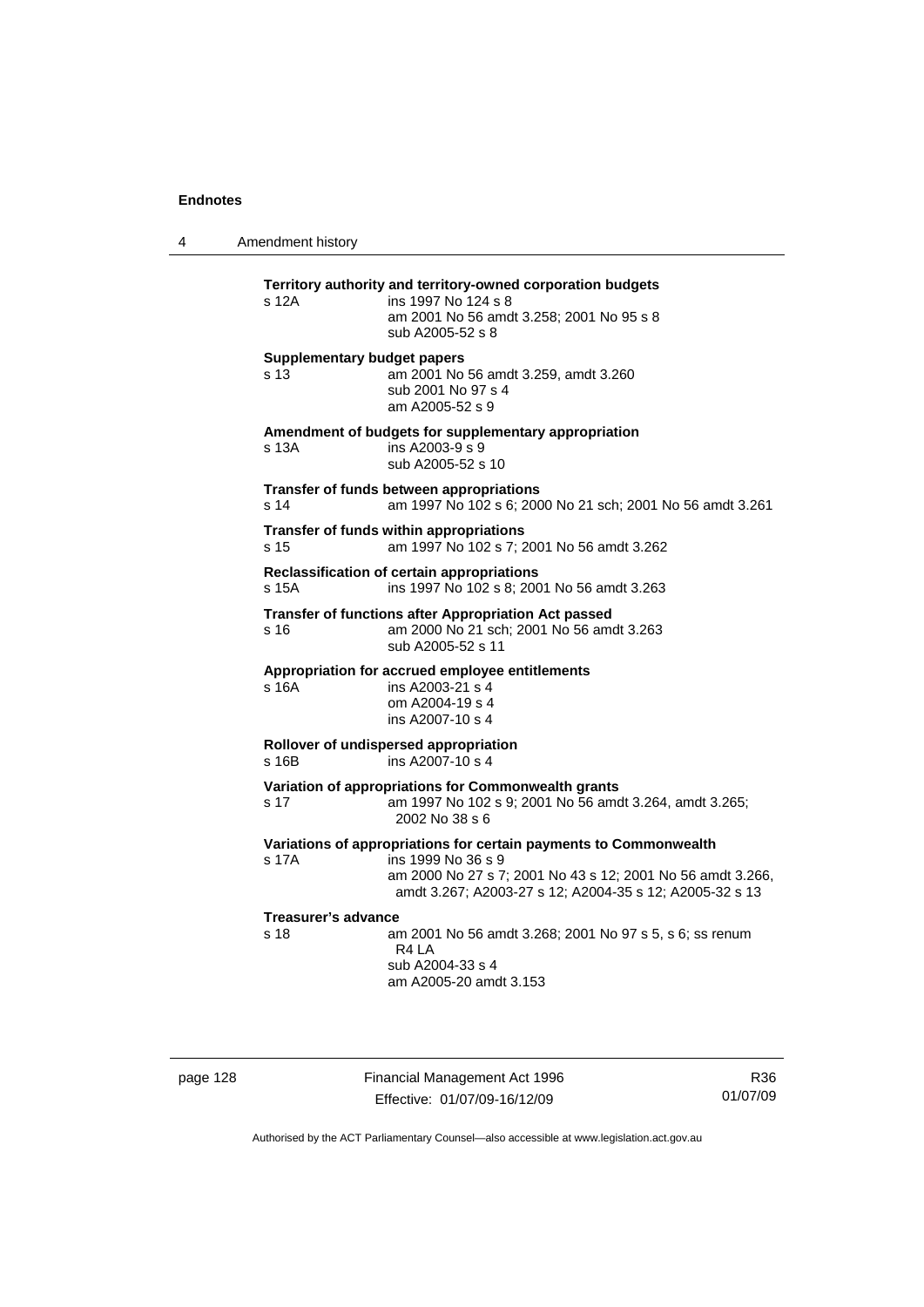#### **Assembly to be told about treasurer's advance**

s 18A ins 1997 No 102 s 10 am 2001 No 56 amdt 3.269 om 2002 No 38 s 7 ins A2004-33 s 4 **Payments for Territory GST liabilities** s 19A ins 1997 No 39 s 4 sub 2000 No 27 s 8 **Payments for Territory GST administration costs**  s 19AA ins A2009-12 s 4 **Authorisation of expenditure of certain Commonwealth grants**  ins 1997 No 102 s 11 am 2001 No 56 amdt 3.269 **Amendment of capital injection conditions**  s 19C ins 2002 No 38 s 8 sub A2005-52 s 12 **Amendment of performance criteria**  s 19D ins 2002 No 38 s 8 sub A2005-52 s 13 **Amendment of financial targets**  s 19E ins 2002 No 38 s 8 om A2005-52 s 14 **Amendment of budgets**  s 19F ins A2004-19 s 5 am A2004-33 s 5 om A2005-52 s 15 **Budgets for Legislative Assembly secretariat**  s 20 am A2003-21 s 5 **Budget reviews and pre-election updates**   $div 2.2$  hdg ins A2003-46 s 6 **Budget review**  ins A2003-46 s 6 **Purpose and contents of budget review**  s 20B ins A2003-46 s 6 **Pre-election budget update**  s 20C ins A2003-46 s 6 **Purpose and contents of pre-election budget update**  s 20D ins A2003-46 s 6

am A2005-52 s 16

R36 01/07/09 Financial Management Act 1996 Effective: 01/07/09-16/12/09

page 129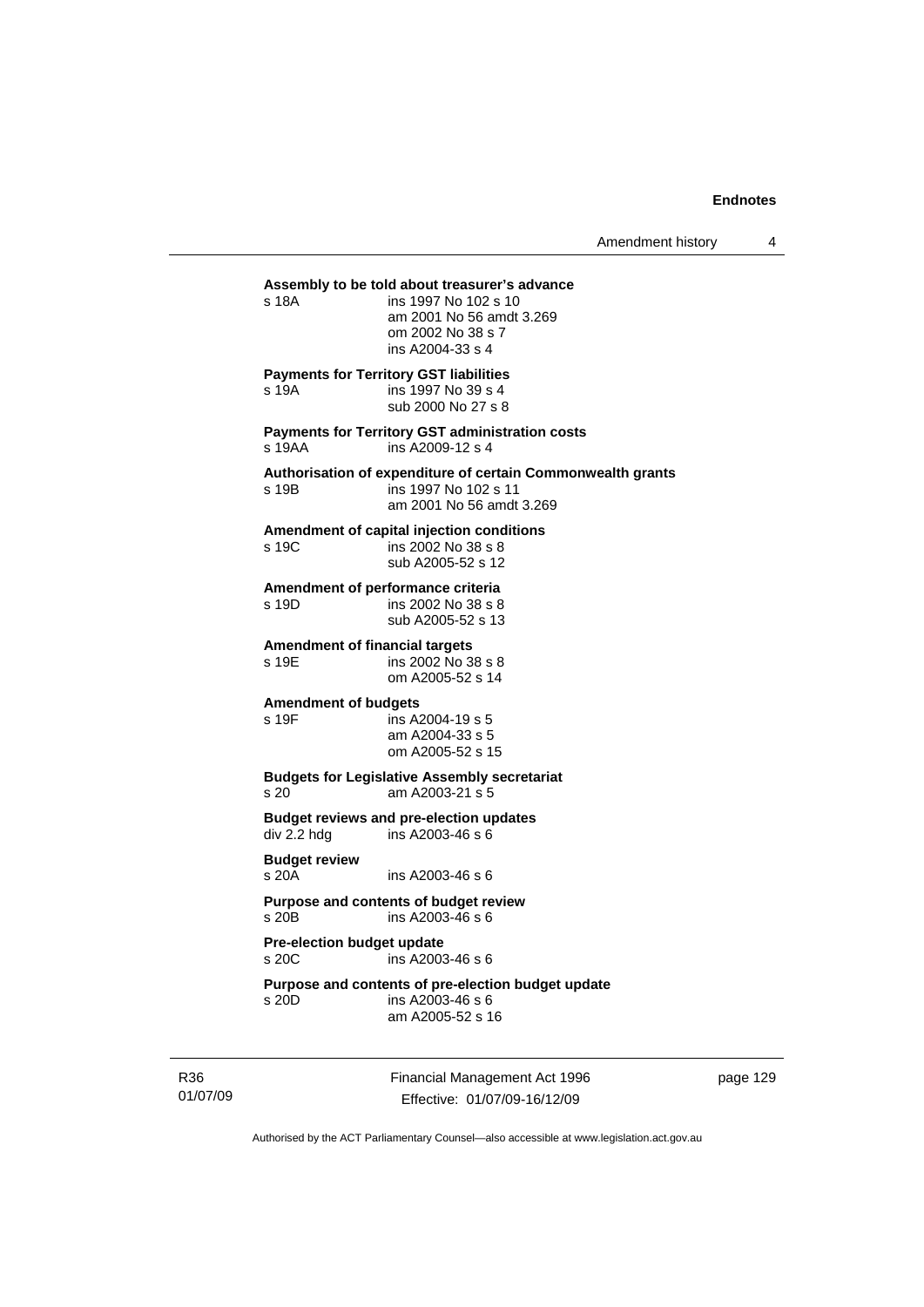| 4 | Amendment history                                        |                                                                                                                                                                                    |
|---|----------------------------------------------------------|------------------------------------------------------------------------------------------------------------------------------------------------------------------------------------|
|   | <b>Financial reports of the Territory</b><br>div 3.1 hdg | (prev pt 3 div 1 hdg) renum R3 LA (see 2001 No 95 amdt 1.11)                                                                                                                       |
|   | Meaning of the Territory in div 3.1<br>s 21 hdg          | am R3 LA                                                                                                                                                                           |
|   | s 22                                                     | Annual financial statements of the Territory<br>am 2001 No 95 s 9; A2005-52 s 17                                                                                                   |
|   | s 23                                                     | Responsibility for annual financial statements<br>am A2005-52 s 18                                                                                                                 |
|   | <b>Audit of annual financial statements</b><br>s 24      | am 2002 No 38 s 9, amdt 1.1; A2003-46 s 7; A2005-52<br>ss 19-21                                                                                                                    |
|   | $s$ 25 hdg<br>s 25                                       | Presentation of annual financial statements to Legislative Assembly<br>sub 2002 No 38 amdt 1.2<br>am 2001 No 56 amdt 3.270; A2003-46 s 8, s 9                                      |
|   | s 25A                                                    | Quarterly departmental performance reports<br>reloc to s 30A                                                                                                                       |
|   | <b>Periodic financial statements</b><br>s 26             | am 1997 No 124 s 10; 2001 No 42 s 4<br>(6), (7) exp 30 June 2001 (s 26 (7))<br>sub 2001 No 42 s 5; 2001 No 95 s 11                                                                 |
|   | div 3.2 hdg                                              | Financial reports and performance statements of departments<br>(prev pt 3 div 2 hdg) renum R3 LA (see 2001 No 95 amdt 1.11)<br>sub A2005-52 s 22                                   |
|   | s 27                                                     | Annual financial statements of departments<br>am 2001 No 56 amdt 3.272; 2001 No 95 s 12; 2002 No 38<br>ss 10-13; pars renum R10 LA (see 2002 No 38 amdt 1.5);<br>A2005-52 ss 23-26 |
|   | s 28 hdg<br>s 28                                         | Responsibility for annual financial statements of departments<br>sub 2002 No 38 amdt 1.6<br>sub A2005-52 s 27                                                                      |
|   | s 29                                                     | Audit of financial statements of departments<br>sub 2002 No 38 s 14<br>am A2005-52 s 28, s 29                                                                                      |
|   | s 29A                                                    | Audit of financial statements for departments for 2000-2001<br>ins 2001 No 42 s 6<br>exp 31 December 2001 (s 29A (2))                                                              |

page 130 Financial Management Act 1996 Effective: 01/07/09-16/12/09

R36 01/07/09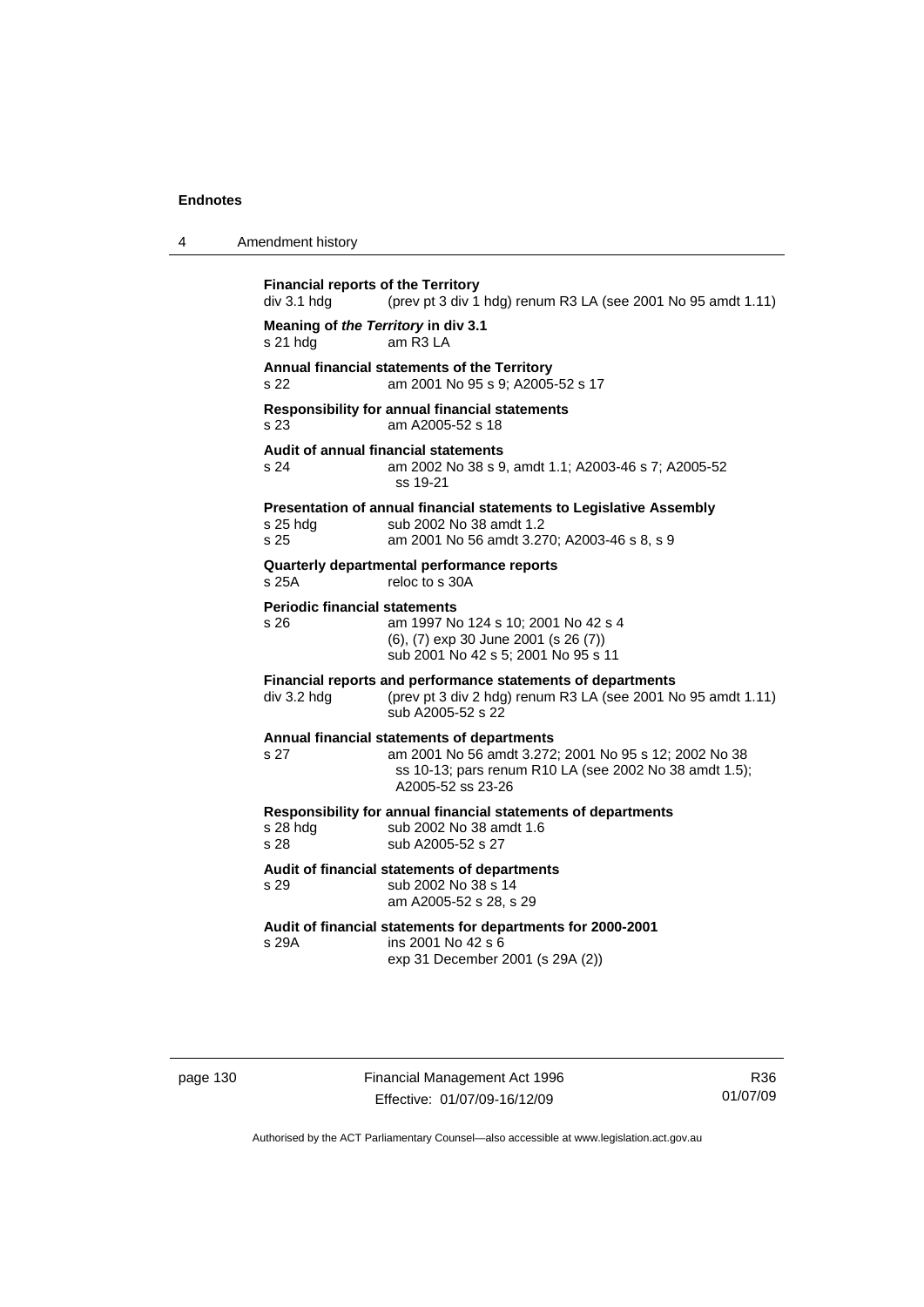#### **Departmental annual financial statements to be included in annual reports etc**

| շւշ      |                          |
|----------|--------------------------|
| s 30 hdg | sub 2002 No 38 amdt 1.7  |
| s 30     | am 2001 No 56 amdt 3.273 |
|          | sub A2005-52 s 30        |

#### **Statements of performance of departments**

s 30A (prev s 25A) ins 1997 No 124 s 9 am 2001 No 56 amdt 3.271; 2001 No 95 s 10; 2002 No 38 amdt 1.3 reloc from s 25A 2002 No 38 amdt 1.4 sub A2005-52 s 31

**Responsibility for departmental statements of performance**  s 30B ins A2005-52 s 31

#### **Scrutiny of departmental statements of performance**  s 30C ins A2005-52 s 31

**Departmental statements of performance to be included in annual reports etc**  s 30D ins A2005-52 s 31

# **Half-yearly departmental performance reports**

ins A2005-52 s 31

#### **Responsibilities of chief executives of departments**  s 31 am 2002 No 38 s 15; A2005-20 amdt 3.154 sub A2005-52 s 32

## **Agreement for the conduct of banking for Territory**

s 32 am 1997 No 102 sch; 1999 No 33 sch

#### **Territory banking account**

s 33 am 1997 No 102 sch

#### **Departmental banking accounts**

s 34 am 1997 No 102 sch; 1999 No 33 sch; 2001 No 95 s 13; 2001 No 95 s 7; ss renum R6 LA (see 2001 No 95 amdt 1.8); 2002 No 38 s 16

# **Transfer of departmental banking account**

prev s 34A renum as s 34B ins 2001 No 95 s 14

#### **End of year balances of departmental banking accounts** s 34B (prev s 34A) ins 1997 No 102 s 12

renum 2001 No 95 s 15

#### **Payments into banking accounts**

s 35 am 1997 No 102 sch; 1999 No 33 sch

#### **Transfer following change in departmental responsibilities** s 36 am 1997 No 102 sch

| R36      |
|----------|
| 01/07/09 |

Financial Management Act 1996 Effective: 01/07/09-16/12/09

page 131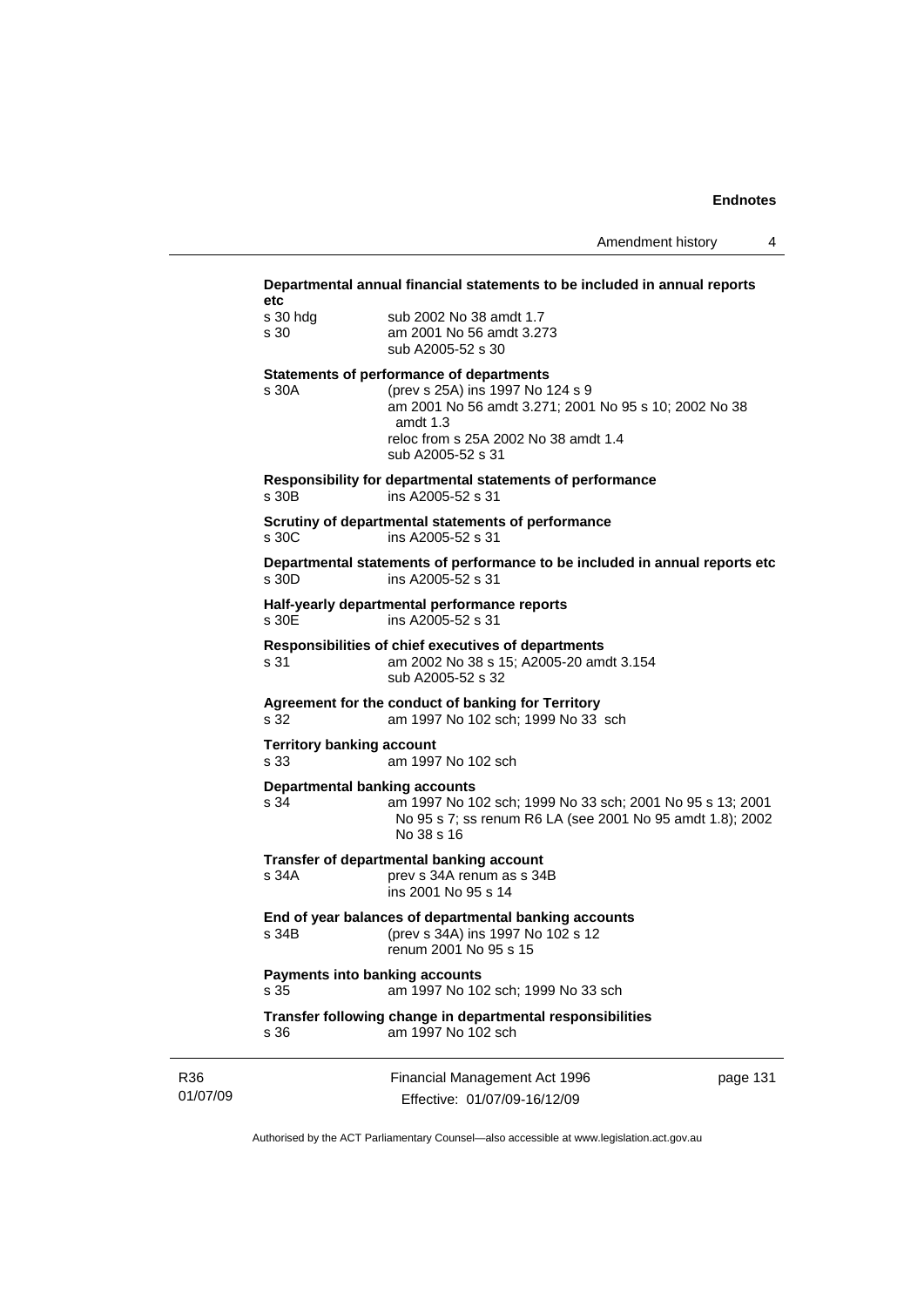| $\boldsymbol{\Lambda}$ | Amendment history |  |
|------------------------|-------------------|--|
|------------------------|-------------------|--|

| s 36A                                       | Transfers from departmental banking accounts to territory banking account<br>ins 2002 No 38 s 17                                                                                                             |
|---------------------------------------------|--------------------------------------------------------------------------------------------------------------------------------------------------------------------------------------------------------------|
| s 37 hdg<br>s 37                            | Payments from territory banking account<br>sub 2002 No 38 s 18<br>am 1997 No 102 sch; 2000 No 21 sch; 2001 No 95 s 16; 2002<br>No 38 s 19; ss renum R10 LA (see 2002 No 38 amdt 1.8);<br>A2005-52 ss 33-35   |
| s 38 hdg<br>s 38                            | Investment of certain public money<br>sub 2000 No 21 sch<br>am 1997 No 102 sch; 1999 No 33 sch; 2000 No 21 sch; 2001<br>No 45 s 5; 2001 No 95 s 17; A2003-21 s 6, s 7; ss renum<br>R12 LA (see A2003-21 s 8) |
| <b>Borrowing and guarantees</b><br>pt 6 hdg | sub 2001 No 45 s 6                                                                                                                                                                                           |
| s 42                                        | Borrowings by territory authorities to be approved<br>am 2001 No 95 s 18, amdt 1.9; A2007-10 s 5                                                                                                             |
| s 43                                        | Territory authorities may give security<br>am A2007-10 s 6                                                                                                                                                   |
| s 44                                        | Power to approve borrowings not delegable<br>am A2007-10 s 7                                                                                                                                                 |
| s 45                                        | Loans to be paid into territory banking account<br>am 1997 No 102 sch; 2001 No 95 s 19                                                                                                                       |
| <b>Payments by Treasurer</b><br>s 46        | sub 2002 No 38 s 20                                                                                                                                                                                          |
| <b>Guarantees by Territory</b><br>s 47      | am 2001 No 56 amdt 3.274                                                                                                                                                                                     |
| <b>Financial derivatives</b><br>s 48        | om 2001 No 45 s 7                                                                                                                                                                                            |
| s 51                                        | Departmental trust banking accounts<br>am 1997 No 102 sch; 1999 No 33 sch; 2002 No 38 s 21                                                                                                                   |
| s 51A                                       | Transfer of departmental trust banking accounts<br>ins A2005-52 s 36                                                                                                                                         |
| responsibilities                            | Transfers between trust banking accounts-changes in departmental                                                                                                                                             |
| s 51B                                       | ins A2005-52 s 36                                                                                                                                                                                            |
| s 51C                                       | Transfers between trust banking accounts-investment<br>ins A2005-52 s 36                                                                                                                                     |
|                                             |                                                                                                                                                                                                              |

page 132 Financial Management Act 1996 Effective: 01/07/09-16/12/09

R36 01/07/09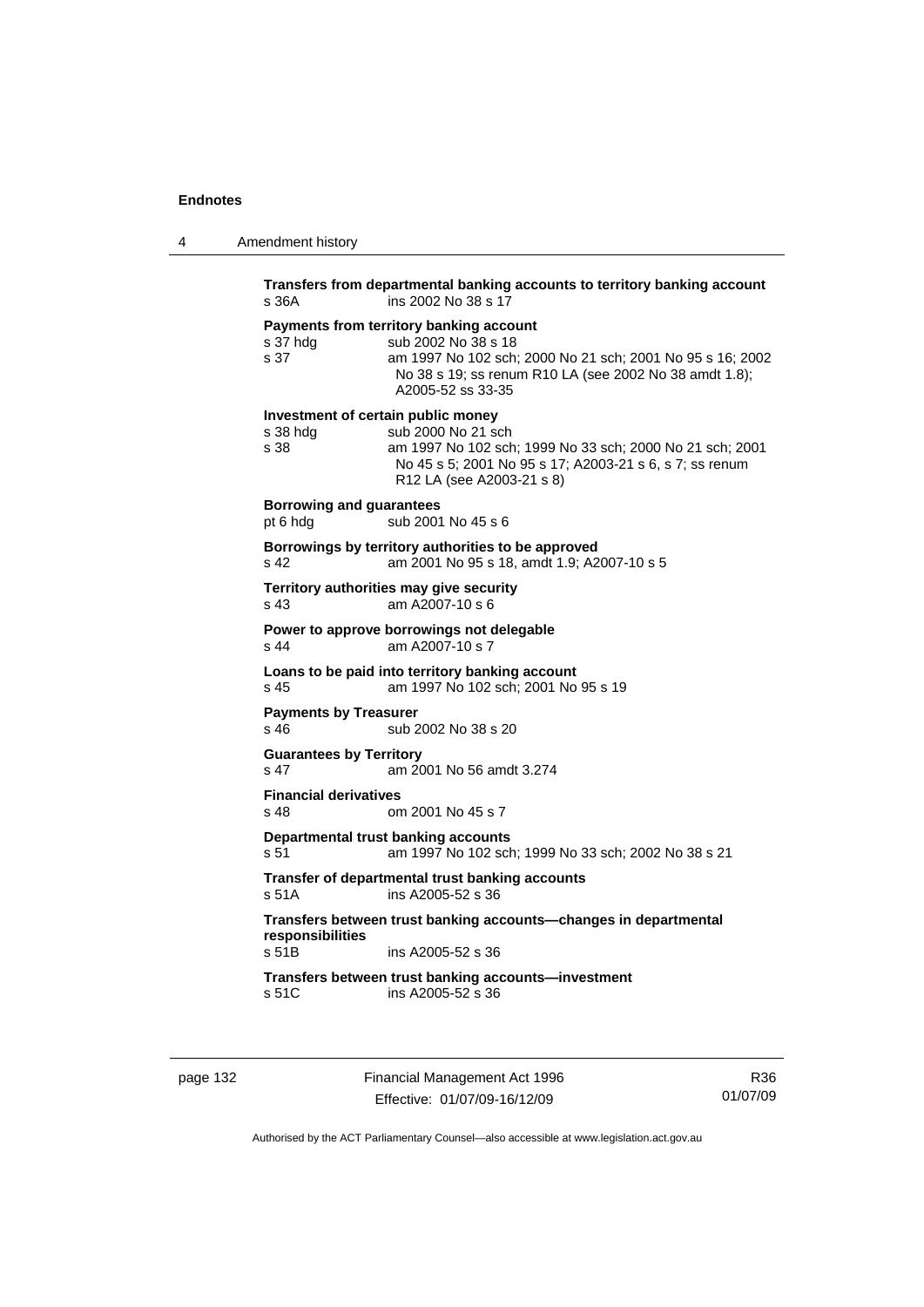|                 | s 52                                                                                                                                                                                                                                                  | Transfers between trust banking account and territory banking account<br>am 1997 No 102 sch<br>sub 2001 No 95 s 20; A2005-52 s 37                                                    |          |
|-----------------|-------------------------------------------------------------------------------------------------------------------------------------------------------------------------------------------------------------------------------------------------------|--------------------------------------------------------------------------------------------------------------------------------------------------------------------------------------|----------|
|                 | Investment of trust money<br>am 1999 No 28 sch<br>s 53                                                                                                                                                                                                |                                                                                                                                                                                      |          |
|                 | <b>Unclaimed trust money</b><br>s 53A                                                                                                                                                                                                                 | ins 1997 No 102 s 13<br>am 1999 No 33 sch; 2001 No 44 amdts 1.1633-1.1635;<br>ss renum R3 LA (see 2001 No 44 amdt 1.1636); 2001 No 95<br>s 21; ss renum R6 LA; 2002 No 30 amdt 3.367 |          |
|                 | <b>Reviewable decision notices</b><br>s 53B                                                                                                                                                                                                           | ins 1997 No 102 s 13<br>am 2002 No 30 amdt 3.368<br>sub A2008-37 amdt 1.175                                                                                                          |          |
|                 | <b>Applications for review</b><br>s 53C                                                                                                                                                                                                               | ins 1997 No 102 s 13<br>sub A2008-37 amdt 1.175                                                                                                                                      |          |
|                 | pt 8 hdg                                                                                                                                                                                                                                              | <b>Financial provisions for territory authorities</b><br>sub A2005-52 s 38                                                                                                           |          |
|                 | <b>Application-pt 8</b><br>s 54                                                                                                                                                                                                                       | am A2005-20 amdt 3.155<br>sub A2005-52 s 38<br>am A2006-30 amdts 1.37-1.40                                                                                                           |          |
|                 | s 55                                                                                                                                                                                                                                                  | Responsibilities of chief executive officers of territory authorities<br>am 1997 No 102 sch; 1999 No 33 sch; 2002 No 38 s 22<br>sub A2005-52 s 38                                    |          |
|                 | Responsibilities of governing boards of territory authorities<br>s 56<br>am 1997 No 102 sch; 1999 No 33 sch; 2001 No 45 s 8; 2001<br>No 95 s 22; 2002 No 38 s 23, s 24; A2003-21 ss 9-12;<br>ss renum R12 LA (see A2003-21 s 13)<br>sub A2005-52 s 38 |                                                                                                                                                                                      |          |
|                 | s 57                                                                                                                                                                                                                                                  | <b>Banking accounts of territory authorities</b><br>am 2001 No 95 s 23<br>sub A2005-52 s 38                                                                                          |          |
|                 | Investment by territory authorities<br>s 58<br>am 2001 No 95 s 24<br>sub A2005-52 s 38                                                                                                                                                                |                                                                                                                                                                                      |          |
|                 | Borrowing by territory authorities<br>s 59                                                                                                                                                                                                            | am 2001 No 95 s 25<br>om A2005-52 s 38 (see s 2 (1))<br>ins A2005-52 s 38 (see s 2 (2))                                                                                              |          |
| R36<br>01/07/09 |                                                                                                                                                                                                                                                       | Financial Management Act 1996<br>Effective: 01/07/09-16/12/09                                                                                                                        | page 133 |

Authorised by the ACT Parliamentary Counsel—also accessible at www.legislation.act.gov.au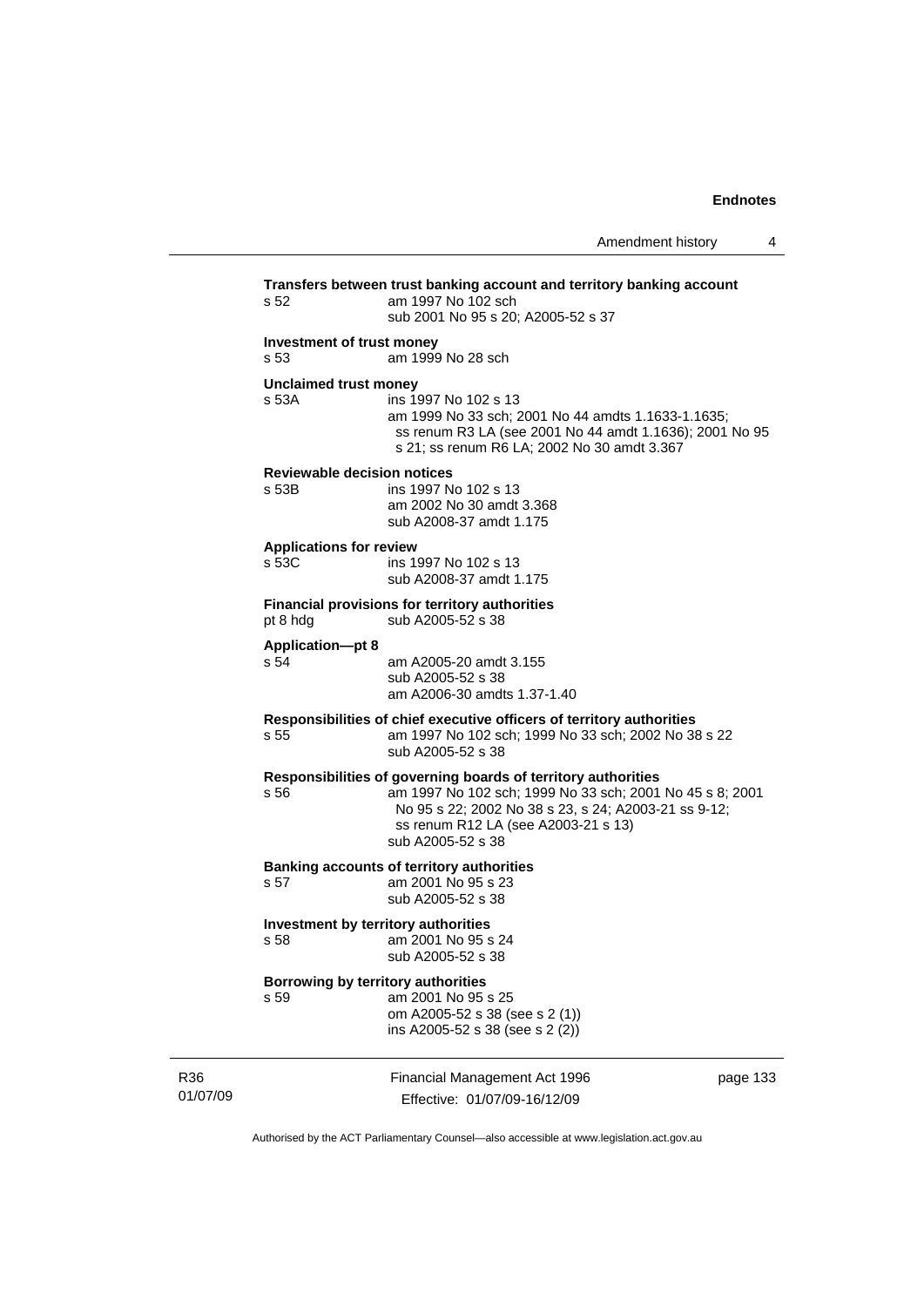4 Amendment history

**Guarantees by territory authorities**  s 60 om A2005-52 s 38 (see s 2 (1)) ins A2005-52 s 38 (see s 2 (2)) **Territory authority statements of intent**  s 61 sub 2002 No 38 s 25 om A2005-52 s 38 (see s 2 (1)) ins A2005-52 s 38 (see s 2 (2)) **Audit of annual financial statements for 2000-2001**  s 61A ins 2001 No 42 s 7 exp 31 December 2001 (s 61A (2)) **Presentation of statements of intent of territory authorities**  s 62 am 2001 No 56 amdt 3.275; R8 LA (see also 2002 No 38 amdt 1.9) om A2005-52 s 38 (see s 2 (1)) ins A2005-52 s 38 (see s 2 (2)) **Annual financial statements of territory authorities**  s 63 sub A2005-52 s 38 **Responsibility for annual financial statements of territory authorities**  s 64 **orig s 64** renum as s 104 and then s 130 **pres s 64**  ins A2005-52 s 38 **Audit of annual financial statements of territory authorities**  s 65 **orig s 65**  renum as s 105 and then s 131 **pres s 65**  ins A2005-52 s 38 **Annual financial statements of territory authorities to be included in annual reports etc**  s 66 **orig s 66**  renum as s 106 and then s 132 **pres s 66**  ins A2005-52 s 38 **Guideline-making power**  s 66A ins 2000 No 27 s 9 om 2001 No 44 amdt 1.1637 **Treasurer may require interim financial statements etc for territory authorities** s 67 **orig s 67**  renum as s 107 and then s 133 **pres s 67**  ins A2005-52 s 38

page 134 Financial Management Act 1996 Effective: 01/07/09-16/12/09 R36 01/07/09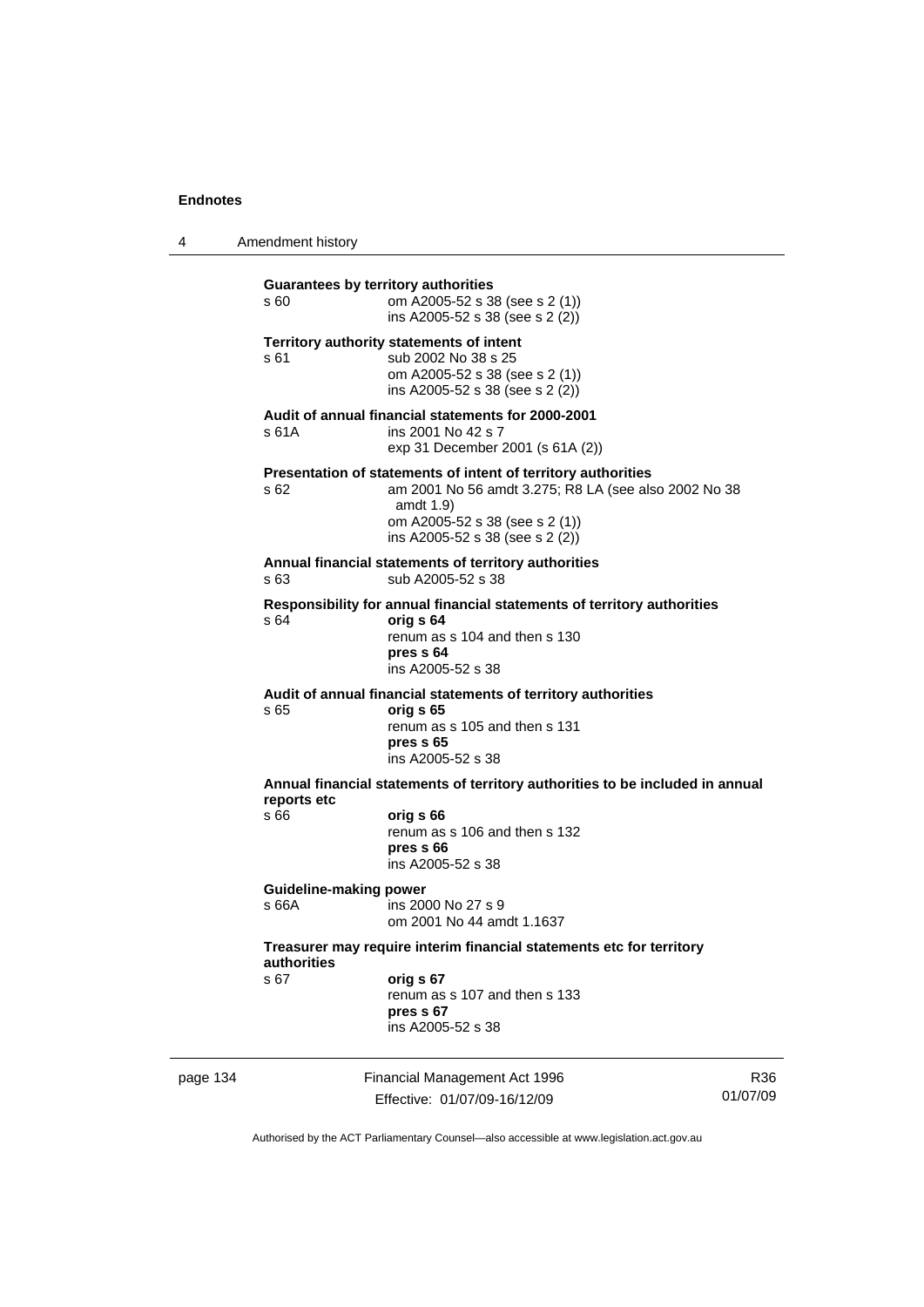**Statements of performance of territory authorities**  s 68 **orig s 68**  renum as s 108 and then s 134 **pres s 68**  ins A2005-52 s 38 **Responsibility for territory authority statements of performance**  s 69 ins A2005-52 s 38 **Scrutiny of territory authority statements of performance**  s 70 ins A2005-52 s 38 **Territory authority statements of performance to be included in annual reports etc**  s 71 ins A2005-52 s 38 **Governance of territory authorities**  pt 9 hdg **orig pt 9 hdg**  renum as pt 10 hdg **pres pt 9 hdg**  ins A2005-52 s 41 **Definitions and important concepts**<br>div 9.1 hdg ins A2005-52 s 41 .<br>ins A2005-52 s 41 **Definitions—pt 9**  s 72 ins A2005-52 s 41 def *applicable governmental policies* ins A2005-52 s 41 def *establishing Act* ins A2005-52 s 41 def *financial year* ins A2005-52 s 41 def *governing board member* ins A2005-52 s 41 def *material interest* ins A2005-52 s 41 def *relevant territory authority* ins A2005-52 s 41 **Nature of relevant territory authorities**  s 73 ins A2005-52 s 41 **Powers of territory authorities generally**  s 74 ins A2005-52 s 41 **Execution of documents and assumptions people dealing with relevant territory authority may make**  s 75 ins A2005-52 s 41 **Governing board of territory authority**  s 76 ins A2005-52 s 41 am A2006-30 amdts 1.41-1.44 **Role of governing board**  s 77 ins A2005-52 s 41

R36 01/07/09 Financial Management Act 1996 Effective: 01/07/09-16/12/09

page 135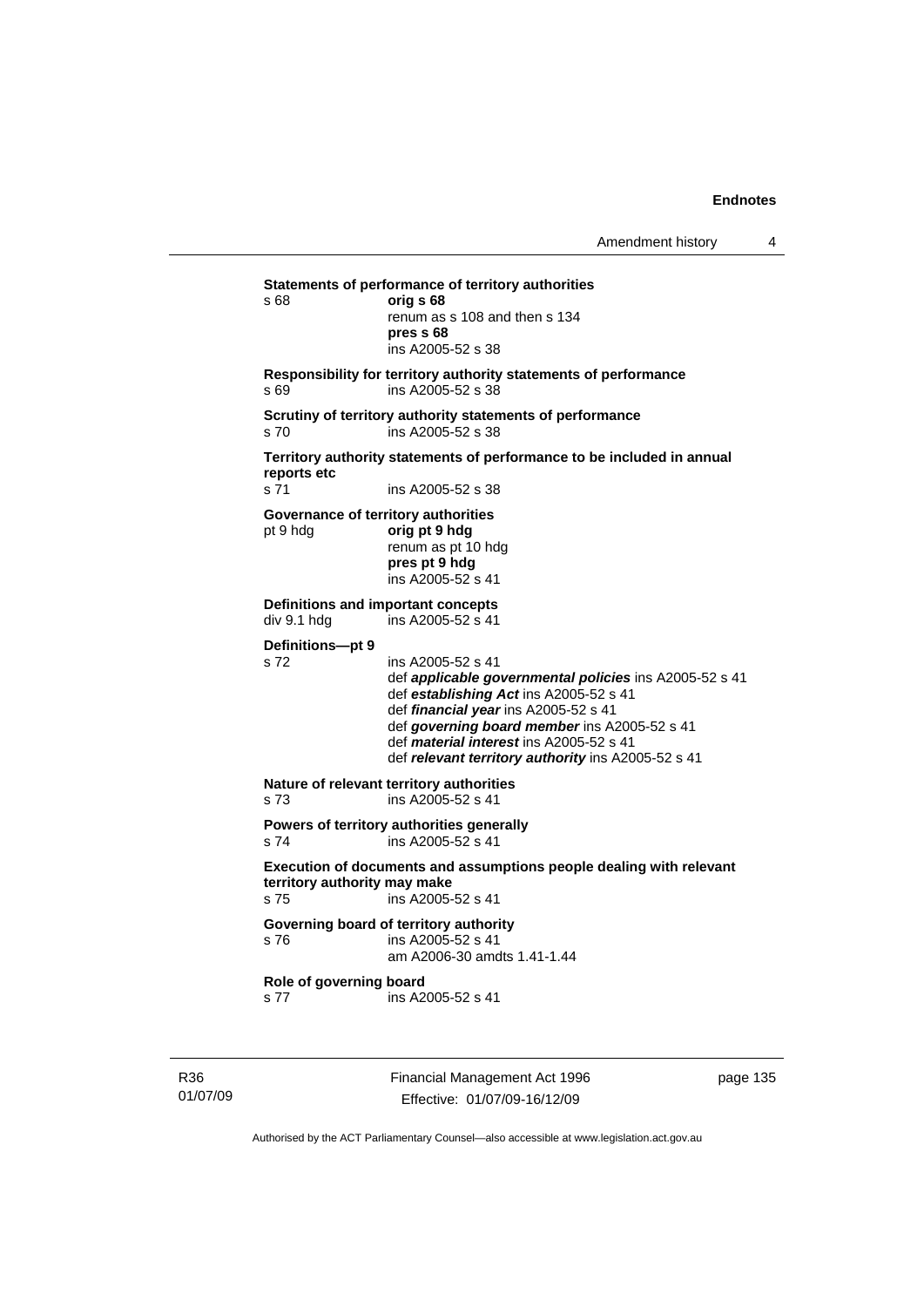4 Amendment history

**Governing board member appointments<br>
div 9.2 hdg<br>
ins A2005-52 s 41** ins A2005-52 s 41 **Appointment of governing board members generally**  s 78 ins A2005-52 s 41 **Appointment of chair and deputy chair**  s 79 ins A2005-52 s 41 **Appointment of CEO of authority with governing board**  s 80 ins A2005-52 s 41 **Ending board member appointments**  s 81 ins A2005-52 s 41 **Functions of governing board members**  div 9.3 hdg ins A2005-52 s 41 **Chair's functions**  s 82 ins A2005-52 s 41 **Deputy chair's functions**  s 83 ins A2005-52 s 41 **CEO's functions**  s 84 ins A2005-52 s 41 **Honesty, care and diligence of governing board members**  s 85 ins A2005-52 s 41 **Conflicts of interest by governing board members**  s 86 ins A2005-52 s 41 **Agenda to require disclosure of interest item**  s 87 ins A2005-52 s 41 **Disclosure of interests by governing board members**  s 88 ins A2005-52 s 41 **Reporting of disclosed governing board interests to Minister**  s 89 ins A2005-52 s 41 **Protection of governing board members from liability**  s 90 ins A2005-52 s 41 **Indemnification and exemption of governing board members**  s 91 ins A2005-52 s 41 **Compensation for exercise of functions etc**  s 92 ins A2005-52 s 41 **Governing board meetings**  div 9.4 hdg ins A2005-52 s 41

page 136 Financial Management Act 1996 Effective: 01/07/09-16/12/09

R36 01/07/09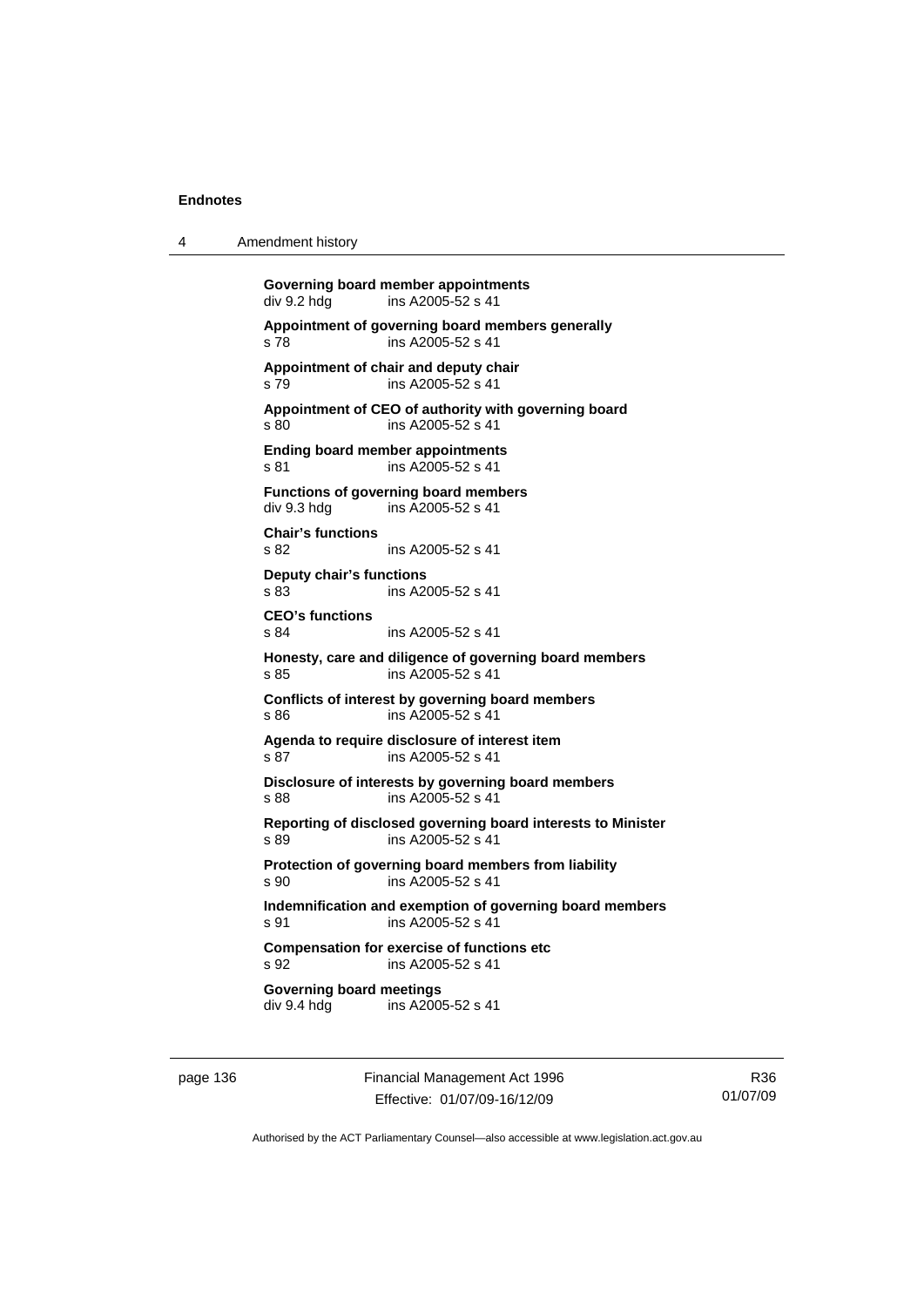**Time and place of governing board meetings**  s 93 ins A2005-52 s 41 **Presiding member at governing board meetings**  s 94 ins A2005-52 s 41 **Quorum at governing board meetings**  s 95 ins A2005-52 s 41 **Voting at governing board meetings**  s 96 ins A2005-52 s 41 **Conduct of governing board meetings etc**  s 97 ins A2005-52 s 41 am A2008-28 amdt 3.90 **Requirements and obligations for territory authorities**  div 9.5 hdg ins A2005-52 s 41 **Limitations on authorities forming corporations etc**  s 98 ins A2005-52 s 41 **Limitations on authorities taking part in joint ventures and trusts**  s 99 ins A2005-52 s 41 **Corporations, joint ventures and trusts in which authority has interest**  s 100 ins A2005-52 s 41 **Obligation of authorities to tell Minister about significant events**<br>s 101 ins A2005-52 s 41 ins A2005-52 s 41 **Ministerial directions to authorities about financial etc statements**  s 102 ins A2005-52 s 41 **Application of government policies to authorities**  s 103 ins A2005-52 s 41 **Restructuring of territory authorities**  div 9.6 hdg ins A2006-30 amdt 1.45 **Purpose of div 9.6**  s 104 **orig s 104** renum as s 130 **pres s 104**  ins A2006-30 amdt 1.45 **What territory authorities does div 9.6 apply to?**  s 105 **orig s 105** renum as s 131 **pres s 105**  ins A2006-30 amdt 1.45

R36 01/07/09 Financial Management Act 1996 Effective: 01/07/09-16/12/09

page 137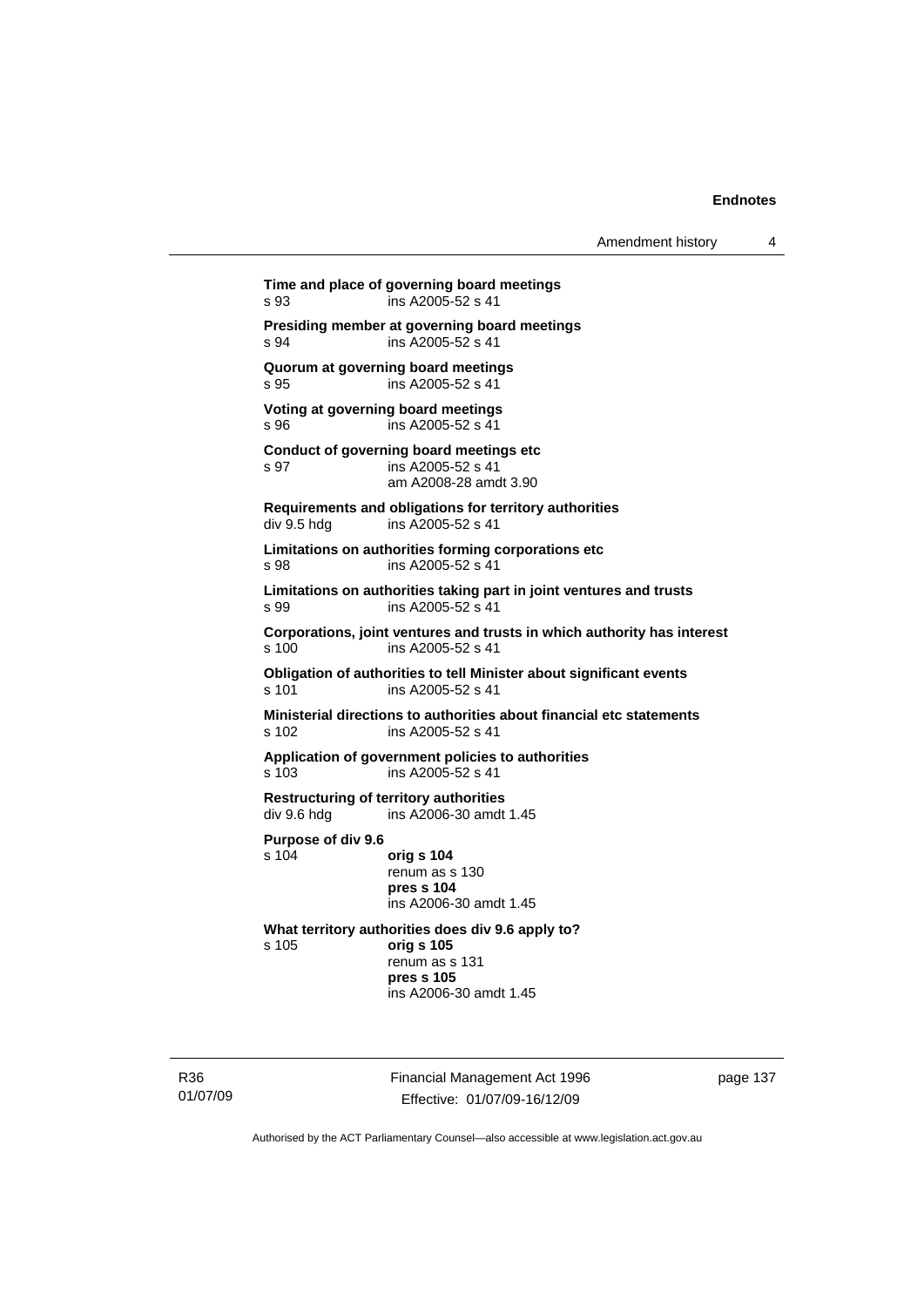4 Amendment history

|          | s 106                                                                                      | Responsible Minister may direct div 9.6 authority to sell or transfer assets<br>orig s 106<br>renum as s 132<br>pres s 106<br>ins A2006-30 amdt 1.45 |     |
|----------|--------------------------------------------------------------------------------------------|------------------------------------------------------------------------------------------------------------------------------------------------------|-----|
|          | s 107                                                                                      | Transfer of assets by declaration-div 9.6 authorities<br>orig s 107<br>renum as s 133<br>pres s 107<br>ins A2006-30 amdt 1.45                        |     |
|          | Transfer of contractual rights and liabilities by declaration-div 9.6                      |                                                                                                                                                      |     |
|          | authorities<br>s 108                                                                       | orig s 108<br>renum as s 134<br>pres s 108<br>ins A2006-30 amdt 1.45                                                                                 |     |
|          | s 109                                                                                      | Transfer of liabilities by declaration-div 9.6 authorities<br>orig s 109<br>renum as s 150<br>pres s 109<br>ins A2006-30 amdt 1.45                   |     |
|          | s 110                                                                                      | Assistance given by authorities for div 9.6<br>orig s 110<br>renum as s 151<br>pres s 110<br>ins A2006-30 amdt 1.45                                  |     |
|          | approvals<br>s 110A                                                                        | Application of Legislation Act, s 94 to certain appointments, elections and<br>sub as s 152                                                          |     |
|          | s 110B                                                                                     | Application of Act to Health Promotion Act<br>ins as mod SL2005-42 sch 1 mod 1.1 (om A2006-30<br>amdt 1.62)                                          |     |
|          | s 111                                                                                      | Assistance given by governing board members for div 9.6<br>orig s 111<br>renum as s 155<br>pres s 111<br>ins A2006-30 amdt 1.45                      |     |
|          | Use of information by Territory and div 9.6 authorities<br>s 112<br>ins A2006-30 amdt 1.45 |                                                                                                                                                      |     |
|          |                                                                                            | Contracts relating to the protection of information-responsible Minister for                                                                         |     |
|          | div 9.6 authority<br>s 113                                                                 | ins A2006-30 amdt 1.45                                                                                                                               |     |
| page 138 |                                                                                            | Financial Management Act 1996                                                                                                                        | R36 |

Effective: 01/07/09-16/12/09

Authorised by the ACT Parliamentary Counsel—also accessible at www.legislation.act.gov.au

01/07/09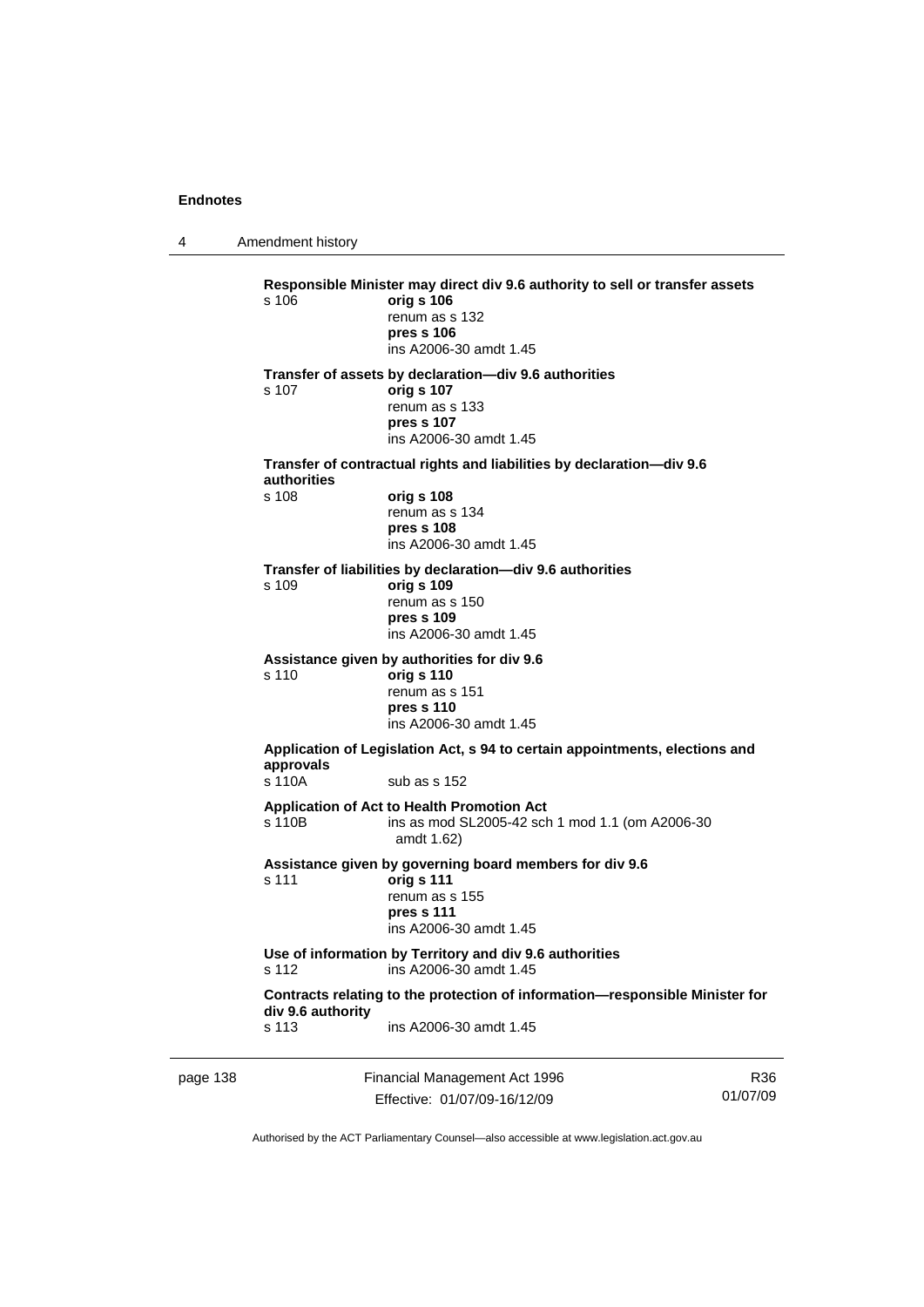| Amendment history |  |
|-------------------|--|
|-------------------|--|

**Contracts relating to the protection of information—div 9.6 authority**  s 114 ins A2006-30 amdt 1.45 **Transfer of pending proceedings—div 9.6 authorities**  s 115 ins A2006-30 amdt 1.45 **Proceedings and evidence—div 9.6 authorities**  s 116 ins A2006-30 amdt 1.45 **Operation of div 9.6 not breach of contract etc**  s 117 ins A2006-30 amdt 1.45 **Transfer of assets etc not otherwise disposed of—div 9.6 authorities**  s 118 ins A2006-30 amdt 1.45 **Annual reports etc for div 9.6 authorities**  s 119 ins A2006-30 amdt 1.45 **Additional provisions for restructuring of certain territory authorities**  div 9.7 hdg ins A2006-30 amdt 1.45 **What territory authorities does div 9.7 apply to?**  s 120 ins A2006-30 amdt 1.45 **Definitions—div 9.7**  s 121 ins A2006-30 amdt 1.45 def *handover day* ins A2006-30 amdt 1.45 def *territory authority* ins A2006-30 amdt 1.45 **Vesting of assets, rights and liabilities—div 9.7 authorities**  s 122 ins A2006-30 amdt 1.45 **Proceedings and evidence—div 9.7 authorities**  s 123 ins A2006-30 amdt 1.45 **Annual reports and financial statements for div 9.7 authorities**  s 124 ins A2006-30 amdt 1.45 **References to div 9.7 authority**  s 125 ins A2006-30 amdt 1.45 **Miscellaneous**  pt 10 hdg (prev pt 9 hdg) renum A2005-52 s 39 **Responsibility for annual financial statements of territory authorities**  s 130 (prev s 64) am 2001 No 95 amdt 1.10 renum as s 104 A2005-52 s 40 renum as s 130 A2006-30 amdt 1.46 **Audit of annual financial statements of territory authorities**  s 131 (prev s 65) renum as s 105 A2005-52 s 40 renum as s 131 A2006-30 amdt 1.46

R36 01/07/09 Financial Management Act 1996 Effective: 01/07/09-16/12/09

page 139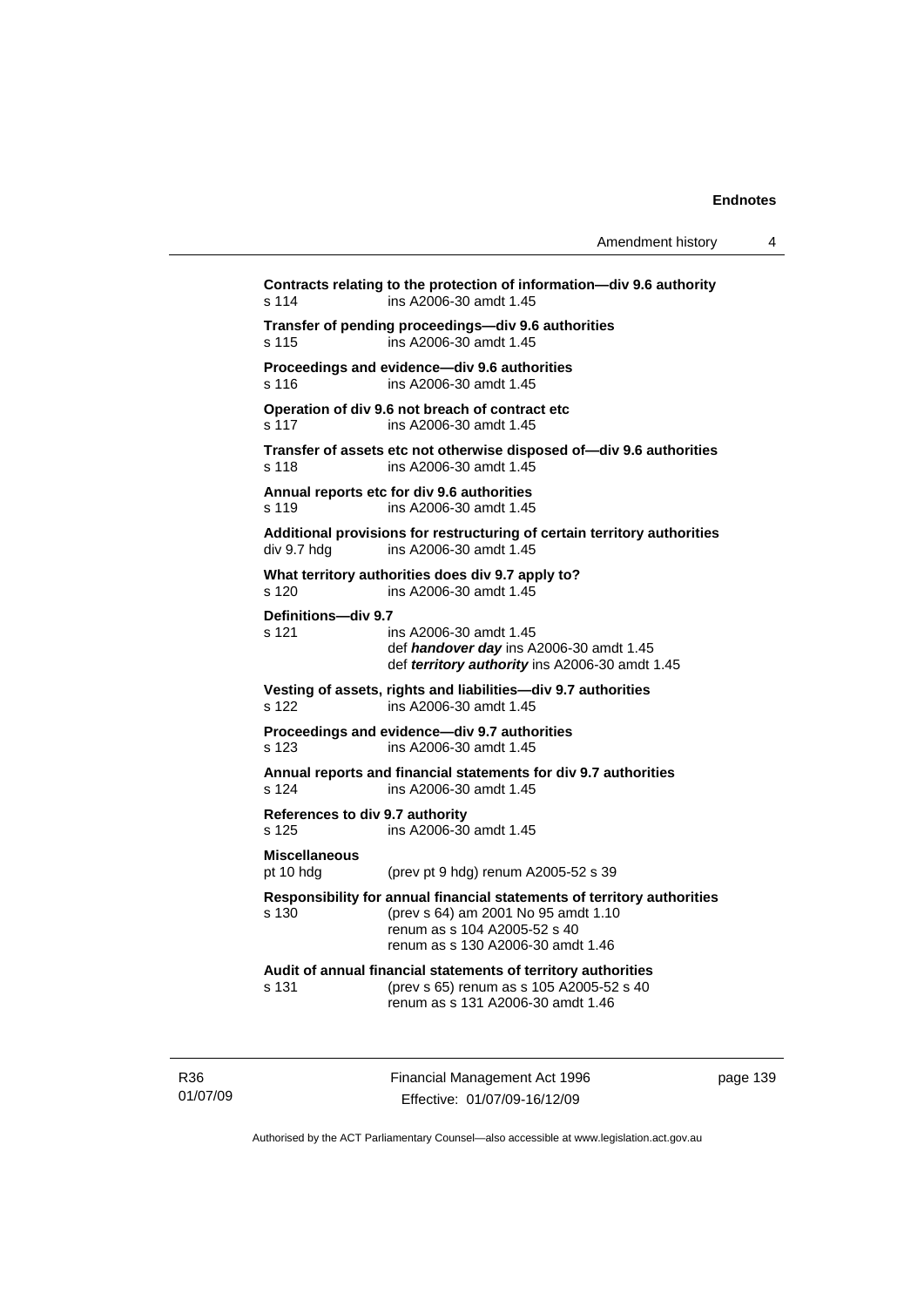|  | Amendment history |
|--|-------------------|
|--|-------------------|

| s 132                                                 | (prev s 66) renum as s 106 A2005-52 s 40                                                                                                                                                                                                         |
|-------------------------------------------------------|--------------------------------------------------------------------------------------------------------------------------------------------------------------------------------------------------------------------------------------------------|
|                                                       | renum as s 132 A2006-30 amdt 1.46                                                                                                                                                                                                                |
| <b>authorities</b>                                    | Treasurer may require interim financial statements etc for territory                                                                                                                                                                             |
| s 133 hda<br>s 133                                    | (prev s 67 hdg) sub 2000 No 27 s 10<br>(prev s 67) am 2000 No 27 s 10<br>sub 2001 No 44 amdt 1.1637<br>am A2003-56 amdt 3.139<br>renum as s 107 A2005-52 s 40<br>renum as s 133 A2006-30 amdt 1.46                                               |
| s 134                                                 | Statements of performance of territory authorities<br>(prev s 68) ins 2001 No 44 amdt 1.1637<br>renum as s 108 A2005-52 s 40<br>renum as s 134 A2006-30 amdt 1.46                                                                                |
| <b>Transitional</b><br>pt 11 hdg                      | sub as pt 19 hdg                                                                                                                                                                                                                                 |
|                                                       | Transitional-Financial Management Legislation Amendment Act 2005                                                                                                                                                                                 |
| pt 19 hdg                                             | (prev pt 11 hdg) ins A2005-52 s 42<br>sub as pt 19 hdg A2006-30 amdt 1.47<br>om R32 LA                                                                                                                                                           |
| 1 July 2005 application                               | Financial Management Legislation Amendment Act 2005-provisions with                                                                                                                                                                              |
|                                                       |                                                                                                                                                                                                                                                  |
|                                                       | (prev s 109) ins A2005-52 s 42<br>renum as s 150 A2006-30 amdt 1.48<br>exp 27 October 2006 (s 150 (4))                                                                                                                                           |
|                                                       |                                                                                                                                                                                                                                                  |
| s 150<br>1 July 2006 application<br>s 151             | (prev s 110) ins A2005-52 s 42<br>am A2006-30 amdt 1.49<br>renum as s 151 A2006-30 amdt 1.50<br>exp 27 October 2006 (s 151 (4))                                                                                                                  |
|                                                       |                                                                                                                                                                                                                                                  |
| s 152                                                 | s 152 A2006-30 amdt 1.61)<br>exp 27 October 2007 (s 152 (4))                                                                                                                                                                                     |
| approvals<br><b>Transitional regulations</b><br>s 155 | Financial Management Legislation Amendment Act 2005-provisions with<br>Application of Legislation Act, s 94 to certain appointments, elections and<br>(prev s 110A) ins as mod SL2005-42 sch 1 mod 1.1 (sub as<br>(prev s 111) ins A2005-52 s 42 |

page 140 Financial Management Act 1996 Effective: 01/07/09-16/12/09

R36 01/07/09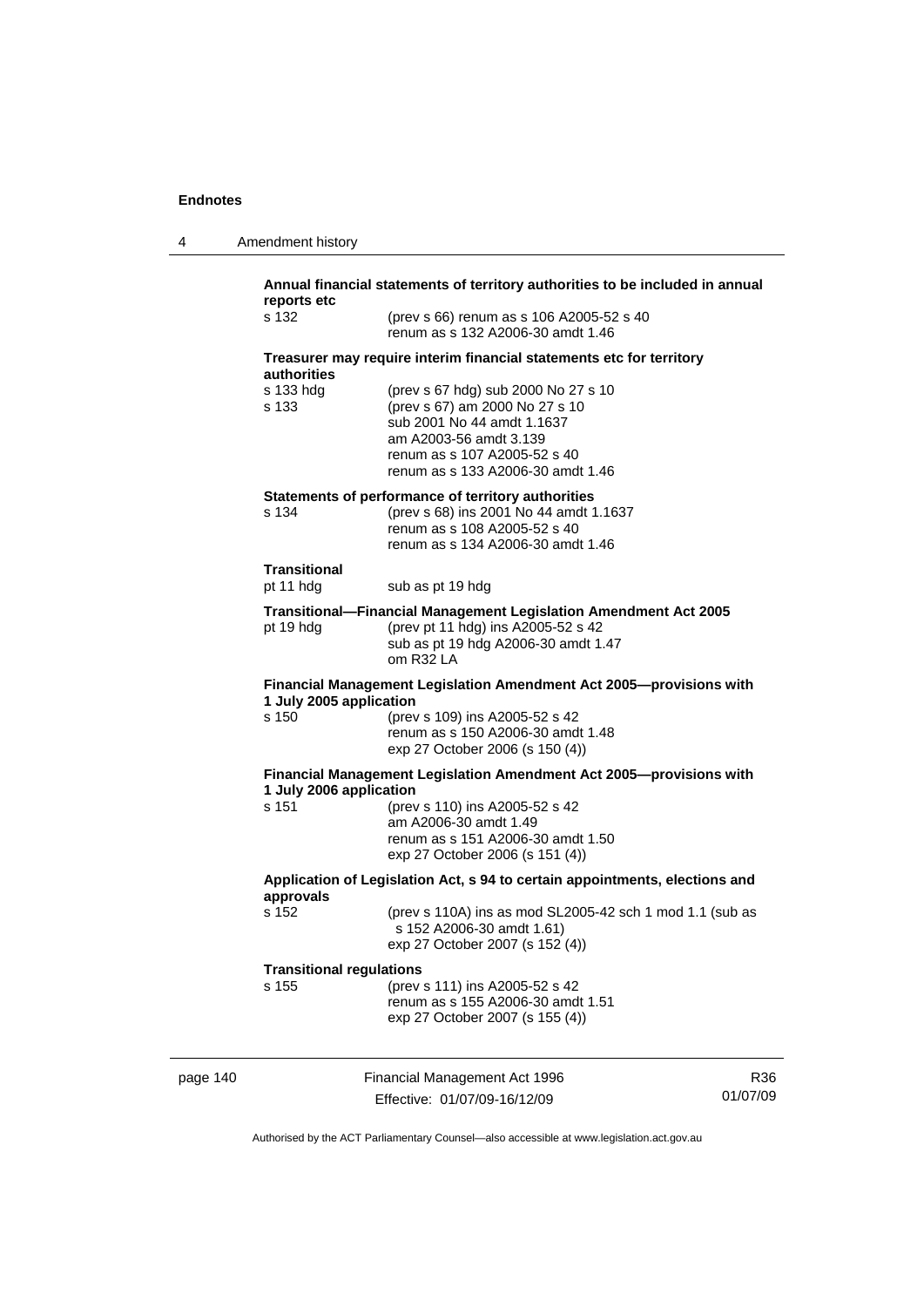| Transitional-Administrative (Miscellaneous Amendments) Act 2006<br>ins A2006-30 amdt 1.52<br>exp 1 July 2008 (s 223)                                                                                                                                                                                                                                                                                                                                                                                                                                                                                                                                                                                                                                                                                                                                                                                                                                                                                                                                                                                                                                                                                     |
|----------------------------------------------------------------------------------------------------------------------------------------------------------------------------------------------------------------------------------------------------------------------------------------------------------------------------------------------------------------------------------------------------------------------------------------------------------------------------------------------------------------------------------------------------------------------------------------------------------------------------------------------------------------------------------------------------------------------------------------------------------------------------------------------------------------------------------------------------------------------------------------------------------------------------------------------------------------------------------------------------------------------------------------------------------------------------------------------------------------------------------------------------------------------------------------------------------|
| Transitional-definition of territory authority<br>ins A2006-30 amdt 1.52<br>exp 19 July 2006 (s 220 (2) (LA s 88 declaration applies))                                                                                                                                                                                                                                                                                                                                                                                                                                                                                                                                                                                                                                                                                                                                                                                                                                                                                                                                                                                                                                                                   |
| Transitional-Legislation Act, s 84 inapplicable                                                                                                                                                                                                                                                                                                                                                                                                                                                                                                                                                                                                                                                                                                                                                                                                                                                                                                                                                                                                                                                                                                                                                          |
| ins A2006-30 amdt 1.52<br>exp 1 August 2006 (s 221 (2) (LA s 88 declaration applies))                                                                                                                                                                                                                                                                                                                                                                                                                                                                                                                                                                                                                                                                                                                                                                                                                                                                                                                                                                                                                                                                                                                    |
| Transitional regulations-Administrative (Miscellaneous Amendments) Act                                                                                                                                                                                                                                                                                                                                                                                                                                                                                                                                                                                                                                                                                                                                                                                                                                                                                                                                                                                                                                                                                                                                   |
| ins A2006-30 amdt 1.52<br>exp 1 July 2008 (s 223)                                                                                                                                                                                                                                                                                                                                                                                                                                                                                                                                                                                                                                                                                                                                                                                                                                                                                                                                                                                                                                                                                                                                                        |
|                                                                                                                                                                                                                                                                                                                                                                                                                                                                                                                                                                                                                                                                                                                                                                                                                                                                                                                                                                                                                                                                                                                                                                                                          |
| ins A2006-30 amdt 1.52<br>exp 1 July 2008 (s 223)                                                                                                                                                                                                                                                                                                                                                                                                                                                                                                                                                                                                                                                                                                                                                                                                                                                                                                                                                                                                                                                                                                                                                        |
|                                                                                                                                                                                                                                                                                                                                                                                                                                                                                                                                                                                                                                                                                                                                                                                                                                                                                                                                                                                                                                                                                                                                                                                                          |
| am A2005-52 s 43; A2008-37 amdt 1.176<br>def applicable governmental policies ins A2005-52 s 44<br>def appropriation reloc from s 3 2001 No 95 amdt 1.4<br>def Appropriation Act reloc from s 3 2001 No 95 amdt 1.4<br>def appropriation unit reloc from s 3 2001 No 95 amdt 1.4<br>def banking account ins 1997 No 102 s 4<br>am 1999 No 33 sch<br>reloc from s 3 2001 No 95 amdt 1.4<br>def borrowing reloc from s 3 2001 No 95 amdt 1.4<br>def budget papers am 2001 No 56 amdt 3.256<br>reloc from s 3 2001 No 95 amdt 1.4<br>def capital injection reloc from s 3 2001 No 95 amdt 1.4<br>sub A2005-52 s 45<br>def <b>CEO</b> ins A2005-52 s 46<br>def chief executive officer reloc from s 3 2001 No 95<br>amdt 1.4<br>sub A2005-52 s 47<br>def class of outputs reloc from s 3 2001 No 95 amdt 1.4<br>def contract ins A2006-30 amdt 1.53<br>def department reloc from s 3 2001 No 95 amdt 1.4<br>def departmental banking account am 1997 No 102 sch<br>reloc from s 3 2001 No 95 amdt 1.4<br>def division 9.6 authority ins A2006-30 amdt 1.54<br>def division 9.7 authority ins A2006-30 amdt 1.54<br>def establishing Act ins A2005-52 s 48<br>def expenses reloc from s 3 2001 No 95 amdt 1.4 |
|                                                                                                                                                                                                                                                                                                                                                                                                                                                                                                                                                                                                                                                                                                                                                                                                                                                                                                                                                                                                                                                                                                                                                                                                          |

R36 01/07/09 Financial Management Act 1996 Effective: 01/07/09-16/12/09

page 141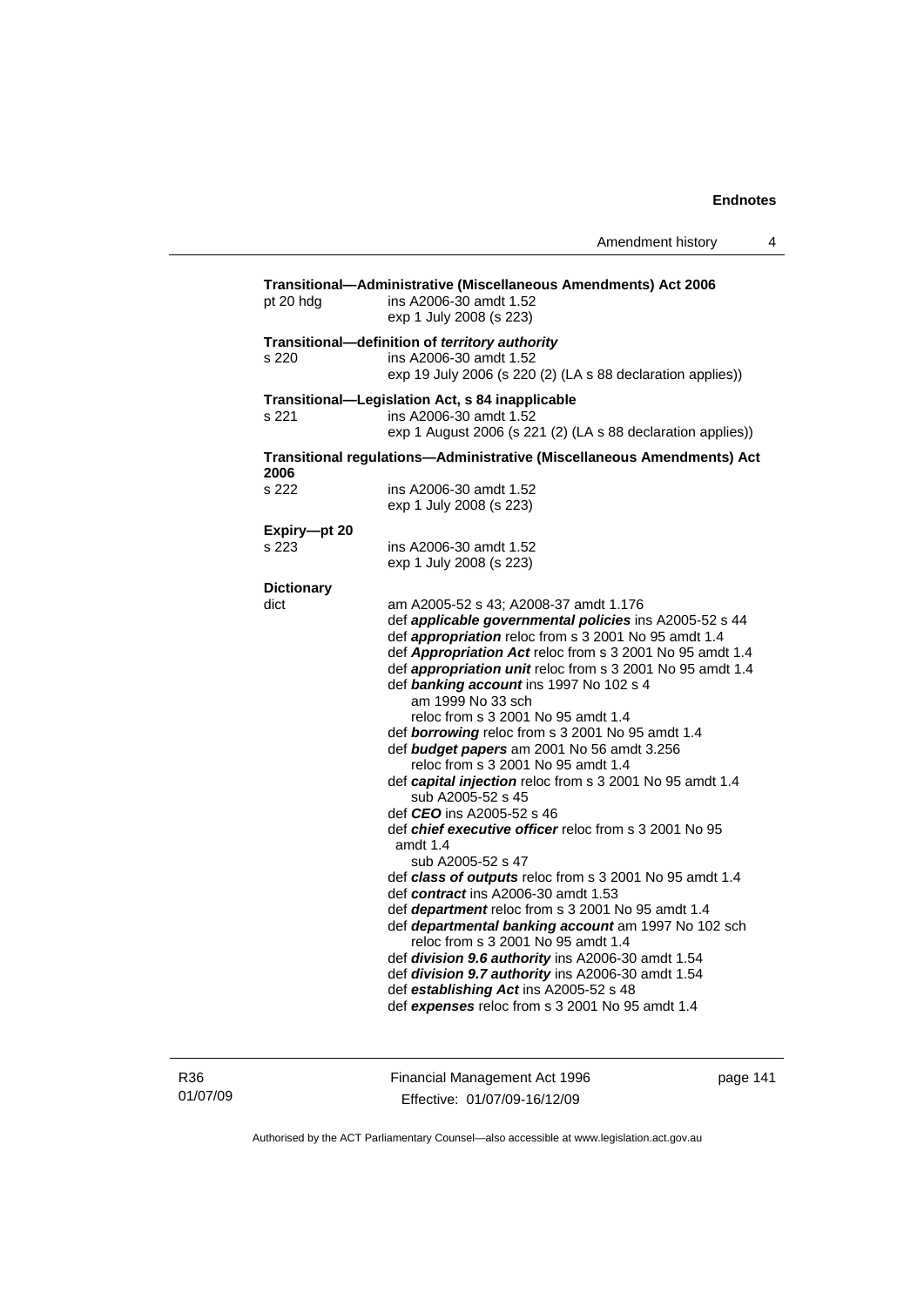4 Amendment history

 def *financial management guidelines* sub 2001 No 11 amdt 3.125 reloc from s 3 2001 No 95 amdt 1.4 def *financial year* ins A2005-52 s 48 def *general government sector* ins 1997 No 124 s 4 reloc from s 3 2001 No 95 amdt 1.4 def *generally accepted accounting practice* reloc from s 3 2001 No 95 amdt 1.4 sub A2005-52 s 49 def *governing board* ins A2005-52 s 50 def *governing board member* ins A2005-52 s 50 def *GST* ins 2000 No 27 s 4 reloc from s 3 2001 No 95 amdt 1.4 om A2005-52 s 51 def *handover day* ins A2006-30 amdt 1.55 def *input tax credit* ins 2000 No 27 s 4 reloc from s 3 2001 No 95 amdt 1.4 def *interest* ins 2001 No 45 s 4 (as am 2002 No 30 amdt 3.370) def *invest* ins 2001 No 45 s 4 (as am 2002 No 30 amdt 3.370) def *Legislative Assembly secretariat* sub 2001 No 95 amdt 1.1 reloc from s 3 2001 No 95 amdt 1.4 sub A2005-42 amdt 1.1; A2007-3 amdt 3.243 def *material interest* ins A2005-52 s 52 def *outcomes* reloc from s 3 2001 No 95 amdt 1.4 def *outputs* reloc from s 3 2001 No 95 amdt 1.4 def *prescribed* reloc from s 3 2001 No 95 amdt 1.4 def *public money* am 2001 No 95 s 4 reloc from s 3 2001 No 95 amdt 1.4 am A2004-53 amdt 1.1; pars renum R19 LA (see A2004-53 amdt 1.2) def *public trading enterprise* ins 1997 No 124 s 4 reloc from s 3 2001 No 95 amdt 1.4 am A2003-21 s 14 om A2005-52 s 53 def *public trading enterprise sector* ins 1997 No 124 s 4 reloc from s 3 2001 No 95 amdt 1.4 def *relevant territory authority* ins A2005-52 s 54 def *responsible chief executive* reloc from s 3 2001 No 95 amdt 1.4 def *responsible Minister* reloc from s 3 2001 No 95 amdt 1.4 am A2005-52 s 55 def *securities* reloc from s 3 dict 2001 No 95 amdt 1.4 def *statement of intent* reloc from s 3 2001 No 95 amdt 1.4 sub A2005-52 s 56

page 142 Financial Management Act 1996 Effective: 01/07/09-16/12/09

R36 01/07/09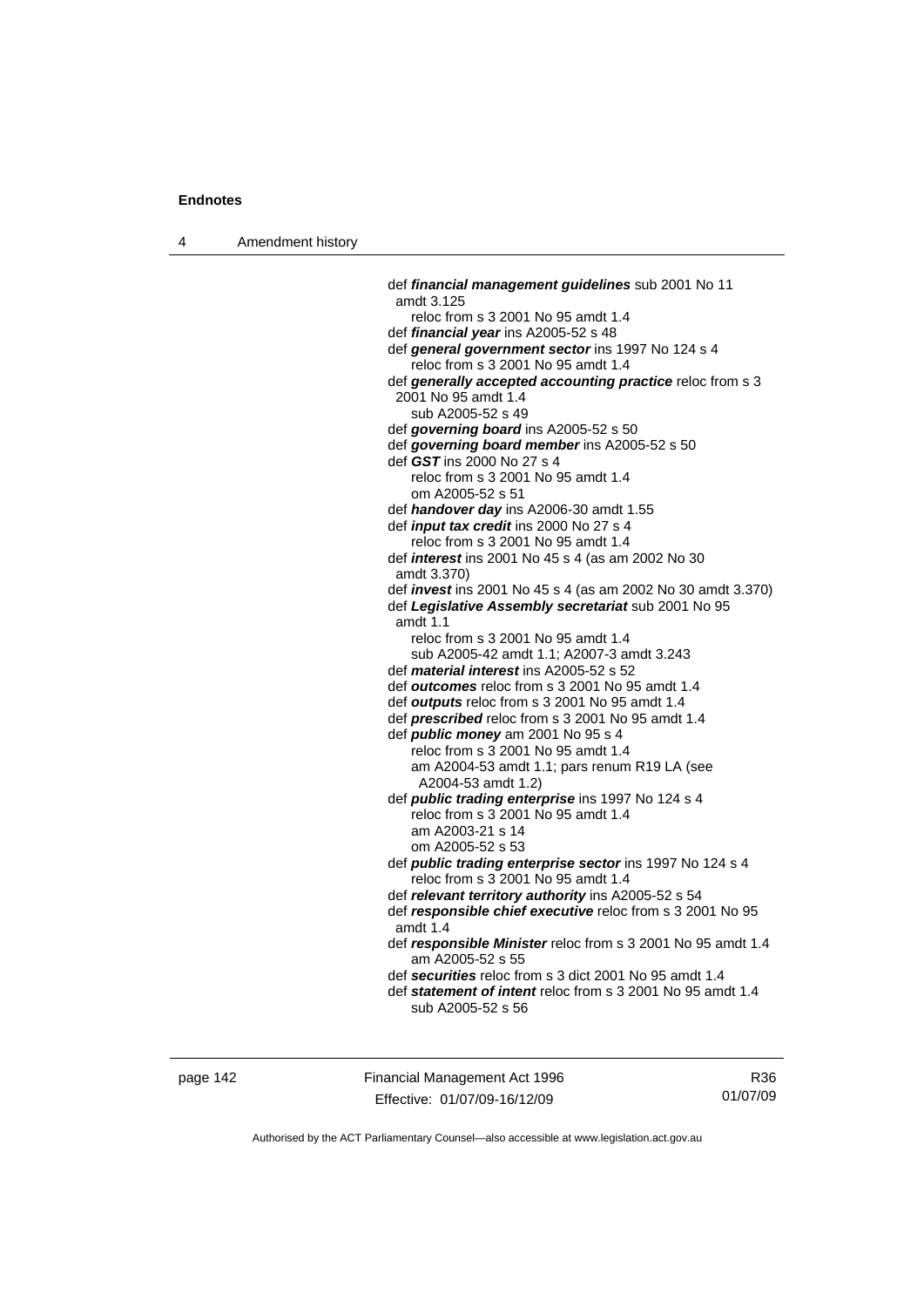```
 def subsidiary ins A2004-53 amdt 1.3 
 def superannuation appropriation ins 2000 No 21 sch 
    reloc from s 3 2001 No 95 amdt 1.4 
 def superannuation banking account ins 2000 No 21 sch 
    reloc from s 3 2001 No 95 amdt 1.4 
 def taxable supply ins 2000 No 27 s 4 
    reloc from s 3 2001 No 95 amdt 1.4 
 def territory authority am 2000 No 21 sch; 2001 No 95 
 amdt 1.3 
    reloc from s 3 2001 No 95 amdt 1.4 
    sub A2006-30 amdt 1.56 
 def territory banking account am 1997 No 102 sch 
    reloc from s 3 2001 No 95 amdt 1.4 
 def trust money reloc from s 3 2001 No 95 amdt 1.4 
 def warrant am 1997 No 102 sch 
    reloc from s 3 2001 No 95 amdt 1.4 
    om 2002 No 38 amdt 1.10
```
# **5 Earlier republications**

Some earlier republications were not numbered. The number in column 1 refers to the publication order.

Since 12 September 2001 every authorised republication has been published in electronic pdf format on the ACT legislation register. A selection of authorised republications have also been published in printed format. These republications are marked with an asterisk (\*) in column 1. Electronic and printed versions of an authorised republication are identical.

| <b>Republication No</b> | <b>Amendments to</b> | <b>Republication date</b> |
|-------------------------|----------------------|---------------------------|
| 1                       | Act 1997 No 124      | 31 January 1998           |
| 2                       | Act 1999 No 58       | 10 November 1999          |
| 3                       | Act 2001 No 56       | 12 September 2001         |
| 4                       | Act 2001 No 97       | 20 December 2001          |
| 5                       | Act 2001 No 97       | 31 December 2001          |
| 5(RI)                   | Act 2001 No 97 ‡     | 19 September 2002         |
| 6                       | Act 2001 No 97       | 4 January 2002            |
| 6(RI)                   | Act 2001 No 97 ‡     | 19 September 2002         |
| $7*$                    | Act 2001 No 97       | 14 January 2002           |
|                         |                      |                           |

R36 01/07/09 Financial Management Act 1996 Effective: 01/07/09-16/12/09

page 143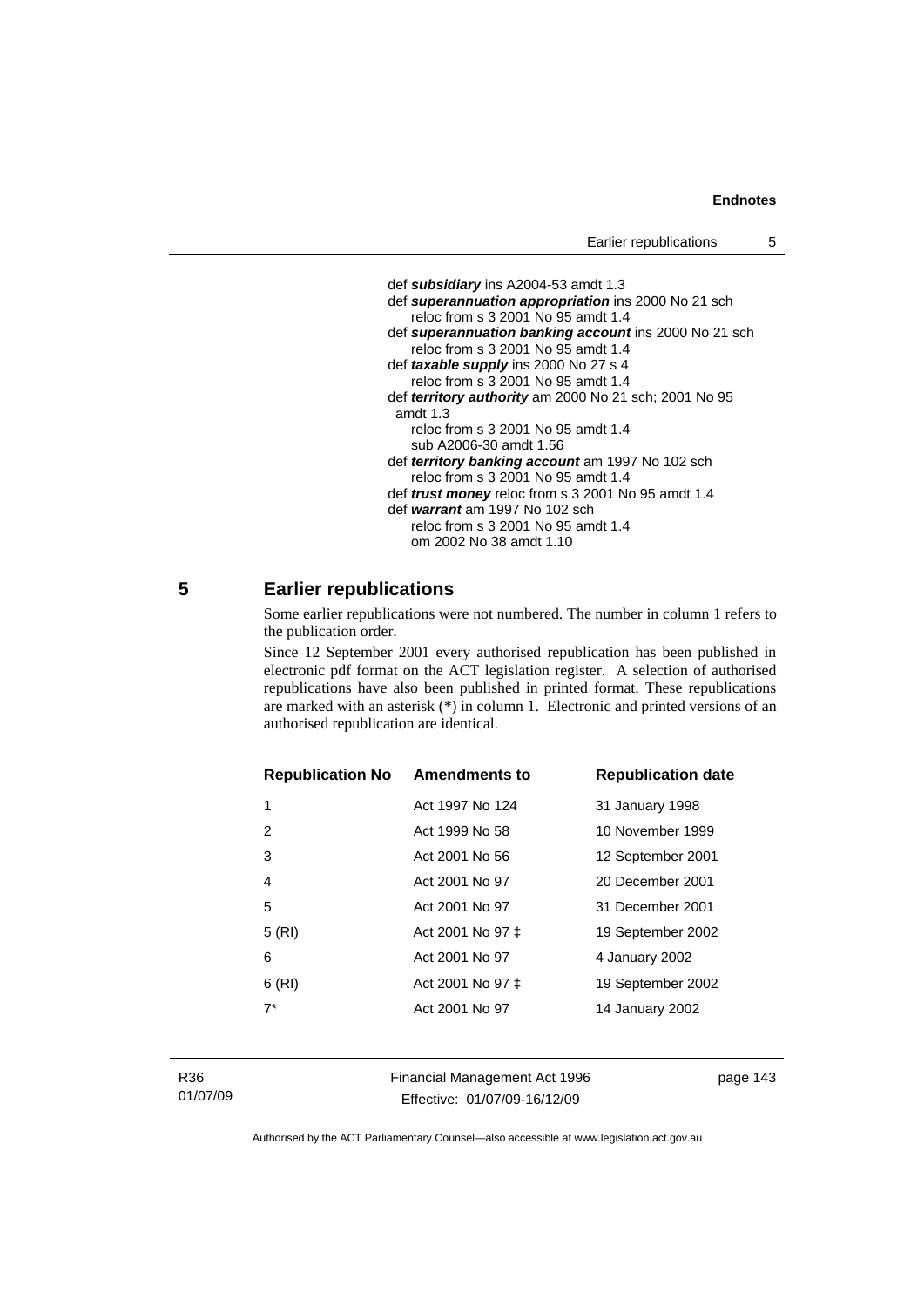| <b>Republication No</b> | <b>Amendments to</b> | <b>Republication date</b> |
|-------------------------|----------------------|---------------------------|
| 7(RI)                   | Act 2001 No 97 ‡     | 19 September 2002         |
| 7A                      | Act 2001 No 97 ‡‡    | 19 September 2002         |
| 8                       | Act 2001 No 97       | 1 July 2002               |
| 8 (RI)                  | Act 2001 No 97 ‡‡    | 19 September 2002         |
| 9*                      | Act 2002 No 30       | 19 September 2002         |
| 10                      | Act 2002 No 38       | 1 November 2002           |
| 11                      | A2003-9              | 8 March 2003              |
| 12                      | A2003-21             | 20 May 2003               |
| 13                      | A2003-27             | 30 June 2003              |
| 14                      | A2003-46             | 1 November 2003           |
| 15                      | A2003-56             | 19 December 2003          |
| 16                      | A2004-19             | 7 April 2004              |
| 17                      | A2004-35             | 30 June 2004              |
| 18                      | A2004-35             | 1 July 2004               |
| 19                      | A2004-53             | 17 August 2004            |
| 20                      | A2005-20             | 2 June 2005               |
| 21                      | A2005-32             | 1 July 2005               |
| 22                      | A2005-42             | 1 September 2005          |
| 23                      | A2005-52             | 27 October 2005           |
| 24                      | A2005-52             | 1 January 2006            |
| 25                      | A2006-30             | 19 June 2006              |
| 26                      | A2006-30             | 1 July 2006               |
| 27                      | A2006-30             | 20 July 2006              |
| 28                      | A2006-30             | 2 August 2006             |
| 29                      | A2006-30             | 28 October 2006           |
| 30                      | A2007-3              | 12 April 2007             |
| 31                      | A2007-10             | 12 May 2007               |
| 32                      | A2007-10             | 28 October 2007           |
|                         |                      |                           |

5 Earlier republications

page 144 Financial Management Act 1996 Effective: 01/07/09-16/12/09

R36 01/07/09